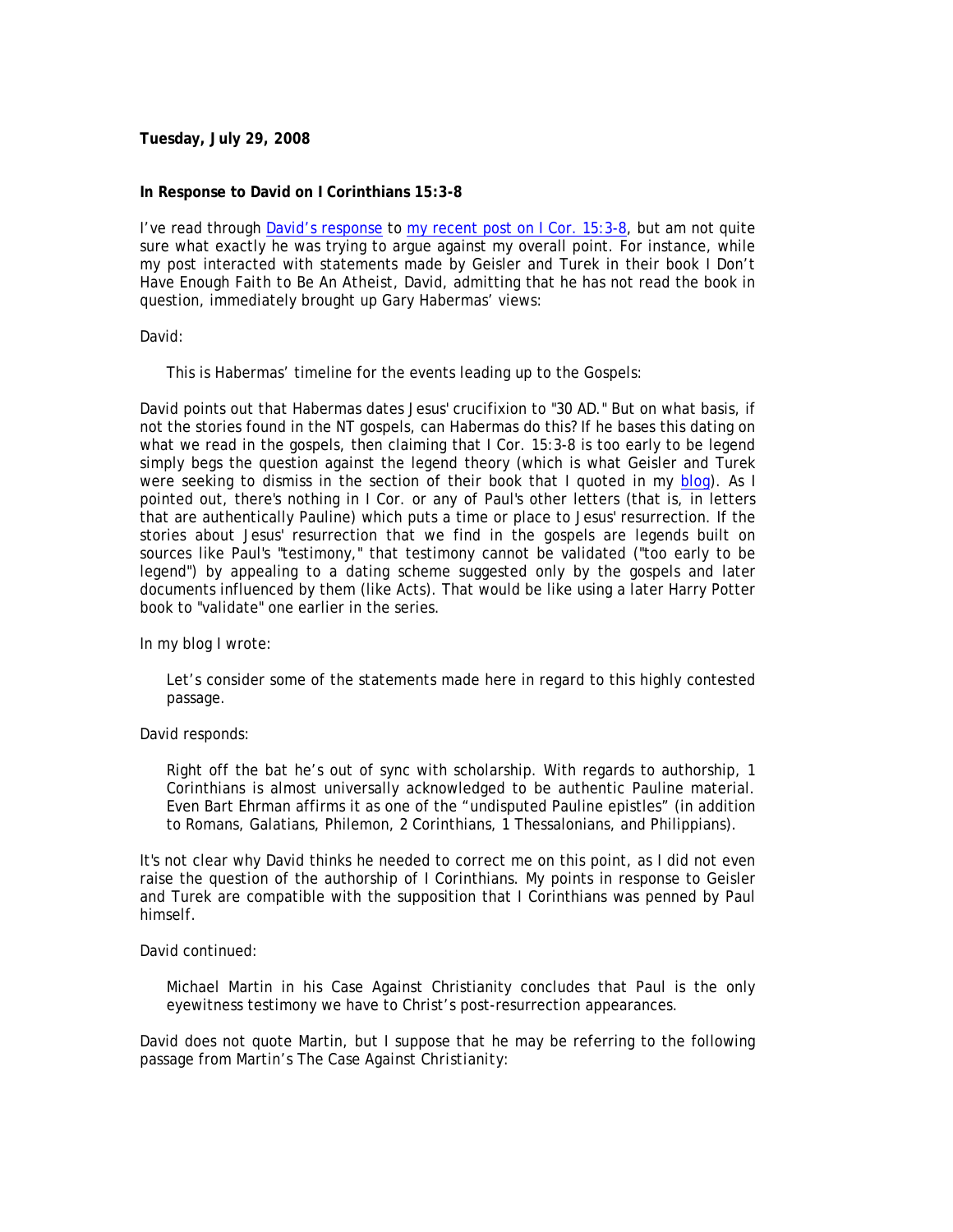According to the Gospel story, there were no eyewitnesses to Jesus' actual resurrection. Belief in it must be inferred. What are these inferences based on? First, there are the appearances of the resurrected Jesus. Second, there is the empty tomb. Given these two alleged facts one infers that the miraculous occurred sometime before the discovery of the empty tomb and the postresurrection appearances of Jesus. According to the Gospels, there were indeed eyewitnesses to the resurrected Jesus. *However, we have only one contemporary eyewitness account of a postresurrection appearance of Jesus, namely Paul's*. In all the other cases we have at best second- or thirdhand reports of what eyewitnesses claimed to see that were recorded several decades after the Crucifixion. (P. 81, emphasis added)

Here Martin does refer to Paul as a "contemporary eyewitness" to a *post-resurrection* Jesus. But this is unhelpful in challenging my point. In fact, I already spoke to the matter of Paul claiming to be an eyewitness of the resurrected Jesus when I wrote:

Nothing in the letter itself suggests that the resurrection that Paul speaks of happened any time recently (for all that Paul gives us, his Jesus could have been crucified a century or more earlier, and not necessarily in Palestine for that matter), and only by interpreting Paul's account by reading elements from the gospel stories into it can it be made into a reference to a *recent* event.

That Paul claims to have seen or experienced the resurrected Jesus is not very impressive. Christians whom I have personally known in my own lifetime have claimed this. As Wells points out, "People who claim to see a ghost do not necessarily suppose it to be the wraith of someone recently deceased." (*The Jesus Myth*, p. 125.)

David continued:

Of course [Martin] doesn't believe it but he and a majority of historians/philosophers can agree that Paul was sincere in his belief about the Damascus experience. Doesn't make it true just because Paul believed he saw Jesus.

That's fine, so far as it goes (though we do not learn of a conversion for Paul on the Damascus road, as we read in the book of Acts, from Paul's own hand).

I wrote:

The authors tell us that the First Epistle to the Corinthian church "contains the earliest and most authenticated testimony of the Resurrection itself...I can only ask at this point, "authenticated" by what? And what specifically do the authors think is "authenticated" in this passage?

David responded:

Likely if Habermas is the one who said "authenticated" then he's implying that this material is written by Paul, can be dated pretty accurately and a vast majority of NT scholars agree on the data.

Well, for one thing, it wasn't Habermas I was interacting with, it was Geisler and Turek, which my post makes clear. And the understanding I would get from Geisler and Turek – if I didn't know any better – is that what Paul states in I Cor. 15:3-8 (the very passage they quoted) is sufficiently corroborated to secure its claims, which is simply not the case (where else, for instance, do we read of the resurrected Jesus appearing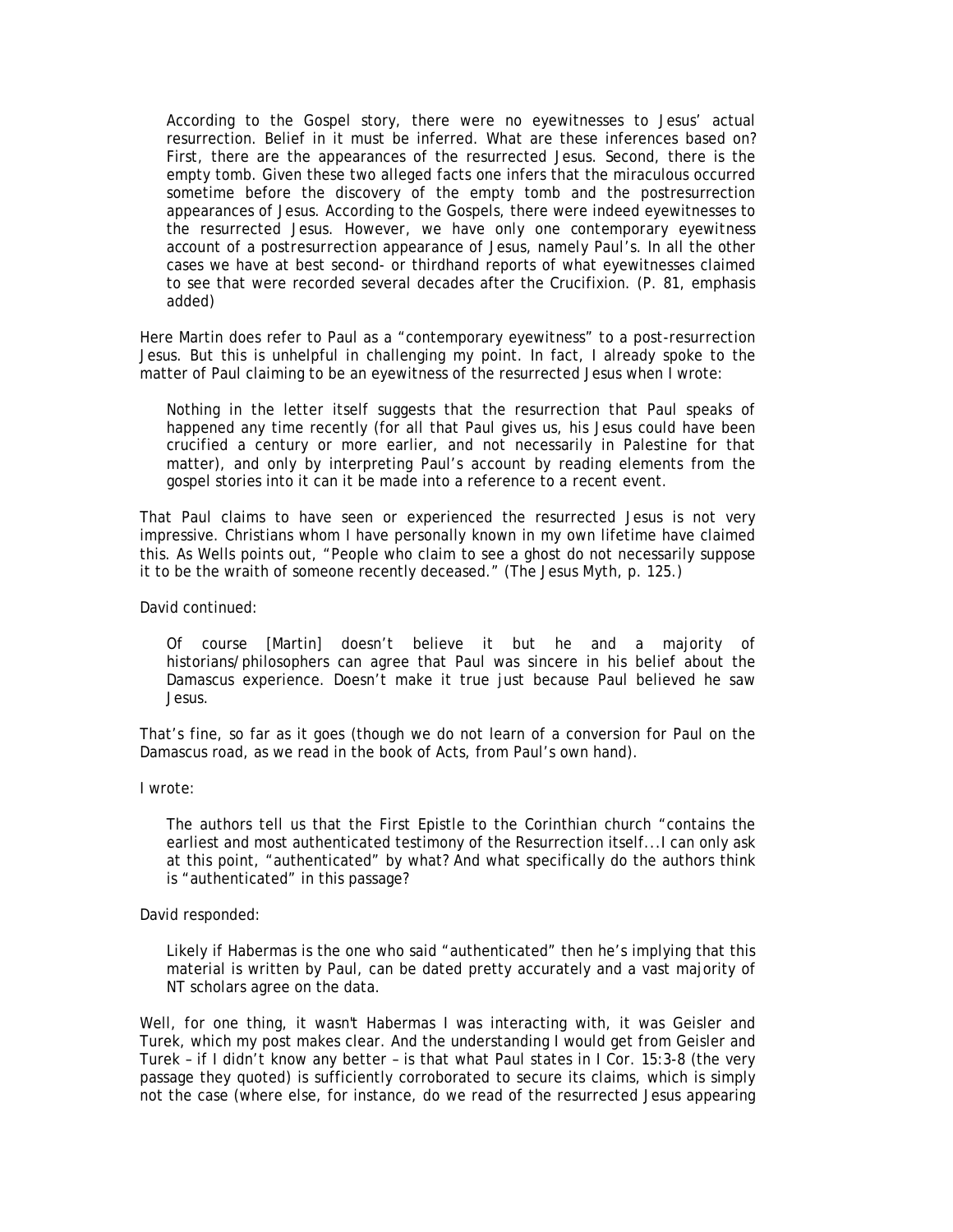to 500 or so people at once?). Paul doesn't even name 5% of the mass of persons he claims to have experienced an appearance of Jesus. Indeed, so far as authentication or corroboration, I Cor. 15:3-8 couldn't be weaker.

Also, as I explain in a follow-up comment to an article by Robert Price regarding the question of whether or not I Cor. 15:3-11 is an interpolation, I specifically stated that I am allowing that the passage in question was written by Paul.

Moreover, the unexplained claim here that I Corinthians "can be dated pretty accurately" is something I'd like to see elaborated on. As for the claim that "a vast majority of NT scholars agree on the data," this is vague and implies probably much greater uniformity on the matter than really exists. Regardless, I have to stand with my own judgment on the matter, not with what an anonymous crowd is said to affirm. If taken broadly enough, even I could sign onto "agreement on the data." For instance, I agree that I Corinthians is part of the orthodox NT. But I suspect David has something more specific in mind, which he will need to clarify and also back up.

I wrote:

In fact, if the gist of I Cor. 15:3-8 is a creedal formula passed down to him from other believers, it is at best hearsay that he inserts into his letter.

David:

The deal with these early creeds is pretty interesting. There are certain places where Paul's syntax and word choice go completely out of character (scribe wrote his dictations down in some letters) and become pithy, rhythmic cadences. Scholars claim these to be echoes of what the earliest Christian preaching sounded like.

Do *all* scholars say this? Or, just some? The word "scholars" is sometimes thrown around with such abandon that it can be used to suggest every authority in the universe agrees with one's particular position. I would recommend more care in its use.

Also, the existence of uncharacteristically Pauline expressions can also lend itself to the view, very ably argued by Price, that the passage is a later interpolation. But as I point out in my post, if Paul is reciting a creed, then he's essentially giving us hearsay. Apologists seem to want to have it both ways, but that only saddles them with unintended and problematic consequences. The "earliest testimony" suddenly becomes something that Paul is passing on uncritically, failing to offer any substantiation for what it states.

David:

The gospels weren't written down right away.

No, they weren't. In fact, it was decades after the alleged event they seek to portray. Where Paul's talk of Jesus' crucifixion and resurrection supply no time or place to it, decades later we have some authors who do, plenty of time for the Jesus legend to develop and enjoy all kinds of embellishments.

David:

There was a period of oral proclamation during which these creedal statements developed to proclaim Jesus' resurrection. (Philippians 2 contains another one of these pertaining to the early belief in Christ's deity by the way).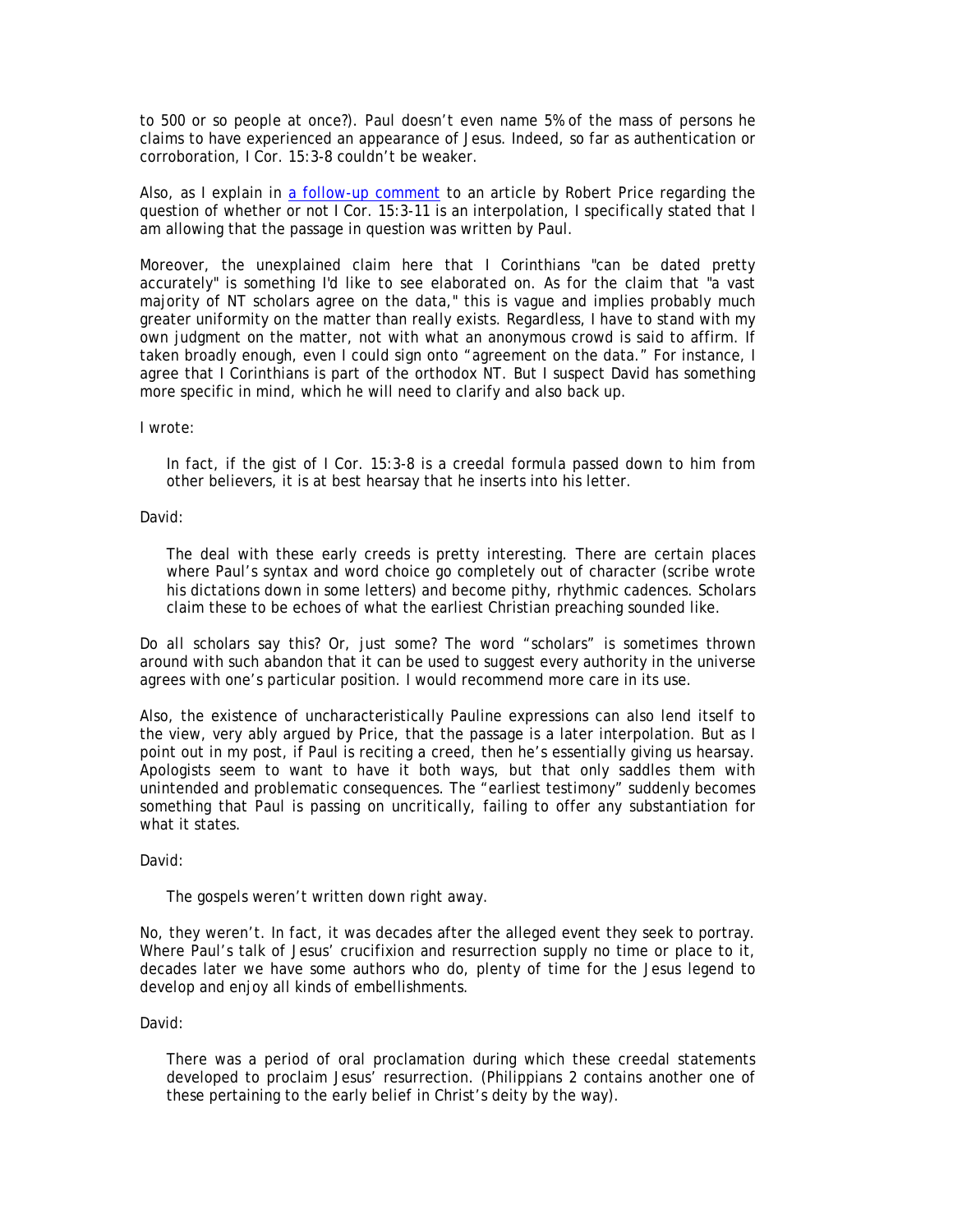Yes, "developed" is a key point here.

David:

So what we have in 1 Cor 15:3 'For I delivered to you as of first importance what I also received :' After the colon we get the creedal statement…. , 4 ;that he was buried, that he was raised on the third day in accordance with the Scriptures…' The language here is the exact same as the Pharisees used when passing on their traditions to one another…so we have even more reason to think Paul's about to tell us something from oral tradition.

As I have indicated, my point is compatible with the supposition that portions of I Cor. 15:3-8 are either a creedal formulation that Paul is reciting (which in my view essentially relegates it to hearsay) or a post-Pauline interpolation, as Price holds. However, I could see someone taking the point that David gives here as evidence that Paul, a former Pharisee himself, fashioned his own creedal formulation after a style with which he would have been intimately familiar.

David:

So when did Paul hear this material? The consensus among critics is that Paul received this material around 35 AD. His conversion is dated at roughly 32 AD, with 3 years passing before he visits the apostles (Galatians 1:18), from Peter and James. Scholars on both sides have no quarrels with that.

This is really neither here nor there as it pertains to the point I raise in my blog article. It's granted that Paul had to convert to Christianity at some point in time; whether it was AD 32 or earlier or later, is really not relevant. The question is: Is there anything in Paul's letters which suggest that the Jesus he speaks of was *recently* resurrected? Recent \*appearances\* of a post-resurrection Jesus do not signify a recent resurrection event. Again, Christians whom I have personally known have claimed to have seen the post-resurrected Jesus.

David:

Before giving it to Paul, where did Peter and James get it from?

Again, as I point out in my blog, Paul himself tells us that he did not get his gospel from human sources:

Dear brothers and sisters, I want you to understand that the gospel message I preach is not based on mere human reasoning. I received my message from no human source, and no one taught me. Instead, I received it by direct revelation from Jesus Christ. (Gal. 1:11-12)

So to suppose that Paul got what he's passing on in I Cor. 15:3-8 from Peter and James tends to go contrary to what Paul himself tells us.

David then pointed to Ludemann, the Jesus Seminar, and other sources for dating the creed which Paul is supposedly reciting in the passage before us. Again, this is irrelevant to my point.

David: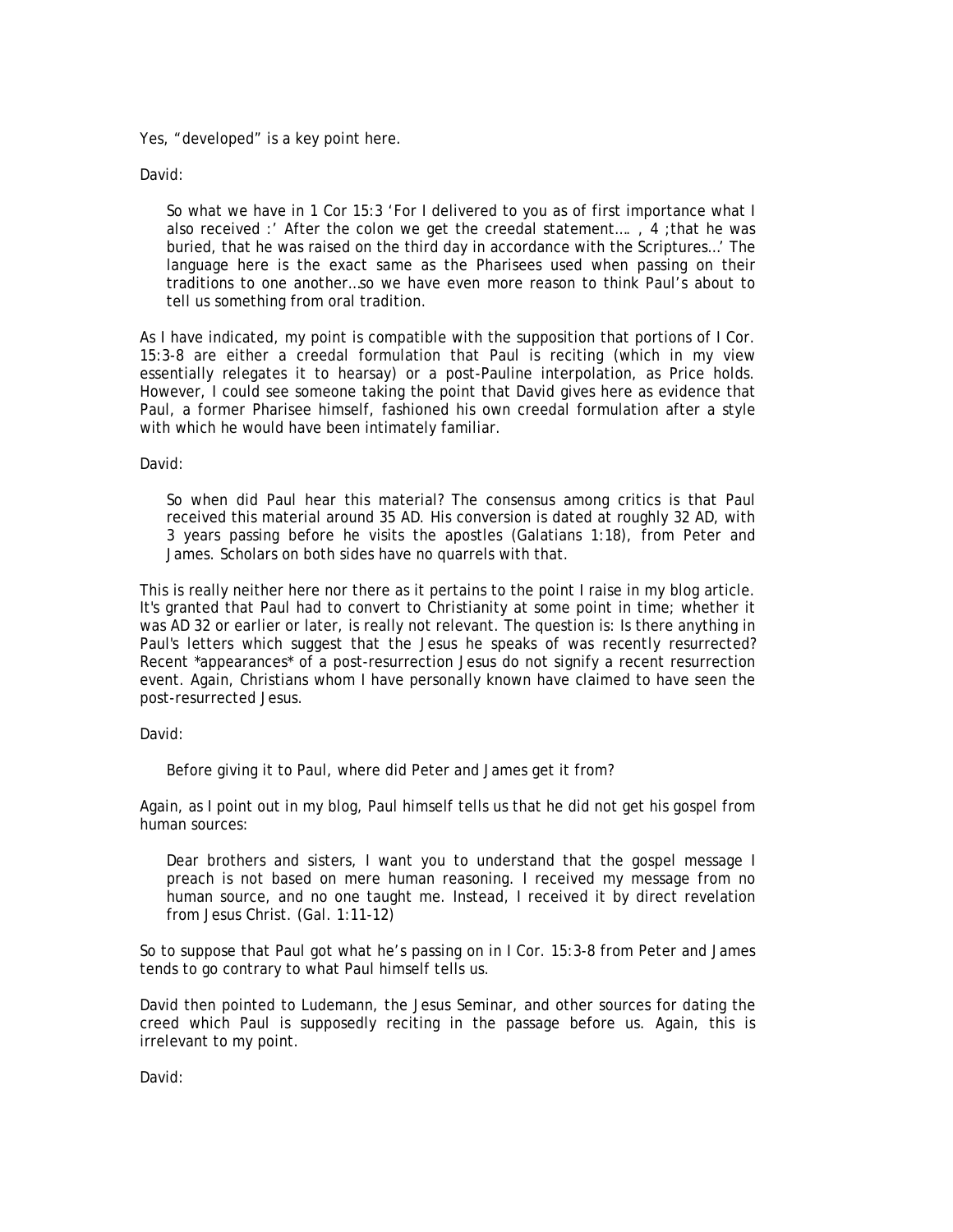There was never a time when Jesus was preached as anything less than raised from the dead.

Maybe, but maybe not. The Q layer (the "sayings" source) found in both Matthew and Luke, would seem to be evidence against this claim. "Q certainly does not regard [Jesus'] death as redemptive and does not explicitly mention his resurrection" (Wells, op cit., p. 103). Regardless, even if we accept the claim that "there was never a time when Jesus was preached as anything less than raised from the dead," this would not compel an argument for the veracity of Christian claims. There was never a time when *The Wizard of Oz* did not include a wicked witch of the East. Does this at all mean that *The Wizard of Oz* is anything more than fantasy?

David:

All arguments that a resurrection legend popped up later are squashed if scholarship is correct here.

That's quite a sweeping claim. But getting down to the specifics, "later" than what?

David:

What this argument doesn't do (when presented in isolation) is show the resurrection to be historically true.

Agreed. Whether or not Paul was quoting a creed, whether that creed dates to the early 30s AD, whether there was never a time when Christians preached anything less than a Jesus who was resurrected, none of this compels the conclusion that Jesus really rose from the dead, or that other religious claims of Christianity have any truth to them.

David:

Normally I chide my non-Christian friends for not reading Christian scholarship and vice versa, but in Dawson's case I wish he would check out ANY scholars on the matter. He apparently thinks he is capable of overturning the work of men who have been developing their approaches for decades...and how many sources did he cite? I counted 1 but maybe I missed a few.

I've read my share of "Christian scholars" on a whole variety of topics, but I must admit that I do not find many to be particularly impressive. Geisler and Turek's book is admittedly aimed more at a popular audience, but it's fair game so far as I see it, and it's typical in regard to how blatantly many Christians beg the question when it comes to how they argue against the legend theory. Indeed, the citations which David has posted in his response do little if anything to speak to the issue that I have raised. Most of it consists of namedropping with no actual quotations anyway. Regardless, how many sources do I need to cite in order to qualify for whatever merit badge David thinks I should have in order to speak on these things?

\* \* \*

In response to eheffa, David wrote:

1 Cor 9:1 has to be explained on other grounds than the story in Acts if one contends that the Damascus experience was not part of Paul's belief. Haven't seen any good theories as to what else he could have meant there.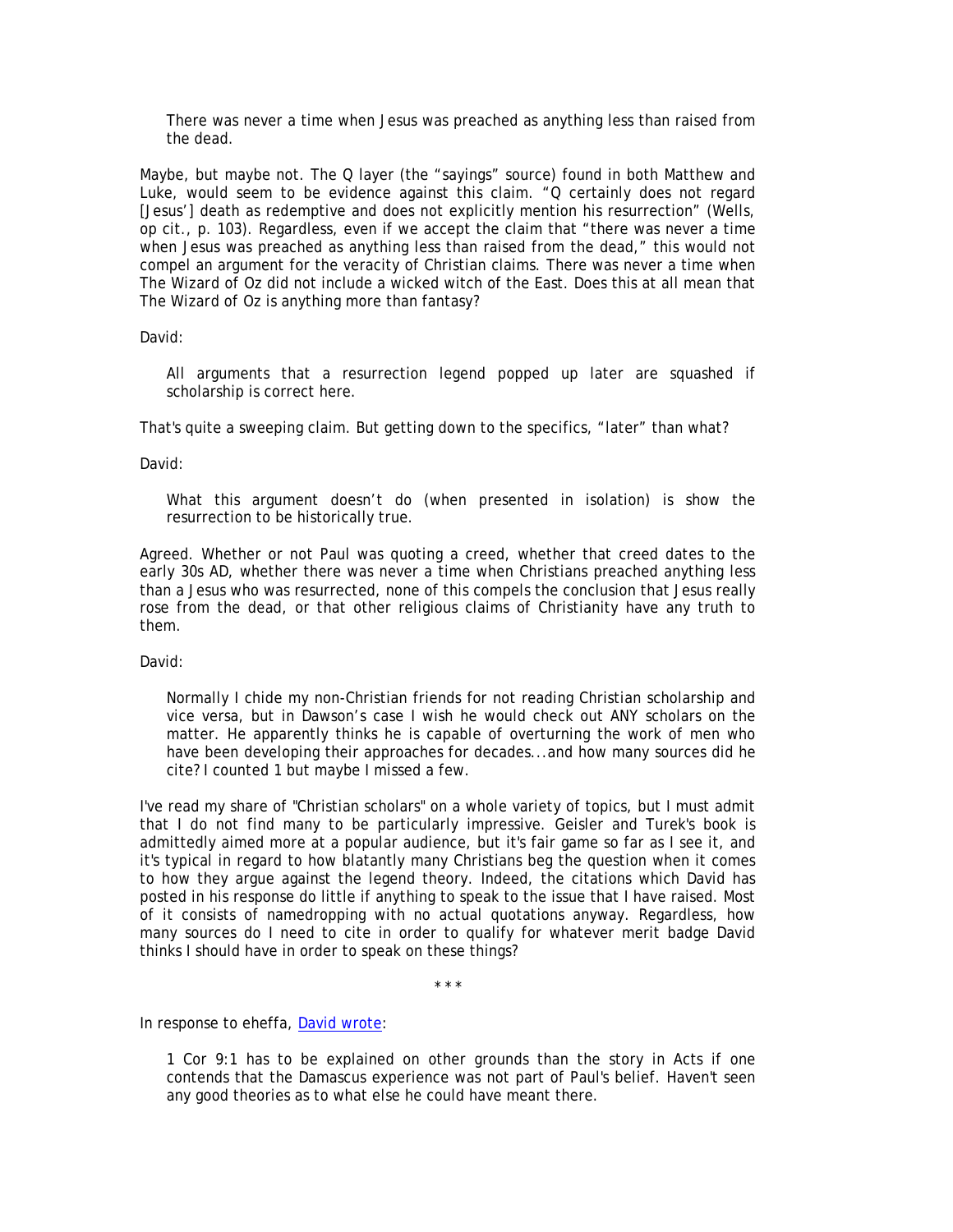Here Paul identifies his credentials as an apostle - his claim to have "seen Jesus". There really isn't anything here that's troublesome for my position. Many Christians even today claim to have "seen Jesus," but they make this claim even though they did not see a physical person. I'm reminded of Canon Michael Cole's statement about experiencing Jesus. He recounts, "There was one particular experience when I was very, very conscious of the risen Christ, actually standing with me in the church I was serving, asking whether we would make him Lord of that church... I wouldn't say anything about that for 24 hours, it was too personal, too close." (See my Carr vs. Cole.) Paul does not distinguish his experience of Jesus from this kind of experience that Cole describes and claims to have had.

David:

We also see Paul's letters were written for specific purposes and often were more theological than narratival. Its an interesting point, but I'm not sure why I should expect Paul to narrate the gospel.

Why do preachers today constantly cite details from the gospel narratives to make theological points in their sermons? Because they consider the narratives authoritative as vehicles of Jesus' character and teaching. Why, for instance, do preachers constantly incorporate in their sermons and preachings the parables that we find inserted into Jesus' mouth in the gospels? Because they consider them authoritative. As for Paul, I would expect in his letters at least some details about Jesus' life on earth if Paul knew anything about it, because he was determined to "preach Christ crucified" (I Cor. 1:23) and "not to know any thing among you, save Jesus Christ, and him crucified" (I Cor. 2:2). When was "Christ crucified"? Where was "Christ crucified"? Under what circumstances was "Christ crucified"? Paul's treatment of Jesus' crucifixion and resurrection is so open-ended and unspecific that for all we know he could be referring to an event that took place five centuries earlier or in some astral plane.

In fact, Paul does give moral teaching that is later found in the gospels attributed to Jesus, but when Paul gives that teaching, he does not cite the gospel Jesus. Observe Wells on this point:

Paul gives it as his own view (Rom. 13:8-10) that the law can be summed up in the one Old Testament injunction "You shall love your neighbor as yourself." According to Lk. 10:25-8, Jesus himself taught that love of neighbor (together with love of God) ensures salvation; but one could never gather from Paul that Jesus had expressed himself on the matter. In 1 Thess. 4:9 it is not Jesus but God who is said to have taught Christians to love one another. And in the injunction not to repay evil for evil but always to do good to all is given in the same epistle (5:15) without any suggestion that Jesus had taught it (as according to the gospels he did in the Sermon on the Mount). In his letter to Christians at Rome Paul says "bless those that persecute you" (12:14 and 17) and "judge not" (14:13). Surely in such instances he might reasonably be expected to have invoked the authority of Jesus, had he known that Jesus had taught the very same doctrines. (The former doctrine is ascribed to him at Mt. 5:44 and Lk. 6:28, and the latter at Mt. 7:1 and Lk. 6:37.) In the same epistle he urges Christians to "pay taxes" (13:6), but does not suggest that Jesus had given such a ruling (Mk. 12:17). It is much more likely that certain precepts concerning forgiveness and civil obedience were originally were originally urged independently of Jesus, and only later put into his mouth and thereby stamped with supreme authority, than that he gave such rulings and was not credited with having done so by Paul and… by other early Christian writers. (*The Historical Evidence for Jesus*, p. 33.)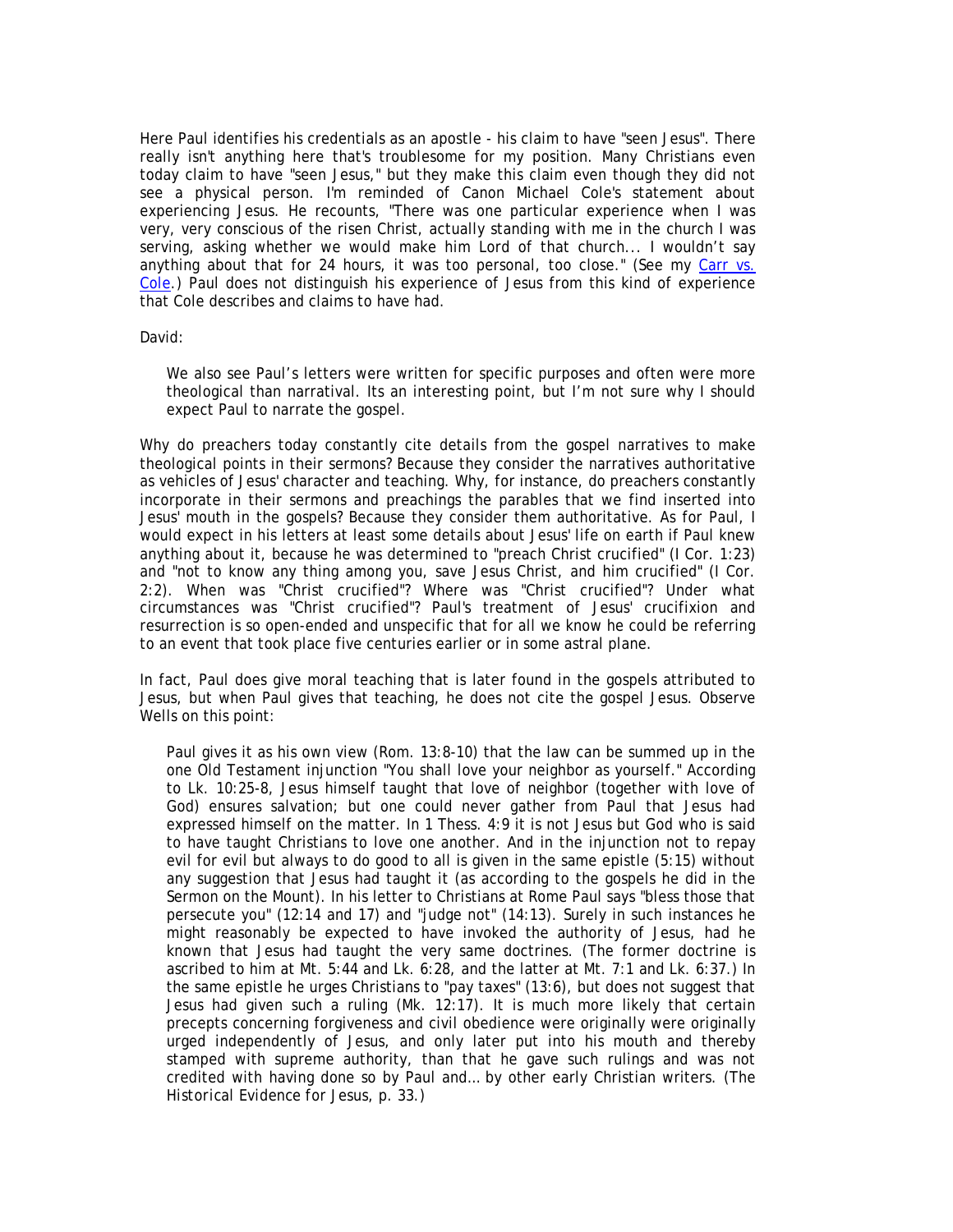There are many things for apologists to wrestle with here, but using the gospels to back-date the earlier epistolary layers is simply too problematic to take seriously.

by Dawson Bethrick

Labels: Christian Legends

*posted by Bahnsen Burner at* 8:00 PM

 **70 Comments:** 

Steven Carr said...

Joseph Smith claimed to have seen the Golden Plates within weeks of having seen the Golden Plates.

Clearly, these claims by Joseph Smith are too early to be a legend.

The one thing missing from 1 Corinthians 15 and any other creed in Paul's letters is any claim that a corpse rose and walked the earth.

All Jesus does is 'appear'

We know that Christians claim Jesus 'appears' on nachos, tortillas and slices of toast.

Claiming Jesus 'appeared' means absolutely nothing.

There are no details.

It is all as vague as Paul's claim to have visited Heaven.

What we can know is that early Christians were never told of corpses rising and eating fish.

Because the Christian converts that Paul was writing to were scoffing at the whole idea of their god choosing to raise corpses.

Converts do not scoff at what converted them... July 29, 2008 10:37 PM

Steven Carr said...

'Its an interesting point, but I'm not sure why I should expect Paul to narrate the gospel.'

Paul was writing to Christians who scoffed at resurrection.

Why doesn't Paul rub their noses in the fact that the very person they worshipped had 'proved' the resurrection in Matthew 24?

Paul struggles to explain what a resurrected body is like, unaware that the person he worshipped had already described a resurrection body as having flesh and bone.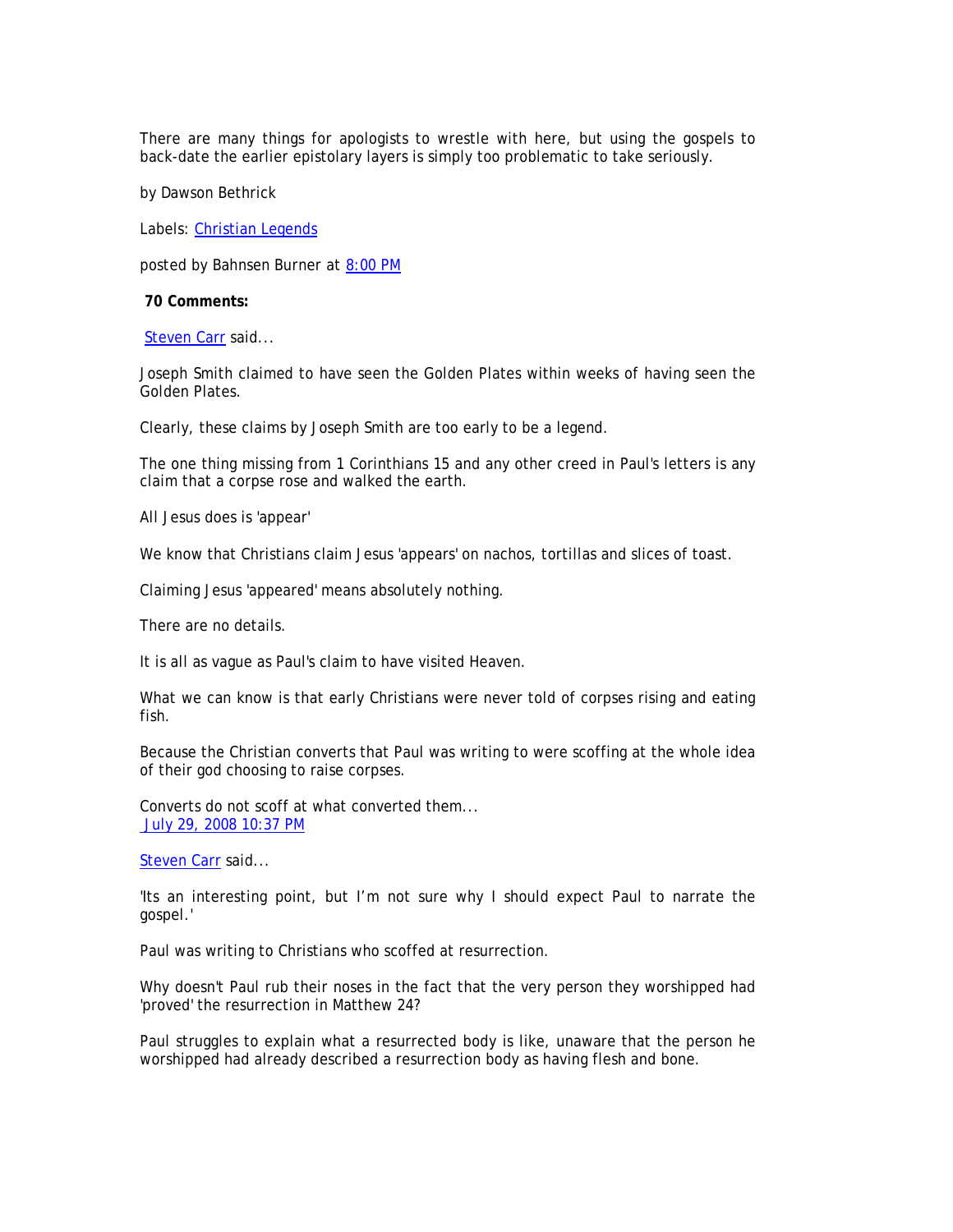I guess Paul and the other Christians wanted Jesus to butt-out of their discusssions, as what he had said was a waste of time, not worth discussing :-) July 29, 2008 10:41 PM

Bahnsen Burner said...

All very good points, Steven. Thanks for contributing them.

The appearances of Jesus on tortillas and such demonstrate how loose and flexible 'appearance' claims can be. Indeed, when a believer claims that she sees Jesus' face in the burn marks on a tortilla, how does she know that it's Jesus' face and not, say, Mohammed's, Siddh?rtha's or Rasputin's face that she's seeing? We have no photographs of Jesus to compare the burnt marks on the tortilla to, so why automatically suppose it's Jesus' face she's seeing? It just may very well be that the person 'appeared to' Jesusly wants to be 'appeared to' Jesusly.

For Paul, who claims to have had a personal encounter with the risen Jesus, but who gives no details about what he saw or the circumstances under which he supposedly saw what he saw, the situation is similarly loose and ambiguous, able to be bent by today's apologists into whatever shape they want, when in fact it reads much more like the sighting of a ghost than what we find described in the later gospel stories.

Regards, Dawson July 30, 2008 5:48 AM

Buzz Stephens said...

Speaking of The Wizard Oz, this Sunday, over at Yahoo's The Judy Garland Experience, we will be having a big Oz blowout featuring all sorts of odd and rare WOZ based audio treats.

If you are a fan of Judy's or Oz it will definitely be worth your while to check it out. Here is the link:

http://movies.groups.yahoo.com/group/thejudygarlandexperience/

July 30, 2008 7:56 AM

Vinny said...

Habermas' "minimal facts" approach is all about misdirection. He claims that he's not depending on the gospels. He's depending on facts that a majority of scholars accept. He's hoping that no one will notice that all those scholars are basing their conclusions on the gospels.

I compare it to a fuzzy picture on the sports page that seems to show an umpire blowing a call at the plate and costing the home team the game. 10,000 fans might look at that picture and agree that their team was robbed, but the evidence is still just that one fuzzy picture. Habermas would have you believe that the picture somehow becomes less fuzzy as more and more people look at it.

July 30, 2008 12:48 PM

david said...

Busy day today, hope my brain is still working...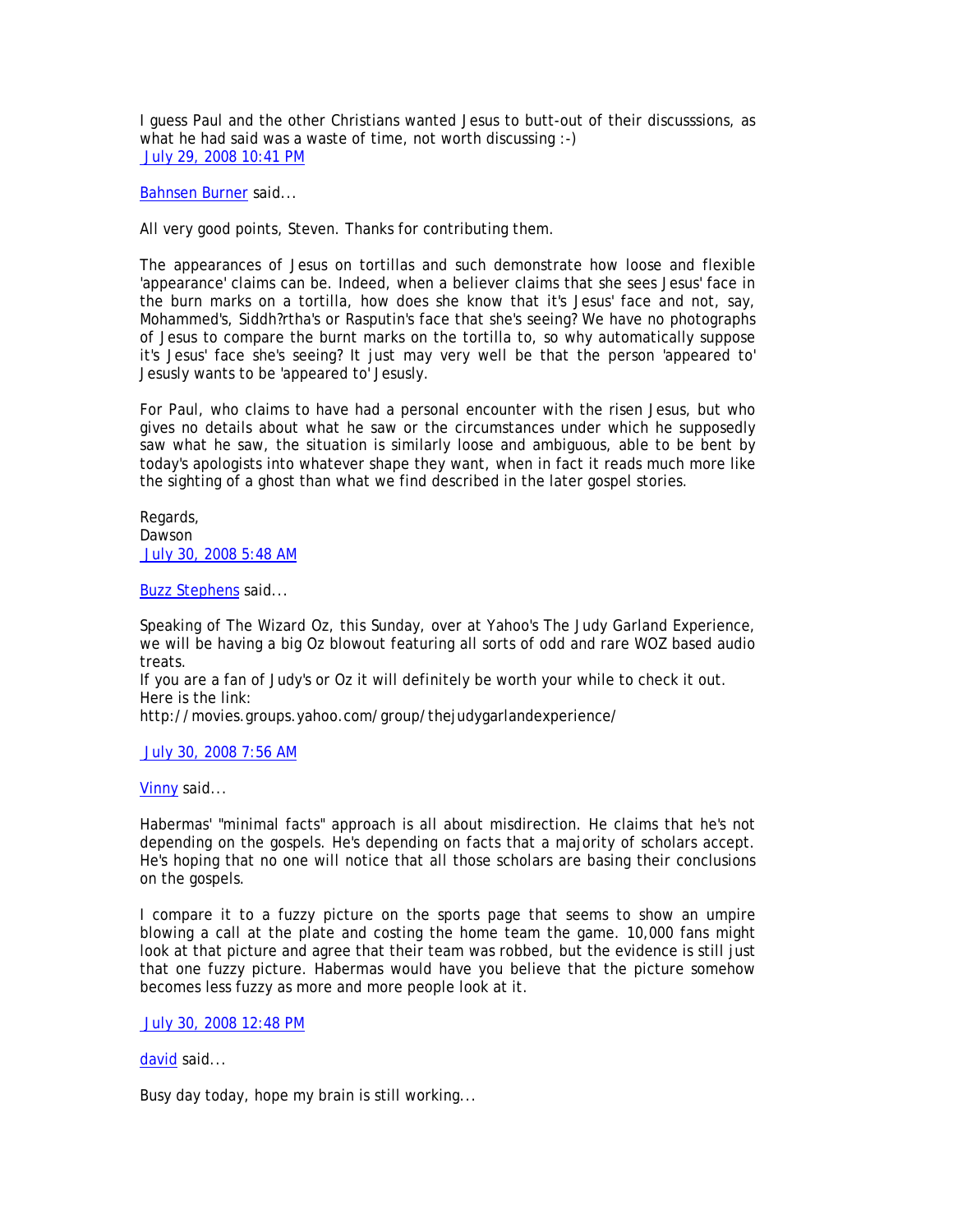My purpose as stated was to clarify Habermas' position and also comment on a few things in your article. I probably should have been a little clearer about when I was addressing your argument and when I was presenting Habermas'….apologies on that point.

First I don't agree with your historical method. You require all the evidence for judging Paul to be internal and later external attestation is not admissible. I will attempt to contact Dr. Habermas and see what he thinks of your "you can't use the gospels to date Paul" criteria.

*It's not clear why David thinks he needed to correct me on this point, as I did not even raise the question of the authorship of I Corinthians. My points in response to Geisler and Turek are compatible with the supposition that I Corinthians was penned by Paul himself.* 

So what exactly is contested about the passage then? What evidence have you given for doubting the creed's dating besides your "you can't use the gospels to date Paul" criteria? Who is contesting that besides you?

*In answer to this, they say that Paul "probably received it from Peter and James when he visited them in Jerusalem three years after his conversion (Gal. 1:18)." But Paul himself does not tell us this* 

Galatians 2:2 I went up because of a revelation and set before them (though privately before those who seemed influential) the gospel that I proclaim among the Gentiles, in order to make sure I was not running or had not run in vain.

*Here Martin does refer to Paul as a "contemporary eyewitness" to a post-resurrection Jesus. But this is unhelpful in challenging my point.* 

That quote comes straight from the Habermas material. There is a nice 30 minute lecture on the Veritas website (http://www.veritas.org/) that outlines his method pretty well.

*Moreover, the unexplained claim here that I Corinthians "can be dated pretty accurately" is something I'd like to see elaborated on.* 

Paul makes it clear in chapter 16 that he wrote this letter from Ephesus during his third missionary journey (53-57 AD)….Is that sufficient?

As for the claim that "a vast majority of NT scholars agree on the data," this is vague and implies probably much greater uniformity on the matter than really exists. That will be another question for Dr. Habermas because he's the one who made this claim, and he's the one who specializes in studying the trends of NT scholars.

*But I suspect David has something more specific in mind, which he will need to clarify and also back up.* 

Not sure what I have in mind, what are you thinking I have in mind? ?

*In fact, if the gist of I Cor. 15:3-8 is a creedal formula passed down to him from other believers, it is at best hearsay that he inserts into his letter… Do all scholars say this? Or, just some?.*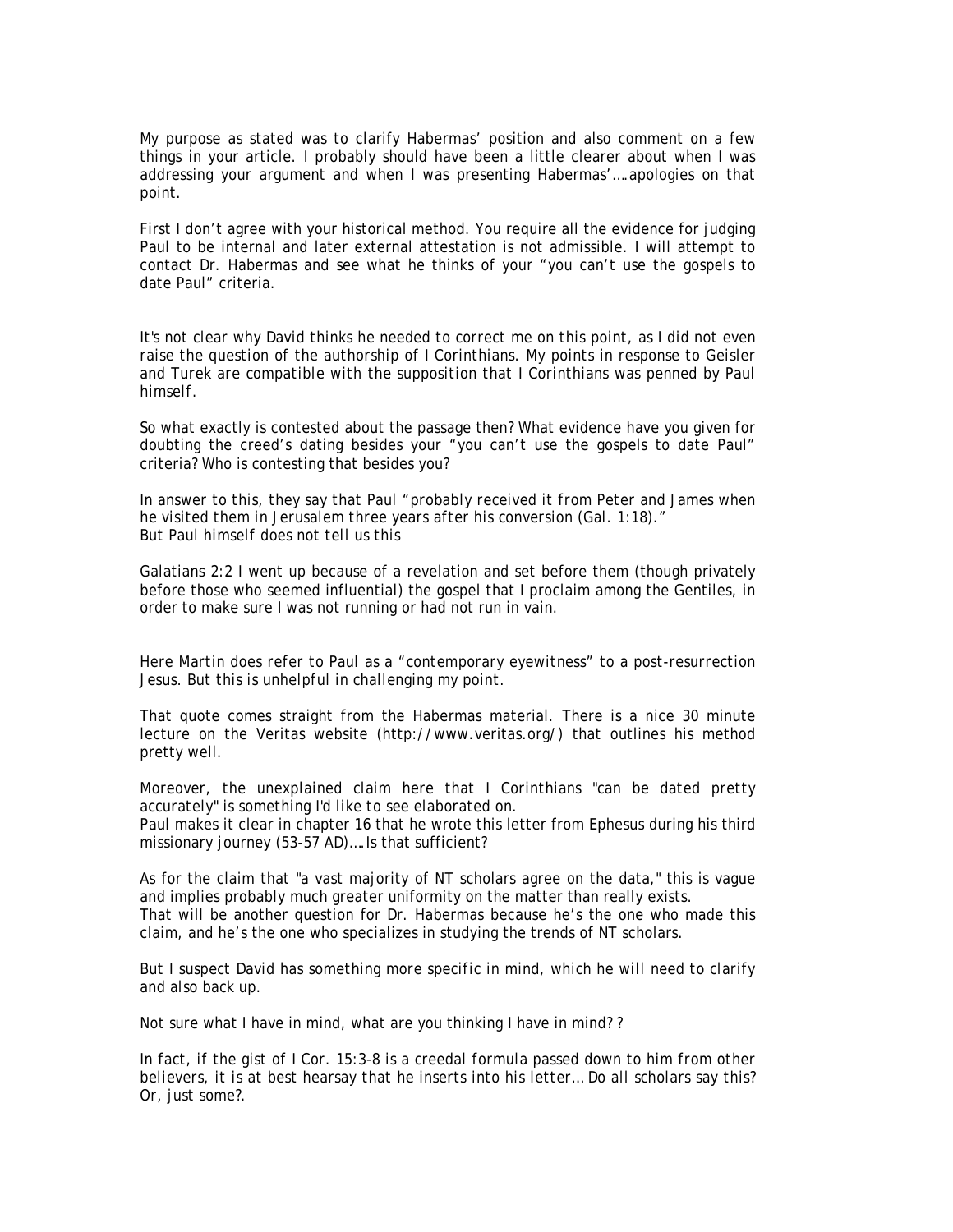This assertion about hearsay calls into question your understanding of Jewish oral traditions. How can you possible relegate the oral traditions of the Pharisees to hearsay?

If you know a scholar who doesn't think that passage is creedal I'd be glad to read him. I have already cited several **specific** scholars (both liberal and conservative) who assign particular dating to the passage…which sort of refutes your claim that I was being sloppy there. I first mentioned "scholars claim" and then provided examples. How is that misuse?

## *The "earliest testimony" suddenly becomes something that Paul is passing on uncritically, failing to offer any substantiation for what it states.*

Galatians 1:18 may look in English like a social visit, but when he says he went to get acquainted with Peter there is much more implied. The Greek word is istorhsai, which comes from the same root as we derive our word "history" from. Doesn't mean history though. Two major word studies by non-conservatives concluded that istorhsai means an investigative reporter who uses primary source reporting. It was used in the ancient world for a geographer who was mapping out a river, not based on people's directions but going in person to map out the territory. This is not my argument, this is Habermas.

#### *Yes, "developed" is a key point here.*

If you are asserting some theory of corruption then ok, I'd like to hear more about how you're premising this argument

*The question is: Is there anything in Paul's letters which suggest that the Jesus he speaks of was recently resurrected?* 

So Paul calls the others apostles why? Does Paul need to explicitly say that James and Peter both saw Christ in the flesh during their lifetime before you accept it?

*Regardless, even if we accept the claim that "there was never a time when Jesus was preached as anything less than raised from the dead," this would not compel an argument for the veracity of Christian claims. There was never a time when The Wizard of Oz did not include a wicked witch of the East. Does this at all mean that The Wizard of Oz is anything more than fantasy?* 

Dawson, drop the rhetoric for goodness sake. The point is that legends don't pop out of thin air…they take time to develop. As NT Wright has pointed out in *The Resurrection of the Son of God*; there were at least 7 distinct mutations in Judaism that occurred after the resurrection appearances. You have an empty tomb, apparitions, and the definite early belief (argued by Habermas to be 30-33 AD) in the resurrection accompanied with the mutations described by Wright. The question is what theory best explains all those elements with the most explanatory power and scope?

#### *That's quite a sweeping claim. But getting down to the specifics, "later" than what?*

It certainly varies, but I was referring to the arguments that Jesus' resurrection was dreamed up sometime in the 2nd century by stealing mythology from Hellenistic mystery cults. Tracing the belief back earlier would refute that, correct?

*Regardless, how many sources do I need to cite in order to qualify for whatever merit badge David thinks I should have in order to speak on these things?* 

4 books, 3 scholarly journals, and 2 internet sources (no Wikipedia) ?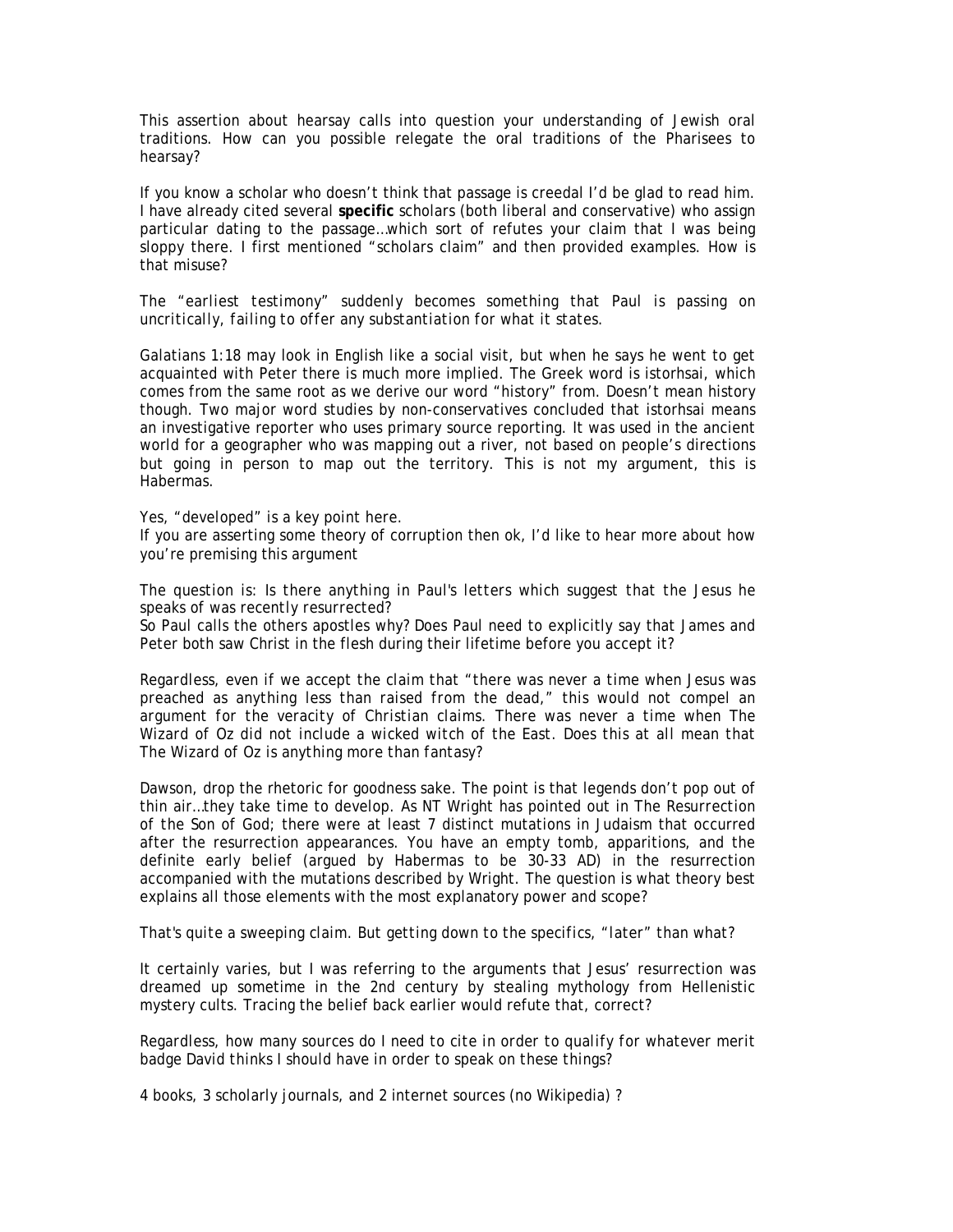*There are many things for apologists to wrestle with here, but using the gospels to back-date the earlier epistolary layers is simply too problematic to take seriously.* 

Common sense historical criticism wins the day I suppose. What's your main problem with dating the Gospels anyway?

July 30, 2008 11:38 PM

Steven Carr said...

DAVID

How can you possible relegate the oral traditions of the Pharisees to hearsay?

CARR

What?

The Pharisees claimed their understanding of the law was based on oral tradition handed down for centuries from Moses?

Christians routinely trash this 'oral tradition of the Pharisees'.

Nor were the disicples ever alleged to have been Pharisees.

July 31, 2008 1:15 AM

Steven Carr said...

What empty tomb is there in Paul?

Why does Paul flat-out say Jesus became a spirit?

Why do Christian converts scoff at the whole idea of their alleged god choosing to raise corpses?

Why is Paul unable to find one single piece eyewitness testimony as to what a resurrected body is like, despite the Gospel stories that the person he worshipped had described and demonstrated that a resurrected body was made of flesh and bone?

Christians would laugh themselves stupid if they read early Mormon testimony where Joseph Smith and othe witnesses are very vague about these Golden Plates which 'appeared' to them, and then 30 years later people produce detailed accounts of what these alleged Golden Plates were like, how they were touched and examined by the 'witnesses'.

Why should we not also laugh at Christian accounts where early witnesses waffle on about 'perishability putting on imperishability' when allegedly there were stories of the resurrected Jesus eating fish?

July 31, 2008 1:21 AM

### Steven Carr said...

Is David basically admitting that Paul never claims to have met any of these 500, or all of the twelve, and he is simply reporting what Peter and James (not one of the twelve) claimed happened?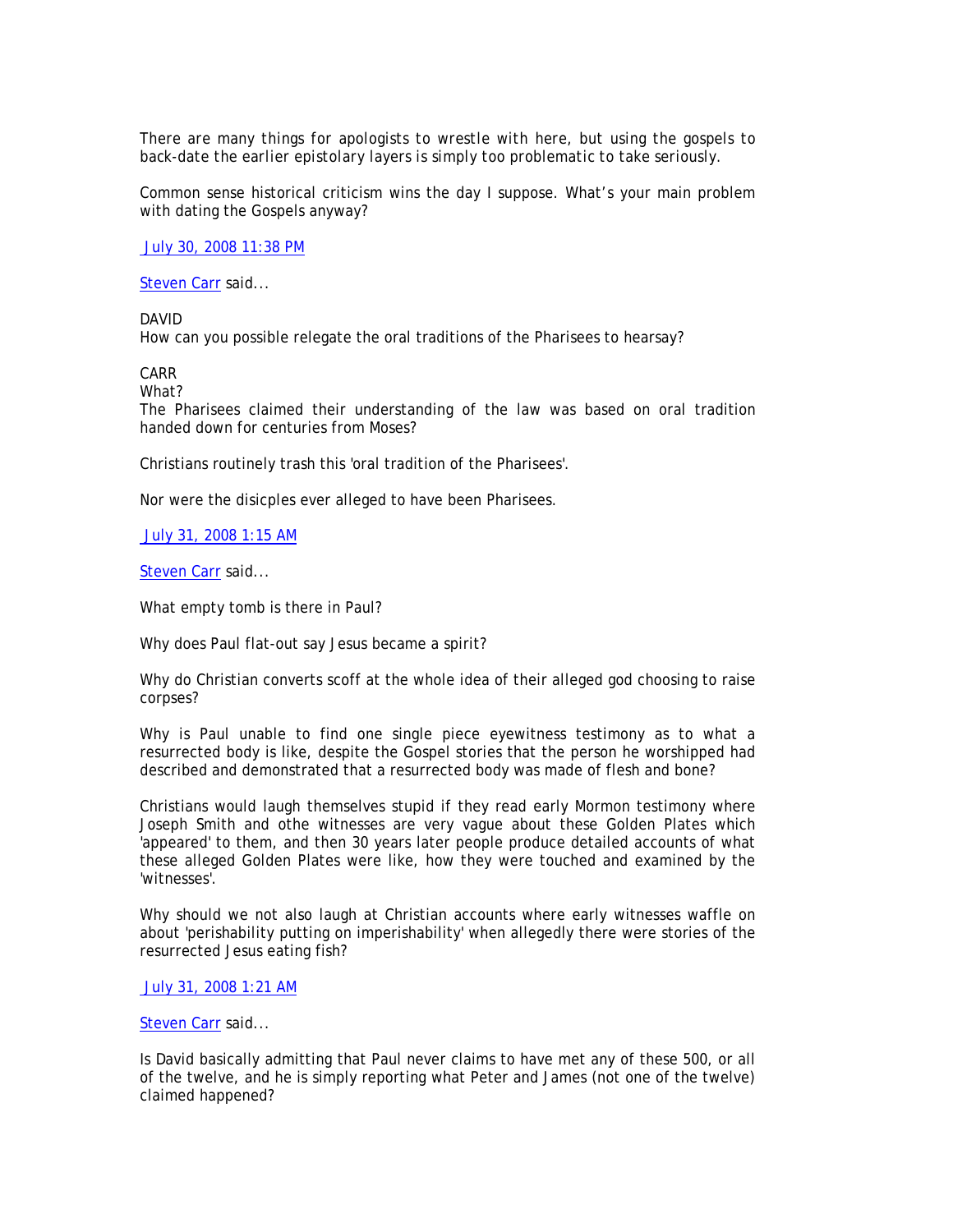## July 31, 2008 4:17 AM

### Bahnsen Burner said...

David: "First I don't agree with your historical method. You require all the evidence for judging Paul to be internal and later external attestation is not admissible."

If by "external attestation" you mean using the gospels to fill in the blanks in Paul's writings, yes, I would object to this. The portrait that Paul gives of Jesus in his letters is vastly different from the portraits we find in the gospel narratives. I see nothing wrong with reading Paul for what Paul has to say and comparing it to what we find in the gospel narratives.

David: "I will attempt to contact Dr. Habermas and see what he thinks of your "you can't use the gospels to date Paul" criteria."

While you're at it, ask him (unless you already know) how he justifies dating the \*resurrection\* (not the \*belief\* in the resurrection or the \*appearances\* of the resurrected Jesus, but the \*resurrection\* itself) to AD 30. Can he do this without relying on the gospels? Can he get such a date from things which Paul states about the resurrection in his letters – in letters that are authentically Paul's?

I wrote: "It's not clear why David thinks he needed to correct me on this point, as I did not even raise the question of the authorship of I Corinthians. My points in response to Geisler and Turek are compatible with the supposition that I Corinthians was penned by Paul himself."

David: "So what exactly is contested about the passage then?"

The meaning and significance of the passage are obviously hotly contested. Does it contain a creed or not? Is any portion of it a later interpolation? What does Paul mean when he says the post-resurrection Jesus "appeared" to people? What did they "see" (if anything)? Etc. When I referred to I Cor. 15:3-8 as "contested," I did not mean that I dispute the authorship of I Corinthians proper.

Davd: "What evidence have you given for doubting the creed's dating besides your "you can't use the gospels to date Paul" criteria? Who is contesting that besides you?"

If I Cor. 15:3-8 (Price extends it to v. 11 as a later insertion) is a creed that Paul has imported, I'm not disputing its dating. That's not the issue I've raised, David. The date of the passage is really irrelevant to my point, so dropping the names of a whole bunch of scholars who call it a creed and assign it to some date range is neither here nor there. At best it is of little interest, at worst it's a valueless digression. The issue is with the date of the \*resurrection\* itself. Paul claims that the post-resurrection Jesus appeared to people who are still alive in his day. Believers typically assume, influenced by the gospels and inclined to read the gospel stories into what Paul says, that this means Jesus was recently resurrected. But Paul does not say or even imply this by what he \*does\* say. So I'm asking how one can justify dating the \*resurrection\* of Jesus (the event of Jesus rising from the dead) to AD 30 or any other date, without contaminating what Paul says by reading him through gospel-colored goggles.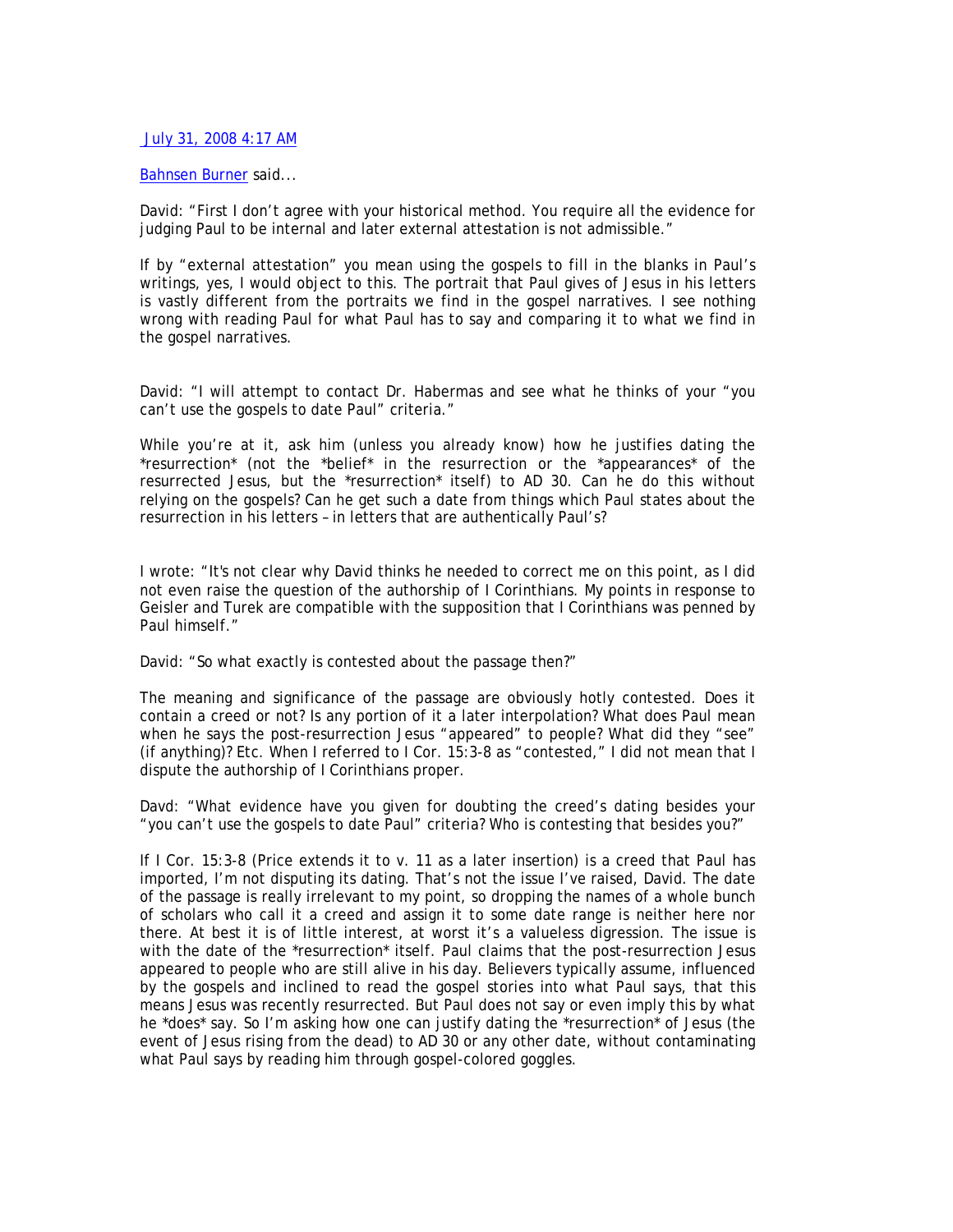I wrote: "The "earliest testimony" suddenly becomes something that Paul is passing on uncritically, failing to offer any substantiation for what it states."

David: "Galatians 1:18 may look in English like a social visit, but when he says he went to get acquainted with Peter there is much more implied."

Paul mentions in passing his visit to Jerusalem and a fifteen day stay with Peter (not quite the same as years and years of Sunday school). Here believers take license to read into this everything they read in the gospels. And this is supposed to serve as substantiation for the assumption that I Cor. 15:3-8 is referring to a recent \*resurrection\*? That's quite a stretch. It's simply not there.

David: "If you are asserting some theory of corruption then ok, I'd like to hear more about how you're premising this argument."

"Corruption" is not the word I had in mind when I agreed with your use of the word "developed." Is the final rendition of *The Wizard of Oz* a "corruption" of some earlier draft?

Here's a taste from Wells' *Can We Trust the New Testament?*:

**My view is that Paul knew next to nothing of the earthly life of Jesus, and did not have in mind any definite historical moment for his crucifixion. As we saw, holy Jews had been crucified alive in the first and second centuries BC, but traditions about these events, and about the persecuted Teacher of Righteousness, could well have reached Paul without reference to times and places, and he need not have regarded their occurrences as anything like as remote in time as they in fact were. Whenever it was that Jesus had lived obscurely and died, he had, for Paul, returned promptly after death to heaven; and the evidence for this exaltation, and indeed for his whole religious significance, was his recent appearances to Paul and to contemporaries of Paul which signaled that the final events which would end the world were imminent (cf. above, pp. 7f). Thus even if the death and resurrection were put at some indefinite time past, it remains quite intelligible that Christianity did not originate before the opening decades of the first century AD. Nor need any supposed relevance to Jesus of the Wisdom literature have been appreciated earlier.** (p. 34)

I asked: "The question is: Is there anything in Paul's letters which suggest that the Jesus he speaks of was recently resurrected?"

Davd: "So Paul calls the others apostles why? Does Paul need to explicitly say that James and Peter both saw Christ in the flesh during their lifetime before you accept it?"

Again, David, you appear not to have grasped the issue I've raised. Claiming to have had an encounter with the risen Jesus is one thing, but when Jesus is thought to have risen from the dead is an entirely different matter – the matter that concerns my criticism of Geilser and Turek and others who assume, by reading Paul through their knowledge of what the gospels say, that Paul was speaking of a \*recently resurrected\* Jesus. The gospels give a an approximate time and place for Jesus' crucifixion, death and resurrection. Where does Paul do this?

Regards, Dawson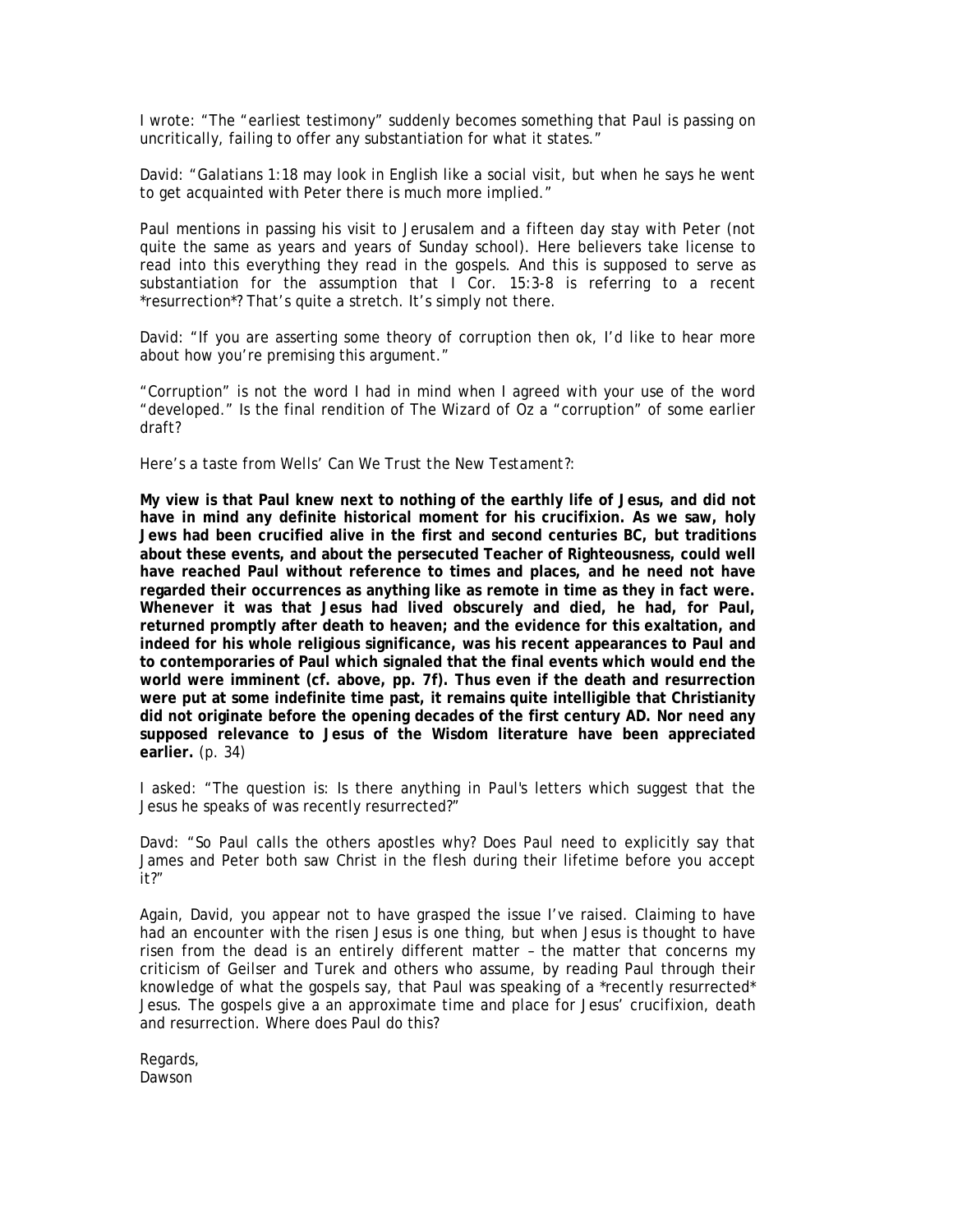July 31, 2008 6:04 AM

## Bahnsen Burner said...

Wells gives a nice summary of some relevant points in the following passage:

**In these early days of Christianity, leaders of Christian groups based their authority on the fact that they had been vouchsafed [by] such appearances. Thus Paul, on this basis, claims that he is as much an apostle as the other recipients (I Cor. 9:1). All these resurrection appearances were recent, in that they were experienced (albeit perhaps over a period of years) by persons who were Paul's contemporaries... But Paul does not say that the crucifixion and resurrection were also recent. He simply lists the appearances, beginning with that to Peter and ending with that to himself. This latter, even in the orthodox view, took place some time, perhaps even years, after Jesus' death. In sum, Paul's belief that Jesus' ghost had repeatedly been seen in recent times does not tell us anything about Paul's idea of the date of Jesus' death. It is our familiarity with the gospels – later documents representing later developments in the tradition – that leads us to assume that Paul supposed the appearances to have followed rapidly after the crucifixion and resurrection, and to have been vouchsafed to men who had been companions of a historical Jesus... If (as I believe) Paul did not regard the crucifixion and resurrection as recent events, then the significance of the appearances would have been to convince him that the general resurrection of the dead, and the final judgment of both living and dead, were to occur very soon. Christ was risen: that, for Paul, meant that all would rise. (In this sense, Christ raised from the dead is "the first fruits of those who have fallen asleep," I Cor. 15:20.) But now that he was not only risen, but had also begun to appear to men, the final events which would bring the world to an end could not be long delayed.**  (*The Historical Evidence For Jesus*, p. 43)

And again:

**People who claim to see a ghost do not necessarily suppose it to be the wraith of someone recently deceased.** (*The Jesus Myth*, p. 125.)

Regards, Dawson

July 31, 2008 6:45 AM

david said...

Steven Carr: Paul was a Pharisee;

non sequitur my friend.

\*Groan\*....Where does Paul say Jesus became a Spirit?

July 31, 2008 7:33 AM

david said...

Dawson,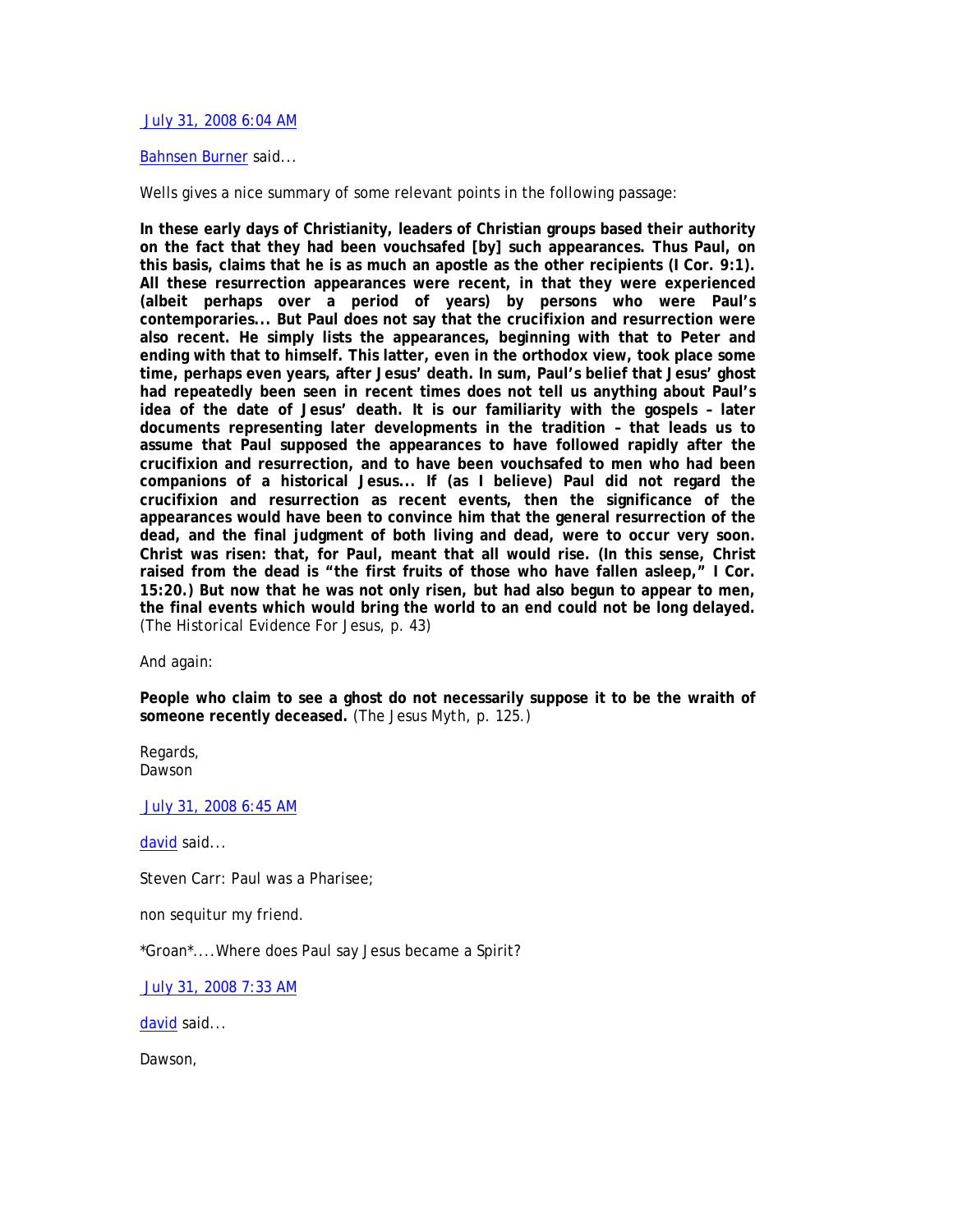Well I'm pissed now because I lost internet and when I previewed my response it disappeared. Anyhow, a shorter response:

1. I think we can both agree that your argument and Habermas' are not head-on. I have no quarrels if Geisler is misusing him in that book.

2. If you want to dispute resurrection dating, we would need to talk Gospel dating. Have you already posted on that elsewhere?

3. You still haven't given an account for why Paul calls the others "apostles" and constantly has to defend his own apostolic status. If all you need to do is say you've seen the risen Lord to be an apostle, why should Paul worry? If he thought the other apostles were eyewitnesses that supports recent resurrection. You are claiming there is no evidence for a recent resurrection in Paul; I'm saying that is evidence. Clear?

4. Doherty, Price, and Wells...what a skeptic's dream team! (referring to the the 3 scholars presented during the interaction here and over at DC).

Though not in reference to Paul, this refects my opinion of Wells:

The **one** published review of his *Who Was Jesus?: A Critique of the New Testament Record*, in part, says:

"Scholars cited in support of his thesis acknowledge problems in the New Testament but not the necessity or soundness of his conclusions. Wells's previous books have not significantly affected New Testament studies, and it is doubtful that this one will" -Craig W. Beard, Harding Univ. Lib., Searcy, Ark. writing in Library Journal

July 31, 2008 8:31 AM

Vinny said...

*You still haven't given an account for why Paul calls the others "apostles" and constantly has to defend his own apostolic status. If all you need to do is say you've seen the risen Lord to be an apostle, why should Paul worry? If he thought the other apostles were eyewitnesses that supports recent resurrection. You are claiming there is no evidence for a recent resurrection in Paul; I'm saying that is evidence. Clear?* 

It is an interesting argument, but I think there are other explanations for Paul's concerns.

The authority of the founding apostles within the sect was already well established before Paul came along. This priority in time could have been enough to drive Paul's concern about estalishing his own apostolic authority even if the first apostles' encounter with Christ was limited to visions like Paul's.

July 31, 2008 9:07 AM

Steven Carr said...

Paul says Jesus became a spirit in 1 Corinthians 15.

Paul described his former Pharasaic beliefs as 'garbage'.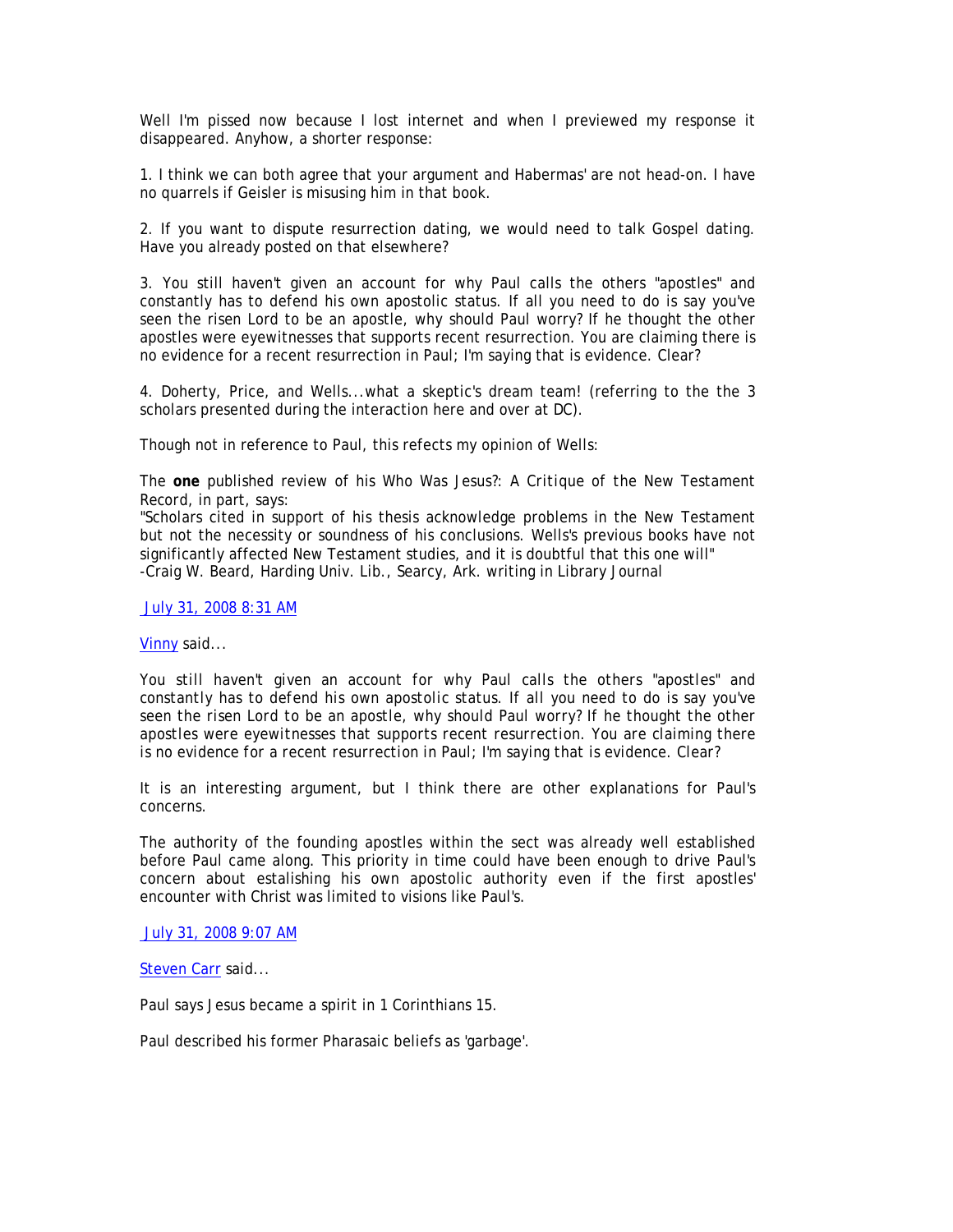Why was Paul , as a Pharisee used to handing on tradition :-), quite unable to tell the converts in Christianity what the person they had all worshipped had allegedly said about the nature of a resurrected body?

Why does Paul preach the destruction of the body?

'For we know that if our earthly dwelling, a tent, should be destroyed, we have a building from God, a dwelling not made with hands.'

July 31, 2008 9:28 AM

david said...

Steven Carr....

Jesus raised as a spirit...that would be Jehovah's Witness theology. Read Paul's argument again and pay attention to the phrase "put on." (v.53)

What is the "new building"? (hint: glorification)

To be consistent with your narrow semantic domain for "spirit", how would you interpret 1 Corinthians 2:14-15?

1 Timothy 2:5 is Jesus a man? Can you hold your claim about Jesus being a spirit and be consistent with this reading?

July 31, 2008 11:06 AM

Bahnsen Burner said...

David: "Well I'm pissed now because I lost internet and when I previewed my response it disappeared."

Sounds like a case of "paragraph lost." I know it's very frustrating, and it's happened to me before. Maybe it was the devil trying to hinder your efforts? I tend to compose my comments in MS Word, and save often.

David: "1. I think we can both agree that your argument and Habermas' are not headon."

If you mean that Habermas' arguments for dating Paul's letters or the post-resurrection appearances Paul mentions in I Cor. 15, I would agree: regardless of when Paul wrote his letters or when we date the post-resurrection appearances he speaks of (even Paul does not indicate when they happened), this would be irrelevant to the timeframe Paul may have had in mind for the event of the crucifixion and resurrection themselves.

David: "I have no quarrels if Geisler is misusing him in that book."

Whether Geisler and Turek are misusing Habermas, is really between Geisler and Turek on the one hand, and Habermas on the other. It's not germane to my points.

David: "2. If you want to dispute resurrection dating, we would need to talk Gospel dating."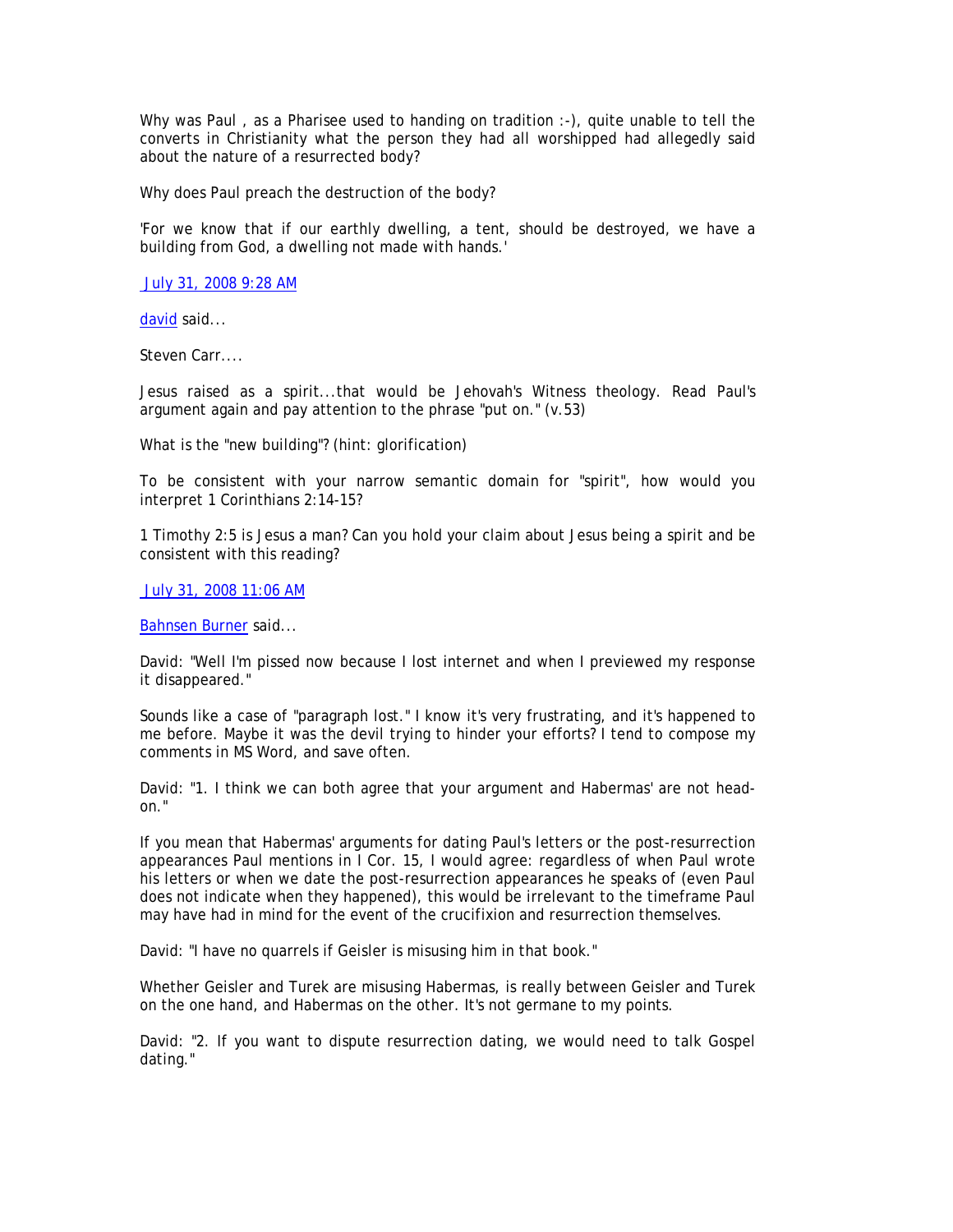If that's the case, then you seem to be conceding that one can only way one can derive a date (even an approximate one) for the resurrection is by reference to the gospels.

David: "Have you already posted on that elsewhere?"

No, not specifically, nor do I see any need to. I would just defer to Wells on the matter. Besides, I don't think it ultimately matters to my point. If Luke was written before 70 AD, for instance, it still would not tell us when Paul thought Jesus was crucified and resurrected. Nor would it put the legend case to rest.

David: "3. You still haven't given an account for why Paul calls the others "apostles" and constantly has to defend his own apostolic status. If all you need to do is say you've seen the risen Lord to be an apostle, why should Paul worry? If he thought the other apostles were eyewitnesses that supports recent resurrection. You are claiming there is no evidence for a recent resurrection in Paul; I'm saying that is evidence. Clear?"

Remember that before his conversion, Paul (as Saul) was a persecutor of Christians. He was an outsider and a late-comer, and also believed he was appointed to be an apostle to the gentiles, whereas the established leadership in Jerusalem were the real kingpins of the new religion at the time and ministered primarily to the circumcized as the intended heirs of the promise. Paul was not one of the original head honchos of Christianity, but he wanted converts to regard his pronouncements as authoritative as the central council's. In I Cor. 9:1, Paul cites seeing the risen Jesus as the necessary credentials for apostleship. This says nothing about when the resurrection was believed to have taken place. Acknowledging that other individuals had seen the resurrected Jesus, as Paul does in I Cor. 15 (indeed, he nowhere distinguishes Peter's and James' experience from his own), does not indicate that Paul thought the event of the resurrection was \*recent\*. On Paul's view, I don't see why any of the anonymous 500 or so brethren that he mentions in I Cor. 15 could not also claim to be apostles. Maybe some of them did and are simply lost in history. Maybe Paul was unique in supposing this qualified one for apostleship. Many explanations are possible here. But none of this necessitates a recent resurrection for Jesus.

David: "4. Doherty, Price, and Wells...what a skeptic's dream team! (referring to the the 3 scholars presented during the interaction here and over at DC). Though not in reference to Paul, this refects my opinion of Wells: The one published review of his Who Was Jesus?: A Critique of the New Testament Record, in part, says: "Scholars cited in support of his thesis acknowledge problems in the New Testament but not the necessity or soundness of his conclusions. Wells's previous books have not significantly affected New Testament studies, and it is doubtful that this one will" -Craig W. Beard, Harding Univ. Lib., Searcy, Ark. writing in Library Journal"

Yes, I realize that apologists will pen their denigrating opinions of Wells, Doherty, Price, etc. That's to be expected. A one- or two-line opinion, however, is not an interaction with the observations and arguments which these critics have raised. I've read a number of attempts to interact with Wells' theses, for instance, and while some display an ingenius knack for invention (many apologists have apparently missed their calling as science fiction authors), they tend to strain the limits of the imagination. Wells interacts with many of his critics in his several books, either directly or indirectly responding to their counterarguments, so many have already been answered. When apologists retreat to supernaturalism (e.g., "the witness of the Spirit" and things along these lines), which happens more often than apologists are probably willing to admit, it's clear they're on the ropes at that point.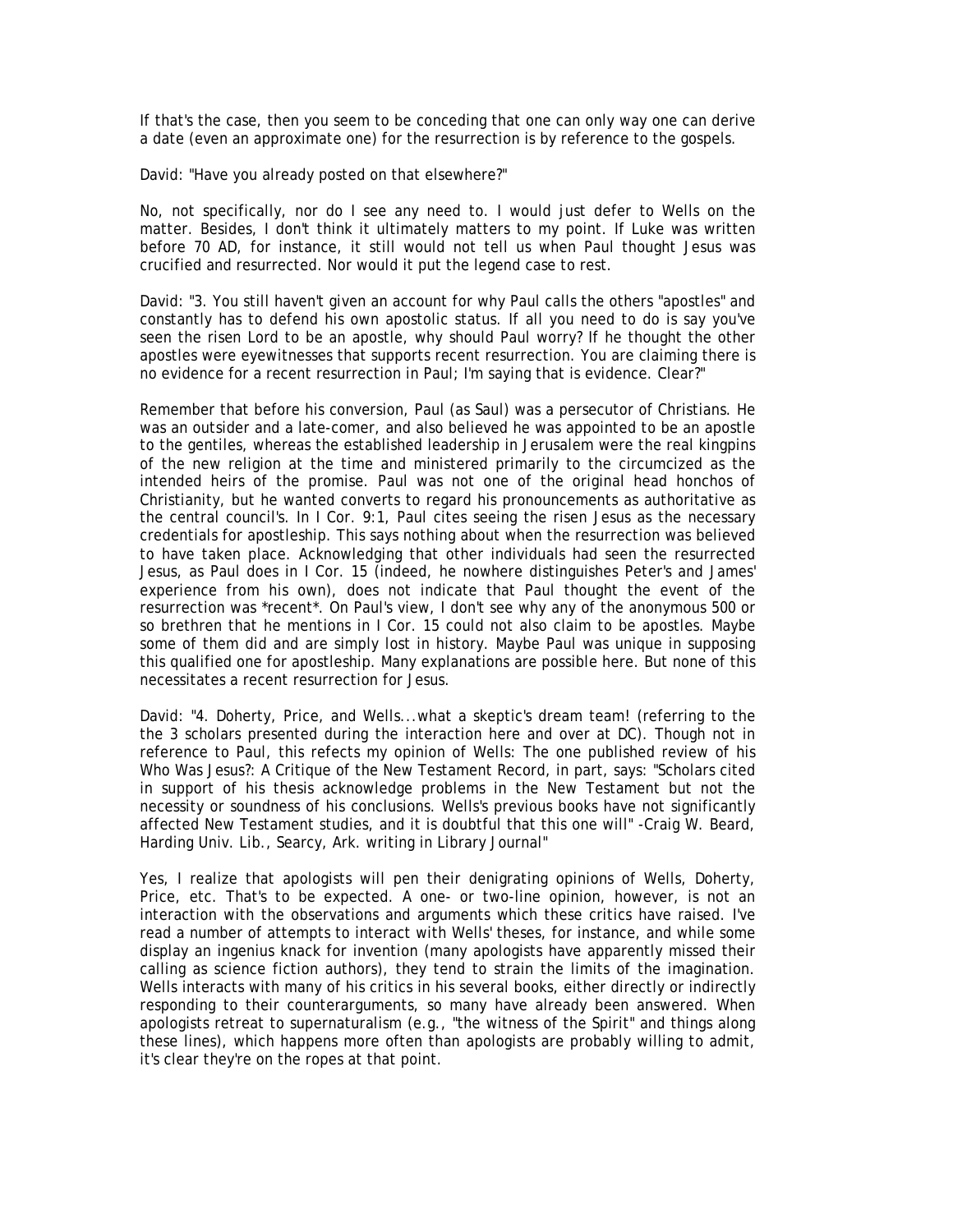What's interesting, David, is how, in your initial reaction to my original blog on the matter, you complained about the paucity of citations to scholarly sources in my little ol' blog article in which I quote Geisler and Turek at length and, as was my purpose, interact with their statements. Recall that you had stated: "in Dawson's case I wish he would check out ANY scholars on the matter. He apparently thinks he is capable of overturning the work of men who have been developing their approaches for decades...and how many sources did he cite?" One reason why I find it hard to take this kind of objection from Christians seriously is because in the long run it probably won't matter a hill of beans how many scholars I consult in support of my conclusions. For here we have the example of G.A. Wells, whose books are chock full of quotes from and references to the scholarly literature, and he is dismissed with the wave of his hand as if he were simply a pesky fly. So in spite of your complaint, it probably wouldn't matter if I had used 5 or 10 or 50 different sources to inform my points - I'm sure you're inventive enough to find a way to dismiss them anyway.

Now, I have quoted several passages written by Wells. Instead of simply dismissing the points Wells raises in those passages that I've quoted, why not engage them directly?

Regards, Dawson

July 31, 2008 11:22 AM

Steven Carr said...

David speaks in riddles, which are a waste of time me trying to guess the purpose of.

After denying that Paul said Jesus became a spirit, David just ignores what he claimed never existed.

Such is the attidude of a closed mind.

Claim somethings never exist, and then simply blank them out when they are shown to exist.

Why did converts to Christianity simply scoff at the idea that their alleged god would choose to raise corpses?

Why does Paul simply not rub their noses in what their Lord and Saviour allegedly claimed about the resurrection?

Why does Paul have to resort to such impenetrable jargon as 'this perishable must put on imperishabily', when people allegedly had really good feels of the risen Jesus, who had not put anything on top of anything else (according to the Gospels)?

The answer is obvious.

Nobody had a clue what a resurrected body was like , neither Christian converts , nor Paul, who cannot find one detail of anybody's eyewitness testimony to say what a resurrected being was like.

All Paul knew was that the 'earthly tent' was destroyed, not saved, and that we left the destroyed earthly tent to move into a heavenly building.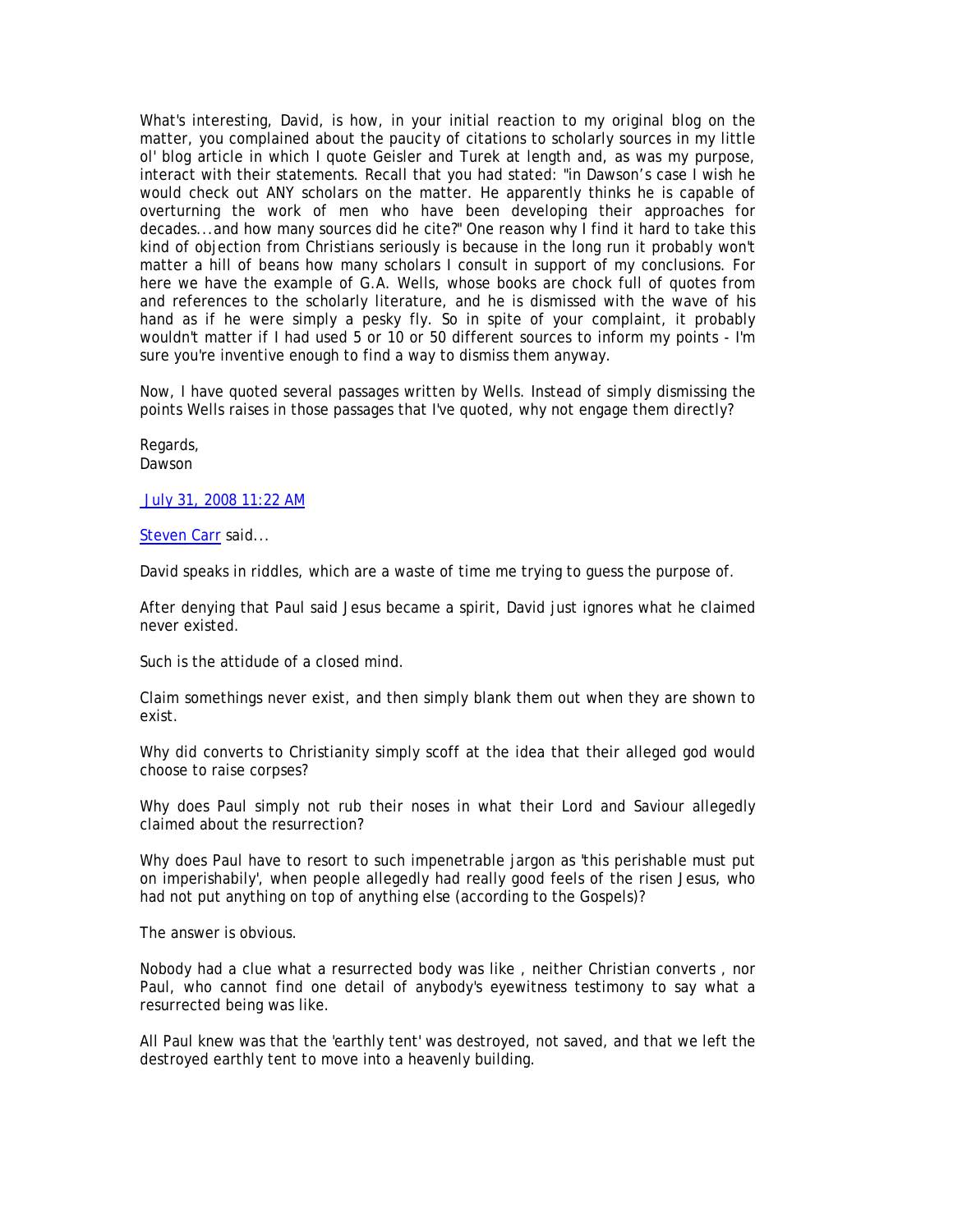But you can hit David over the head all day with a Bible saying Jesus became a spirit, and the present body will be destroyed, and it will not register with him.

He cannot read the Bible with open eyes, because he has been taught to read only what he wants to read.

Even if a million Paul's came to earth to say they believed Jesus became a spirit, David would deny that early Christians believed Jesus became a spirit.

July 31, 2008 11:36 AM

david said...

*After denying that Paul said Jesus became a spirit, David just ignores what he claimed never existed.* 

No clue what you're talking about.

No riddles, just asked you to apply your exegesis consistently across Pauline material...pretty standard unless you're just trying to poke holes in your English translation.

You are assuming a definition of spirit... My reading supports both that Jesus is now spirit and body (incorruptible)...fully man. That means YOU have to defend your reading of the text!

*you can hit David over the head all day...* 

Yup you can toss claims at me all day and until you support them I'll likely ignore you. I refuse to return your tactics of rhetoric and name calling...

July 31, 2008 12:07 PM

david said...

This post has been removed by the author.

July 31, 2008 11:58 PM

david said...

1. To me it seems there is something quirky about the claims you are making, correct me if I'm wrong here:

Some of your arguments lean on this premise: The gospel accounts are not admissible as historical evidence when looking at Paul.

Then later you say:

Paul doesn't mention some events that are in the gospel accounts, so Paul didn't have the whole gospel. (Actually I'm a little unsure of what your conclusion is about the missing gospel elements in Paul).

Aren't you "clearly relying on the content of later writings – the gospels" to establish what Paul didn't know? Can we read the gospels into Paul or not?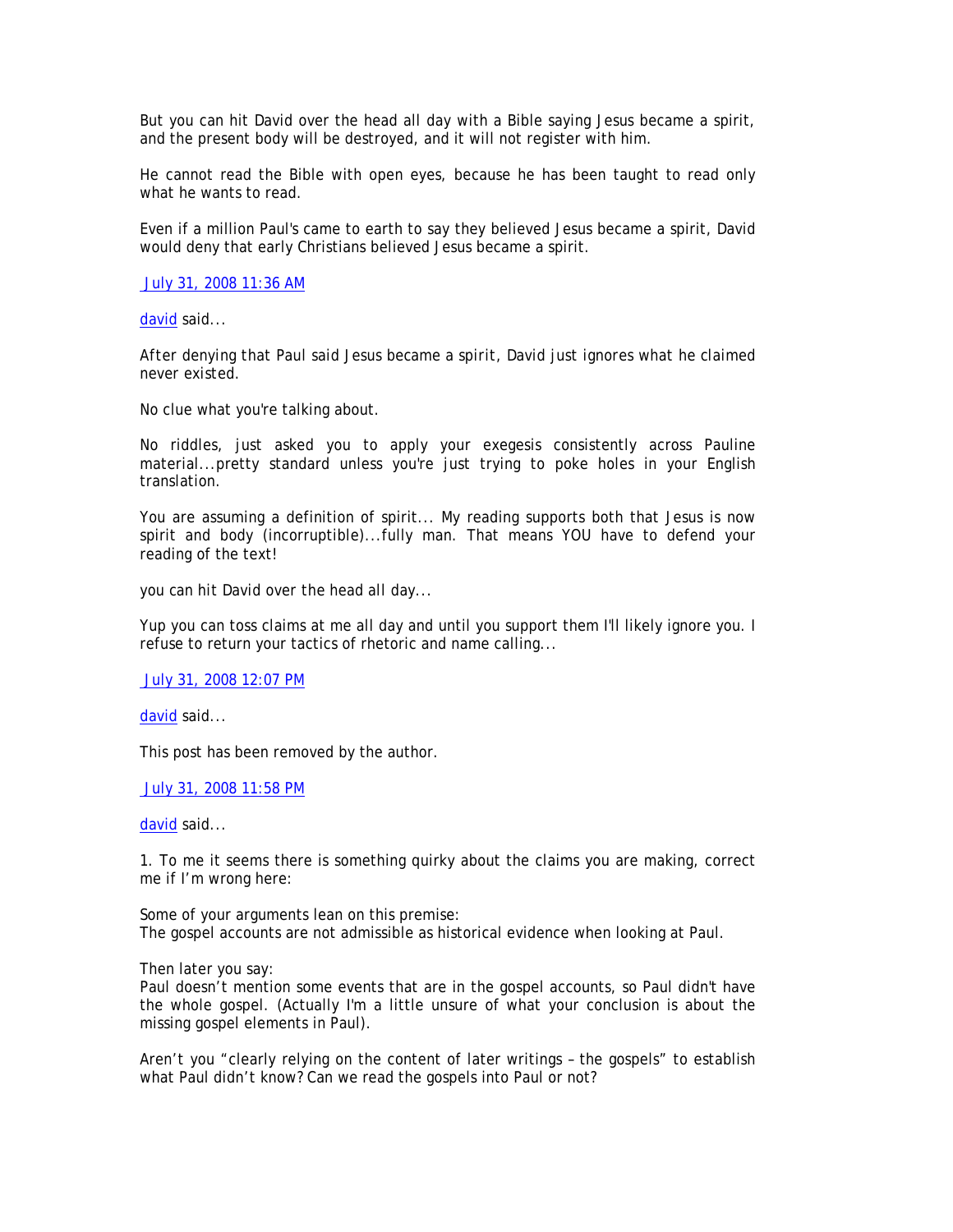2. If Luke was written before 70 AD, for instance, it still would not tell us when Paul thought Jesus was crucified and resurrected. Nor would it put the legend case to rest. I agree. Just to clarify do you reject both the dating of the gospels and the events described in the gospels?

3. Over and over again you point to things Paul didn't say in his letters and turn that into special pleading about what is possible instead of what is probable…that sounds more like what Christian apologists do (according to a friend of mine). :)

4. You said that Paul is deficient in his knowledge of material found in the gospel accounts (which you agree were written later). Ignoring my first objection:

What is your interpetation of 1 Corinthians 11:23-25 where Paul tells us he "received of the Lord that which also I delivered unto you: that the Lord Jesus, the same night in which He was betrayed, took bread; and when He had given thanks, He brake it and said, "Take, east; this is My body, which is broken for you; this do in remembrance of Me." After the same manner also He took the cup, when He had supped saying, "This cup is the new testament in My blood; this do ye, as oft as ye drink it, in remembrance of Me."

Also where do you stand on the issue of whether Paul is quoting Luke in 1 Timothy 5:18?

5. Thanks for quoting some sources…I said that more Robert's sake who I think is confused about many things on a fundamental level (both about my worldview and his). My point was that for "an excellent essay" (Robert's words) you didn't quote many sources. You are right that did not address your argument.

6. I will interact with some of the Wells' citations. Obviously I can't read his books right this second but you have sparked my interest in him.

*As Wells points out, "People who claim to see a ghost do not necessarily suppose it to be the wraith of someone recently deceased." (The Jesus Myth, p. 125.)* 

I don't think anyone is saying that apparitions alone are sufficient preconditions for the resurrection…probably not the resurrection belief either. Again those who use apparitions are usually trying to establish the best explanation for early Christian belief, drastic Jewish belief mutations, etc. Can't say much more because I don't have the book in front of me.

*"Q certainly does not regard [Jesus'] death as redemptive and does not explicitly mention his resurrection" (Wells, op cit., p. 103).* 

He's talking about Q like I can go pick it up and examine it. The very criteria for constructing Q is going to bias itself against those things is it not?

*In fact, Paul does give moral teaching that is later found in the gospels attributed to*  Jesus, but when Paul gives that teaching, he does not cite the gospel Jesus. Observe *Wells on this point: (Wells quote follows)…* 

Paul already claims his teachings came from direct revelation by Jesus…does he need to cite Him to establish more veracity?

Cheers, David

August 01, 2008 12:20 AM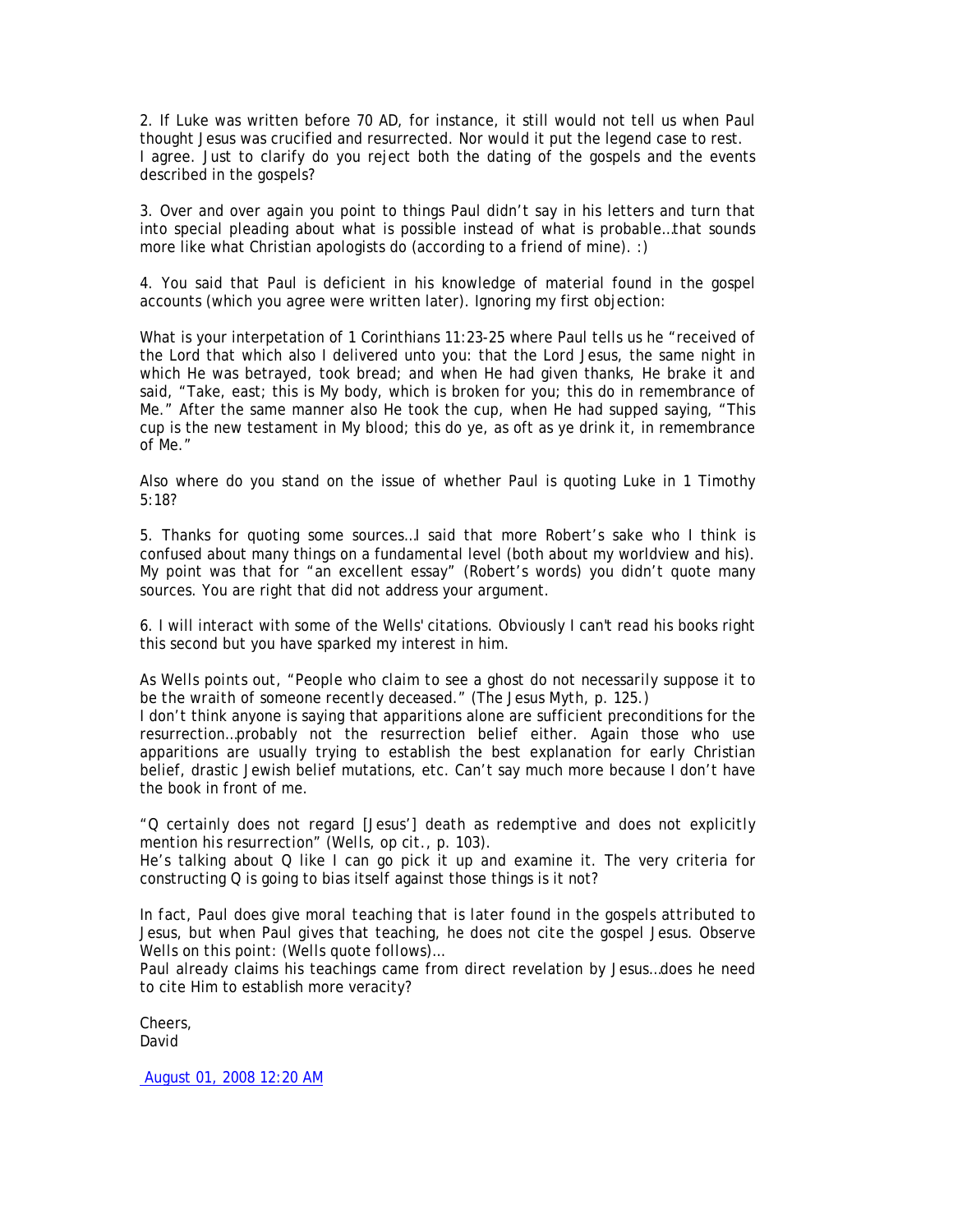Steven Carr said...

Paul writes 'The first man Adam became a created being, the last Adam became a lifegiving spirit' (pneuma).

Although the person Paul worshipped allegedly claimed that he had not become a 'pneuma', Paul tells Christian converts that Jesus had become a spirit.

The one thing missing from Paul's letters is any claim that a corpse was revived and walked the earth.

Why does Paul preach the destruction of the body?

'For we know that if our earthly dwelling, a tent, should be destroyed, we have a building from God, a dwelling not made with hands.'

Paul taught that the earthly body was destroyed, we left it, and moved into a heavenly body.

That is why he thought Christians in Corinth were foolish to discuss how a corpse could be reformed.

Their model of a resurrection was of a corpse being revived, and so they naturally scoffed at the idea.

For who had heard of a corpse being revived?

Paul reminds them that Jesus had become a spirit, using typology which teaches that they too will become 'life-giving spirits'.

As to what a life-giving spirit actually was, Paul had no first-hand experience to draw upon in his letters.

He has to use abstract reasoning, just as though the person he worshipped had never taught that a resurrected being had flesh and bone, and could be touched and could eat.

Paul says God will destroy both stomach and food.

He clearly had never heard a word of any of the Gospel resurrection stories - not even any appearances to the 12 (one of whom was allegedly dead)

August 01, 2008 4:32 AM

david said...

Dawson,

I received a response from Dr. Habermas. I was very brief in my email because I generally don't like to bombard people out of the blue.

He brought up an interesting point that Galatians 1:19 references "James the brother of the Lord." He also points out that Josephus also calls James the brother of Jesus.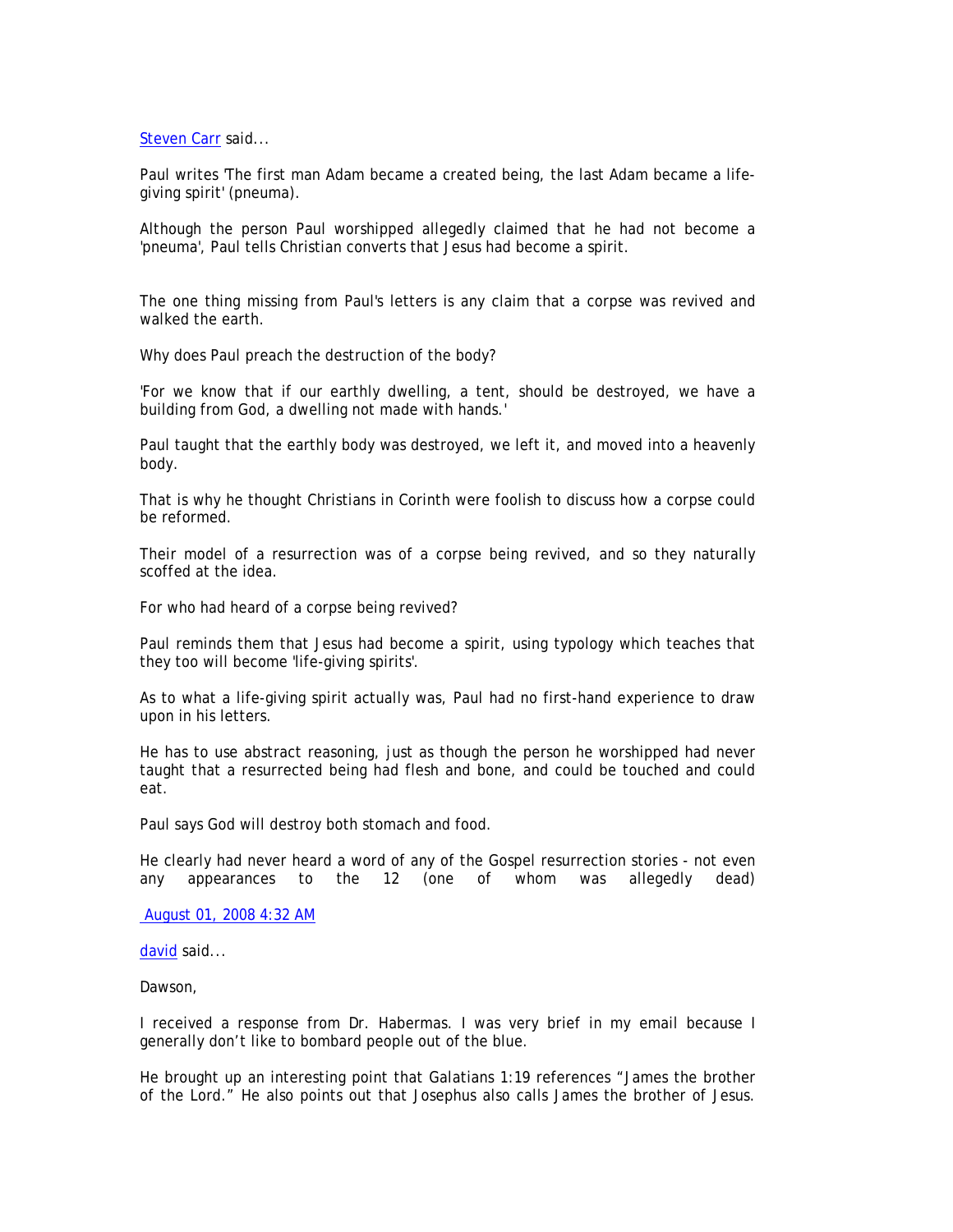That would directly call into question your claim that NOTHING in Paul suggests a recent resurrection.

Everyone to whom I present your "gospels can't be read into Paul" criteria returns blank stares...I haven't been able to explain why one would start from such a presupposition. Could you help me there so I can at least try to get a real answer?

August 01, 2008 10:47 AM

Robert\_B said...

Steven: "Why was Paul , as a Pharisee used to handing on tradition :-), quite unable to tell the converts in Christianity what the person they had all worshipped had allegedly said about the nature of a resurrected body?"

Well, obviously, Paul knew nothing of the imaginary life of Jesus that was composed somewhat later by the gospel evangelists.

August 01, 2008 7:12 PM

Robert\_B said...

david: "Galatians 1:19 references "James the brother of the Lord." He also points out that Josephus also calls James the brother of Jesus."

"Brother of the Lord" is probably an honorific title and not a reference to a sibling relationship. In Acts chapter 1, Mary and the brothers of Jesus make an appearance. After that they are not part of the story. That is not how dynastic struggles within new religions play out. The family members of the "prophet" seek power within the new cult and are generally opposed by the prophet's lieutenants. That the legendary family of Jesus is not recored as being a part of the emerging Jesus cult, is evidence against Gal. 1:19 referring to a sibling relationship.

On Gal. 1:19 Doherty has this:

James "the Brother of the Lord"

There is no denying that Christians for 19 centuries have taken the phrase in Galatians 1:19 as meaning "sibling of Jesus," and traditions that James the Just was a (half) brother to Jesus of Nazareth may well be solely dependent on James' designation as "ton adelphon tou kuriou", which here makes its one appearance in the New Testament epistles. But was Paul referring to a blood brother?

The term "brother" (adelphos) appears throughout Paul's letters, and was a common designation Christians gave each other. In 1 Corinthians 1:1 Sosthenes is called adelphos, as is Timothy in Colossians 1:1. Neither of them, nor the 500+ "brothers" who received a vision of the spiritual Christ in 1 Corinthians 15:6, are being designated as siblings of Jesus or anyone else. "Brothers in the Lord" (ton adelphon en kurio) appears in Philippians 1:14 (the NEB translates it "our fellow-Christians"). Surely this is the clue to the meaning of the phrase applied to James. Indications are that James was the head of a particular conventicle in Jerusalem which bore witness to the spiritual Christ, and this group may have called itself "brethren of the Lord." (Just as the term adelphos was common in Greek circles to refer to the initiates who belonged to the mystery cults.) The position of James as head of this brotherhood may have resulted in a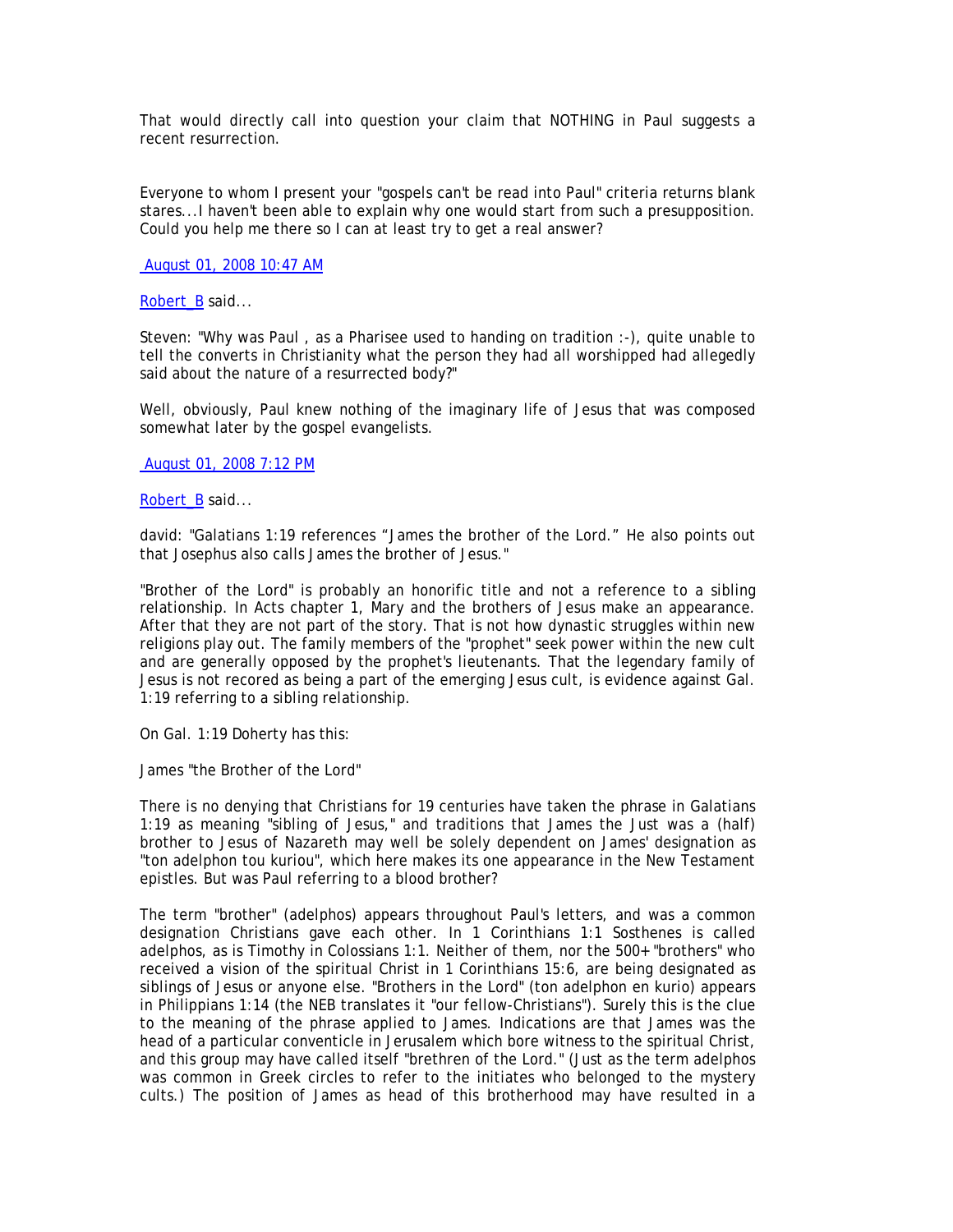special designation for him as the brother of the Lord. Or Paul may have used the phrase simply to identify him as one of these "brethren". Thus I cannot agree with Sean that the phrase in Galatians "does not fit any type of Community situation." Note, too, that such designations are always "of the Lord", never "of Jesus."

Paul's listing in 1 Corinthians 15 of those who had undergone a "seeing" of the Christ suggests a number of things. The "more than 500 brothers" seems to be distinct from "all the apostles", although the latter may be a sub-group within the overall brotherhood. Paul implies that 500 is only a portion of it, making it a sizeable organization. Probably its members lived in Jerusalem and its environs, and assembled for meetings and ceremonies. At one of these, a group of over 500 (is this exaggeration on Paul's part, or of the tradition as it came down to Paul?) had some kind of revelatory experience of the spiritual Christ.

The size of this group makes it difficult to believe that it would not have been known in Palestinian circles in its day. If this were a new religion, following an executed messianic pretender or teaching sage, especially one whom all these people were convinced had been raised from the dead, first century commentators would hardly have been so silent about it. But if it were essentially a Jewish sectarian group (the "Lord" of "brothers of the Lord" may even have referred to God), one holding commonplace apocalyptic expectations as well, it would have blended into a landscape with many such manifestations and would not likely have been treated as a separate movement (including by Josephus). However, its size might at the same time have given a certain profile to its leader, James the Just, and notice was taken of him by Josephus—in Antiquities of the Jews 20.9.1, where he describes James' murder. (For more on the Josephus passages, including the phrase "brother of the Lord," see Supplementary Article No. 10: The Josephus Puzzle.)

Let's take a close look at 1 Corinthians 9:5, which Sean offers, and note especially the words Paul uses. Here is a literal translation: "Have we not the right to take along a sister (adelphen), a wife, as do the rest of the apostles and the brothers (adelphoi) of the Lord and Cephas?" Look at the word "sister". No one would say that Paul is referring to his own or anyone else's sibling. He means a fellow-believer of the female sex, and he seems to use it in apposition to (descriptive of) the word "wife". Indeed, all translations render this "a believing wife" or "a Christian wife."

This should cast light on the meaning of adelphos, both here and elsewhere. It refers to a fellow-believer in the Lord. Our more archaic rendering as "brethren of the Lord" conveys exactly this connotation: a community of like-minded believers, not "siblings" of each other or anyone else. Thus, a "brother of the Lord," whether referring to James or the 500, means a follower of this divine figure, and in 1 Corinthians 9:5, Paul would be referring to some of these members of the Jerusalem conventicle.

It is sometimes argued that the "brothers of the Lord" mentioned here cannot signify the Jerusalem group with James as its head, since Peter is named separately, and "apostles" are also referred to as distinct from these "brothers". I don't see a problem. Paul himself is an apostle (as he vociferously claims in this passage) and he is not a part of James' group; the reference to "the rest of the apostles" may simply be to missionaries like himself, whether from Jerusalem or other places. Or it may be that he is referring to those among the brothers in Jerusalem who specifically do apostolic work. As for Peter, Paul may simply be picking him out of the group for special mention, as someone well known to his readers, even if only by repute. It is even possible that Peter, like Paul, was not formally one of the "brothers".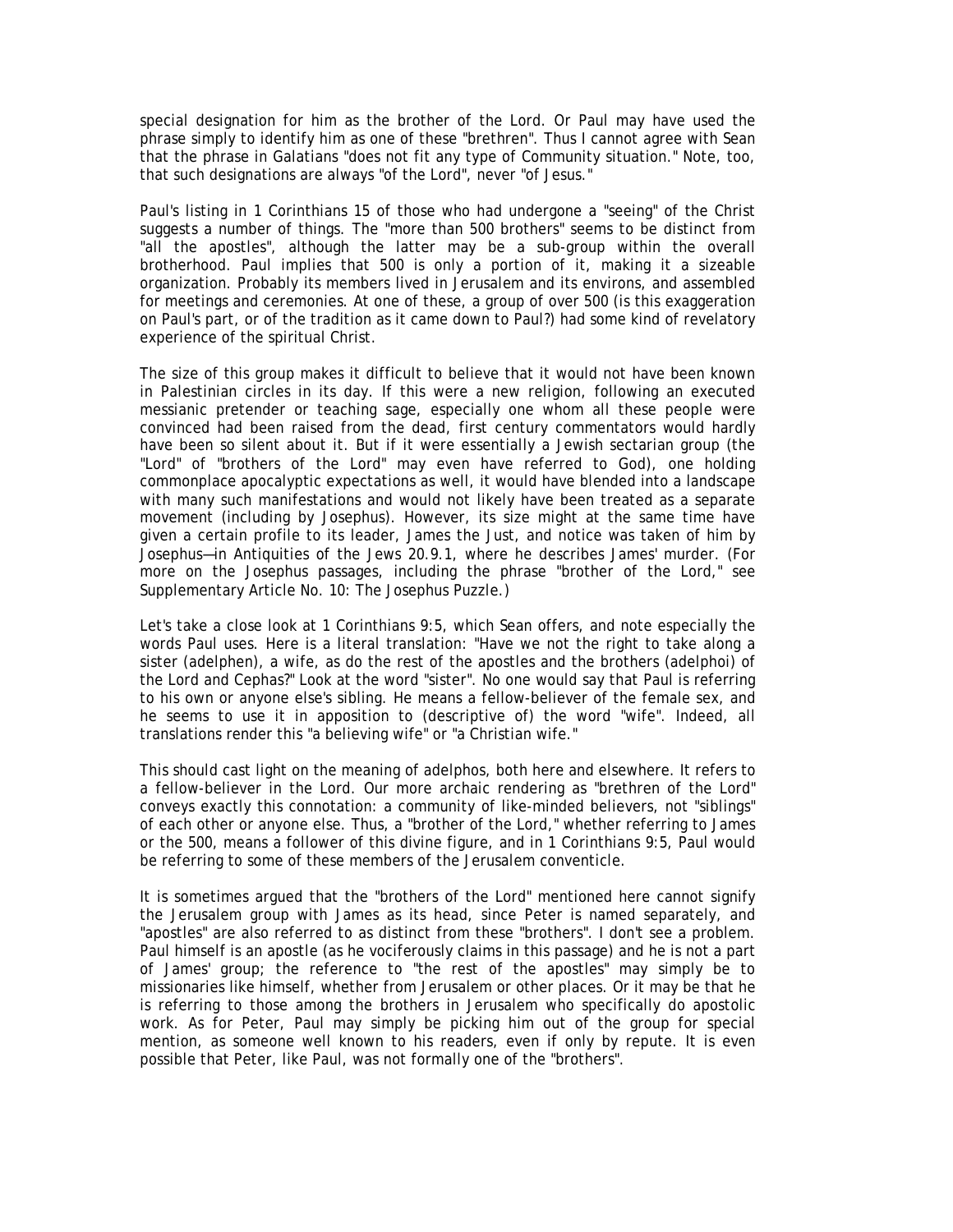Can we find other support for the view that James was not known as the blood brother of Jesus? Two of the non-Pauline epistles offer pretty strong evidence. The letter ascribed to James himself opens this way:

"James, a servant of God and of the Lord Jesus Christ. . ."

Few believe that James the Just actually wrote this letter, but if a later Christian is writing it in his name, or even if only adding this ascription, common sense dictates that he would have identified James as the brother of the Lord Jesus if he had in fact been so, not simply as his servant. A similar void has been left by the writer of the epistle of Jude. (Few likewise ascribe this letter to the actual Jude, whoever he was.) It opens:

"Jude, a servant of Jesus Christ, and a brother of James. . ."

Now if James is Jesus' sibling, and Jude is James' brother, then this makes Jude the brother of Jesus, and so he appears in Mark 6. So now we have two Christian authors who write letters in the name of supposed blood brothers of Jesus, neither one of whom makes such an identification. How likely is this?

Scholars have attempted explanations for this silence, but none of them are convincing. E. M. Sidebottom's claim that the absence of a reference to Jesus by James "would be natural in his brother" is unsupported by any reasoning as to why this would be so. Helmut Koester wonders whether the silence in Jude was "chosen for polemical reasons." J. N. D. Kelly suggests that Jude's reticence was due to "humility and reserve." Too bad the letter itself gives no evidence of such traits, with its doom-laden condemnation of those who follow beliefs and practices which make them "brute beasts." Besides, no one would expect or value such "reserve". And the "avoidance of presumption" (another suggested reason) is hardly a strong characteristic of early Christian writers either.

As in all such cases, commentators ignore the overriding consideration that would surely operate. In the highly contentious atmosphere of much Christian correspondence, nobody passes up anything that would help their cause. For "James" and "Jude", the advantage of drawing on a kinship to Jesus himself to make the letter's position and the writer's authority more forceful would annihilate any other dubious motive for being silent about it.

The standard arguments make even less sense in letters that are pseudonymous, because the writer has chosen to adopt a famous name of the past precisely to add authority to his words. He also makes links to others (such as Jude's link to James) in order to increase that authority. There is no sensible reason to think that such a writer would pass up a link to the greatest authority of all, Jesus himself.

Scholars are particularly concerned to hang onto Jude's relationship to Jesus, since if this letter shows that there was no tradition familiar to its author that Jude was in fact the brother of Jesus, and yet he declares Jude to be the brother of James, then James cannot be the brother of Jesus. And that would be a blow. Mark 6 would have to be acknowledged as an invention, or at best a misinterpretation of earlier terminology. With this much at stake, it is not surprising that not a single commentator I've encountered ever raises the question as to whether there might have been no such tradition in the minds of first century Christian writers. No one uses the silence in the Epistles of James and Jude to question whether in fact Galatians 1:19 has been properly interpreted. In any other historical discipline where confessional considerations do not come into play, such a possibility would be closely examined.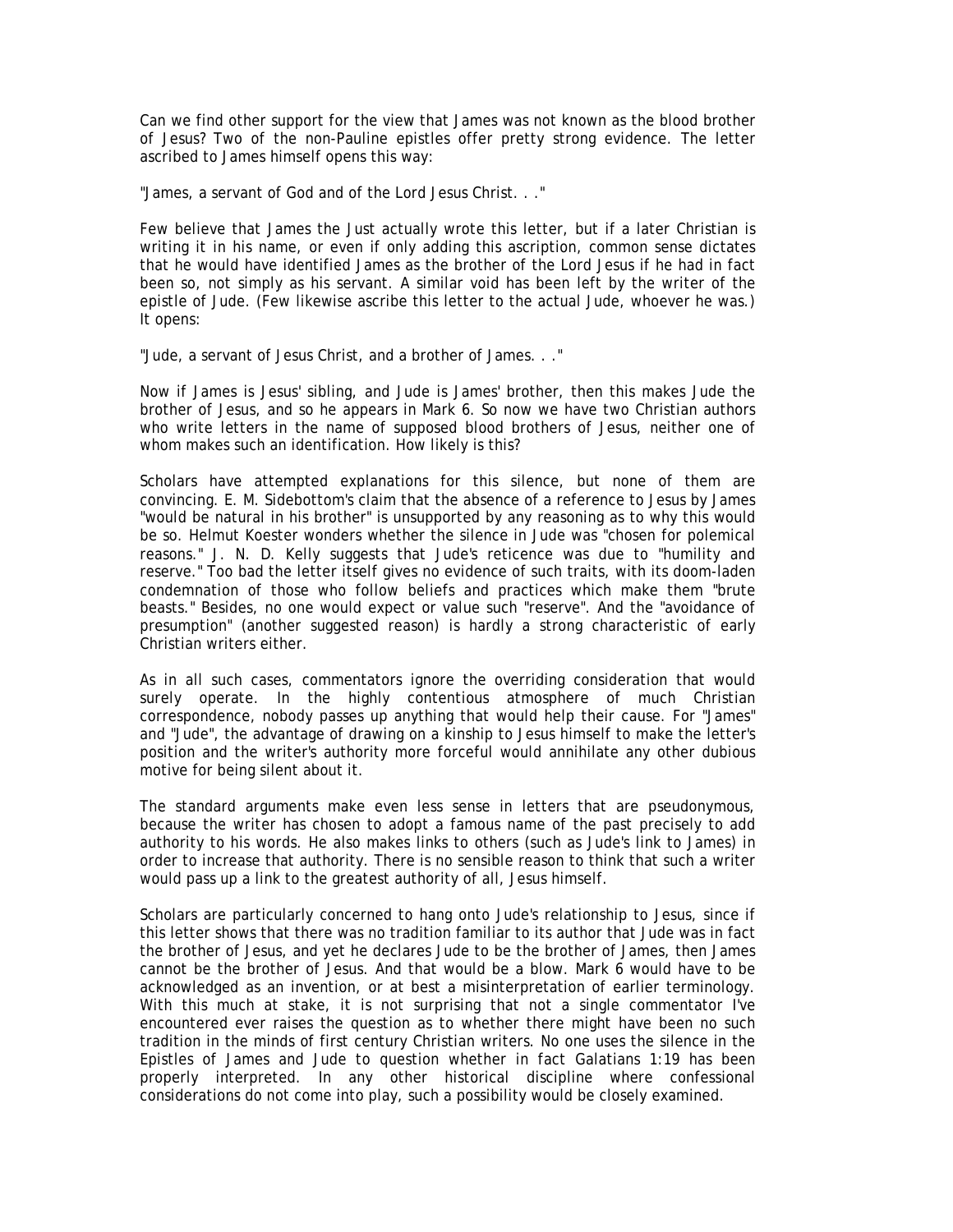Frank Zindler's book "The Jesus the Jews Never Knew" has a lengthy and thorough debunking of Antiquities 20 as does Doherty, Murdock, Freke and Gandy do in their books.

Habermas knows all this, yet he fallaciously makes the same false and bogus claims again and again.

August 01, 2008 7:43 PM

Robert\_B said...

This post has been removed by the author.

August 01, 2008 8:16 PM

Robert\_B said...

Humphreys at jesusneverexisted.com writes the following about Gal. 1:19

Now throughout the epistle Paul is using the word brother (2.4; 3.15; 4.12) in the sense of member of a brotherhood – not as sibling (at one point he even calls his readers "my little children" but hardly meaning his offspring!).

August 01, 2008 8:18 PM

Robert\_B said...

david: "What is your interpetation of 1 Corinthians 11:23-25"

The following was composed by me and is not a cut and paste.

The Author of Acts thought the Torah Law came from an angel. In Acts 7:37-38(RSV) Stephen's speech reads in part: "This is the Moses .... This is he who was in the congregation in the wilderness with the angel who spoke to him at Mount Sinai, and with our fathers; and he received living oracles to give to us. "

The Apostle Paul thought that the Torah Law came from angels. In Gal 3:19 (RSV) "Why then the law? ... and it was ordained by angels through an intermediary." , Paul directly stated this.

The author of Hebrews thought the same. When discussing the Torah Law in Hebrews 2:2 (RSV),

"For if the word spoken by angels was stedfast, and every transgression and disobedience received a just recompense of reward;", he ascribes the Torah to angels.

This is how the Paulian Christians were able to get around the assertions of the earlier Jewish Christians that the Torah Laws had to be obeyed. Paul's special pleadings would have carried no argumentative weight if his opponents could appeal to the words of the divine Yahweh. If there were no word's of the divine Yahweh in the Torah Laws, then Paul's contentions were as good as those of the Jewish Christians in the James, Mandean, Nasoraean, and Ebonite cults. The problem with this view is that it requires the Paulian Christian to steal the concept of the Passover Paschal Lamb sacrifices that under gird the doctrine of the Atonement. If the Torah Laws found at Exodus 12:43-50 and Numbers 9:9-14 were given by angels, then they were never in actual effect by any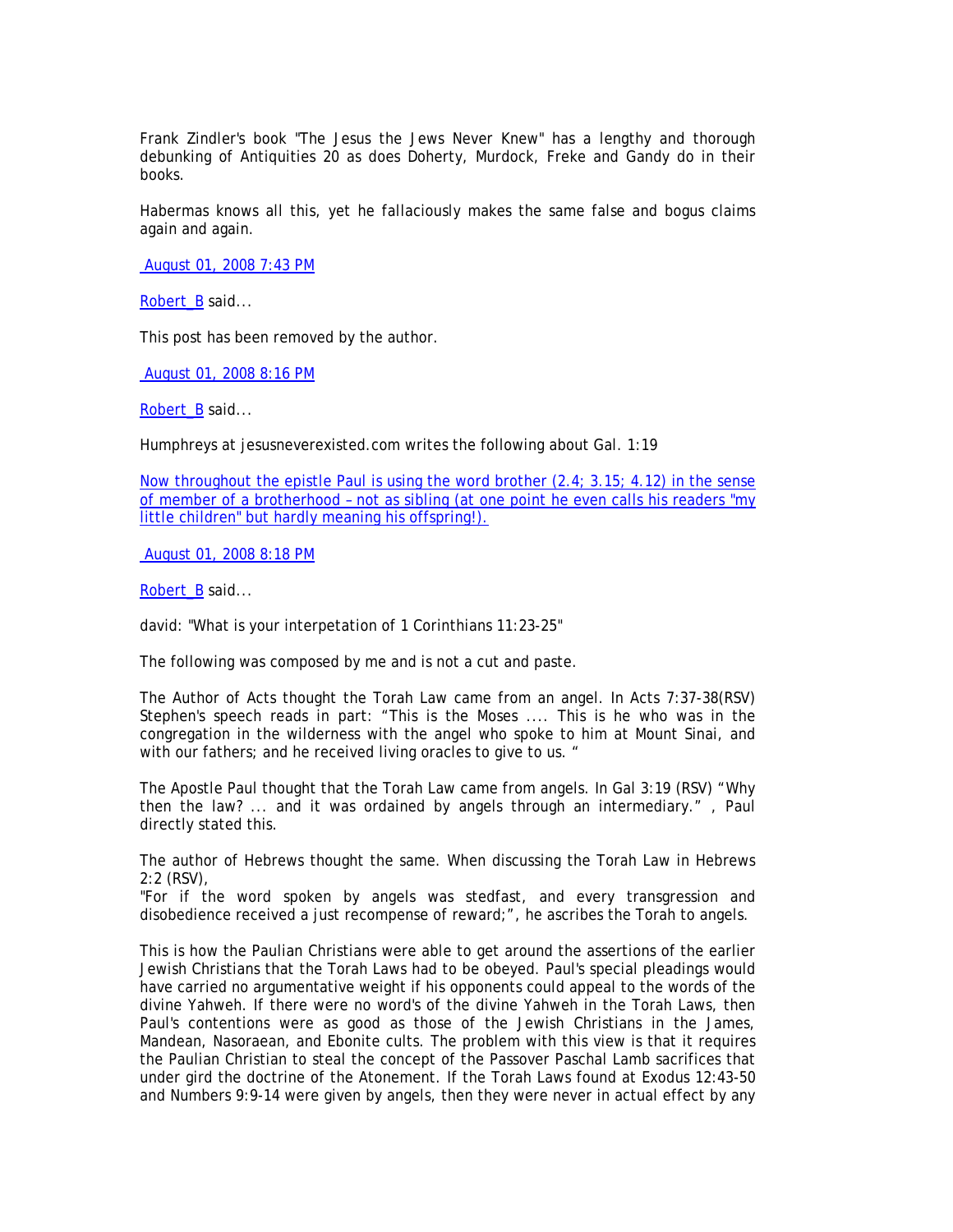god. The Paulist needs to assert the Passover Paschal Lamb sacrifices were in effect to vivify the doctrine of Atonement, but she also needs to deny validity of the Torah Law in order to makes Paul's special pleading to the doctrine of Grace seem valid. The early Catholics understood this and consequently they wrote the doctrine that angels delivered the Torah into the mouth of Stephen to facilitate Hellenization of Christianity.

If Yahweh actually exists and is responsible for the Torah law, Christianity is false, and the way to relate to deity is via Judaism. An interesting pair of Biblical contradictions falsifies Christianity, and the archeological record to falsify Judaism. A contradiction entailed between the alleged revelations of Christianity and Judaism is the formers glorification and dependence upon symbolic consumption of blood offered in sacrifice. 1 Cor. 11:23-25 relates " 23: For I received from the Lord, that which I also delivered to you, that the Lord Jesus, in the night in which he was delivered up, took bread, 24: and having given thanks broke [it], and said, This is my body, which [is] for you: this do in remembrance of me. 25: In like manner also the cup, after having supped, saying, This cup is the new covenant in my blood: this do, as often as ye shall drink [it], in remembrance of me. "

Judaism's alleged revelation in Lev 7:22-27 states "22: And Jehovah spoke to Moses, saying, .... 26: And no blood shall ye eat in any of your dwellings, whether it be of fowl or of cattle. 27: Whatever soul it be that eateth any manner of blood, that soul shall be cut off from his peoples."

Jesus is identified as Yahweh in the following passages. John 1:1, John 1:14, John 8:58, John 10:30-31, John 10:38-39, John 14:9, John 20:28, Acts 20:28, Col 1:16, Col 2:9, 1 Tim 3:16, Titus 2;13, Phil 2:6, Heb 1:8, Rev 1;17, and Rev 22:13.

The Bible assures the reader that Yahweh cannot lie as expounded in the following passages. Num 23:19, 1 Sam 15:29, 2 Sam 7:28, Titus 1:2, Heb 6:18.

The Bible also relates that the Law of Moses is a perpetual Covenant that cannot be rescinded ever. Gen 17:19, Ex 12:14, 17, 24, Lev 23:14,21,31, Deut 4:8-9, 7:9, 11:26- 28,1 Chron 16:15, PS 111:7-8, Psalm 119:151-2, 160, Mal 4:4, Matt 5:18-19, Luke 16:17.

If Yahweh exists, then either Judaism is a true revelation or it isn't. If Moses got a true and correct revelation, then that revelation is incompatible with and contrary to Christianity, and Jesus and Paul were wrong, self-deluded, and Jesus cannot be equal to Yahweh. On the other hand if Moses was a deceiver or a myth, then Judaism is a fictional religious fairy tale, and Jesus and Paul were incorrect, self-deluded, and Jesus cannot be Yahweh because Christianity presupposes Judaism to be a true revelation. Either way Christianity is false, and Jesus is not Yahweh.

If Paul had the truth and his Law of Moses as schoolmaster argument (Gal. 3:24) was true, then either Yahweh lied to Moses or the Bible's assertion that Jesus equals Yahweh is false. Either way the Passover Paschal Lamb sacrifices, that under gird the doctrine of the Atonement, found at Exodus 12:43-50 and Numbers 9:9-14 would be invalid and the entire pretext of Christianity would evaporate. Additionally, if Yahweh is a liar, then it is not most worthy of worship, and . If Yahweh is not most worthy of worship, then it cannot be God and the Christian God must be something else. If the Bible's assertion that Jesus equals Yahweh is false, then Christianity's dependence upon a truthful historical Judaism is also a lie and the use of Old Testament proof texts to support Christian claims is fallacious and there could not then be Christ as Jewish Messiah.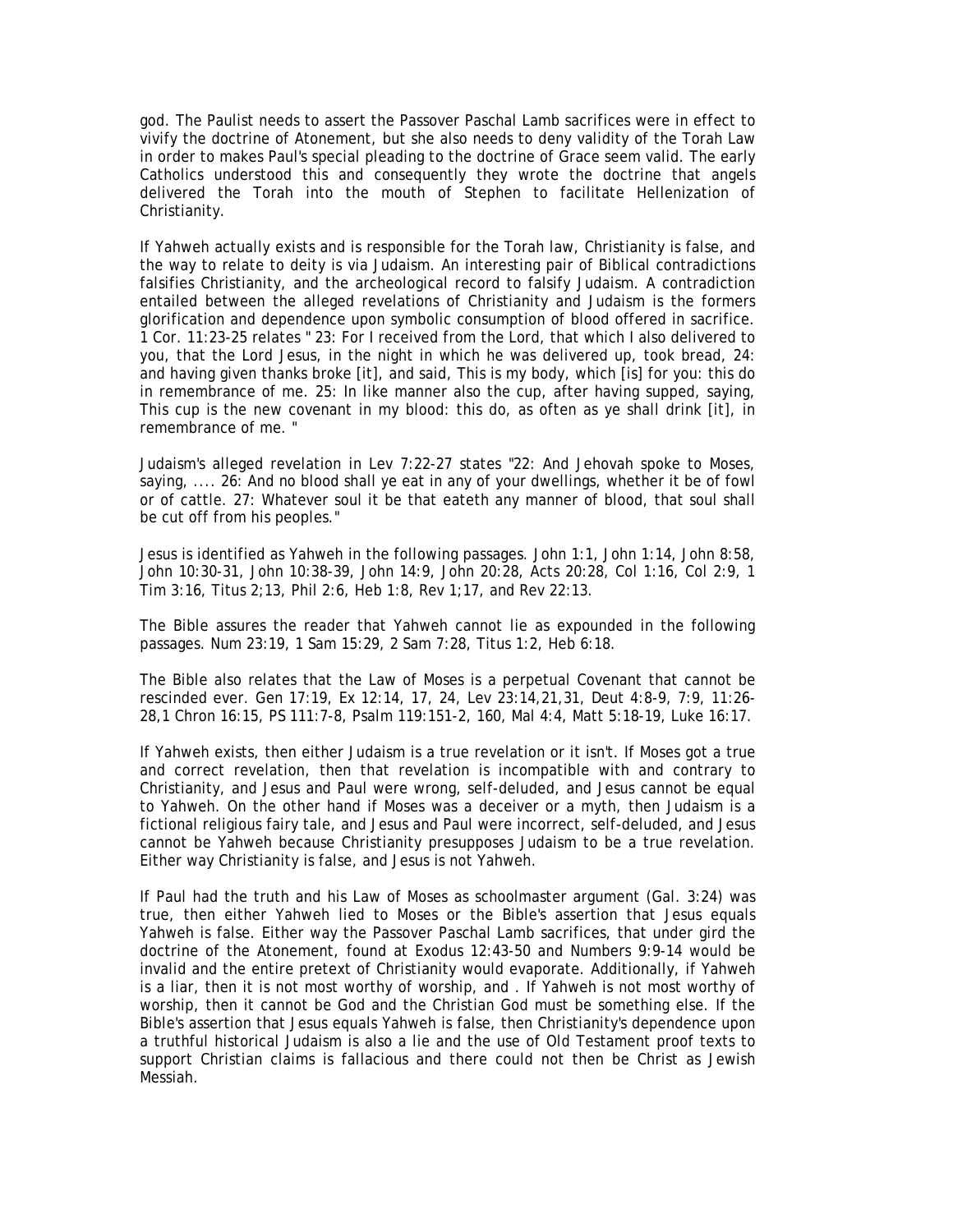Both Moses and Paul cannot be correct, but both can be wrong. If Moses, the Exodus, the Conquest of Canaan, the Davidic-Solomon-Reboaham unified empire are myths cooked up by the eighth century BCE Judean Yahweh cultists in response to the prosperity of the Omri-Ahab dynasty of the northern Israel kingdom and territorial encroachments of the Assyrian empire, then the Mosaic Law and the Torah are human fabrications. And Jesus, the Jews, and Paul were wrong and self-deluded. Christianity presupposes and requires Judaism to be a true revelation from Yahweh, but if the Bible minimalists are correct, as they appear to be, then Judaism is just another mythological religious fairytale, and the New Testament's equivocation of Jesus and Yahweh is a lie, and there was never a first Passover. Without a first Passover as per the story in Exodus 12, there is no basis for the Passover Paschal Lamb sacrifice laws. This would be fatal for Judaism and Christianity.

# August 01, 2008 8:39 PM

## Robert\_B said...

david: "Everyone to whom I present your "gospels can't be read into Paul" criteria returns blank stares"

Obviously, the later gospel fiction writers had a very different agenda from that of Paul. Paul's story is very different and became basis for several gnostic cults. The proto Catholics needed a historical Jesus whose followers just happened to be the teachers of the bishops who were the founders of the Catholic church. If there was an ultimate authority who got the ball rolling and handed over the keys to the Catholic's main guy, Peter, then there was a validation for the claim that they should be the bosses.

The gnostics on the other hand were into their own thing and had no need for orthodoxy. If all Christians had be likewise, then there would have been religious anarchy. That was just unacceptable.

Paul knew nothing about the gospel Jesus. So reading the gospel fairy tales into Paul just silly.

#### August 01, 2008 8:50 PM

Bahnsen Burner said...

David: "1. To me it seems there is something quirky about the claims you are making, correct me if I'm wrong here: Some of your arguments lean on this premise: The gospel accounts are not admissible as historical evidence when looking at Paul. Then later you say: Paul doesn't mention some events that are in the gospel accounts, so Paul didn't have the whole gospel. (Actually I'm a little unsure of what your conclusion is about the missing gospel elements in Paul). Aren't you "clearly relying on the content of later writings – the gospels" to establish what Paul didn't know? Can we read the gospels into Paul or not?"

Essentially, all I'm doing is observing the vast differences between the portraits of Jesus found in the gospels and what Paul says of Jesus. Paul, who is the writer of the earliest record of what early Christians believed, does not tell us when or where or under what circumstances he thought Jesus was crucified and resurrected. In fact, he treats it as if it were something that had happened years, perhaps even decades or longer, before his own encounter with the \*risen\* Jesus (and even when he mentions his own encounter with Jesus, it is bereft of detail). The gospels do not speak for Paul on this matter, either, and read like later inventions which readers of today's printed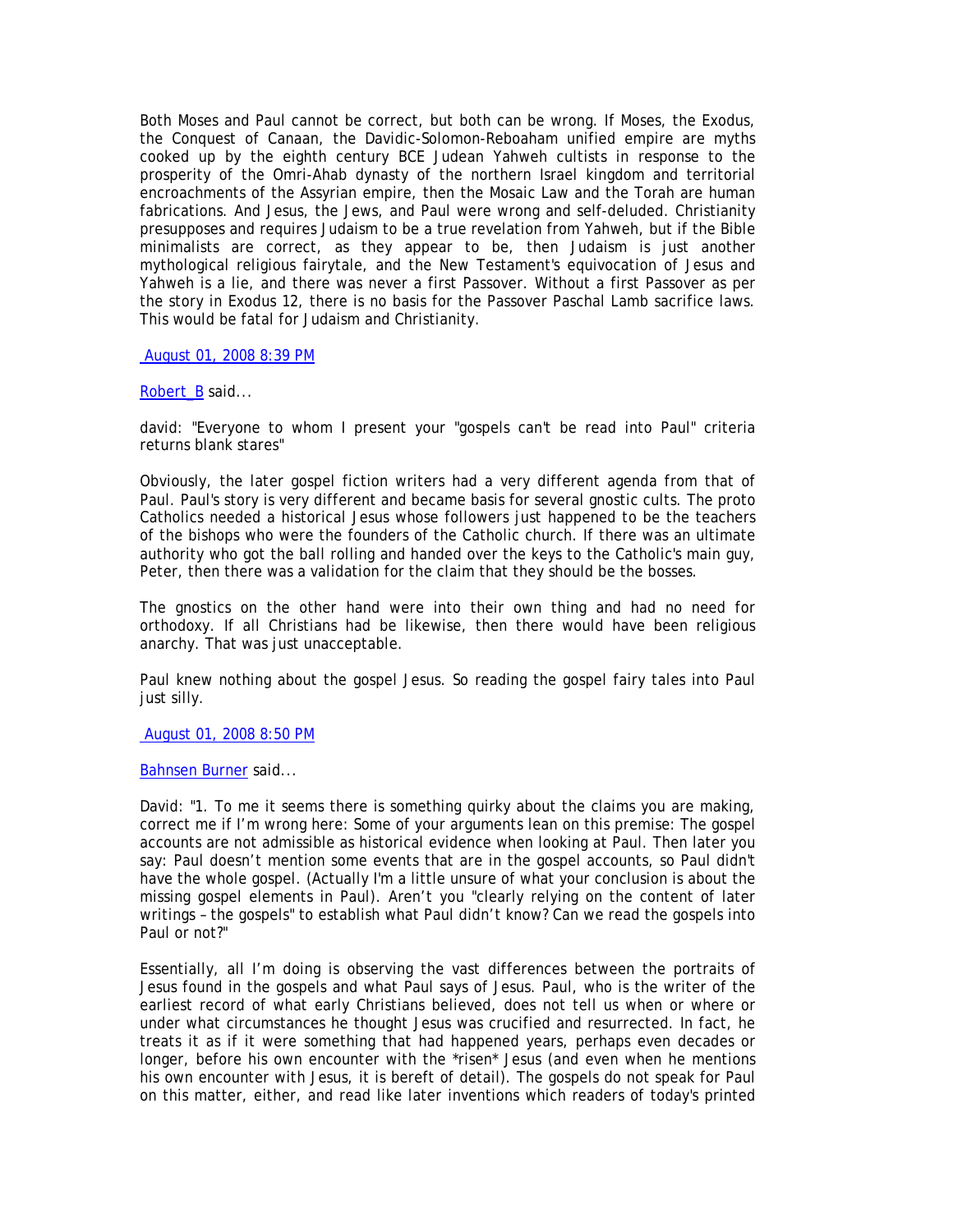New Testaments use to back-fill details in Paul's letters that he does not himself supply (since they tend to read the gospels before reading Paul, and when they read Paul they assume he's talking about the same Jesus). Moreover, the gospels show evidence that teachings which Paul gave as his own or as revealed to him by a post-resurrection, heavenly Jesus, were put into the earthly Jesus' mouth in the gospel narratives by later writers who developed the story of Jesus' earthly existence and put it into a historical setting, very much like today's historical novels: using historical facts to supply the setting of an otherwise fictitious story. I'm not relying on the later writings to establish what Paul did not know, because I don't have to. All I need to do is look at what Paul did say and note that features found only in the gospels are not in Paul's writings. E.g., a virgin birth, the slaughter of the innocents, a baptism by John the Baptist, performance of miracles and healings, a betrayal by Judas Iscariot, a trial before Pilate, an empty tomb, etc., etc., etc. None of these storybook details, which according to the gospels are momentous in developing who Jesus is, are even hinted at in Paul's letters.

David: "2. [quoting me]: *If Luke was written before 70 AD, for instance, it still would*  not tell us when Paul thought Jesus was crucified and resurrected. Nor would it put *the legend case to rest.* I agree. Just to clarify do you reject both the dating of the gospels and the events described in the gospels?"

Which dating? Or, are you asking if I reject the claim that they can be dated? I don't, but I do observe that there is wide disagreement on the dating of the NT texts (when they were written), and there seems to be no way to assign a date to their writing with any certainty. Similarly with the events described in the gospels themselves: how can we know which year, according to the event sequences given in the gospels, when Jesus was crucified? In the end, however, I don't think the issue of dating the NT texts is all that significant. It's understood that the Pauline epistles are the earliest documents in the NT, and that the gospels were written well after Paul's journeys and probably after his letter-writing campaign. Oddly, while Acts is supposed to give us a history of Paul's travels, one would never learn from the book of Acts that Paul wrote any letters which came to be regarded as "inspired" by Christians. Believers tend to dismiss this as a non-issue, but it strikes me as quite baffling.

David: "3. Over and over again you point to things Paul didn't say in his letters and turn that into special pleading about what is possible instead of what is probable…that sounds more like what Christian apologists do (according to a friend of mine). :)"

You'll have to give an example of what you have in mind here. I don't think I've been special pleading anything, so I don't know what you're talking about. Maybe the brief summary I gave above will help clarify things for you. It should not be difficult for anyone who takes the time to compare what is given in the early epistolary record with the portraits of Jesus found in the gospels, to see how different those two layers are in their conception of Jesus. Not only are numerous features found in the gospels not even hinted at in the early epistolary layer (e.g., virgin birth, son of a carpenter, ministry in Palestine, performance of miracles, healings, exorcisms, 12 disciples following Jesus, conflicts with Jewish leadership, betrayal by Judas Iscariot, trial before Pilate, Joseph of Arimathaea, an empty tomb, discovery of empty tomb by women, a tarrying time by Jesus after his resurrection before going up to heaven, etc.), there are tell-tale indications that the later narratives of Jesus' life involved some reworking of the early epistolary material to inform their portraits of Jesus, just as we would expect if we're dealing with a legend here.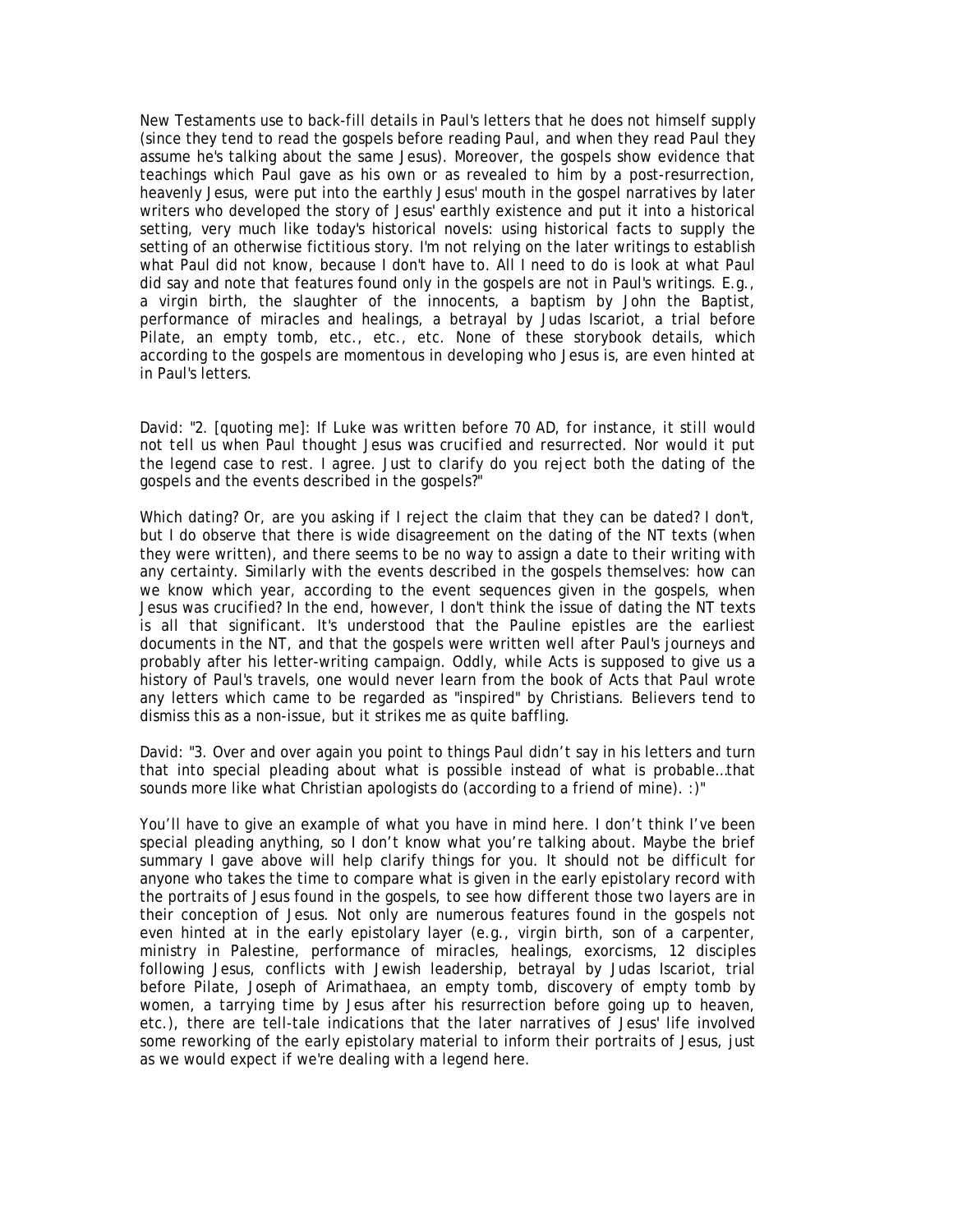David: "4. You said that Paul is deficient in his knowledge of material found in the gospel accounts (which you agree were written later). Ignoring my first objection:"

Going by what the gospels say of Jesus, I would - were I to assume that Paul was talking about the Jesus we read about in the gospels - suppose that either Paul lacked knowledge of Jesus' earthly life (which, according to the timeline suggested by believers, would have been just a few years before his conversion), or that he deliberately withheld this knowledge when penning his letters (which I find difficult to fathom). I'm not sure what your "first objection" was to this; you can remind me if you like. But if it's along the lines of "I can't think of any reason why we should expect Paul to mention the virgin birth, etc....," don't bother. There are plenty of reasons why we would expect Paul to give at least some details pertaining to the circumstances of Jesus' crucifixion and resurrection, since these are central premises to his religious pronouncements, and, as I have already pointed out, he declares that his intention is to "preach Christ crucified" (I Cor. 1:23) and that that he is "determined not to know any thing among you, save Jesus Christ, and him crucified" (I Cor. 2:2).

David: "What is your interpetation of 1 Corinthians 11:23-25 where Paul tells us he "received of the Lord that which also I delivered unto you: that the Lord Jesus, the same night in which He was betrayed, took bread; and when He had given thanks, He brake it and said, "Take, east; this is My body, which is broken for you; this do in remembrance of Me." After the same manner also He took the cup, when He had supped saying, "This cup is the new testament in My blood; this do ye, as oft as ye drink it, in remembrance of Me."

Does Paul indicate when this supposedly happened? Does he indicate where it happened? Does he indicate who was with him? In his letter, he does not indicate any of this. It would be hard to believe that someone reading this could not come along later and graft it into a narrative he was composing about Jesus, supplying the details which Paul does not supply.

David: "Also where do you stand on the issue of whether Paul is quoting Luke in 1 Timothy 5:18?"

I would agree with many scholars today who class the Pastorals (including 1 Timothy) among the corpus of pseudo-Pauline letters. Since you like scholars so much, here are a few you can check out:

A.T. Hanson, *The Pastorl Epistles*, 1982.

M. Dibelius and H. Conzelmann, *The Pastorl Epistles*, 3rd ed., 1955.

N. Brox, *Die Pastoralbriefe*, 1969.

V. Hasler, *Die Briefe an Timotheus und Titus*, 1978.

B.S. Easton, *The Pastoral Epistles. Introduction, Translation, Commentary and Word Studies*, 1944.

F.D. Gealy, *The First and Second Epistles to Timothy and the Epistle to Titus*, 1955.

C.K. Barrett, *Pastoral Epistles*, 1963.

J.H. Houlden, *The Pastoral Epistles : I and II Timothy, Titus*, 1976.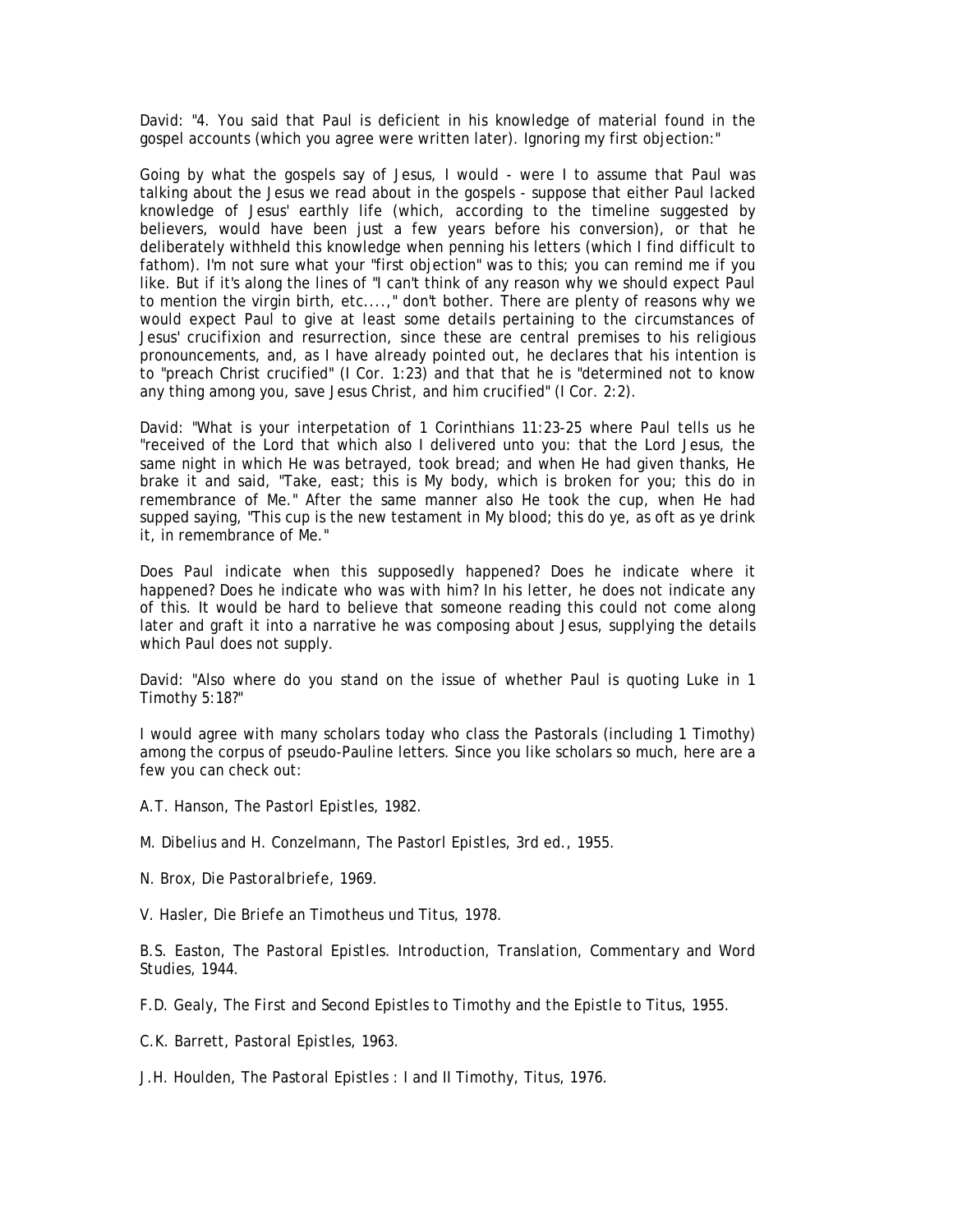F. Young, *The Theology of the Pastoral Epistles*, 1994.

M. Davies, *The Pastoral Epistles*, 1996.

Wells gives a nice summary of the arguments for the pseudonymity of I & II Timothy and Titus in his book *The Jesus Myth*, pp. 78-94, in which he interacts with some of the more recent (at that time) arguments put forth by G.W. Knight in his *The Pastoral Epistles*, 1992.

Also, as you acknowledged above, I ascribe to the view that the gospel accounts were written after Paul's letters (so Paul could not be quoting any of the gospels in his letters).

David: "5. Thanks for quoting some sources…I said that more Robert's sake who I think is confused about many things on a fundamental level (both about my worldview and his). My point was that for "an excellent essay" (Robert's words) you didn't quote many sources. You are right that did not address your argument."

Given what I wrote in response to your complaint about me supposedly not citing a sufficient number of "scholarly" sources (scholars don't all speak with one voice, you know), do you now understand why I don't take this kind of complaint very seriously? Wells relies very heavily on scholarly input to inform and support his arguments, thus satisfying this requirement that apologists apparently have. And yet look how capriciously he is dismissed. Two sentences is apparently all it takes to discount anything Wells has to say.

David: "6. I will interact with some of Wells' arguments."

Okay.

Wells writes: "People who claim to see a ghost do not necessarily suppose it to be the wraith of someone recently deceased." (The Jesus Myth, p. 125.)

David: "I don't think anyone is saying that apparitions alone are sufficient preconditions for the resurrection…probably not the resurrection belief either. Again those who use apparitions are usually trying to establish the best explanation for early Christian belief, drastic Jewish belief mutations, etc. Can't say much more because I don't have the book in front of me."

Wells supplies this statement in order to make a relevant point, apropos of I Cor. 15:3- 8, namely that the claim to have seen an apparition, a ghost, a resurrected Jesus, etc., does not imply the belief that the apparition or ghost belong to someone who had \*recently\* expired. Paul is the one who claims to have had an encounter with the \*risen\* Jesus, but gives no indication of when he thinks Jesus was crucified or rose from the dead. Believers assume he thinks it was recent because they're reading details found only in the gospel narratives into the text of his letter. How do they justify this? As I asked earlier, how does Habermas assign 30 AD as the date of the crucifixion and resurrection? Can he do this without relying on what he reads in the gospels? Can he do this based on statements found in Paul's own letters? I don't think he can, and you've not produced any reason to suppose he can. Can you?

Wells: "Q certainly does not regard [Jesus'] death as redemptive and does not explicitly mention his resurrection" (Wells, op cit., p. 103).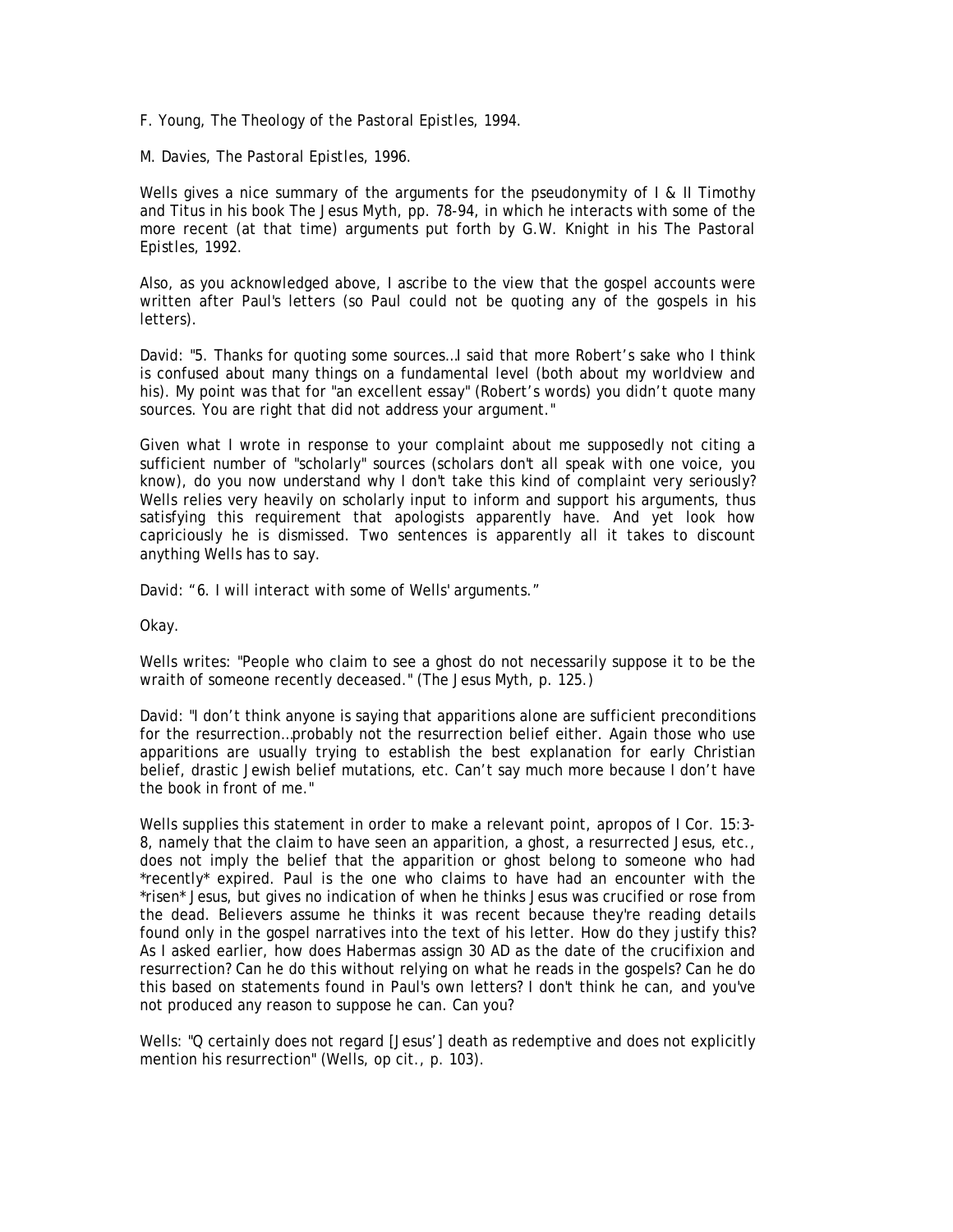David: "He's talking about Q like I can go pick it up and examine it. The very criteria for constructing Q is going to bias itself against those things is it not?"

I don't think so, not necessarily anyway. Q is reassembled by isolating the sayings put into Jesus' mouth that are common to both Luke and Matthew but missing from Mark and John. There are a lot of them, and many are verbatim or very nearly so. The task of recognizing the similarities of and isolating those sayings need not be a bias-borne project.

I wrote: "In fact, Paul does give moral teaching that is later found in the gospels attributed to Jesus, but when Paul gives that teaching, he does not cite the gospel Jesus. Observe Wells on this point: (Wells quote follows)…"

David: "Paul already claims his teachings came from direct revelation by Jesus…"

In other words, if Paul is attributing his teachings to Jesus, he's attributing them to the \*risen\*, heavenly Jesus who speaks to Paul through revelatory means (however that supposedly works), while the gospels have those teachings coming out of Jesus' mouth during his earthly ministry, about which Paul seems to know nothing. That's quite a nugget to swallow, David.

David: "does he need to cite Him to establish more veracity?"

It's not a question of veracity, per se, but \*authority\* (which, in the religious mind, entails veracity). Paul clearly wanted his converts to take his teachings as authoritative, and he relies on the OT for this where we would expect him to point to the earthly Jesus of the gospels if he had known that Jesus, during his earthly ministry, had taught on the same things that Paul teaches, which are later attributed to Jesus in the gospels. Besides, today's preachers point to the earthly Jesus of the gospels all the time to substantiate the authority of their pronouncements. How well do you think it would go over if a preacher started giving some novel moral instruction in his sermons, claiming those teachings came directly to him "by revelation" from Jesus? If it is valid for Paul, why isn't it valid for anyone else? God is no respecter of persons, right?

There's also the problem of simply having to believe what Paul says on his own say so. Appealing to Jesus does not overcome this, as this itself would be a claim we're supposed to accept on his say so. How do we know that what he is teaching, is something that a resurrected man-god "revealed" to him? We simply have to take his word for it. (And apologists typically refuse to allow faith to be called "blind".) Even more, how does Paul know that what he is teaching was revealed to him by a deity? Paul was a man like any other, I'd suppose, wasn't he? And, like other men, Paul was capable of imagining things, was he not? How did Paul distinguish what he called "revelation from Jesus" from what he was imagining? Paul does not explain his methodology here. But it's a valid concern so long as the one making such claims also possesses the ability to imagine things.

In relevance to the gospels, however, Wells provides a short list (there are many other examples that can be culled together) where teachings found in the early epistles, teachings which are in no way linked to an \*earthly\* Jesus, are later put into an earthly Jesus' mouth in the gospel narratives. This is the sort of situation we'd expect to see if the gospel narratives were the product of embellishment on earlier portrait models. In some cases Paul cites the heavenly Jesus as the source of the teachings he gives (more often he cites "the scriptures" or "according to the scriptures" for teachings, and in many cases, as Wells points out, he just gives it as if it were his own), and a decade or more later we find those same teachings put into the mouth of an earthly Jesus. Where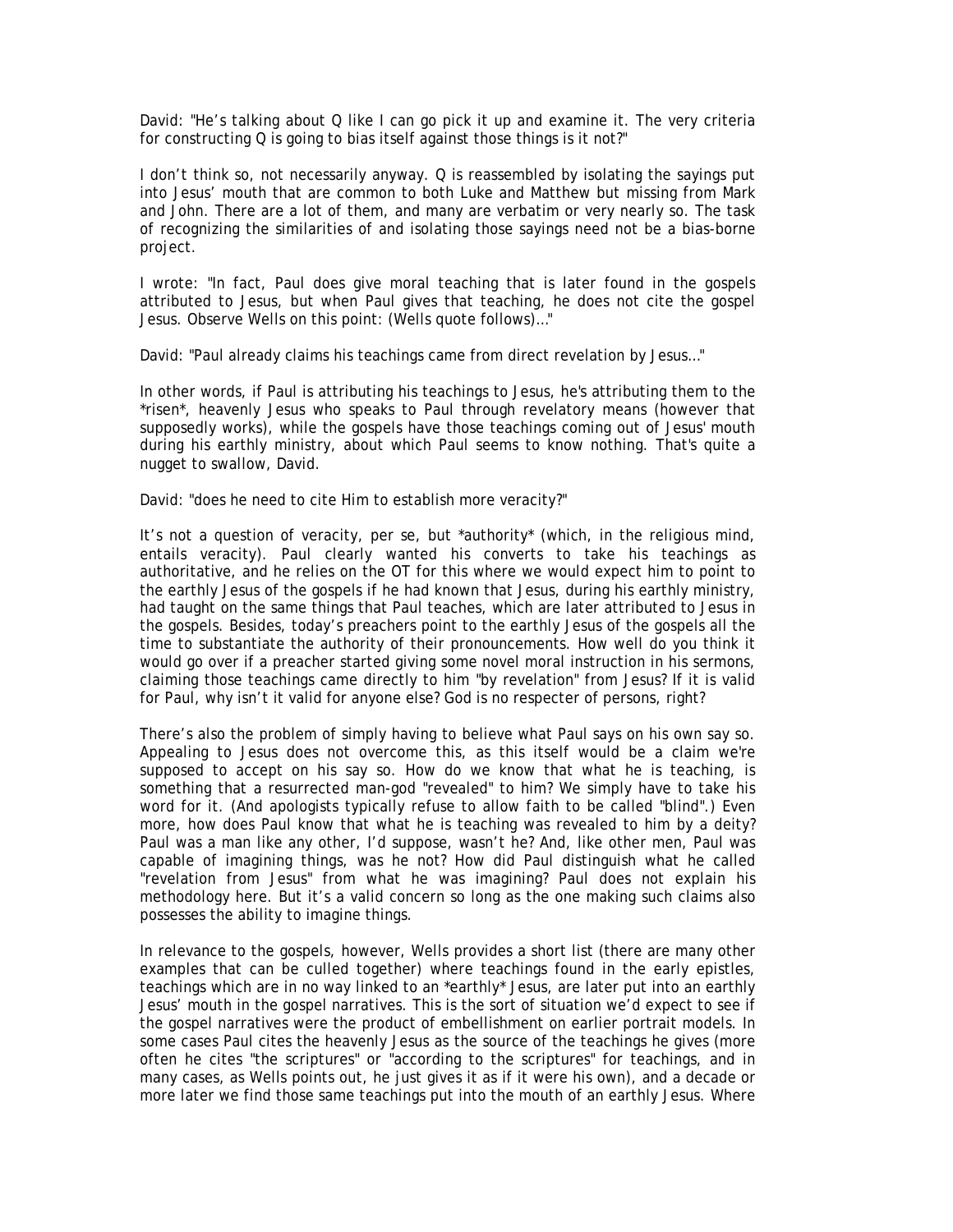Paul's earthly Jesus was humbled and existed in humility and obscurity, the gospel Jesus was larger than life, performing miracles and gaining wide reputation as a healer. In Mark, the earliest gospel, the portrait begins where his ministry begins, at his baptism at the hands of John the Baptist (a figure which Paul never mentions in his many letters). Luke and Matthew want their Jesus to be something more remarkable, so they give him a miraculous, virgin birth (another gospel feature which Paul never mentions in any of his many letters). John, seeking to make his Jesus even more impressive, does not even give him a virgin birth, but makes him into "the word made flesh," the pre-existent "Logos" that has existed side by side with the Abrahamic god for all eternity. Notice how the legend grows with each retelling. Paul gave the bare basics: a crucified and resurrected Jesus, while the gospels filled in the portrait of Jesus with all kinds of stories that had developed in the meantime.

No one disputes that Paul thinks he had a revelation from Jesus. What exactly was transmitted to Paul's mind through this revelation is not something Paul ever made clear. But let's suppose that Paul thinks the moral teachings that Wells includes in his list of examples came from Jesus through a revelation. This revelation, even according to Christianity, came from the \*risen\* Jesus. Paul nowhere suggests that Jesus had taught these things during his life on earth. But that's what we find when we get to the gospels: Jesus marching a squad of disciples through the ancient countryside between various towns in Palestine performing miracles, healing the blind, the lame and the infirm, giving moral instruction and teaching in the form of parables. We never learn any of this from Paul. For Paul, Jesus' authority was post-resurrection. For the gospels, his authority preceded his resurrection during an earthly ministry, something Paul does not seem to be aware of.

David: "I received a response from Dr. Habermas. I was very brief in my email because I generally don't like to bombard people out of the blue. He brought up an interesting point that Galatians 1:19 references "James the brother of the Lord." He also points out that Josephus also calls James the brother of Jesus. That would directly call into question your claim that NOTHING in Paul suggests a recent resurrection."

If this is the best "evidence" from a Pauline document for a \*recent\* resurrection for Jesus (and if there were something stronger, I'd expect you to have come running back with it instead of this), then it is as weak and tenuous as it could get.

First, in regard to Gal. 1:19, the expression "the brother of the Lord" reads like a title that James, as an elder in the church, would have held. See Robert's points above.

Second, in regard to Josephus using this same expression, several scholars (e.g., Rajak, Wells, et al.) have classed this passage (along with the Testimonium) as a Christian interpolation. I tend to find arguments for this quite convincing, enough so that I don't think there's much open to apologist to recover it as genuine.

David: "Everyone to whom I present your "gospels can't be read into Paul" criteria returns blank stares..."

Yes, I would expect such a response, especially if the way you present my position is influenced by appalled Christian bias. But blank stares are not counter-arguments, so this doesn't worry me. In fact, in the debate on Christianity, nothing worries me. That's probably what my detractors find most disturbing about me.

David: "I haven't been able to explain why one would start from such a presupposition."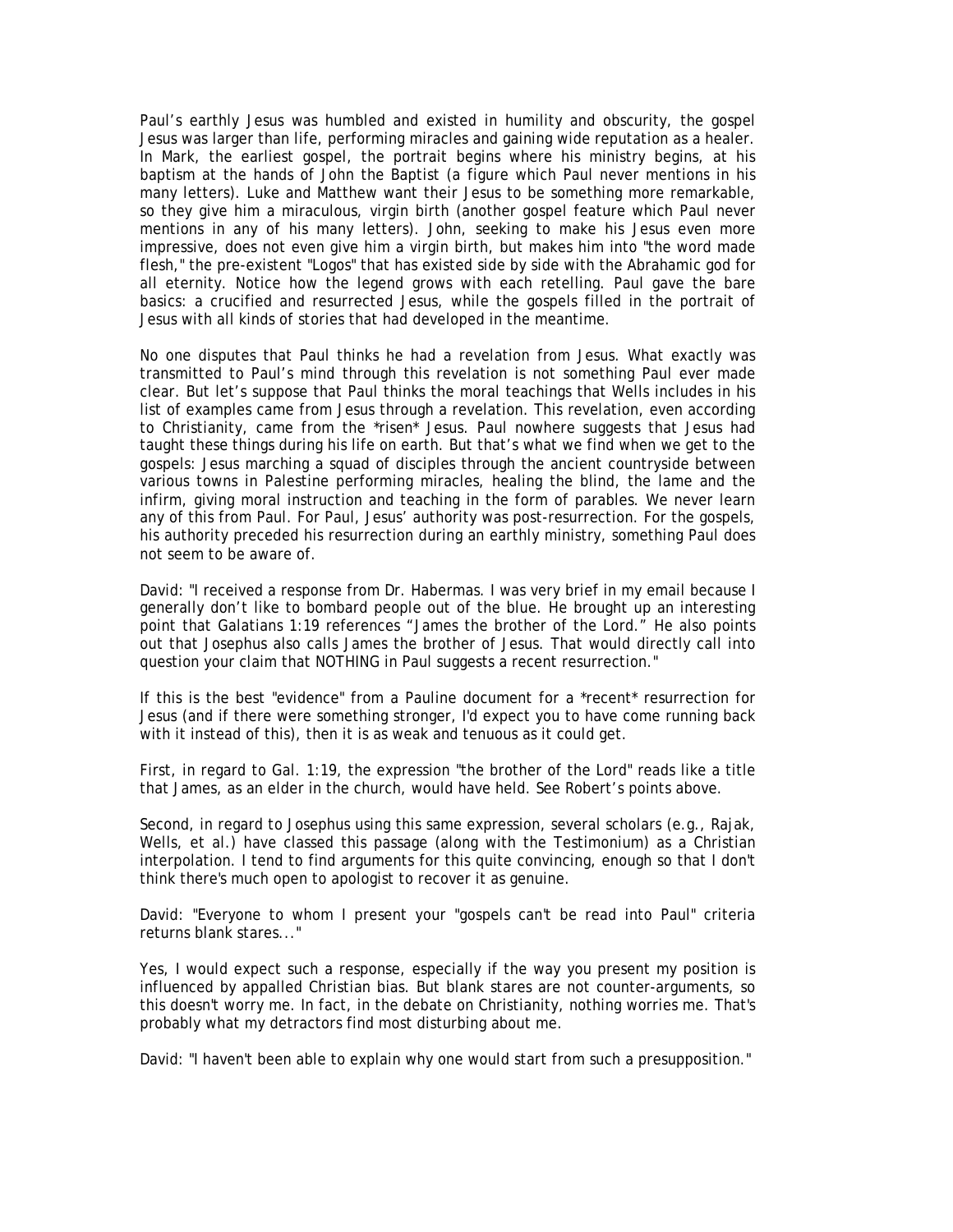I do not "start from such a presupposition." In fact, the way you phrase it does not tell the whole story.

David: "Could you help me there so I can at least try to get a real answer?"

I've been trying, David. I've been trying.

Regards, Dawson

August 01, 2008 9:06 PM

Robert B said...

david: "...I refuse to return your tactics of rhetoric and name calling..."

Liar. Your snide insinuations and multiple ad hominems against those you disagree with are easily detected as are your many specious and fraudulent appeals to authority.

BTW, you should apologize for being so uncharitable to Dr. Carrier in the DC thread. He is a brilliant mind.

As for me, I am not confused. My assertion of your primacy of consciousness subjective metaphysics was a gambit in opposition to your bogus arguments from authority. Christians hold a false world view that is entirely subjective in nature. Dawson has many blogs on that topic.

Since Christianity prevents a person from ascertaining reality, no Christian exegetical authority can have actual knowledge of the facts of reality. Rather than whine about your use of name dropping assertions that Habermas and friends are right because they're published, I choose to attack the foundation of your presumption of knowledge. Its from my military training. In war, kill the source; cut off the supply lines; bomb the industrial base; destroy the will of the enemy to fight. I, then, say it is you who are confused.

But you can escape that by affirming the following.

- 1. Existence exists absolutely and independently of all consciousness.
- 2. There are no such things a gods.
- 3. If Jesus existed, he is dead.
- 4. I renounce Christianity as a false and harmful mythology lacking basis in reality.

20 Reasons to Abandon Christianity

August 01, 2008 9:24 PM

Robert B said...

Dawson: "Notice how the legend grows with each retelling"

I mentioned Randel Helms' book, Gospel Fictions. In it he cites many examples of such legendary embellishment. Here is one.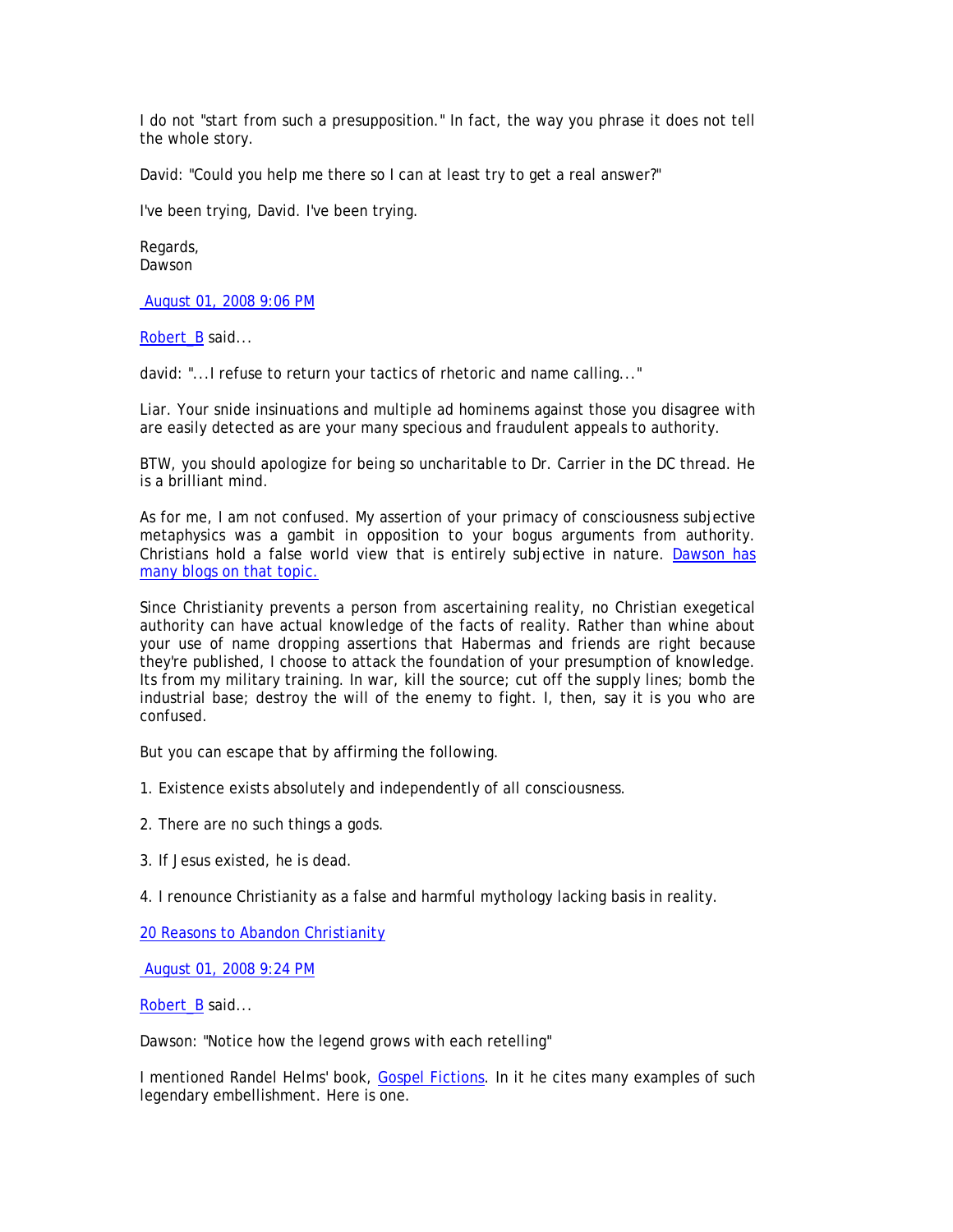*In the second chapter Helms points out that in three of the four canonical Gospels that the alleged final dying words of Jesus are recorded differently, and Matthew spins the words for his own purposes. I will cite the text at length as Helms is a better writer than me.* 

*"For example, according to Matthew and Mark, the dying words of Jesus were, "My God, my God, why hast thou forsaken me?" According to Luke, Jesus' dying words were, "Father, into your hands I commit my spirit." But according to John they were , "It is accomplished." To put it another way, we cannot know what the dying words of Jesus were, or even whether he uttered any; it is not that we have too little information, but that we have too much. Each narrative implicitly argues that the others are fictional. In this case at least, it is inappropriate to ask of the Gospels what "actually" happened; they may pretend to be telling us, but the effort remains a pretense, a fiction.* 

*The matter becomes even more complex when we add to it the virtual certainty that*  Luke knew perfectly well what Mark had written as the dying words, and the *likelihood that John also knew what Mark and perhaps Luke had wrote, but that both Luke and John chose to tell the story differently."* 

*The interesting thing here is that both the Lukian and Johnine writers were working from Mark and other source documents, but they choose to tell the story in very different ways for doctrinal and theological reasons related to the needs of their faith communities. Helms continues.* 

*"The Gospels are Hellenistic religious narratives in the tradition of th Greek Septuagint version of the Old Testament, which constituted the "Scriptures" to those Greek-speaking Christians who wrote the four canonical Gospels and who appealed to it, explicitly or implicitly, in nearly every paragraph the wrote.* 

*A simple example is the case of the las words of Christ. Mark presents these words in self-consciously realistic fashion, shifting from his usual Greek into the Aramaic of Jesus, transliterated into Greek letters: "'Eloi eloi lama sabachthanei (My God, my God, why hast thou forsaken me? - Mark 15:34). Mark gives us no hint that Jesus is "quoting" Pslam 22:1; we are clearly to believe that we are hearing the grieving outcry of a dying man. But the author of Matthew, who used Mark as one of his major written sources is self-consciously "Literary" in both this and yet another way: though using Mark as his major source for the passion story, Matthew if fully aware that Mark's crucifixion narrative is based largely on the 22 nd Psalm, fully aware, that is, that Mark's Gospel is part of a literary tradition (this description would not be Matthew's vocabulary, but his method is nonetheless literary). Aware of the tradition, Matthew knew that no Aramaic speaker present at the Cross would mistake a cry to God (Eloi) for one to Elijah - the words are too dissimilar. So Matthew self-consciously evoked yet another literary tradition in the service both of verisimilitude and of greater faithfulness to the Scriptures: not the Aramaic of Psalm 22:1 but the Hebrew, which he too transliterated into Greek - "Eli Eli" (Matt. 27:46) - a cry which could more realistically be confused for "Eleian". Matthew self-consciously appeals both to literary tradition -a "purer" text of the Psalms-and to verisimilitude as he reshapes Mark, his literary source. ..... Matthew certainly knew that he was creating a linguistic fiction in his case (Jesus spoke Aramaic, not Hebrew.) though just as clearly he felt justified in doing so, given his conviction that since Psalm 22 had "predicted" events in the crucifixion, it could be appealed to even in the literary sense of one vocabulary rather that another, as a more "valid description of the Passion.*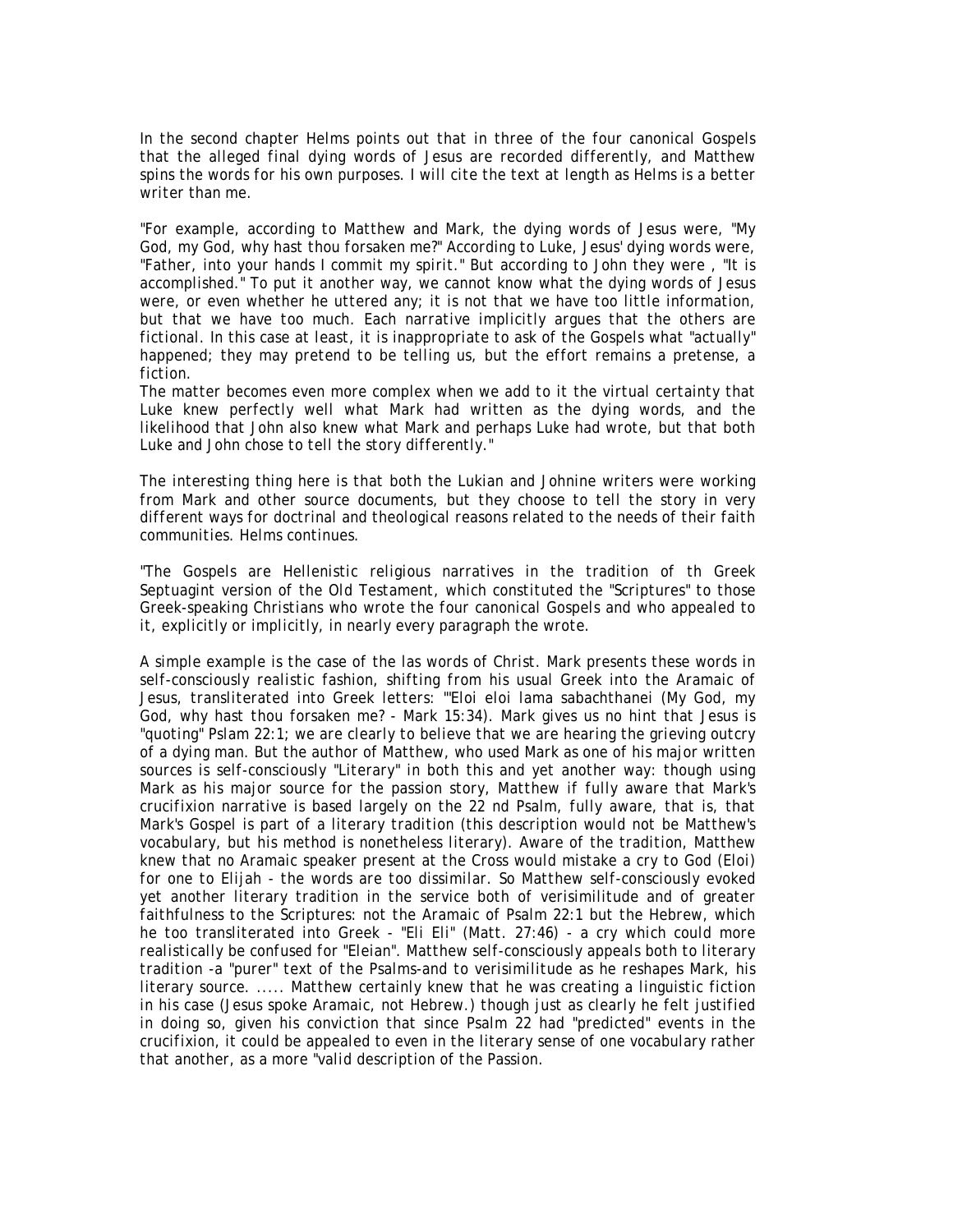*Luke is even more self-consciously literary and fictive than Matthew in his crucifixion scene. Though, as I have said, he knew perfectly well what Mark had written as the dying words of Jesus, he created new ones more suitable to his understanding of what the death of Jesus meant - and act with at least two critical implications: First, that he has thus implicitly declared Mark's account a fiction; second, that he selfconsciously presents his own as a fictions. For like Matthew, Luke in 23:46 deliberately placed his own work in the literary tradition by quoting Psalm 30 (31):5 in the Septuagint as the dying speech of Jesus: "Into your hands I will commit my spirit" ("eis cheiras sou parathesomai to pneuma mou"), changing the verb from future to present (paratithemai) to suit the circumstances and leaving the rest of the quotation exact. This is self-conscious creation of literary fiction, creation of part of a narrative scene for religious and moral rather than historical purposes. Luke knew perfectly well, I would venture to assert, that he was creating an ideal model of Christian death, authorized both by doctrine and by literary precedent." - from "Gospel Fictions" p.15- 17* 

*Helms makes a good case throughout "Gospel Fictions", for there are many examples of this sort of purposeful editorial revisionism to assert midrashic theological-doctrinaire teachings. The last words of Jesus were and are of utmost importance to Christians as you yourself indicate by citing John 19:30. Yet each of the canonical Gospels tells it differently or spins it differently in the case of Matthew. This shows that the Gospel authors were self-consciously aware they were not dealing with history but rather with pious fiction. Taken together almost all content of the Gospels can be shown to be based on earlier Moses, Elijah, David stories or from bits of liturgical text form the Jewish apocrypha. I recommend Dr. Robert M. Price's book "The Incredible Shrinking Son of Man". Price does a masterful job of illustrating the midrashic nature of the Gospels.* 

*My point in all of this is to note that the story of Jesus is fictional. Whatever Jesus really was, we'll never know. He is lost to history, and all that remains is a sad caricature clothed in layers of obfuscatory religions doctrines hidden behind the stained glass of orthodoxy.* 

August 01, 2008 10:02 PM

Robert\_B said...

Back to the dating of Luke/Acts:

In "History of the Christian Religion to the Year 200" By Charles Burlingame Waite (full availability on Google books), the acclaimed historian thoroughly details why Marcion's Gospel of the Lord was prior to the canonical Gospel of Luke ( p.337-343). Subsequently Waite then presents other reasons why Luke was most likely penned in the late 2nd century.

"There are other considerations, indicating a late origin to this gospel (Luke).

1. It is expressly stated, in the introduction, that many gospels had been written before this one: " Forasmuch as many have taken in hand to set forth in order, a declararation of those things which are most surely believed among us, even as they who from the beginning, were eye-witnesses and ministers of the word, delivered unto us: it seemed good to me, also," .

It is the universal conclusion, that the author of Luke does not here refer to any of the canonical gospels. ' The fact that the other three of those gospels are impliedly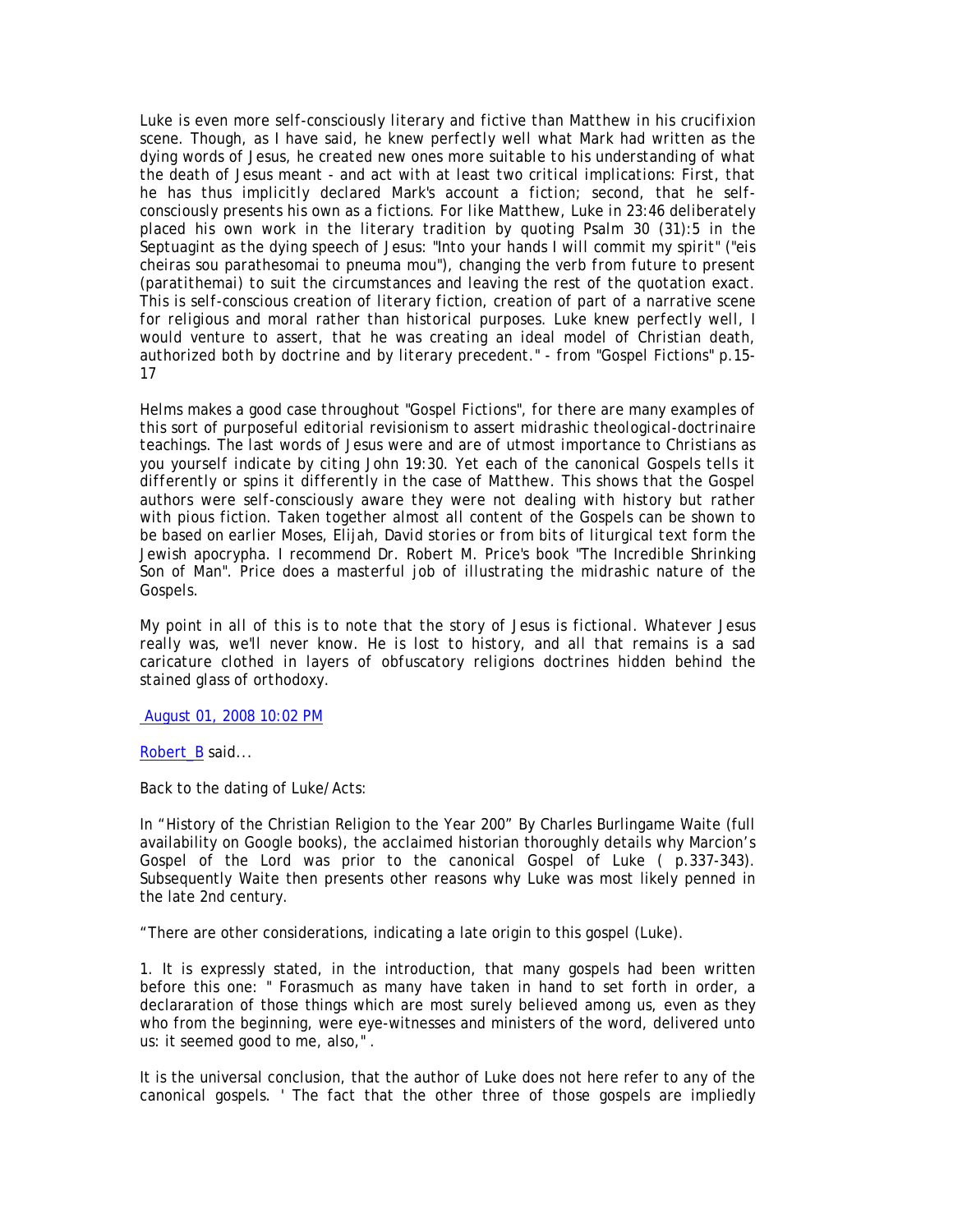excluded by the language used in Luke, raises a strong implication, that they were not then written. Why would the author refer to many unauthorized gospels, and make no allusion to three which were received as authority? It is an opinion quite generally entertained, that several gospels are referred to in Luke, which are known to have been written in the second century.

Origen considered that the Gospel of the Egyptians and the Gospel of the Twelve Apostles, (of the Hebrews) were among the number. ' (1.) Origen, I Inn ill. in Luc. 1. 1; Ambrose, Com. on Luke, 1; Augustine, de Cons. Ev. 1. 4, c. 8; Eusebius, Ecc. Hist. 3. 24; Erasmus, in Luc. 1. 1; 1 Vila rm. de Mat. Sacr. 1. 1, c. 16; Grotius, in Luc. 1. 1; Father Simon, Crit. Hist. of N. T. par. 1, ch. 8; Jones, vol. 1, p. 25; Stowe's Hist, of the Bible, p. 142. ( 2.) Homily in Luc. 1.1.

Jerome extends the list as follows: "The evangelist Lake declares that there were many who wrote gospels, when he says, 'forasmuch as many,' &c. (c. 1, v. 1), which being published by various authors, gave rise to several heresies. They were such as that according to the Egyptians, and Thomas, and Matthias, and Bartholomew, that of the Twelve Apostles, and Basilides, and Apelles, and others which it would be tedious to enumerate." — Hieron. Prof, in Cotnm. in Matth.

The Gospel of Basilides was written about A. D. 125, and that of Apelles, about 160. Of course, then, according to Jerome, Luke was after 160.

Epiphanius says, in expounding Luke, 1. 1, "Saying: 'Forasmuch as many have taken in hand,' by which he would intimate that there have been many undertakers of the like work. Among them, I suppose, were Cerinthus, Merinthus, and others." [SeealsoEpi. Haer. 51.7.] Cerinthus flourished and wrote about A. D. 145, which Epiphanius thinks was before Luke.

Venerable Bede [A. D. 734] agrees with Jerome, that the Gospels of Basilides and Apelles were among those referred to in Luke. 'Erasmus thought the Acts of Pilate, or Gospel of Nicodemus, was among the number." Jones includes the Gospel of Marcion. ' All these writers, in thus dating the Gospel of Luke subsequent to those here named, impliedly renounce the theory of its apostolic origin.

2. The discrepancies between this gospel and that according to Matthew, have already been pointed out. These differences indicate a late origin for one or both of these gospels, and involve in confusion, every thing

connected with the early history of Christ. It is impossible, in the present state of the enquiry, to name the author of this gospel.

(1.) Bede's Works, London, 1844, vol. 10, p. 278.

(2.) Annul . in Luc. 1. 1.

(3.) Jones, vol. 8, Vindication, p. 26.

Westcott (Brooke Foss Westcott, Bishop of Durham 1890-1901) thinks it circulated mostly about Alexandria and Antioch, ' when first published. It may have been written at or near Antioch. In

that case, the person to whom it was addressed, was probably none other than Theophilus, the writer, who afterward, about A. D. 180, became Bishop, of Antioch. Basnage thinks Luke was the first of the canonical

gospels, ' and there are many reasons for believing he

was correct in that opinion. Michaelis did not consider it inspired;' nor does the author of this, or of either of the canonical gospels, lay any claim to inspiration.

(1.) Canon, p. 68. Note.

(2.) Ann. 60, num. 81.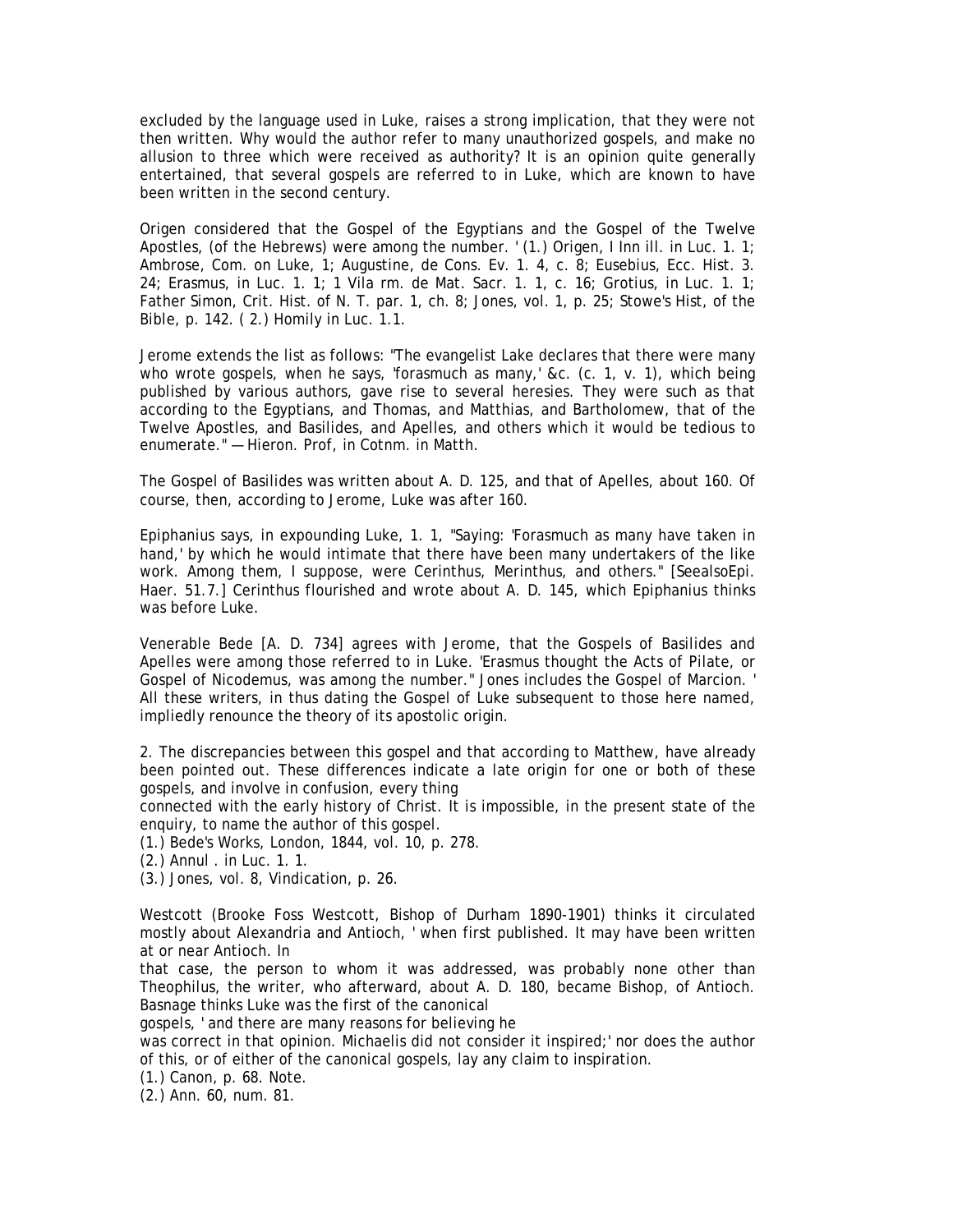(3.) Vol. 1, p. 95."

Origen, Jerome, Epiphanius, Hieron, Erasmus, and Venerable Bede all thought Luke was written after the various mid 2nd century Gnostic Christian Gospels listed. That is consistent with the idea that the Lucian author's pen pal was indeed Theophilus, bishop of Antioch 181-188.

In Luke 1:3, the greek word \*kratistos\* is translated as "most excellent". This title means: [mightiest, strongest, noblest, most illustrious, best, most excellent] and is used in addressing men of prominent rank or office. The Lucian author was writing to one of the movers shakers. Theophilus, bishop of Antioch (181-188) fits nicely as Luke is thought to have been written in Syria.

August 04, 2008 11:03 AM

david said...

Dawson, I've enjoyed going back and forth this week.

# 1. *"Nothing in the letter itself suggests that the resurrection that Paul speaks of happened any time recently."*

You have dismissed the evidence presented with little to no argumentation so I'll let the readers decide. I'm still wondering where Paul portrays resurrection as something "that had happened years, perhaps even decades or longer, before?"

2.*"It should not be difficult for anyone who takes the time to compare what is given in the early epistolary record with the portraits of Jesus found in the gospels."* 

I have pointed to several verses that parallel gospel accounts, and you didn't demonstrate verses which contradict the gospel accounts Jesus; instead you pointed to the Jesus-life-events that Paul didn't bring up and showed at best its possible he didn't know about them or they were just made up later by the gospel writers (no evidence for this claim).

3. A definition for special pleading: "unexplained claims of exemption from principles commonly thought relevant to the subject matter."

It is a largely held view that the gospels are relevant to Paul? You have deemed the gospels inadmissible and not given any support besides "later documents can't corroborate earlier ones." I would say that constitutes special pleading.

*"It is not even clear from what Paul gives us here that either Cephas or James were members of either group."* 

You made no effort to establish that your theory is more likely than competing theories, so again if you want to argue for that claim in an inductive fashion you will need to demonstrate that your premise is the more probable than competing theories; that's how historical argumentation works is it not? I think it more probable that Paul's audience was aware of the oral tradition about "the twelve" …otherwise we are left assuming that Paul is sending his audience nonsense material and from an exegetical perspective that requires even more support to overturn competing possibilities. Does he say "delivered" in the past tense? Yes, so at minimum this is not the first time he has delivered some gospel message to Corinth.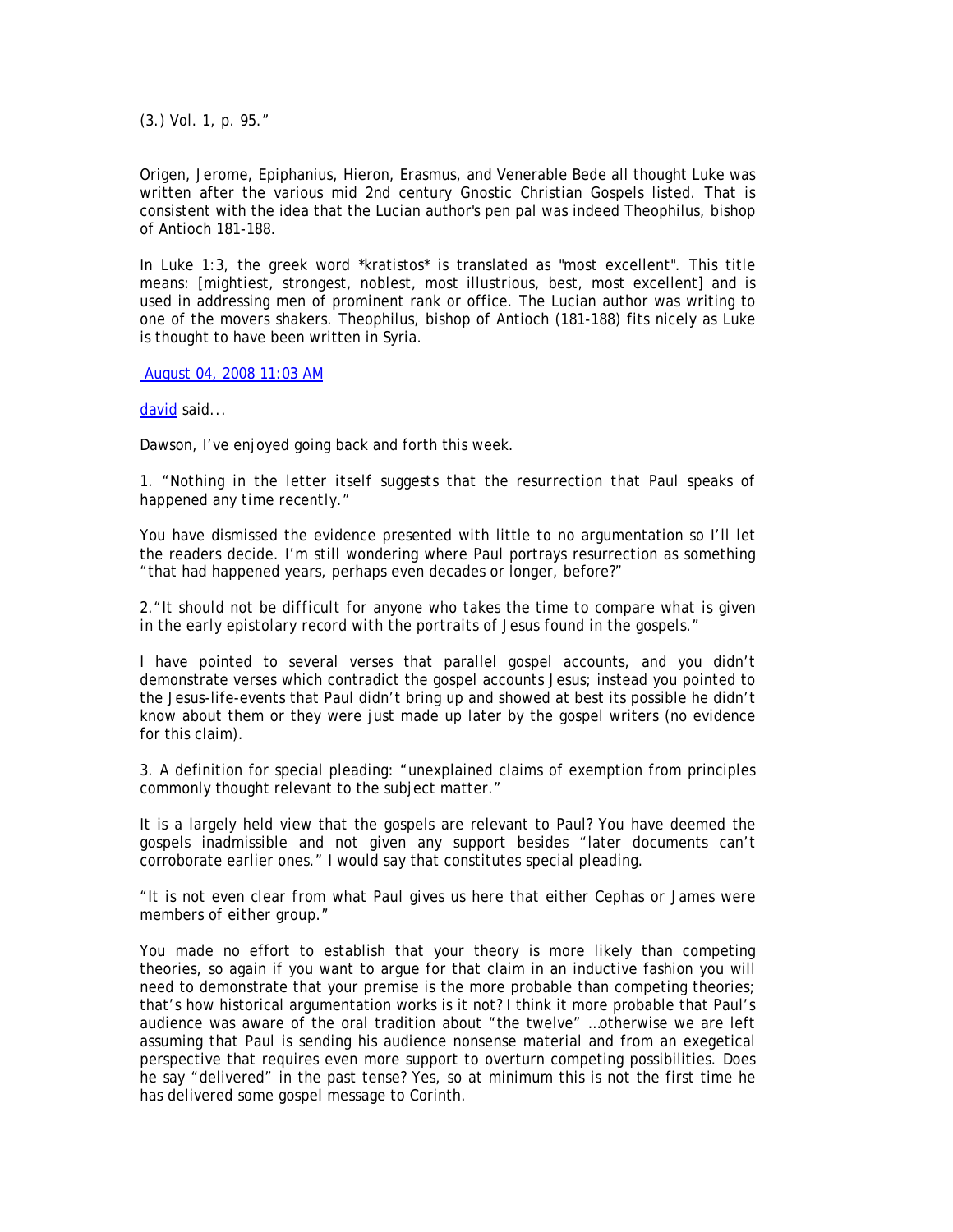*"and puts a great burden on the memories of those whom Paul personally missionized, persons who may or may not have been the recipients of Paul's letters"* 

You're presenting the possibility that Paul was writing to a whole church, of which not one single person was present during his previous missionary visit. Besides, if a child can learn the months of the year why can't a member at Corinth keep straight this short list? Is it possible or probable Dawson?

*"Moreover, if Paul is just repeating a creed here, as Geisler and Turek seem to think, then it's quite possible that even Paul himself did not know the names of those who constituted "the twelve."* 

Paul is going around reciting a creed about things he is clueless about: the same Paul who made a trip specifically to investigate if he was running in vain? I will grant you its possible but not that it's quite possible.

*"there are tell-tale indications that the later narratives of Jesus' life involved some reworking of the early epistolary material to inform their portraits of Jesus, just as we would expect if we're dealing with a legend here."* 

You are arguing that if Jesus is a legend, we would expect expansion in the narratives about his earthly ministry. What of the other elements in the data which do not comport with this theory of legendary expansion, such as the deity of Christ (Paul is more clear than John on this issue). If the theory of legendary expansion fails to best explain all the data (explanatory power and scope) it cannot be considered the most probably historical explanation.

# 4. *"I'm not sure what your "first objection" was to this; you can remind me if you like."*

My first objection was that you were being inconsistent in chiding apologists who use the gospel content to date events in Paul, and then on the other hand find Paul's account of the Jesus to be deficient in comparison to the content of the gospels.

5. I agree that it's probable that Paul would mention other elements from Jesus' earthly ministry if he were aware of them. Going from what we don't know (your favorite tactic), we can only speculate that what he received by direct revelation and from the other apostles didn't include this material. I see no reason to assume it probable that Paul knew of those events, so why would it matter that he doesn't mention them? At any rate if I granted you that he knew about them. Then no I would not have a good answer for you right now on that…just being honest.

# 6. *"Does Paul indicate when this supposedly happened? Does he indicate where it happened? Does he indicate who was with him?"*

My point here is that he has given some information also found in the gospels regarding Jesus' earthly ministry, that's all. Just curious, what source critics out there (besides Wells) contend that Paul was a source for the gospels writers?

Just as a reference, other verses that demonstrate a relationship between Paul and the gospels:

I Corinthians 9:14 1 Cor 7:10, 12, 25 (Mark 10:1-12 ; Matt 19:1b-12; Matt 5:32 ; Luke 16:18) 1 Cor 9:14 (Matt 10:9-10 ; Luke 10:7)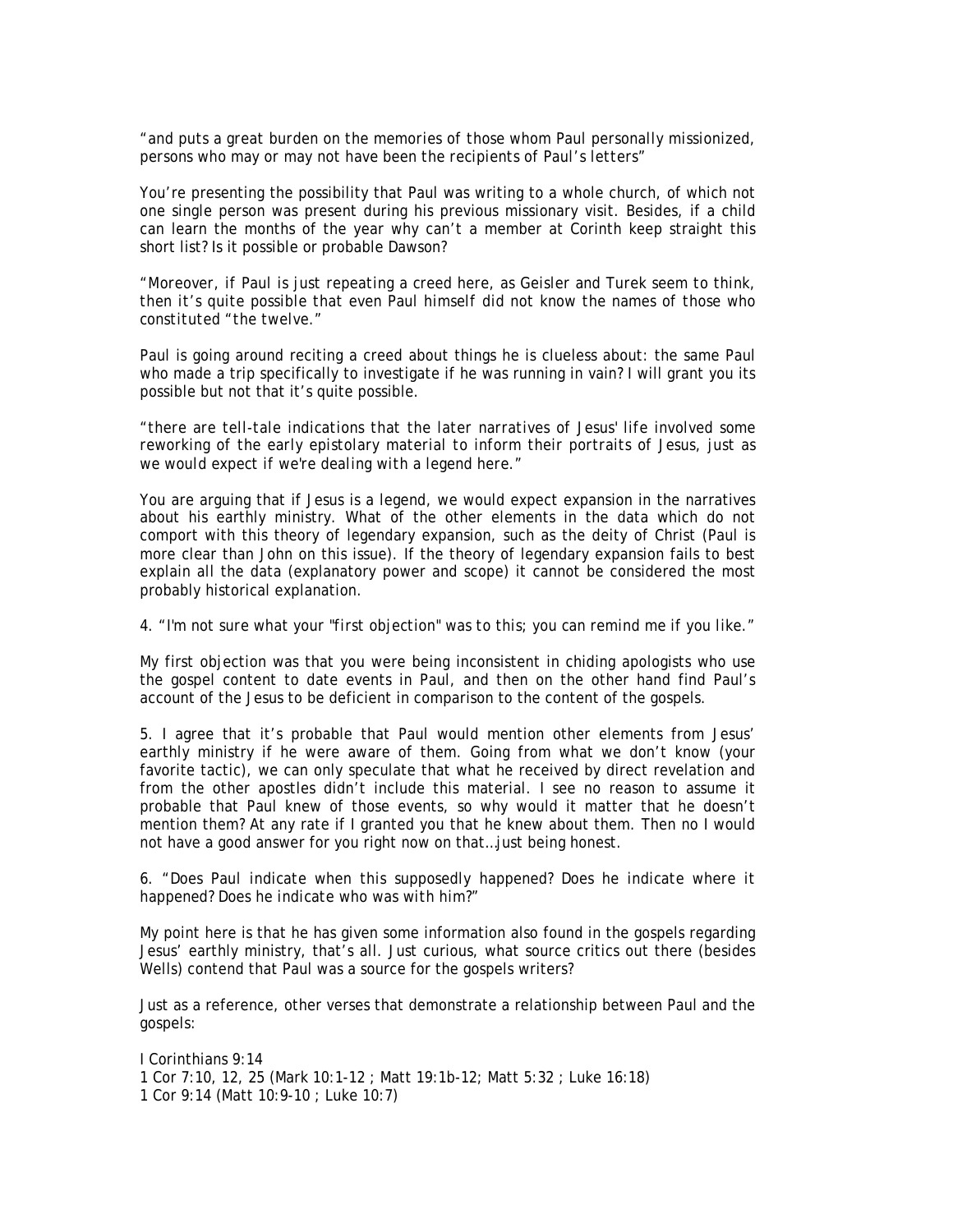1 Tim 6:13 (Jesus' trial before Pilate)

7. *"As I asked earlier, how does Habermas assign 30 AD as the date of the crucifixion and resurrection? Can he do this without relying on what he reads in the gospels? Can he do this based on statements found in Paul's own letters? I don't think he can, and you've not produced any reason to suppose he can. Can you?"* 

I did not ask him, and I cannot personally date the creed. I have ordered one of his most thorough books so if he addresses it I'll let you know. My guess is you're right.

8. *"while the gospels have those teachings coming out of Jesus' mouth during his earthly ministry, about which Paul seems to know nothing"* 

I think the Lord's Supper passage is adequate evidence against this claim, is it not?

9. *"Paul does not explain his methodology here."* 

Paul says he went to visit Peter and James to make sure what he had received from Jesus was accurate, and they approved. I've already discussed the word used for "aquainted" and the ancient connotation of one doing investigative work. What else are you driving at?

*"But it's a valid concern so long as the one making such claims also possesses the ability to imagine things."* 

This standard removes the whole issue from consideration, since we can't know for sure whether anything is imagined… sorry no need to get all solipsistic. If you are consistent in applying this concern than all eyewitness testimony should be disregarded.

10. *"For Paul, Jesus' authority was post-resurrection. For the gospels, his authority preceded his resurrection during an earthly ministry, something Paul does not seem to be aware of."* 

Does the Last Supper passage fit this criterion? (I Corinthians 11:23-26)

11. *"If this is the best "evidence" from a Pauline document for a \*recent\* resurrection for Jesus (and if there were something stronger, I'd expect you to have come running back with it instead of this), then it is as weak and tenuous as it could get.* 

I think the evidence provided by Robert is as weak and tenuous as it could get.

First of all the best evidence for a recent resurrection in Paul has been dismissed without substantive argumentation (the Gospels).

Doherty would have us believe "ton adelphon tou kuriou" is a clue to the meaning of the phrase "ton adelphon en kurio" when applied to James. He gives no reference for the alleged group at Jerusalem: "brethren of the Lord." Furthermore, You cannot simply point to the usage of a word (Pauline literature or elsewhere) and demand the wholesale transfer of that semantic usage into the word in question. There is a reason text critics and exegetes for 19 centuries have largely rendered the text that way...it is the most sound exegesis. Competing exegetical theories will need ample support for diverting from the most straight-forward, historically supported, reading of this passage. Doherty has not succeeded in providing that support (here anyway). Humphreys is not even swinging at the ball...we know how Paul uses adelphos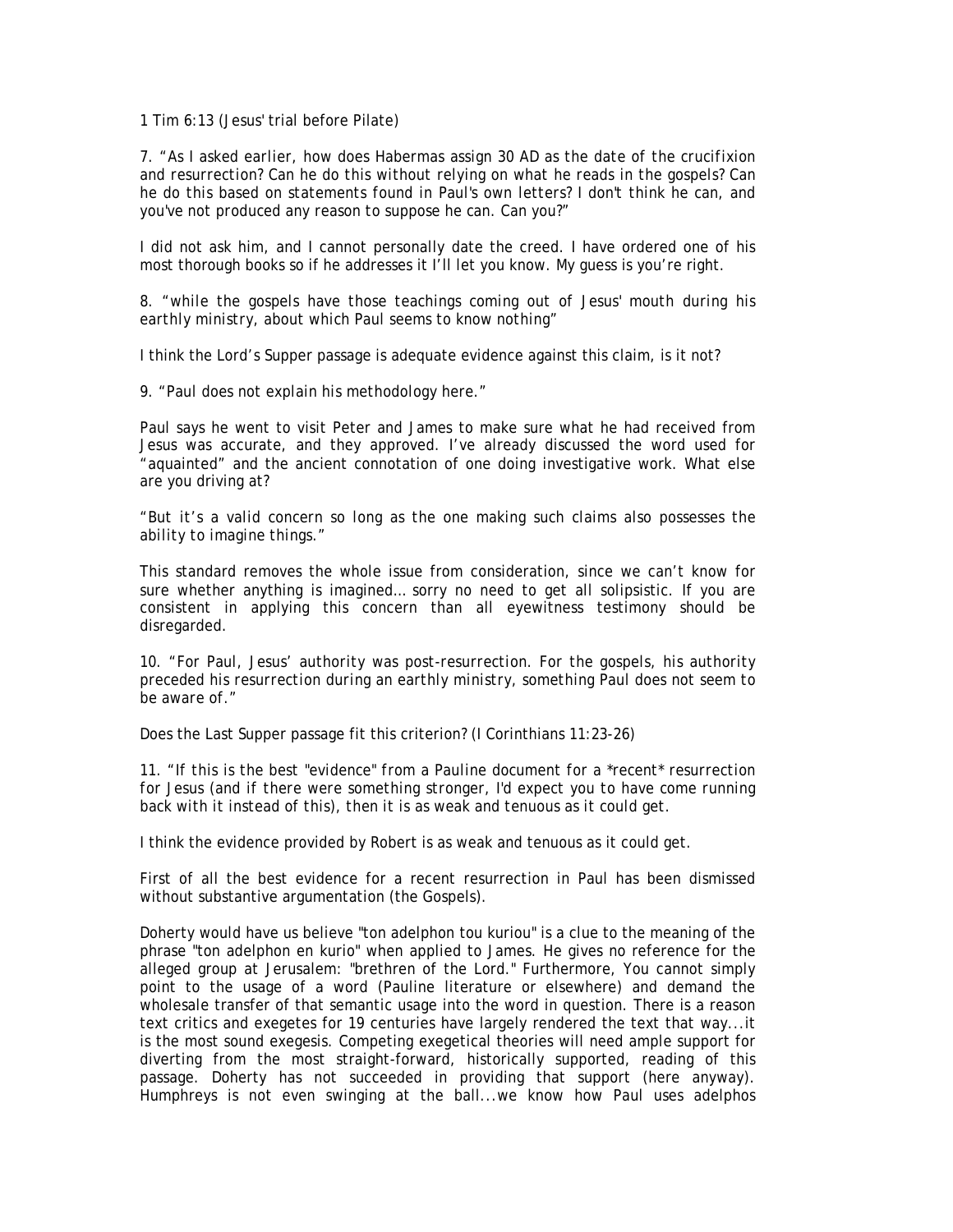elsewhere and if the only goal is to homogenize Paul's word usage and thus competely render futile any meaningful approach to his language...exegetes would be out of a iob.

12. Oh and the minority of scholars who dismiss the Josephus passage allow you to label the passage inadmissible?

August 04, 2008 11:19 AM

david said...

Hey Robert,

Sorry if I have not been responding to you, but I have limited time to engage in these wonderful affairs. :) I think you have put forth good information related to the dating of Luke, butperhaps we should continue that on the Debunking thread since thats where the Acts discussion originally kicked off.

"Origen, Jerome, Epiphanius, Hieron, Erasmus, and Venerable Bede all thought Luke was written after the various mid 2nd century Gnostic Christian Gospels listed."

Could you provide me the source for that one?

August 04, 2008 12:44 PM

Bahnsen Burner said...

I wrote "Nothing in the letter itself suggests that the resurrection that Paul speaks of happened any time recently."

David: "You have dismissed the evidence presented with little to no argumentation so I'll let the readers decide."

Recall, David, that I had asked you how Habermas can assign the date of 30 AD (or any date, for that matter) to the resurrection, whether he could do this without having to rely on the gospels. You said that you would contact Habermas himself and get his input on this question. You came back saying that he mentioned the reference, in Gal. 1:19, which Paul makes to "James, the brother of the Lord." Unless there was something else I missed, this seemed to be the only item in all of Paul's letters (mind you, Paul is the single most prolific author in the NT) by which a connection can supposedly be made to an earthly Jesus that is a contemporary of Paul.

Now, surely even you must admit, David, this is pretty flimsy. In all his letters, had Paul believed that people he had personally met had walked and talked with the earthly, pre-resurrection Jesus, we're supposed to believe he never found an opportunity to mention this, except to refer to this person James as Jesus' brother? Ah, but even here we would be going further than what Paul says, for he does not say "Jesus' brother" or "brother of Jesus," but "brother of the Lord." Robert had already given what I think is a sufficient answer to this. The term "brother" is commonly used, even by Paul (often in the plural; see I Cor. 15:6 for instance!), to indicate membership in some elite fraternity or high ranking zealots. S.G.F Brandon, in his book *The Fall of Jerusalem and the Christian Church*, suggests that it probably meant "principal servant" (cf. p. 20). Blood relation is quite unlikely what Paul meant. Indeed, when I was a Christian, my fellow churchgoers constantly referred to me as their "brother,"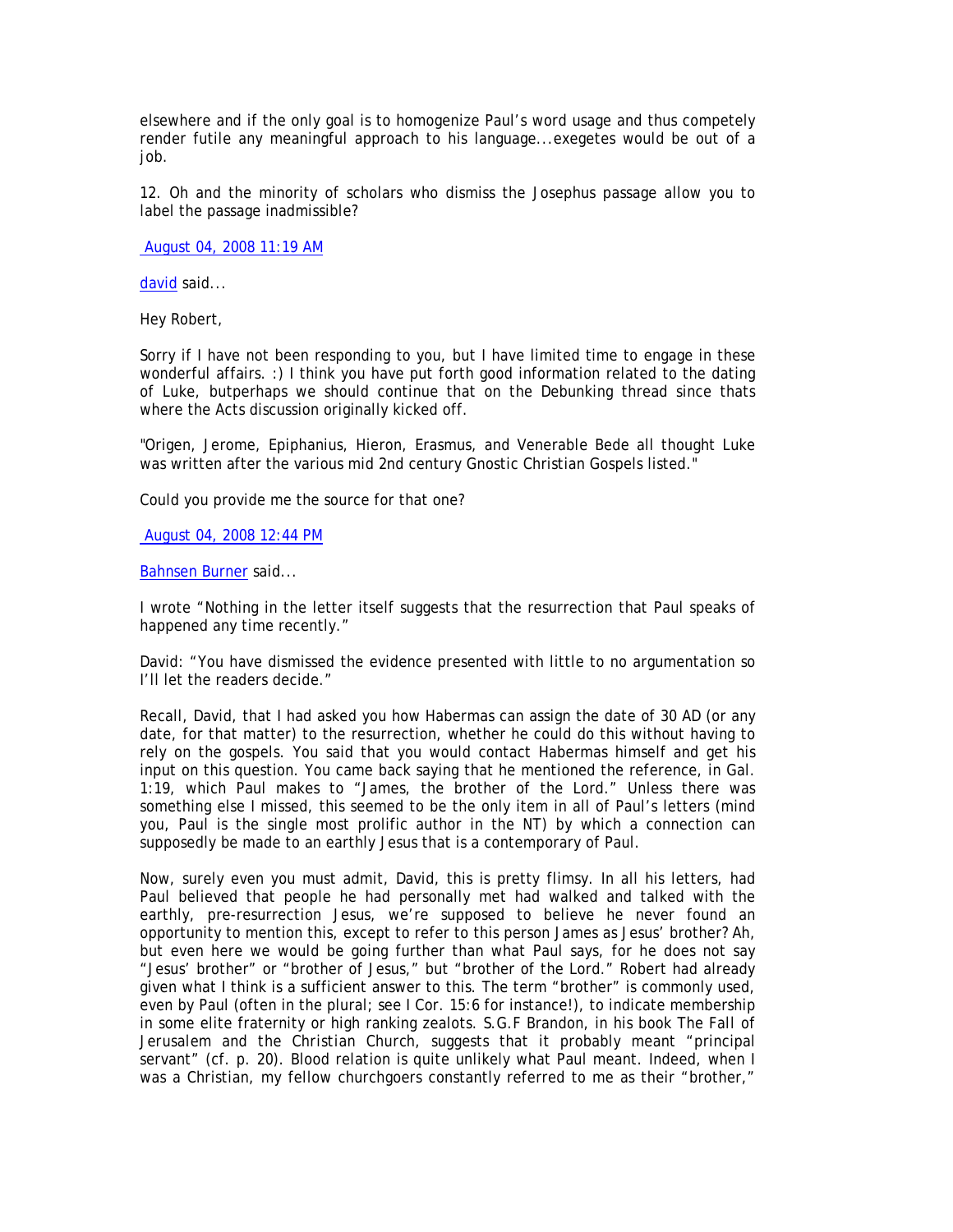even though there was no blood relation. This fact did not stop them; to them, I was still "brother Dawson" or "brother Bethrick."

Suffice it to say, nothing in Paul's own use of the expression "the brother of the Lord" indicates that he had a blood relation in mind. In fact, it is chiefly because believers today are so prone to reading details and motifs they find in the gospels into Paul's letters that they suppose this.

David: "I'm still wondering where Paul portrays resurrection as something 'that had happened years, perhaps even decades or longer, before'?"

Please, try to keep context, David. I had written:

*Paul, who is the writer of the earliest record of what early Christians believed, does not tell us when or where or under what circumstances he thought Jesus was crucified and resurrected. In fact, he treats it as if it were something that had happened years, perhaps even decades or longer, before his own encounter with the \*risen\* Jesus (and even when he mentions his own encounter with Jesus, it is bereft of detail)* 

It is because Paul is apparently so disinterested in the earthly life of Jesus (in spite of his determination to know only "Christ crucified" – cf. I Cor. 2:2), that he never refers to it in a manner which suggests a time or place. This is not something that had just recently occurred for Paul, otherwise it would be very difficult to explain his silence on this. As I quoted Wells above, "My view is that Paul knew next to nothing of the earthly life of Jesus, and did not have in mind any definite historical moment for his crucifixion" (*Can We Trust the New Testament?*, p. 34), my view of Paul has moved toward a very similar position.

I wrote: "It should not be difficult for anyone who takes the time to compare what is given in the early epistolary record with the portraits of Jesus found in the gospels."

David: "I have pointed to several verses that parallel gospel accounts,"

Parallels are to be expected if earlier traditions were incorporated, either directly or indirectly, into later concoctions as communities sought to develop their own Jesus narrative. Indeed, I quoted Wells citing numerous parallels as well, but when it comes to the gospels, Paul's teachings – which he gave as his own or cited the OT for authority – are thrust into an earthly Jesus' mouth, whereas in Paul there's no hint that an earthly Jesus had issued them.

David: "and you didn't demonstrate verses which contradict the gospel accounts Jesus;"

That was not specifically my intention. I could do this, but that will have to wait for another blog.

David: "instead you pointed to the Jesus-life-events that Paul didn't bring up and showed at best its possible he didn't know about them or they were just made up later by the gospel writers (no evidence for this claim)."

What would serve as evidence that a later writer made something up? A writer is not going to come out and say "I'm just making this stuff up, but listen anyway, and take what I say as truth." In fact, many of the gospel details appear very strongly to be reworked OT stories.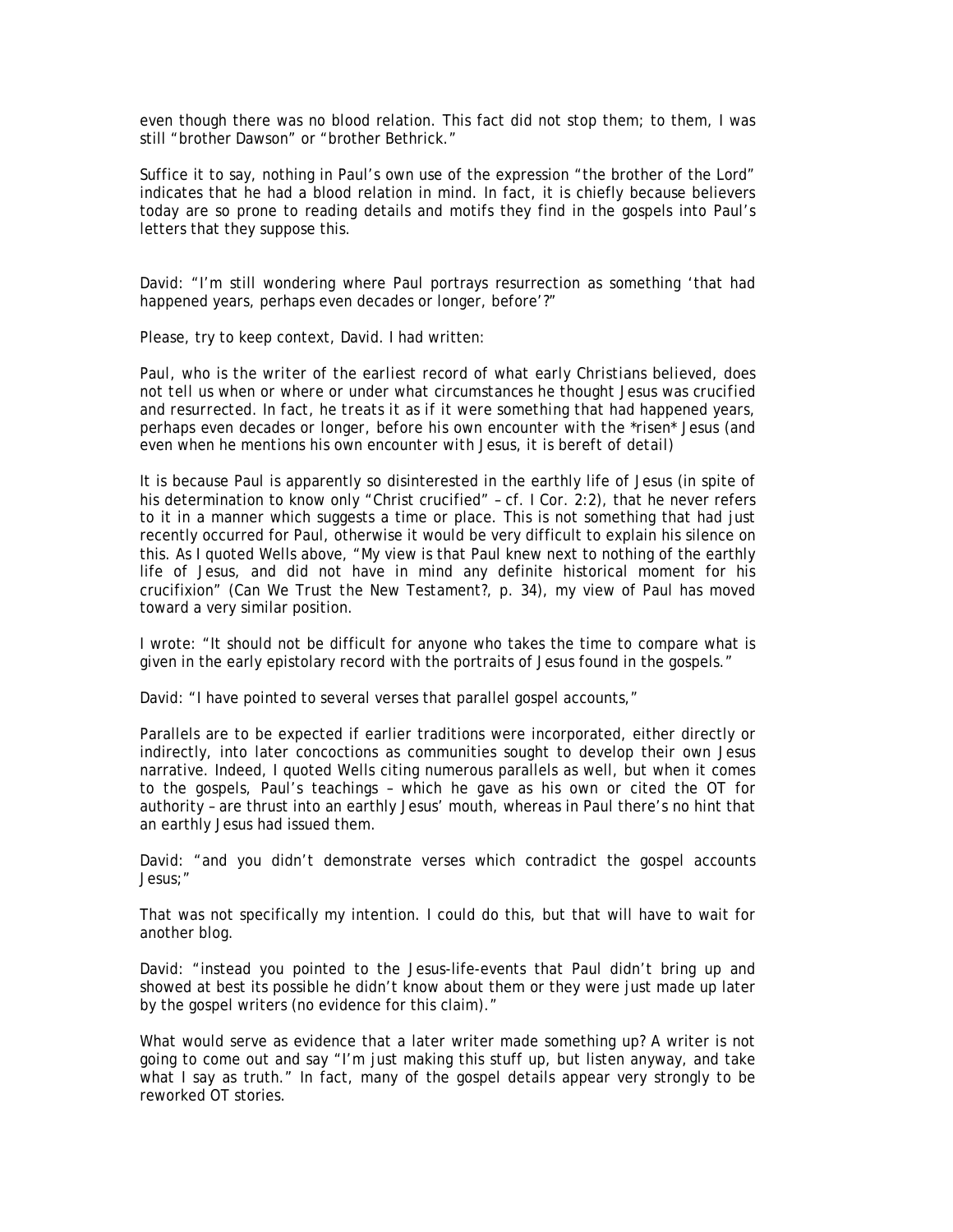David: "3. A definition for special pleading: 'unexplained claims of exemption from principles commonly thought relevant to the subject matter'. It is a largely held view that the gospels are relevant to Paul? You have deemed the gospels inadmissible and not given any support besides 'later documents can't corroborate earlier ones.' I would say that constitutes special pleading.

Just so we're clear, the clause "later documents can't corroborate earlier ones" did not come from me. I've been very clear on this: using the gospels to back-date the resurrection appearances found in I Cor. 15:3-8 in order to discredit the legend theory simply begs the question.

I wrote: "It is not even clear from what Paul gives us here that either Cephas or James were members of either group."

David: "You made no effort to establish that your theory is more likely than competing theories,"

My statement above is not a "theory," just an observation. Does Paul think that Cephas or James were members of the group to which he refers as "the twelve"? It's not clear that he does think this. If he did think this, one might expect him to say "and others of the twelve" or something along those lines which would contextually imply their membership in this group, a group he never mentions anywhere else.

David: "so again if you want to argue for that claim in an inductive fashion you will need to demonstrate that your premise is the more probable than competing theories; that's how historical argumentation works is it not?"

Actually, David, all I need to do is ask those who recoil against my above observation to identify where Paul does make it clear that Cephas and/or James belong to "the twelve." On what basis would I assume that Cephas and/or James are members of the group to which Paul refers as "the twelve"? Not by anything that Paul himself tells us. Again, we're being asked to read Paul's epistles through our knowledge of the gospels. You think this is a legitimate move. I've given a few reasons why I don't think it is.

David: "I think it more probable that Paul's audience was aware of the oral tradition about 'the twelve' …"

Can you supply the content of what this oral tradition was? If you say "it's the gospels," what is your argument for this? How do you know what notions were circulating at the time? Indeed, Paul's own letters indicate that there were competing gospels and competing notions of Jesus circulating at the time and posing doctrinal hazards for his congregations (cf. II Cor. 11:4; Gal. 1:6-7). We also know that Paul had disputes with the Jerusalem leadership as well. I'm not so concerned about what you might think is "more probable," but about what the documents say, and what they don't say. Should we just assume, for instance, that Paul believed Jesus was born of a virgin? On what basis? Should we just assume that Paul believed Jesus was baptized by John the Baptist? On what basis? Should we just assume that Paul believed Jesus performed miracles during an earthly incarnation? Can you be certain that the gospel accounts, written a decade or even more after Paul's time, are not stories that developed as a result of literary invention, when the textual record that we have is just as we would expect it to be if they were?

David: "otherwise we are left assuming that Paul is sending his audience nonsense material and from an exegetical perspective that requires even more support to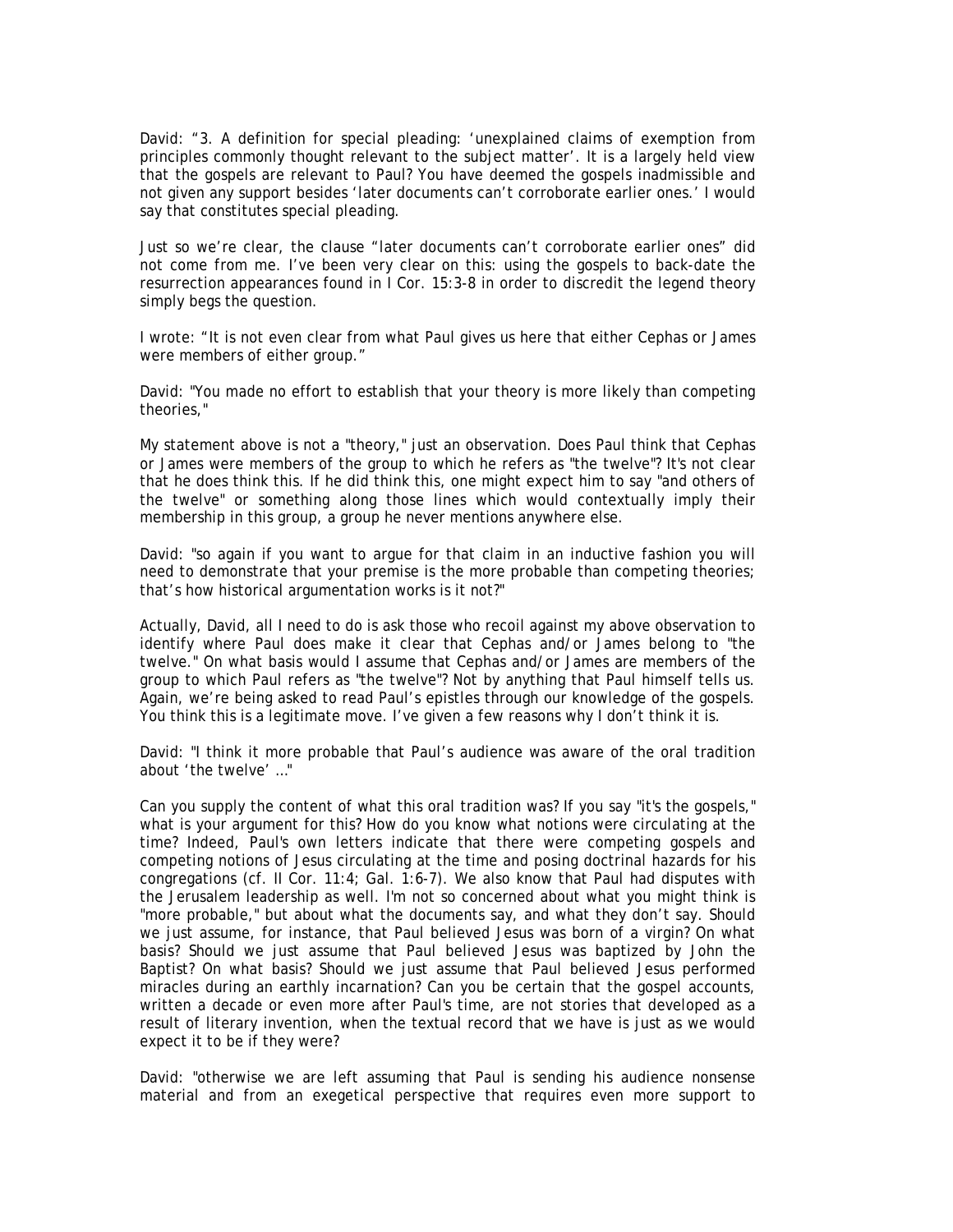overturn competing possibilities. Does he say "delivered" in the past tense? Yes, so at minimum this is not the first time he has delivered some gospel message to Corinth."

And I'm not disputing this. But here's the question for you, David: What was the content of what Paul preached during his ministry to Corinth (and to other churches on his missionizing route)? Is it really responsible scholarship to attribute to Paul views that he does not even suggest?

I wrote: "and puts a great burden on the memories of those whom Paul personally missionized, persons who may or may not have been the recipients of Paul's letters"

David: "You're presenting the possibility that Paul was writing to a whole church, of which not one single person was present during his previous missionary visit."

What part of "persons who may or may not have been the recipients of Paul's letters" did you not understand? Clearly I'm allowing for the possibility that some of his letters' recipients were present when he missionized in person; that's also why I mention the burden put on their memories.

David: "Besides, if a child can learn the months of the year why can't a member at Corinth keep straight this short list? Is it possible or probable Dawson?"

For that matter, then, why does Paul need to recite it? Your own question undermines the point you're trying to make with it.

I wrote: "Moreover, if Paul is just repeating a creed here, as Geisler and Turek seem to think, then it's quite possible that even Paul himself did not know the names of those who constituted "the twelve."

David: "Paul is going around reciting a creed about things he is clueless about: the same Paul who made a trip specifically to investigate if he was running in vain? I will grant you its possible but not that it's quite possible."

Just so it's clear that you're disputing my assessments in terms of degree rather than in terms of fundamentals at this point. But as for Paul and his knowledge of the twelve, what does he know about the twelve? And when he mentions "the twelve" as recipients of a post-resurrection appearance by Jesus, why is it "the twelve," and not "the eleven" as we find in the gospels? In Mk. 16:14, we read "Afterward he appeared unto the eleven as they sat at meat..." In Lk. 24:9 we read "And returned from the sepulchre, and told all these things unto the eleven, and to all the rest," and then at v. 33 "And they rose up the same hour, and returned to Jerusalem, and found the eleven gathered together, and them that were with them." Paul seems not to know about Judas Iscariot betraying Jesus and committing suicide before Jesus' post-resurrection appearances. If Paul convened with Peter to get his facts straight, how could he have repeated this error? Indeed, if we take the gospel narrative true, how do we explain a creed which speaks of Jesus appearing to "the twelve" instead of "the eleven," as we find it in the gospels? These are some big problems, David.

4. "I'm not sure what your "first objection" was to this; you can remind me if you like."

Davd: "My first objection was that you were being inconsistent in chiding apologists who use the gospel content to date events in Paul, and then on the other hand find Paul's account of the Jesus to be deficient in comparison to the content of the gospels."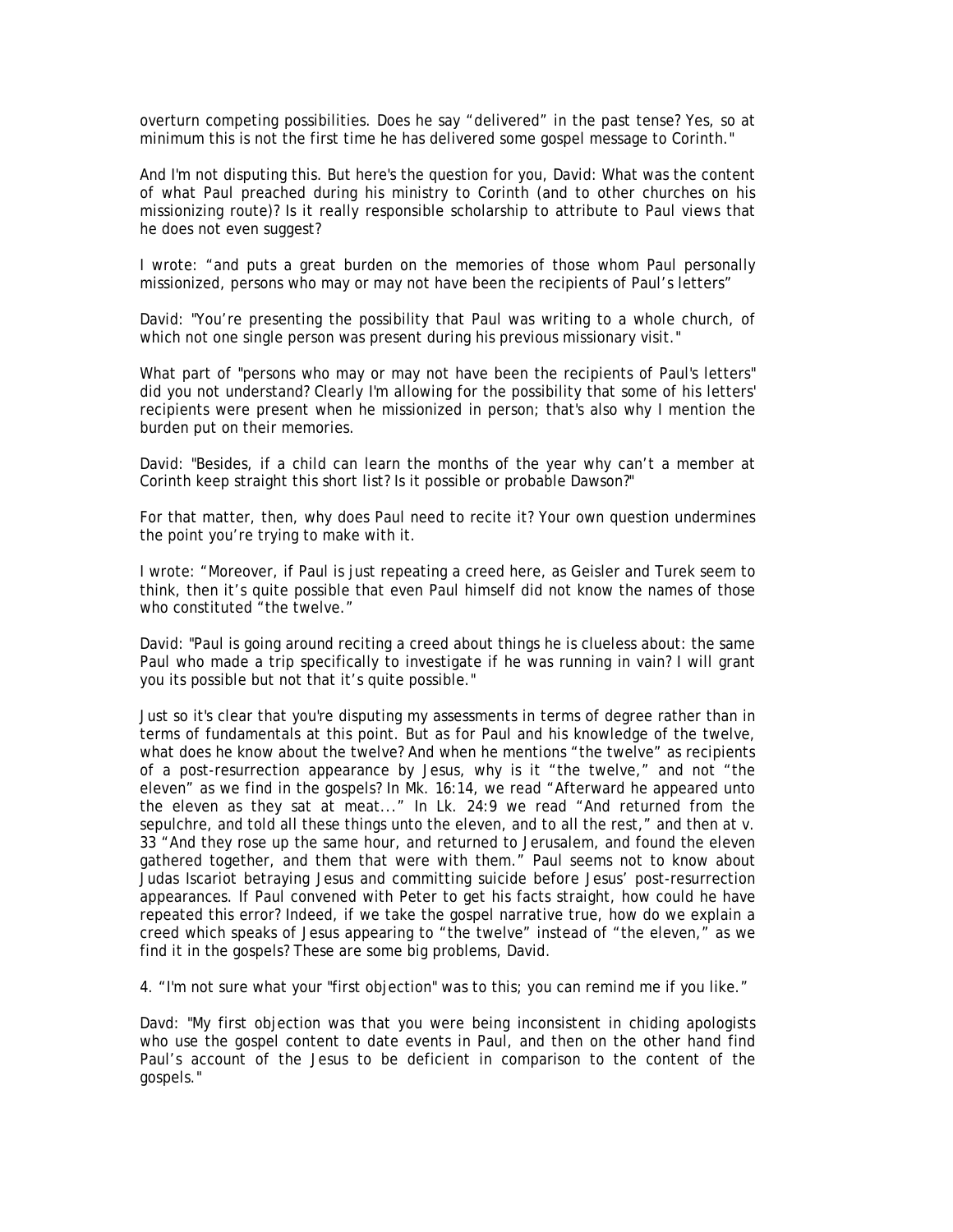Comparing what Paul says of Jesus with what the gospels say of Jesus is not the same thing as using the contents of the gospels to back-date events Paul mentions but to which he never ascribes a date or place.

David: "5. I agree that it's probable that Paul would mention other elements from Jesus' earthly ministry if he were aware of them."

Yes, I would tend to think so myself.

David: "At any rate if I granted you that he knew about them. Then no I would not have a good answer for you right now on that…just being honest."

I am definitely one who appreciates honesty, David.

I wrote: "As I asked earlier, how does Habermas assign 30 AD as the date of the crucifixion and resurrection? Can he do this without relying on what he reads in the gospels? Can he do this based on statements found in Paul's own letters? I don't think he can, and you've not produced any reason to suppose he can. Can you?"

David: "I did not ask him, and I cannot personally date the creed. I have ordered one of his most thorough books so if he addresses it I'll let you know. My guess is you're right."

Again, David, I'm just speculating here. These are some touchy questions, I grant, but I do take them seriously.

8. "while the gospels have those teachings coming out of Jesus' mouth during his earthly ministry, about which Paul seems to know nothing"

David: "I think the Lord's Supper passage is adequate evidence against this claim, is it not?"

No, it isn't. For one thing, it would not undo the fact that Paul gives many moral teachings without even implying that Jesus had taught them during an earthly incarnation while the later gospels put those same teachings in the earthly Jesus' mouth. Also, Paul's rendition of the supper passage is just another example of a motif found in the early epistolary strata that was later woven into a narrative about Jesus' earthly life.

Regarding the question of how someone like Paul could distinguish between what he might call "revelation" and what he might merely be imagining, I wrote: "Paul does not explain his methodology here."

David: "Paul says he went to visit Peter and James to make sure what he had received from Jesus was accurate, and they approved."

That's what he says, but what exactly did they review together, and should we just take it on Paul's word that they approved? What exactly were they approving? What corroborates their approval? Did Peter really confirm that Jesus appeared to "the twelve" when the gospels say "the eleven"? Surely Peter would have known about the defector Judas, no?

I wrote: "But it's a valid concern so long as the one making such claims also possesses the ability to imagine things."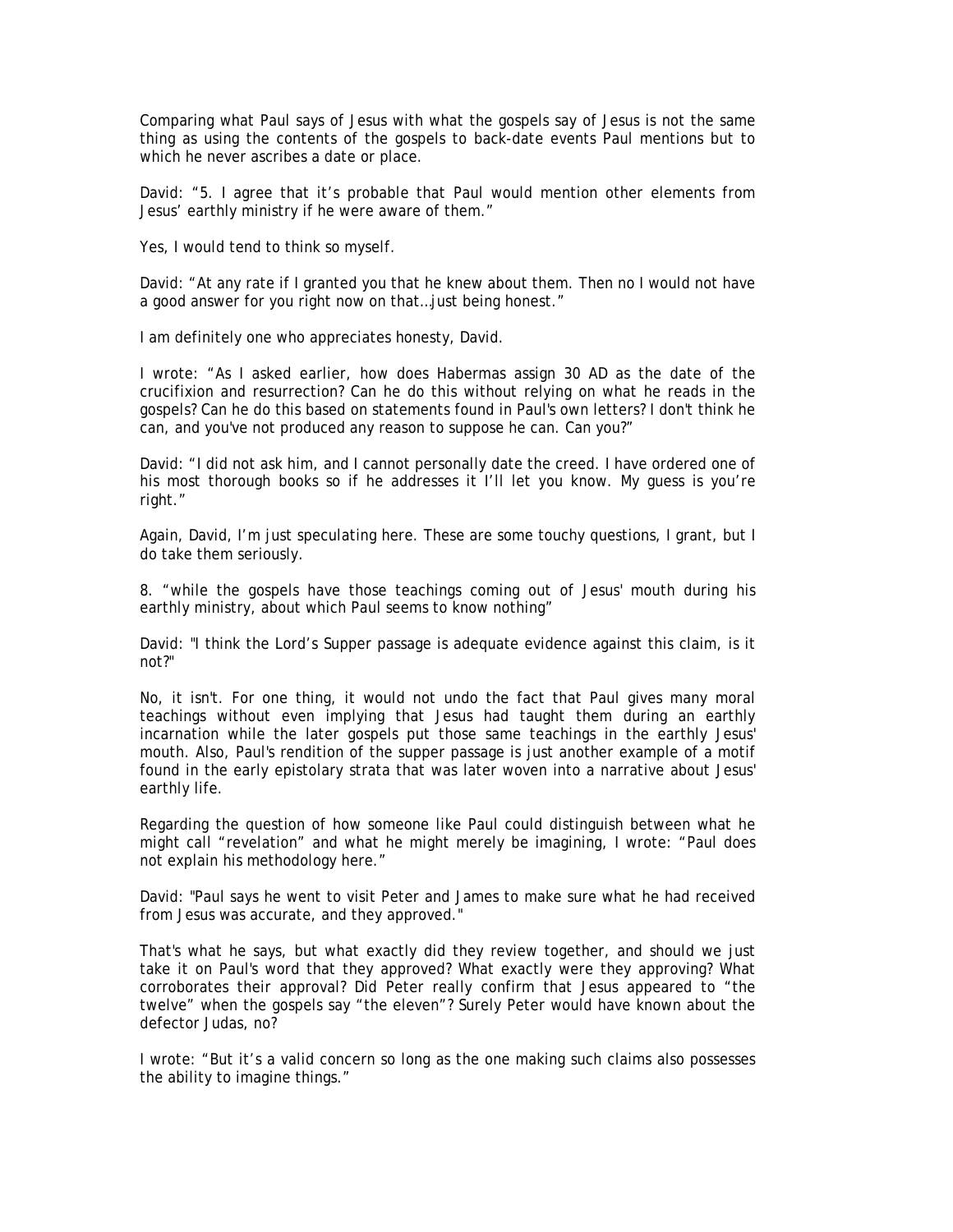David: "This standard removes the whole issue from consideration, since we can't know for sure whether anything is imagined…"

Do you really believe this, David?

David: "sorry no need to get all solipsistic."

That's not at all where I was going. This is like throwing the baby out with the bath water. If we cannot distinguish between the actual and the imaginary (and above you seem to be saying you cannot), then we would be wrong to call the NT stories truthful in the first place.

David: "If you are consistent in applying this concern than all eyewitness testimony should be disregarded."

Not at all. I do know that people see things, and if their testimony does not contradict things that I know are true, then at least they have some initial congruity with reality going for them. Suppose I'm having a conversation with my brother who's on his cell phone talking to me while driving down a country road. He says at one point that he sees a bunch of kids playing up in a tree. Now, I've seen kids up in trees before. Heck, when I was a kid there was a time when I spent quite a bit a time up in trees in my neighborhood. It's something kids do. So I would have no initial basis to dispute what he claims to see. But if he told me that he saw a bunch of kids levitating in the air or balancing tractor trailers on their noses, I'd think he was pulling my leg. My own brother, mind you, someone I've known all my life and can trust with my own life, and here is an instance where I would not accept what he's telling me. Similarly, if someone told me he saw someone who was confirmed dead rise out of a tomb three days later, I'd think either he was mistaken, the doctor made an error in pronouncing him dead, or that I was being bullshitted. And this would be the case even if I could interview the person to see what he really saw. We can't even do that with Paul, and here you want me to believe what he says on his own say so, even though he gives essentially no detail on what he experienced. So am I really being unreasonable or inconsistent here?

I wrote: "For Paul, Jesus' authority was post-resurrection. For the gospels, his authority preceded his resurrection during an earthly ministry, something Paul does not seem to be aware of."

David: "Does the Last Supper passage fit this criterion? (I Corinthians 11:23-26)"

This is probably the only feature in Paul's letters where he refers at any length to an earthly Jesus. But notice that even here he does not indicate a time or place. He mentions that it was nighttime, but when? And where? I tend to see Paul's version of the sacred meal as something he or others before him have imported into the new religion from the surrounding pagan culture, whose many mystery religions involved sacred meals.

I wrote: "If this is the best "evidence" from a Pauline document for a \*recent\* resurrection for Jesus (and if there were something stronger, I'd expect you to have come running back with it instead of this), then it is as weak and tenuous as it could get."

David: "I think the evidence provided by Robert is as weak and tenuous as it could get."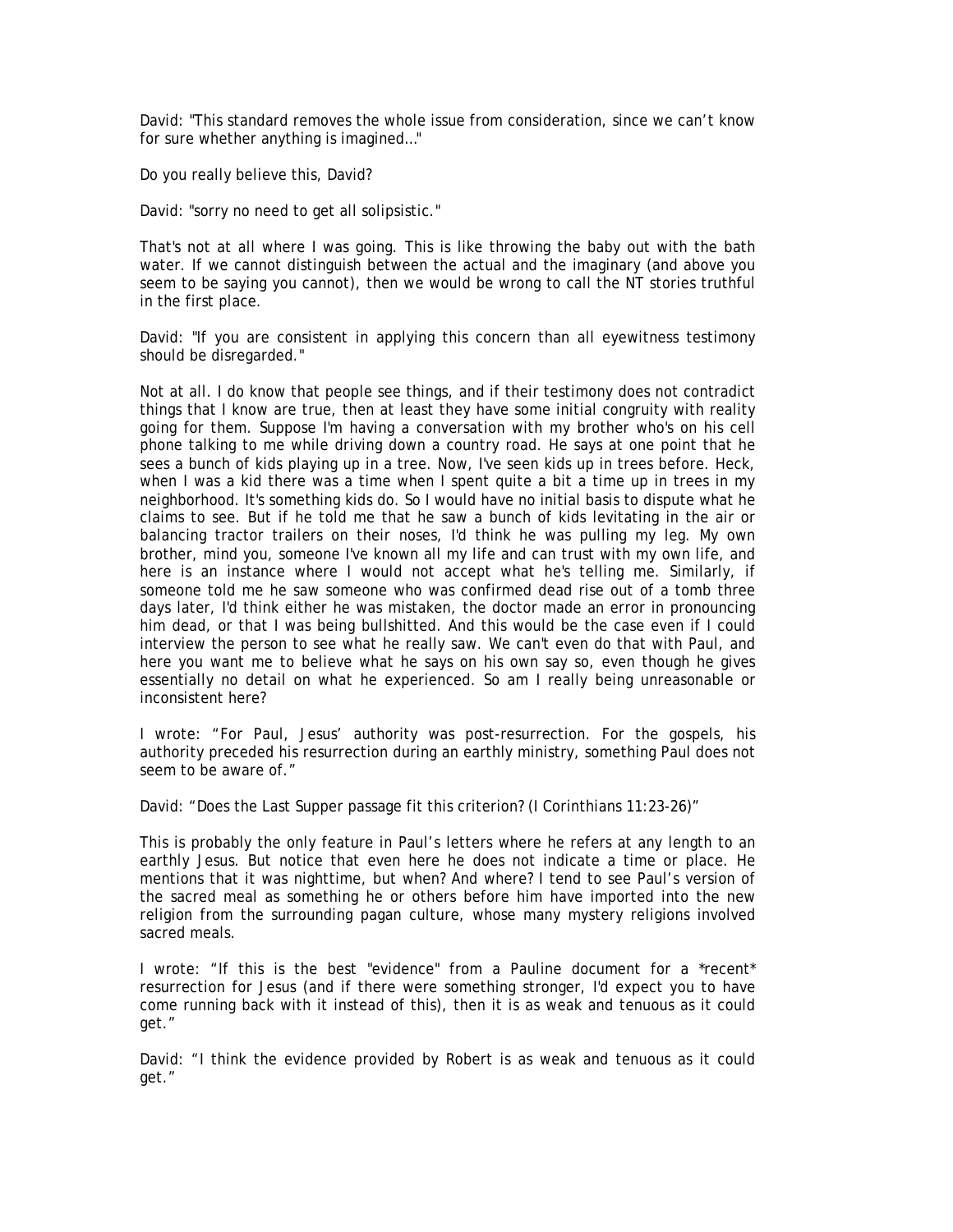Honestly, David, if Paul's reference to "the brother of the Lord" is the best support we can find in his letters for a recent resurrection, a weak and tenuous evidence against it is sufficient IMO.

Well, that's about all I have time for tonight. I have some chores to tend to.

Regards, Dawson

August 04, 2008 9:08 PM

Bahnsen Burner said...

David,

A minor correction here on my part.

You had written: "I did not ask him, and I cannot personally date the creed. I have ordered one of his most thorough books so if he addresses it I'll let you know. My guess is you're right."

And I responded: "Again, David, I'm just speculating here. These are some touchy questions, I grant, but I do take them seriously."

I had meant to say "I'm *not* just speculating here..." In fact, as I think you can tell, I've given these matters a lot of consideration.

Regards, Dawson

August 05, 2008 5:53 AM

Robert B said...

I spent a few moments at the office this morning with Dr. George A. Wells' "Can We Trust the New Testament". He points out that the Christ myth crafted from then notions of Graeco-Roman-Egyptian savior gods is not a silly idea.

"Nevertheless, it is not easy entirely to discount the importance of some pagan idea even in oldest Christianity. They are evident in Paul, and D.G. Bostock - a clergyman writing in a theological journal - has recently argued strongly for his indebtedness to Egyptian religion, a faith which had then spread "all over the classical world." Paul, he says, justifies belief in the resurrection of the dead "on the basis of what the Egyptians believed to be the central principle involved, namely that a person is able to germinate in the manner of a plant from its seed." Paul's example of a grain of wheat (1 Cor. 15:37) "recalls the Egyptian image of the corn growing out the mummified body of Osiris as a sign of the germination of the spirit-body." Moreover, Christ has put all his enemies under his feet (1 Cor.15:25); and this, although a natural image, and one used at Psalm 110:1, was also "a marked feature of egyptian theology in that Osiris is reported to have sat on his enemies in triumph over them." But 'by far the most important parallel between Chrsit and Osiris is the way that Paul depicts Christ as the archetype of a universal resurrection" (1 Cor. 15:22-23). I would add as a further parallel, that according to Plutarch (see Griffiths, pp 85, 181) the festival of Osiris was spread over three days, his death being mourned on the first and his resurrection celebrated on the night of the third with the joyful shout "Osiris has been found." –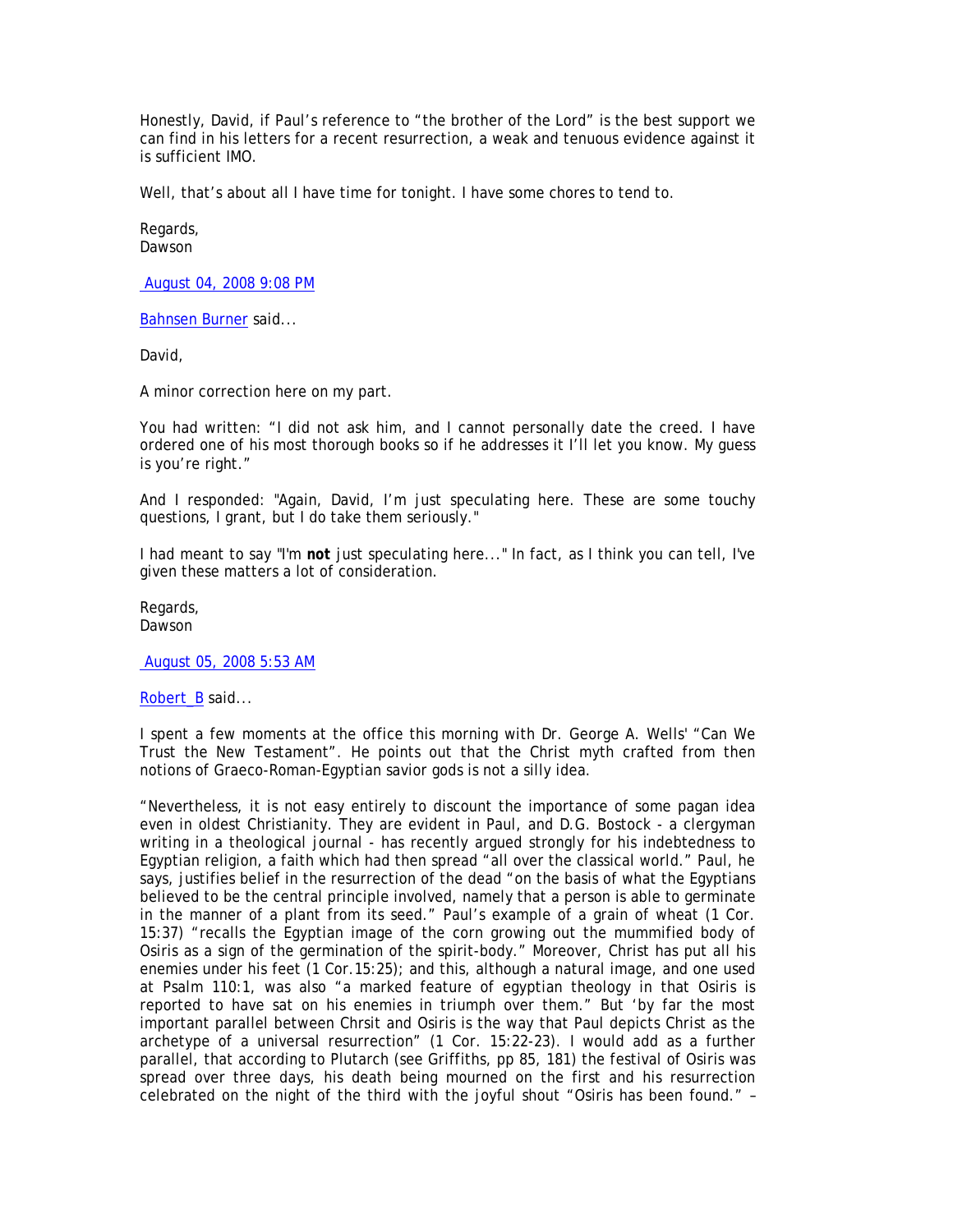George A. Wells, "Can We Trust the New Testament", 18. (Google books limited preview)

Wells also notes the inapplicability of Tacitus, Josephus and other alleged extra Biblical sources to establishing existence for a historical Jesus.

"Appeal is still sometimes made to Tacitus as having confirmed the gospels' story that Jesus suffered under Pontius Pilate. But the few pagan and Jewish references to Jesus are all too late to serve as such confirmation. The Catholic scholar J.P. Meier allows that Tactius, and Pliny too, both writing ca. A.D. 112, "reflect what they have heard Christians of their own day say," and so are not "independent extracanonical sources." As for Jewish testimony, "no early rabbinic text … contains information about Jesus," and later ones "simply reflect knowledge of, and mocking midrash on, Christian texts and preaching' (p.466) Meier does accept Josephus as an independent confirmatory source; but he too was writing the relevant book at a time (around 94 A.D.) when at least some of the gospels were available, and at a place (Rome) where he could well have heard about Jesus from Christians. In any case, few allow that the obviously Christian words in the paragraph about Jesus in his Antiquities are from the pen of this orthodox Jew. Had he believed what is here ascribed to him, he would not have confined his remarks on Jesus and Christianity to a few lines (cf. The detailed discussion of both the Jewish and the Pagan references in Chapter 4 of my 1999a book)." – George A. Wells, "Can We Trust the New Testament", 52. (Google books limited preview)

August 05, 2008 6:09 AM

# Robert\_B said...

Further to the question of 1 Cor 15:3-8, Robert M. Price alerts the reader to the thinking of "William O. Walker Jr., has suggested that, contrary to those opinions just reviewed, "in dealing with any particular letter in the corpus, the burden of proof rests with any argument that the corpus or, indeed any particular letter within the corpus... contains no interpolations." [6] Among the reasons advanced by Walker is the fact that

the surviving text of the Pauline letters is the text promoted by the historical winners in the theological and ecclesiastical struggles of the second and third centuries... In short, it appears likely that the emerging Catholic leadership in the churches 'standardized' the text of the Pauline corpus in the light of 'orthodox' view and practices, suppressing and even destroying all deviant texts and manuscripts. Thus it is that we have no manuscripts dating from earlier than the third century; thus it is that all of the extant manuscripts are remarkably similar in most of their significant features; and thus it is that the manuscript evidence can tell us nothing about the state of the Pauline literature prior to the third century.[7]

[6] William O. Walker, Jr., "The Burden of Proof in Identifying Interpolations in the Pauline Letters," NTS 33 (1987), 610-618:615.

[7] Ibid., 614; cf. Bart D. Ehrman, The Orthodox Corruption of Scripture: The Effect of Early Christological Controversies on the Text of the New Testament (New York: Oxford University Press, 1993), 277: "this study has reinforced the notion that theologically motivated changes of the text are to be anticipated particularly during the early centuries of transmission, when both the texts and the theology of early Christianity were in a state of flux, prior to the development of a recognized creed and an authoritative and (theoretically) inviolable canon of Scripture." See also pages 55 and 97."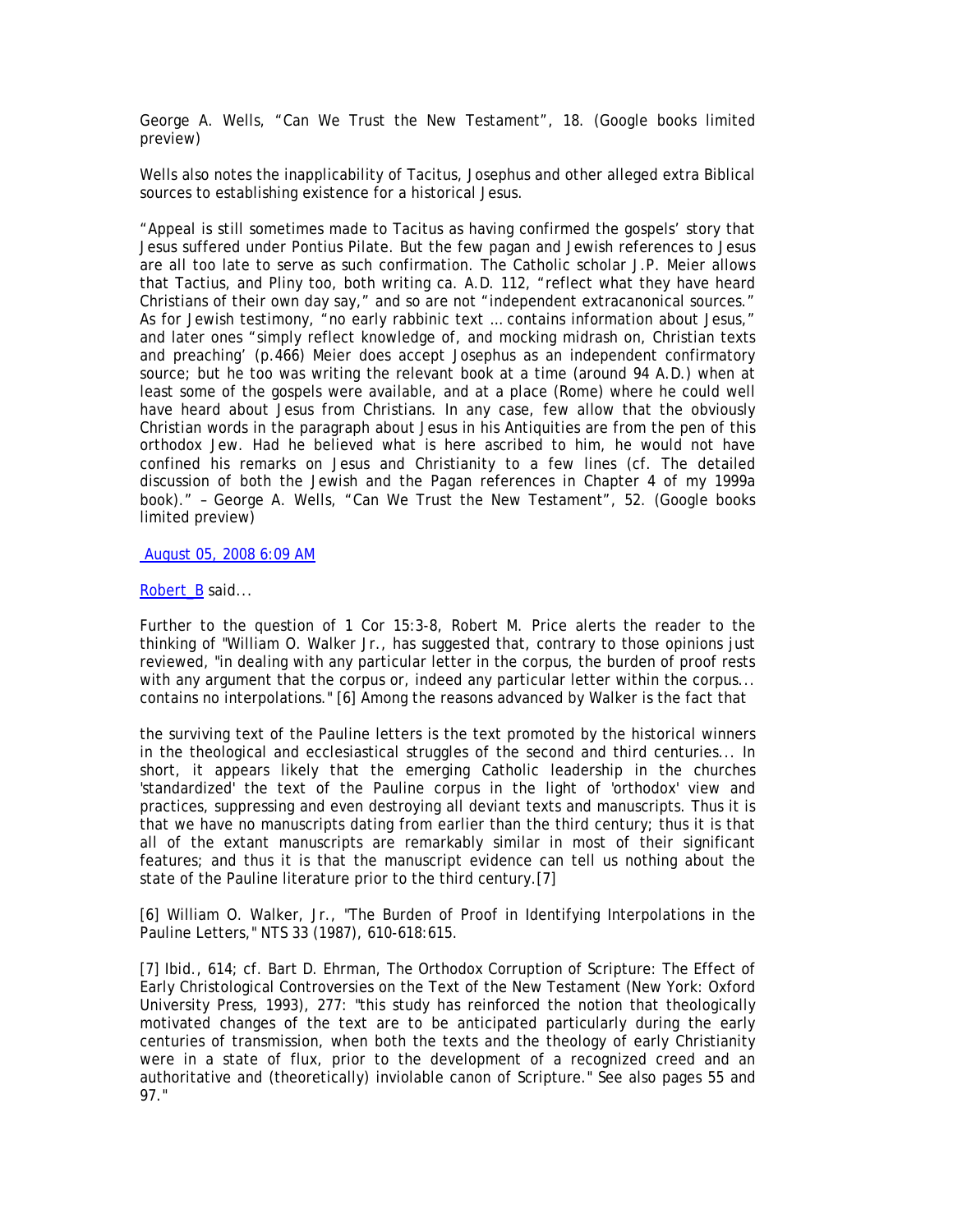# Apocryphal Apparitions: 1 Corinthians 15:3-11 As a Post-Pauline Interpolation

Ehrman's oft cited work is validated by Kannaday who agrees that the burden of proof is on the apologist to show their text original to its presumptive source.

"In his 1993 monograph entitled "The Orthodox Corruption of Scritpure", Bart Ehrman demonstrated with compelling force that a large number of variant readings in the canonical text were the products of scribes attuned to the Christological controversies of the second and third centuries. He argued that scores of intentional readings were generated in direct response to various "heresies", and could thus be recognized and classified on the basis of their precipitating motivation as anti-docetic, antiseparationist, anti-adoptionist, and anti-patripassianist. Based on his study, he concluded that copiers of the text who subscribed to "proto-orthodox" beleifs altered that text to make it say what they already thought it meant." - "Apologetic Discourse and the Scribal Tradition", Wayne Campbell Kannaday, p.16

Is 1 Cor 15:3-11 an interpolation? The converse question is better. Was 1 Cor. 15:3-11 even written by Paul? Would in not make more sense of the text to posit a furiously scribbling orthodox apologist simply added what he thought necessary to counter the offensive teaching of some heretical group? Is there a smoking gun passage showing Paul had no belief in a recent physical crucified and resurrected Christ? Why yes, there is.

In "The Incredible Shrinking Son of Man", Robert M. Price engages in discussion of Paul L. Couchoud's observation that knocks the wind out of Christianity like a sucker punch in the solar-plexus. "Couchoud pointed out a neglected detail of the important text Phil. 2:6-1, a hymn fragment about the suffer and exaltation of the Christ:

Phl 2:6-11 who, though he was in the form of God, did not count equality with God a thing to be grasped, but emptied himself, taking the form of a servant, being born in the likeness of men. And being found in human form he humbled himself and became obedient unto death, [even death on a cross]. Therefore God has highly exalted him and bestowed on him the name which is above every name, that at the name of Jesus every knee should bow, in heaven and on earth and under the earth, and every tongue confess that Jesus Christ is Lord, to the glory of God the Father.

Price continues: "Scholars agree [4] that the bracketed phrase, "event death on a cross" is secondary, as interrupts the meter of the rest. All agree as well that the hymn text is based ultimately on Isa. 45:22-23.

Isa 45:22 "Turn to me and be saved, all the ends of the earth! For I am God, and there is no other. By myself I have sworn, from my mouth has gone forth in righteousness a word that shall not return: 'To me every knee shall bow, every tongue shall swear.'

Price elucidates: " The Philippians hymn thus delegates what was originally conceived as the exclusive divine dominion of Yahve to his glorified Christ after his suffering, in accord with the ancient mytheme glimpsed in Dan. 7:13-14 of Baal assuming coregency with his father El following his resurrection victory over Mot the death monster. ...... all agree that the Philippians hymn does depict the divine enthronement of the vindicated Christ. But they invariably read the text as if God had bestowed on someone already called Jesus the divine title Kurios, "Lord", equivalent to Adonai in the Old Testament, ....... Couchoud notices that this is not quite what the text says. Instead, what we read is that, because of his humiliating self-sacrifice, an unnamed heavenly being has been granted a mighty name that henceforth should call forth confessions of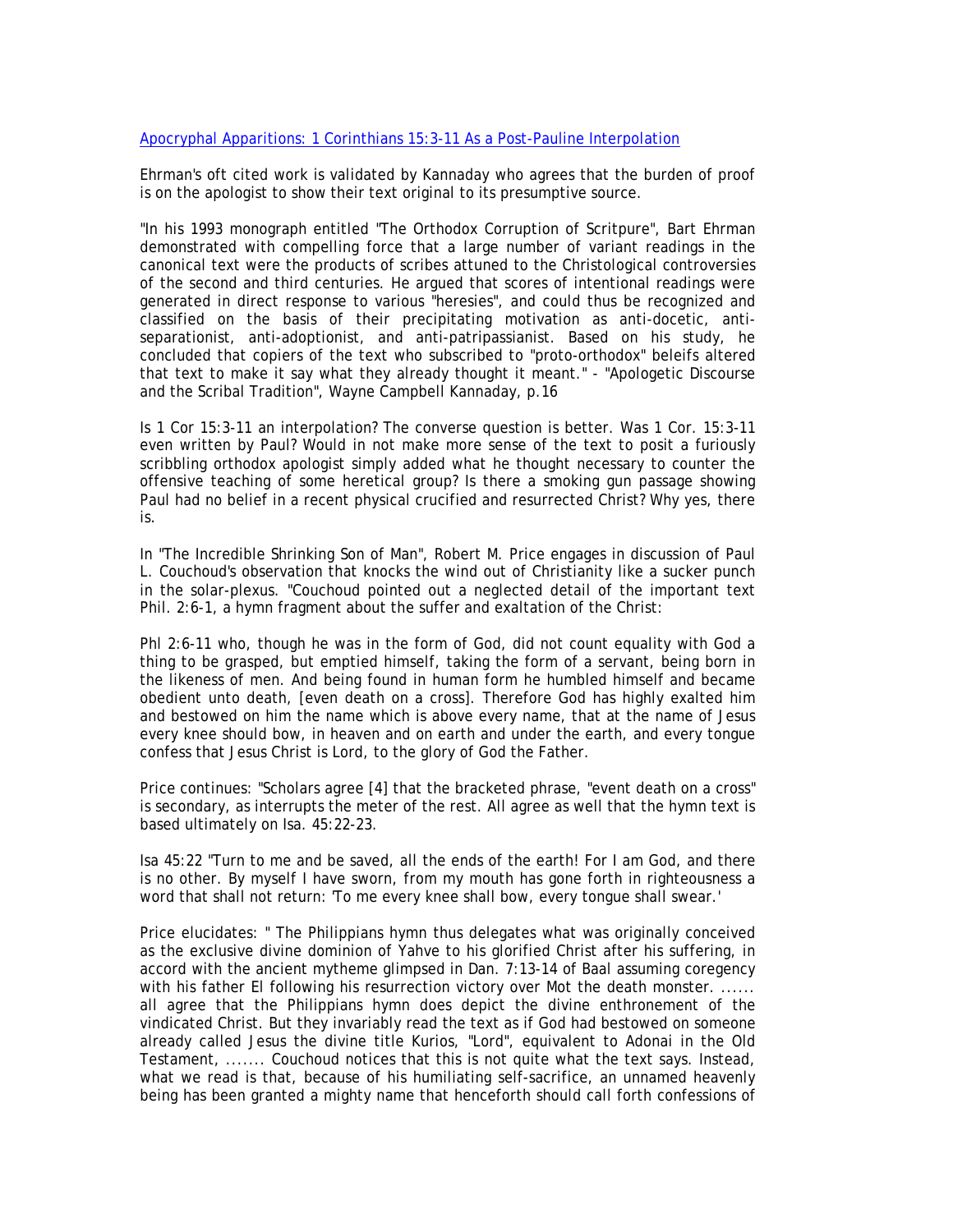fealty from all beings in the cosmos. At the name of "Jesus" every knee should bow,. Every tongue acknowledge his Lordship.

But, Couchoud reasoned with ineluctable logic, does not this piece of early Christian tradition presuppose a theology of the savior whereby he received the name Jesus only after his death struggle, even as Jacob received the honorific name Israel only after wrestling with God (Gen. 32:24-38)? According to such an understanding, there can have bee no Galilean adventures of an itinerant teacher and healer named Jesus. Rather, these stories must necessarily have arisen only at a subsequent stage of belief when the savior's glorification, along with his honorific name Jesus, had been retrojected back before his death. I would suggest that only such a scenario of early Christological development can account for, first the utter absence of the gospel-story tradition from most of th New Testament epistles, and second, the fictive, nonhistorical character of story after story in the Gospels.

And this in turn implies that the name of Jesus, once it came to be taken for granted as the name of the character, was unwittingly retrojected into the past history of the Character...."

Robert M. Price, "The Incredible Shrinking Son of Man", p.352-353

[4] Ralph P. Martin, "Carmen Christ: Philippians 2:5-11 in Recent Sholarship and in the Setting of Early Christian Worship", rev. ed. (Grand Rapid: William B Erdmans, 1983) pp. Ixxxvii-xxxviii, 314-315; Joachim Jeremias, "The Central Message of the New Testament" (New York: Scribner, 1965), p.74 ;Reginald H Fuller, "The Foundations of New Testament Christology", (New York: Scribner, 1965), p.204

A straight forward plain sense reading of the text indicates the unnamed hero is awarded the name of "Jesus" only after performance of and as reward for the salvific act. This indicates that the early cultists from whom the hymn was appropriated and Paul agreed; Christ was a cosmic spirit being. This reading supports the hypothesis that Paul either did not write 1Cor. 15:3-11, or if he did that he meant by "optanomai," that Christ appeared (as imagined by modern devote acolytes) on a taco or in a stain on the wall of a ladies washroom. That this is probable can be ascertained by the cognition that real physical people are not "optanomai" (1 Cor 15;3-8) when seen but are rather "blepo" (2 Cor 4:18) with the physical eye. Steven Carr has pointed out the obvious parsimony of this spiritual vision hypothesis repeatedly.

There is more evidence that 1 Cor. 15:3-8 is a late interpolation or is best understood by the spiritual vision hypothesis. In ACTS 23:26-31 we find Claudius Lysias' letter to Felix. This letter makes no sense in light of a recently physically crucified and resurrecting Jesus, but is readily explained if Paul believed Jesus to be and was always a spiritual divinity that performed its salvific action in the spirit realm or ancient legend. Claudius' letter claims he was present in the council of the Jews when Paul explained his case. Claudius found Paul to be only in dispute with the Jews over a matter of their law. If Claudius had heard Paul say something like, "Jesus was recently a living man who the Jews tricked the Romans into condemning and crucifying, but GOD raised him from the dead. And we know this because he was seen alive by the Apostles". He would have arrested Paul for treason. Claudius Lysias was Greek and likely an initiate of the Elysian mysteries with no belief in a physical bodily resurrection. Claudius, being Tribune and top cop in Jerusalem, would have thought Paul to have assisted the criminal Jesus in escaping or that Paul knew who helped Jesus get away. So instead of sending Paul to Felix with a nice letter, Claudius would have tortured Paul to find out were the Apostles were and would have sent out the troops to find Jesus and the Apostles. So it would be the case that Paul in the council of the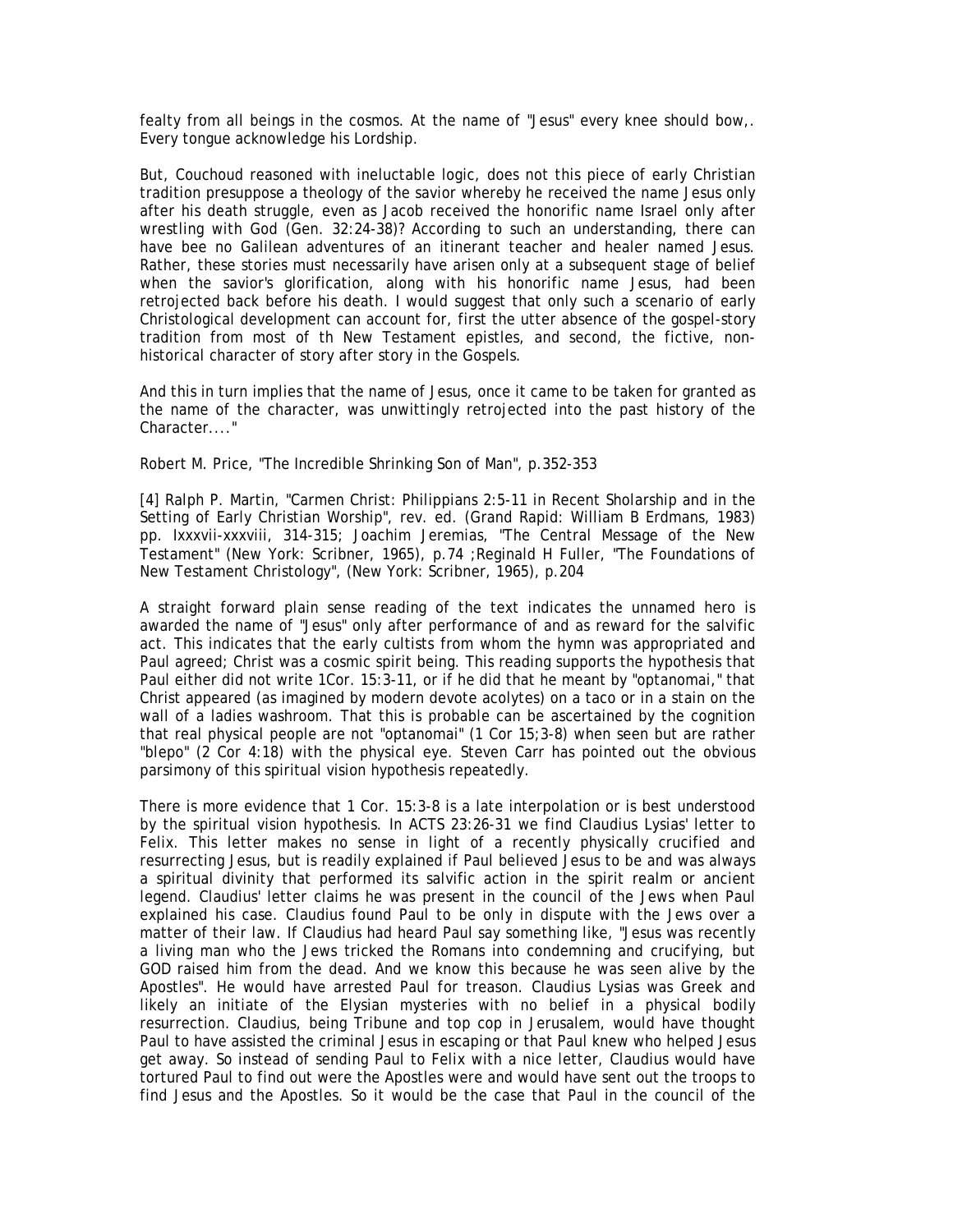Jews said nothing about Jesus being a man in Jerusalem recently crucified by the Romans and raised from the dead. If however he had instead presented Jesus as a spirit world deity similar to an ordinary god or as a figure of dim ancient legend, Claudius Lysias would have acted as he is recorded as doing in Acts 23. In Rome of the first century, it was a capital crime to deify any person after their death other than the Emperor. If Claudius had heard Paul doing so, he would have arrested Paul on charges of treason. But Claudius sent Paul on to Felix, so Claudius heard Paul and the Jews disputing only about matters of Jewish law. This is very well explained if Paul believed Christ Jesus to be only a spirit world deity or a figure of dim ancient legend. Paul's silence regarding details of the alleged life of Jesus is strong evidence no such life actually existed as we very strongly expect Paul to relate to his congregates in terms of his Lords alleged life.

If the letter of Claudius Lysias' to Felix is historical, then Paul's Christianity was proto-Gnostic-Docetic lacking belief in a recently physically crucified and resurrecting Jesus. This too supports either the interpolation or spiritual vision hypothesis.

August 05, 2008 8:48 AM

david said...

Robert: *"suppressing and even destroying all deviant texts and manuscripts"* 

Have you checked out the dialogue Ehrman and Wallace has last year at the Greer-Heard forum? Wallace pressed Ehrman on this very issue, and his main point was you can't have it both ways. The wide geographical dispersion of the text during the 2nd century would have made it impossible for the church leadership to standardize the Pauline corpus.

Also in your footnote *"when both the texts and the theology of early Christianity were in a state of flux, prior to the development of a recognized creed and an authoritative and (theoretically) inviolable canon of Scripture."* 

I am pretty sure Ehrman is agreeable regarding Marcion's canon of 140AD and the Muratorian canon of 170AD. They both confirm the same 13 Pauline epistles Christians affirm today; so he must mean early 2nd century.

I should point out that if one wants to be skeptical about the canon, you should wonder why the early church leadership chose to attribute Marcan authorship when they knew he was writing down Peter's words. Why not put Peter at the wheel, if you know that this will guarantee the story gets in the stack?

I think there were certainly scribal emendations but keep in mind Bart knows that this amounts to 1% of the whole sample of variants (about 138,000 words in the NT we have about 300,000-400,000 total variants...1% of those are the are considered both viable and meaningful) What he is arguing is that since most of our textual evidence postdates the 2nd century (I think we have about 12 manuscripts total from that period), we can't be 100% certain that there weren't theological changes; again, see the debate with Wallace in order to get the perspective on this from a conservative textual critic. At any rate, Ehrman would only be satisfied if we still had the autographa.

August 05, 2008 9:27 AM

Robert\_B said...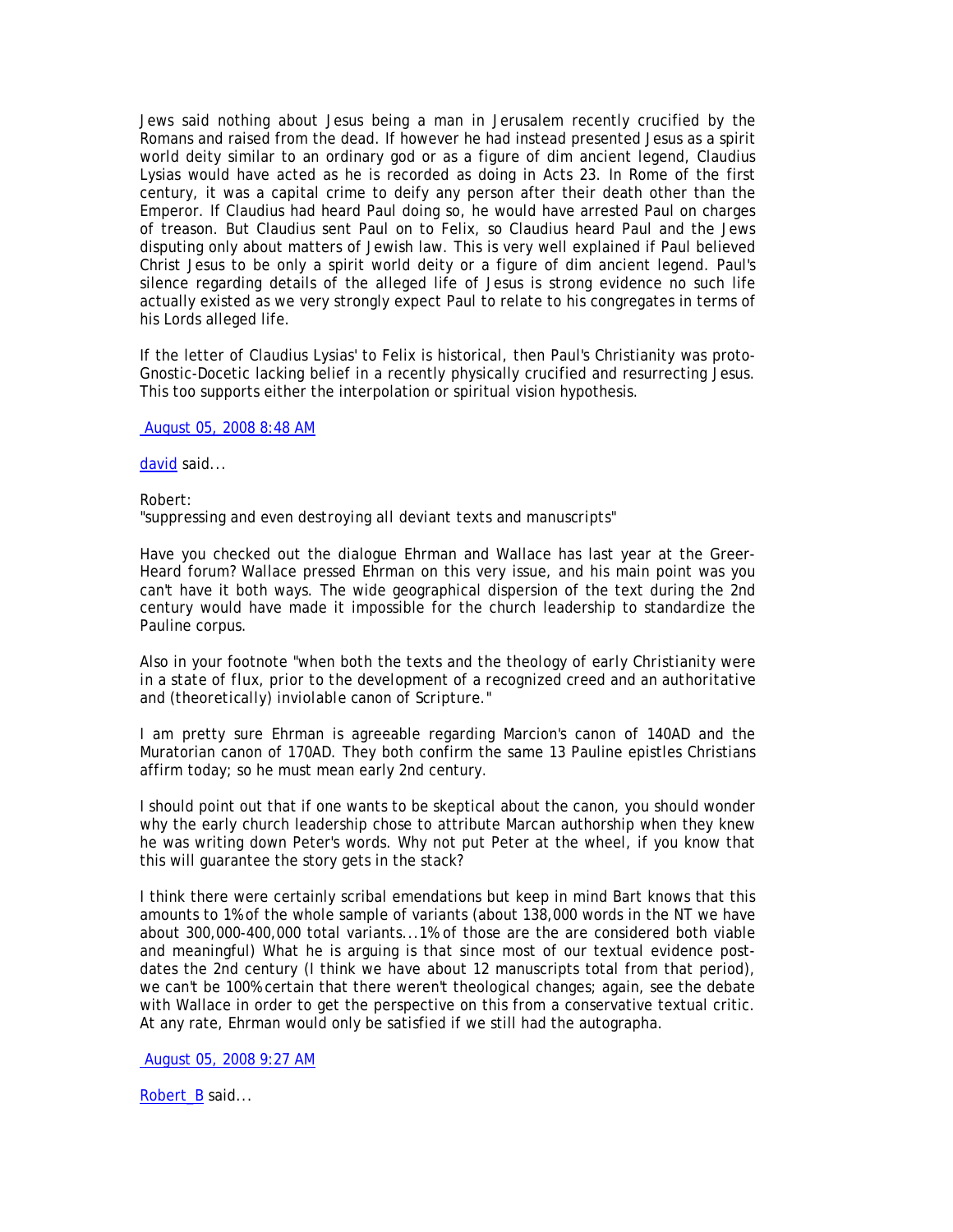In Philippians 2:6-11 all the verbs except "huparcho" and "einai" are in the Aorist tense. "Huparcho" and "einai", found in 2:6, are in the Present See tense. The overall meaning then of the passage is one of an on going spiritual activity. There is no indication of any past activity in the Philippians hymn as would be required if Paul had meant reference to a recently historical human Jesus. English translations have been made in accordance with the mythology established by the canonical Gospels.

2:6 "huparcho" Present See tense.

2:6 " hegeomai" Aorist tense.

2:6 "einai" Present See tense.

2:7 "kenoo" Aorist tense 2:7 "lambano" Aorist tense 2:7 "ginomai" Aorist tense 2:8 "heurisko" Aorist tense 2:8 "tapeinoo" Aorist tense 2:8 "ginomai" Aorist tense

2:9 "huperupsoo" Aorist tense 2:9 "charizomai" Aorist tense

2:10 "kampto" Aorist tense \*\*\*\*\*\*\*\*\*\*\*\*\*\*\*\*

David: "I think there were certainly scribal emendations..."

Nevertheless, the early Jesus freaks still simply made up their stories.

David: "we can't be 100% certain that there weren't theological changes"

On the contrary, we can be 100% certain there were many wholesale emendations and changes. The proto-orthodox priests were wild eyed religious fanatics willing to do anything to win their doctrinal wars. Do not project your own self-image (of a reasonable person) onto those crazed and delusional primitives that crafted Christianity. They like Paul were liars for God. Rom. 3:7, Phil 1:18.

"In his 1993 monograph entitled "The Orthodox Corruption of Scritpure", Bart Ehrman demonstrated with compelling force that a large number of variant readings in the canonical text were the products of scribes attuned to the Christological controversies of the second and third centuries. He argued that scores of intentional readings were generated in direct response to various "heresies", and could thus be recognized and classified on the basis of their precipitating motivation as anti-docetic, antiseparationist, anti-adoptionist, and anti-patripassianist. Based on his study, he concluded that copiers of the text who subscribed to "proto-orthodox" beleifs altered that text to make it say what they already thought it meant." - "Apologetic Discourse and the Scribal Tradition", Wayne Campbell Kannaday, p.16

Kannaday's book is recent.

"Apologetic Discourse and the Scribal Tradition: Evidence of the Influence of Apologetic Interests on the Text of the Canonical Gospels" By Wayne Campbell Kannaday Published by Society of Biblical Literature, 2004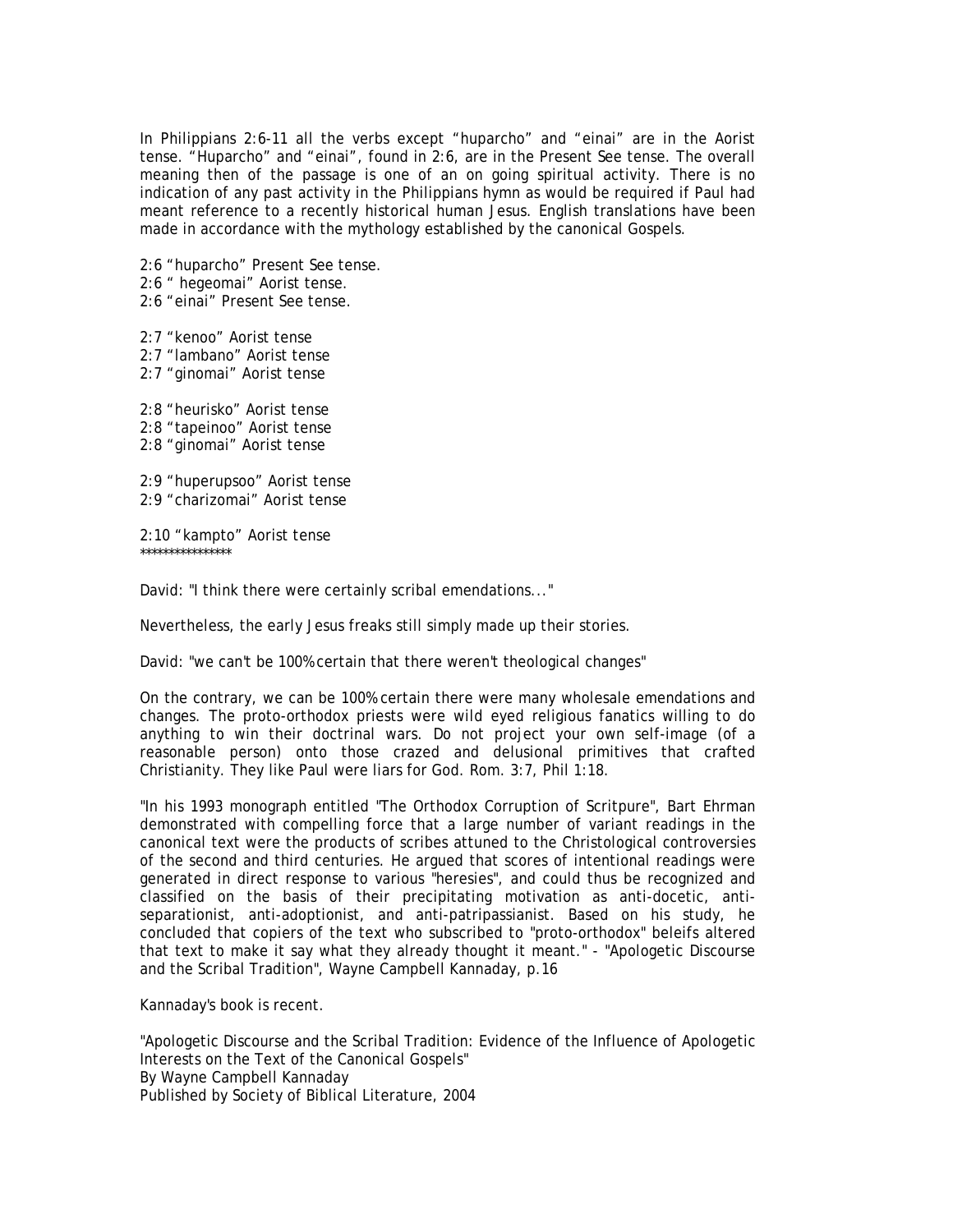## ISBN 1589831012, 9781589831018

"the surviving text of the Pauline letters is the text promoted by the historical winners in the theological and ecclesiastical struggles of the second and third centuries... In short, it appears likely that the emerging Catholic leadership in the churches 'standardized' the text of the Pauline corpus in the light of 'orthodox' view and practices, suppressing and even destroying all deviant texts and manuscripts. Thus it is that we have no manuscripts dating from earlier than the third century; thus it is that all of the extant manuscripts are remarkably similar in most of their significant features; and thus it is that the manuscript evidence can tell us nothing about the state of the Pauline literature prior to the third century."

[6] William O. Walker, Jr., "The Burden of Proof in Identifying Interpolations in the Pauline Letters," NTS 33 (1987), 610-618:615.

August 05, 2008 10:05 AM

david said...

Robert:

I think D.A. Carson covered the "Aorist Tense Fallacy" in his book, *Exegetical Fallacies*.

August 05, 2008 10:19 AM

Robert\_B said...

Robert\_b: "The proto-orthodox priests were wild eyed religious fanatics willing to do anything to win their doctrinal wars."

As an example illustrating my point , I direct attention towards the difference between Jeremiah 32:31 and how Jeremiah is quoted in Hebrews 8:9.

I noticed the difference between Jer. 32:31 and Heb. 8:9. (Bible verses are from Young's Literal Translation.)

Not like the covenant that I made with their fathers, In the day of My laying hold on their hand, To bring them out of the land of Egypt, In that they made void My covenant, And I ruled over them -- an affirmation of Jehovah. Jer 31:32 (YLT)

Not according to the covenant that I made with their fathers, in the day of My taking [them] by their hand, to bring them out of the land of Egypt -- because they did not remain in My covenant, and I did not regard them, saith the Lord, -- Heb 8:9 (YLT)

In J31:32b we read: "In that they made void My covenant, And I ruled over them", but in H8:9b the text reads: "because they did not remain in My covenant, and I did not regard them". First notice the differences in 32b, it says "they [the Jews] made void My covenant" while in 9b, it says: "because they did not remain in My covenant". This is significant from a theological and doctrinal standpoint. If the Jews voided the covenant as in Jeremiah, then there is no offense against the deity, for the covenant is simply voided. Distinctively different is Hebrews, where "they [the Jews] did not remain in My covenant" means the Jews were liable and culpable for offense against the deity since the covenant was still in effect.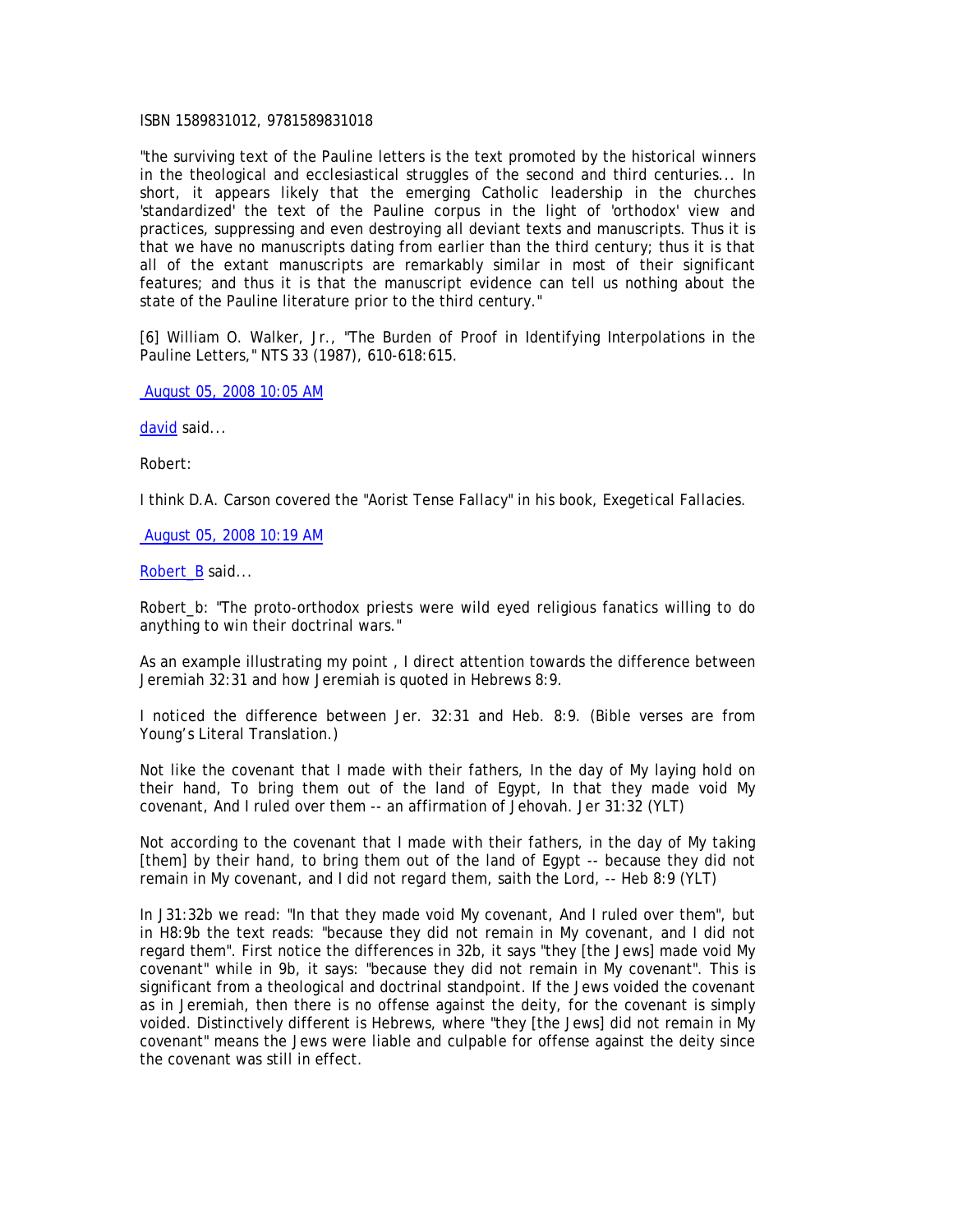Secondly, in Jer. 31:32b the text says: "…And I ruled over them…", but Heb. 8:9b reads as: "…and I did not regard them…". In the former, Yahweh is still sovereign and the Jews are still his people; however, in the later, Yahweh has abandoned the Jews by no longer regarding them. It appears the Hebraic author cooked the books to make a foundation of lies upon which to build Christianity's doctrine that its believers are the replacements for the Jews as the chosen people.

The author of Hebrews purposefully and knowingly changed the text of Jeremiah 31:32 in order to make these subtle distinctions. This the Hebraic author did despite his "faith" that by placing lies in the "mouth" of the divine Yahweh, he would be incurring the wrath of the deity via way of the "Lake of Fire". This sort of activity in the NT authors and later in the patristic fathers, is strongly supportive of Ehrman. The religious fanatic nut jobs who started the Catholic Church fantasied up from their imaginations Christianity's God.

August 05, 2008 10:37 AM

Robert\_B said...

David: "I think D.A. Carson covered the "Aorist Tense Fallacy" in his book, Exegetical Fallacies."

The only way Carson could be right would be if the Aorist Tense actually means either the past, present, or future tenses. That could only happen if koin greek were not koin greek. But the Law of Identity is in effect, even for people who believe silly things like A is not A or that god exists.

Carson is wrong. The Aorist tense denotes action without regard to temporal situation. In reality, all that exists, exists with regard to time. Thus the Aorist tense can only refer to that which is not part of the physical world, the "spiritual" realm which is not in time.

Christianity was a mystery cult that propounded a "spiritual" technology. Discussion of the nuts and bolts of how such "spiritual" technology could operate would not make sense in reference to actual reality and time. Only the Aorist tense would then suffice for describing actions in the "spirit" realm, for the Aorist tense was intended to preclude understanding related to the real world and time.

Thus Phil. 2:6-11 is very strong evidence Paul had no belief in an actual recent human Jesus.

David, I invite you to renounce Christianity. If you currently belief that disgusting nonsense, you can get started on the road to recovery today. Just say and mean to yourself.

"I reject and renounce Christianity and Jesus belief. In its place I accept a commitment to reality, to reason, to humanity, and most of all to myself. I have a right to exist for me and for me alone."

You can do this. There are no adverse consequences and many benefits. Living a fully actualized life free from the fear of superstition in peace and love is far more fulfilling than wasting your time studying useless and obscene religious dogmas.

August 05, 2008 11:00 AM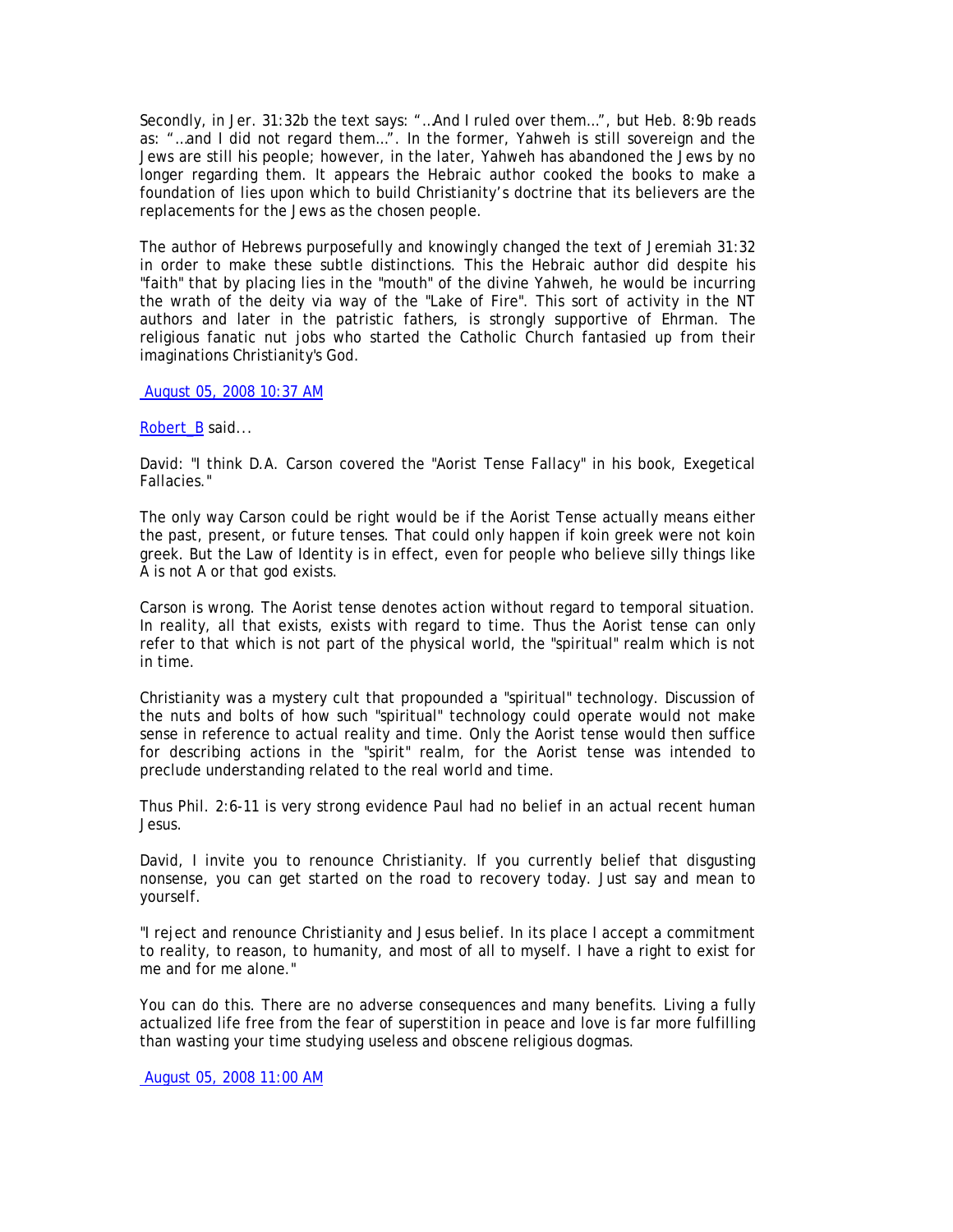Robert\_B said...

David: "you should wonder why the early church leadership chose to attribute Marcan authorship when they knew he was writing down Peter's words. Why not put Peter at the wheel, if you know that this will guarantee the story gets in the stack?"

Thats a fair question, and I'll do what I can to provide an answer within a few days.

August 05, 2008 11:50 AM

david said...

Dawson, I'll be brief since I think we've covered a lot of ground.

*"Unless there was something else I missed, this seemed to be the only item in all of Paul's letters (mind you, Paul is the single most prolific author in the NT) by which a connection can supposedly be made to an earthly Jesus that is a contemporary of Paul."* 

 Barring information gleaned from the gospels that would be the only one I am aware of (I've only been studying this stuff in my spare time for about a year now). The discussion of "the apostles" was sort of abandoned but I think there is good evidence that Paul knew these early church leaders were head honchos precisely because they hung out with Jesus during his earthly ministry.

Also with respect to "brother of the Lord," it would be unusual for Paul not to call Jesus kurios in this passage. No arguments from me there. How adelphos is commonly used does not settle the issue. I actually think there is some evidence that adelphos could also imply "cousin" but suffice it to say that no small amount of evidence such as presented here will support or refute this.

*"I've been very clear on this: using the gospels to back-date the resurrection appearances found in I Cor. 15:3-8 in order to discredit the legend theory simply begs the question."* 

You've been very clear in your assertion, but not your premises.

*"Actually, David, all I need to do is ask those who recoil against my above observation to identify where Paul does make it clear that Cephas and/or James belong to "the twelve."* 

You have narrowed your scope to Pauline material to make your case, which already limits my apologetic if I am to assume your presuppositions (or whatever you want to call them). Needless to say external evidence would establish much more which is why NT historians don't limit themselves to internal evidence. Yes you are correct that I would not be able to demonstrate internally that Paul identified Cephas/James with "the twelve."

"Can you supply the content of what this oral tradition was?"

No and I don't need to. If Paul mentions an oral tradition to Corinth I'm saying it's probable that he "delivered" more information to them prior to reciting this creed.

## *"Can you be certain that the gospel accounts…"*

Competing theories have not shown themselves more probable, but I don't think we're objective here either way. There are biases on both sides which are imported into the interpretation and modeling of the data…so you might say I'm equally skeptical of skepticism and conservative scholarship.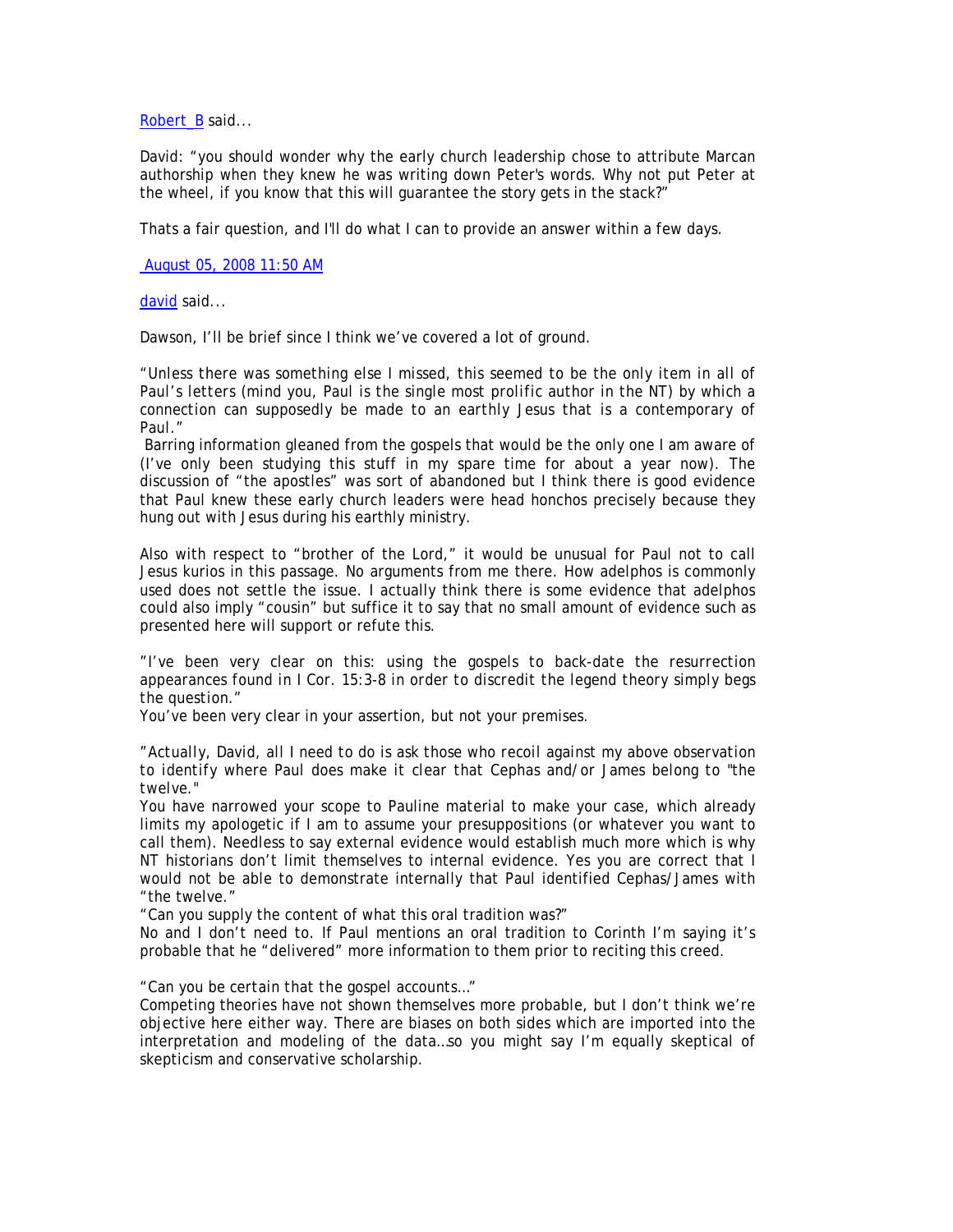*"For that matter, then, why does Paul need to recite it? Your own question undermines the point you're trying to make with it."* 

He delivered something orally, and then wrote 1 Corinthians. The text (the only evidence you allow in your courtroom) implies that either a) he wrote something nonsensical or b) he had already explained the underlying meaning of the creed. c) this oral tradition was known widely enough amongst Christians that Paul could reasonably expect Corinth to know who "the twelve" were. My question doesn't undermine my point because you are assuming Paul needed to write something. You are putting modernist ideals into Paul.

*"If Paul convened with Peter to get his facts straight, how could he have repeated this error?"* Do you correct your people when they say the "sun came up this morning"? To me, that would be the equivalent of "the twelve" vs "the eleven" in the ancient mind.

*"I tend to see Paul's version of the sacred meal as something he or others before him have imported into the new religion from the surrounding pagan culture, whose many mystery religions involved sacred meals."* 

When is the earliest evidence we have of mystery religions using sacred meals, like 2nd or 3rd century?

August 05, 2008 12:59 PM

madmax said...

Dawson,

Off Topic but... have you read "The Mind of the Bible-Believer" by Edmund D. Cohen? If you have could you comment on what you think of it. I agree with him about the mind control aspects of the Bible but he seems to be a die-hard Kantian and Jungian. He also seems to be sympathetic with theism and religion. If I get him right, he believes in God but just not the God of the Bible. I'm half way through and while there is value to the book, his irrationalism and poor writing skills are wearing me down.

I think you have mentioned this book in your writings which is why I ask.

**Thanks** 

August 05, 2008 6:05 PM

Robert\_B said...

This post has been removed by the author.

August 06, 2008 2:00 PM

Robert\_B said...

This post has been removed by the author.

August 06, 2008 2:11 PM

Robert\_B said...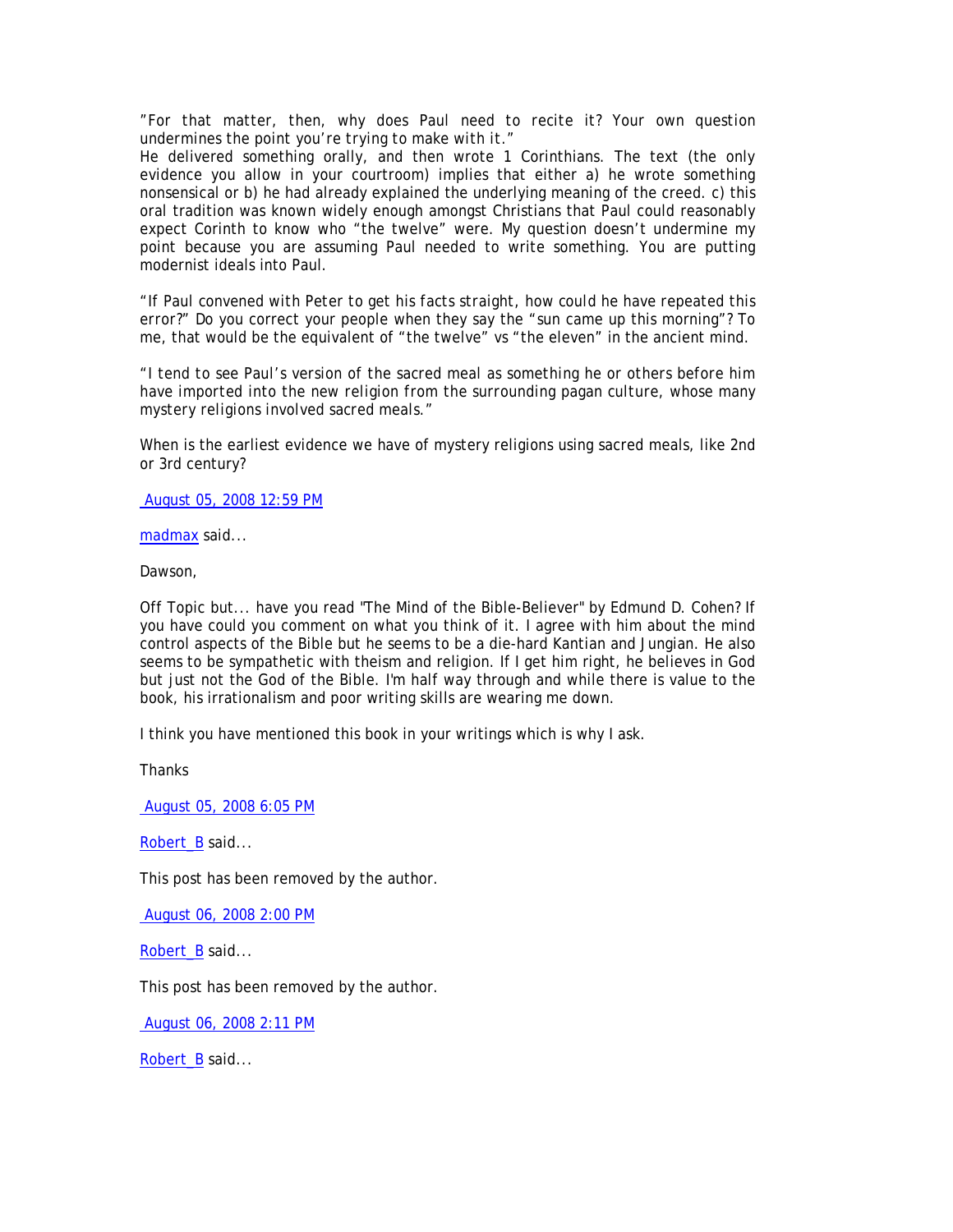David: "you should wonder why the early church leadership chose to attribute Marcan authorship when they knew he was writing down Peter's words. Why not put Peter at the wheel, if you know that this will guarantee the story gets in the stack?"

David's query begs the question in several ways. By asserting that I should be concerned about (presumably) the Jesus myth case because of Christian apologetical assertions that canonical Mark was authored by the legendary secretary John Markus to Simon Peter the Apostle, is to assume that the Gospel story is historical. The historicity of the Gospel story is, however, the issue at question.

It is Petitio principii to think there was "leadership" in early Christianity because doing so assumes a "big bang" origin of Christianity with a legendary founder, Jesus of Nazareth. In fact, Christianity was always a schizophrenic diversity of cultic expression characterized by many sects each with a writhing, squirming, wad of competitive would be prophets and apostles. Christianity was never a single organization prior to the darkness of total Catholic control. Asserting there was 2-nd century consensus or unity begs the question.

Its circular reasoning to think that putting Peter at the wheel will guarantee the story gets in the stack because that is to assume the gospel stories are historical. That, however, is the question at issue?

To suggest Irenaeus' agenda of establishing his four gospels as authoritative was contested is to ignore the Sitz im Leben of late second century Catholicism and to assume that the other types of Christianity then extant would be in any way influenced by what they considered gross error or that thier complaints might be considers by Irenaeus. Would the Gnostics or Jewish-Christian sectarians have been influenced by Irenaeus? Of course not. Would Irenaeus deliberate over the concerns of opposing sectarians? Perposterous nonsense. Who was there in the 2-nd century to say what was scripture and what was not? David is projecting his conception of mondern intellectual discussion back onto the ancients. The religious landscape of 2-nd century Rome was a free-for-all. There were Holy Ghost's, Prophets-Of-The-Real-Gods, Apostles-O-Christ-du jure on every street corner. Vast numbers of phony preachers and cult leaders competed for followers and their loot, and there was no end to the fools and loons who willingly followed and coughed up all they had. The much later Church Councils and Synods of the fourth century were 150 to 200 years yet to come relative to Irenaeus. However, his writings were influential with third and fourth century Catholics in establishing preferred dogma. The later churchmen then accepted Irenaeus' recommendations (an reliance on Papias) because his gospels told the story in a manner compliant with their desire to create an authoritative institution issuing command catechism. Irenaeus' claim regarding authorship of Mark stem from Papias. However, the zany notion that the canonical Gospel of Mark was authored by the legendary secretary John Markus to Simon Peter the Apostle as per Papias cannot be substantiated from what historical data we have.

Since the four canonical gospels do not show up in the literary record prior to Irenaeus naming them in "Against Heresies,"

"After their departure (death of Peter & Paul), Mark, the disciple and interpreter of Peter, did also hand down to us in writing what had been preached by Peter." - Against Heresies 3:1:1

we can reasonably accept a strong prior probability that were canonical Mark and Matthew in circulation prior to Irenaeus, that Quadratus of Athens, Aristides, Marcion, Polycarp, Justin Martyr and other early 2-nd century apologists would have used them.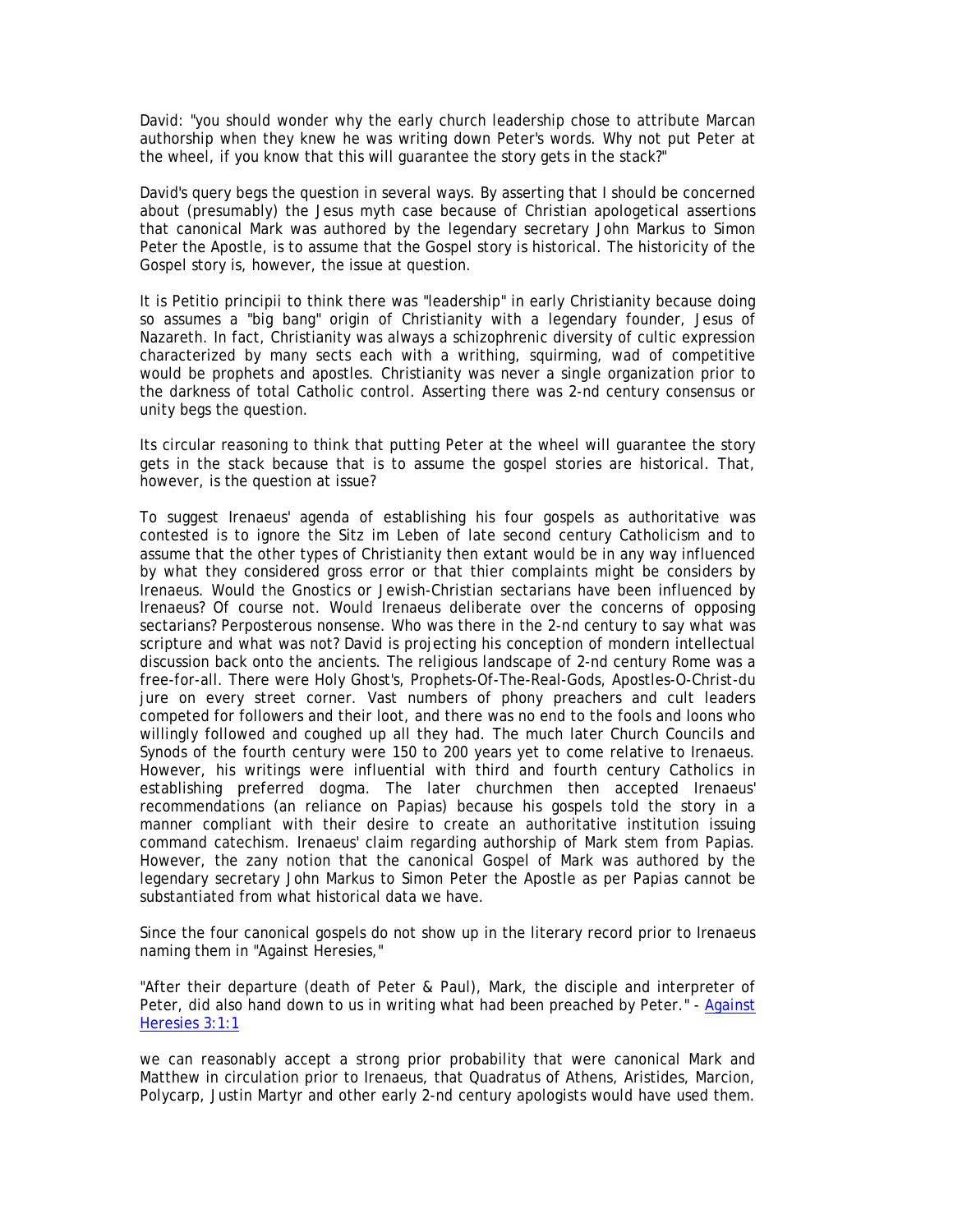But the early 2-nd century Christian churchmen do not cite or quote canonical Mark and Matthew.

It is likely that Irenaeus ascribed authorship of what we think of as the canonical Gospel According to MarK to Presbyter John's Mark based on data from Papias about a quite different document. Paul Tobin's case thoroughly refutes evangelical assertions that canonical Mark was the docuement thought to be known to Papias. He explains:

"The first explicit references to the supposed authors of the gospels were from Irenaeus (c130-200). Thus we see him making references to the gospels according to Mark, Matthew, Luke and John in Against Heresies (c 180):

Against Heresies 3:10:5 Wherefore also Mark, the interpreter and follower of Peter, does thus commence his Gospel narrative: "The beginning of the Gospel of Jesus Christ, the Son of God..." [Mark 1:1]"

The earliest attempt to give the names of the authors of some of the gospels came just before the middle of the second century. This is the witness of an early Christian named Papias, bishop of Heirapolis. He wrote a now lost work entitled The Five Books of Interpretations of the Oracles of the Lord. The actual time of his writing is unknown, and is now available only in fragments quoted by later Christians. Most scholars place it around 130 CE, but it could well be as late as 150 CE. In any case, this is what Papias wrote - as quoted in Eusebius's (c275-339)

History of the Church:(Book III, Chpt.39, Art.1)

# Quoted in History of the Church 3:39:15

And the presbyter said this: Mark the interpreter of Peter, wrote down exactly, but not in order, what he remembered of the acts and sayings of the Lord, for he neither heard the Lord himself nor accompanied him, but, as I said, Peter later on. Peter adapted his teachings to the needs [of his hearers], but made no attempt to provide a connected narrative of things related to our Lord. So Mark made no mistake in setting down some things as he remembered them, for he took care not to omit anything he heard nor to include anything false. As for Matthew, he made a collection in Hebrew of the sayings and each translated them as best they could.

His source for this information is one Presbyter John. Who is this mysterious person whom Papias quoted? We do not know. We do know that he was not one of the apostles, as earlier in the same work Papias wrote this:

## Quoted in History of the Church 3:39:3-4

And whenever anyone came who had been a follower of the presbyters, I inquired into the words of the presbyters, what Andrew or Peter had said, or Philip or Thomas or James or John or Matthew, or any other disciple of the Lord, and what Aristion and the presbyter John, disciples of the Lord, were still saying.

**Note that the presbyter John is not included in the list of the apostles and is not to be confused with the apostle John who was mentioned earlier in the sentence and in the past tense. There is a further point we should note about the witness of Papias. According to Eusebius (History of the Church 3:39:13-14), Papias was a man "of very limited understanding" who "misunderstood apostolic accounts." In other words he must have been, even for his age, quite credulous. We do not foresee such a person counterchecking the reliability of the information given to him by the presbyter. He probably just accepted what was told to him verbatim.**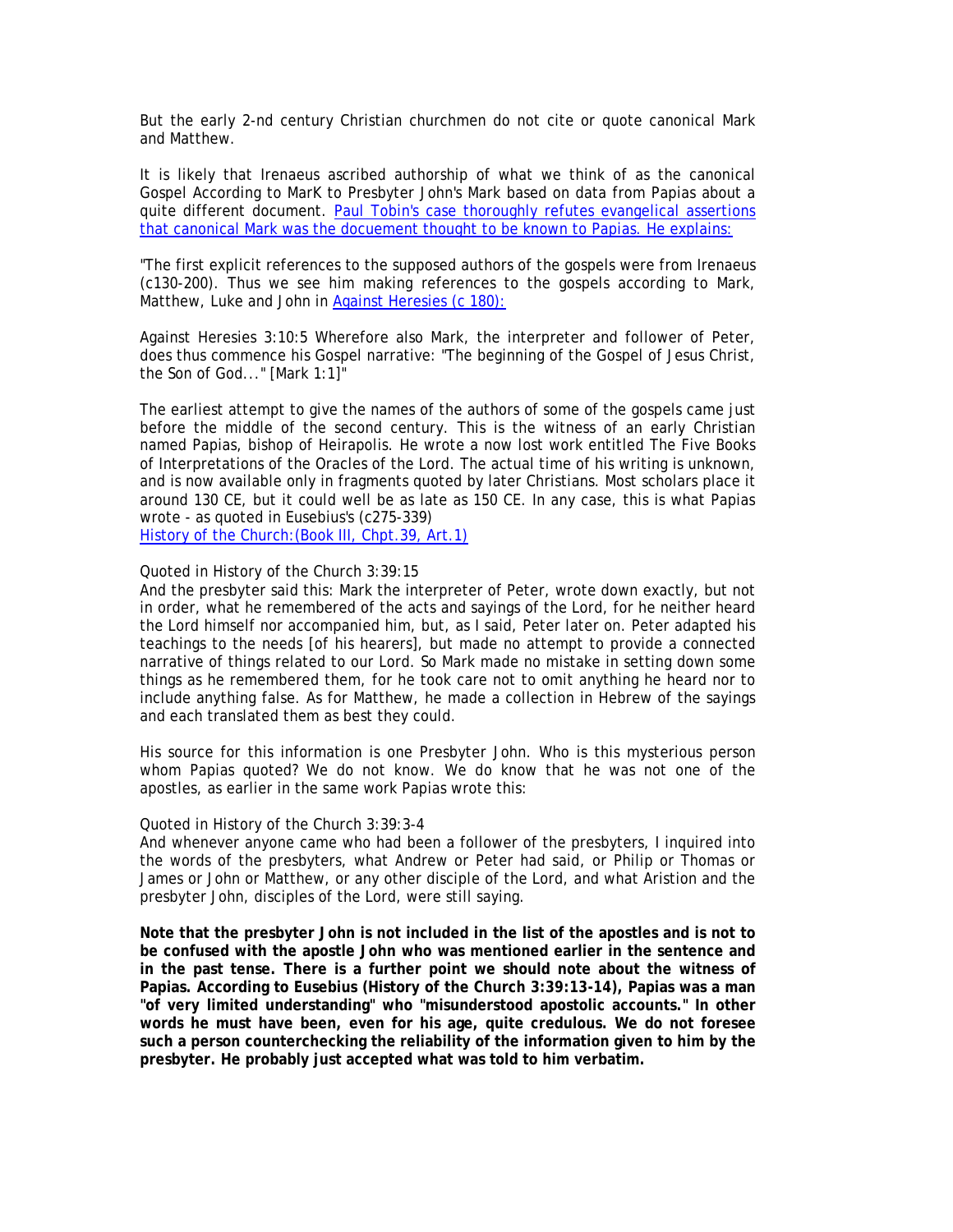*[Robert\_B: Presbyter John's story is that his Mark took notes from speeches delivered by Apostle Peter. Our canonical Mark is a narrative story, not a collection of logia sayings.]* 

Whatever the case may be as to the reliability of this tradition (which we will consider below), Papias' testimony tells us that the name Mark was attached to the gospel around 130-150 CE. Prior to this the document we call the Gospel According to Mark circulated anonymously. It is unlikely that our Gospel According to Mark was the same document Papias referred to. Richard Bauckham in "Jesus and the Eyewitnesses: The Gospels as Eyewitness Testimony" (Eerdmans 2006) admits that modern scholars have regarded Papias testimony on Mark as "historically worthless." (Bauckham, Jesus and the Eyewitnesses: p203) - Paul Tobin's web article Was Papias a Reliable Witness?

 *[Robert\_B: We know about Papias from Irenaeus through Eusebius. Both Irenaeus and Eusebius are known to have exaggerated and must be approached skeptically* 

*It is quite certain that the Christian landscape of the 2-nd century was saturated with itinerate, vagabond, preachers-teachers-prophets-apostles who traveled about swindling credulous Christian believers. Even Paul warned about such in 2 Cor 11:4. The Didache warns against such itinerate apostles..* 

Let every apostle who comes to you be received as the Lord. But he shall not remain more than one day; or two days, if there's a need. But if he remains three days, he is a false prophet.

 *[Robert\_B: We cannot, therefore, rule out that presbyter John was not a swindling con-man who targeted Papias as a mark.* 

 Richard Packham in "Critique of John Warwick Montgomery's Arguments for the Legal Evidence for Christianity" notes regarding Papias that: "The testimony of Papias is the earliest authority for the authorship of the Apostles, but it is scarcely "solid." We do not even have Papias' direct testimony, since his writings are lost. Our information about Papias' testimony comes only by way of Eusebius, who wrote in the fourth century, and who portrays Papias as being somewhat gullible. The "John" of whom Papias was a student was more likely John Presbyter than John the Evangelist (or John the Apostle, if they can be proven identical). In short, the "solid" evidence is not as solid as Montgomery would like us to believe."

In "Supernatural Religion: An Inquiry Into the Reality of Divine Revelation", (full view available on Google Books) Walter Richard Cassels presents a thoroughly convincing case that canonical Mark is not the same document as that spoken of by Papias. The argument starts on page 276 and runs through 286.

Cassels concluded that: "It is not necessary for us to account for the manner in which the work referred to by the Presbyter John disappeared, and the present Gospel according to Mark became substituted for it. The merely negative evidence that our actual Gospel is not the work described by Papias is sufficient for our purpose. Any one acquainted with the thoroughly uncritical character of the Fathers, and with the literary history of the early Christian Church, will readily conceive the facility with which this can have been accomplished. The great mass of intelligent critics are agreed that our Synoptic Gospels have assumed their present form only after repeated modifications by various editors of earlier evangelical works. These changes have not been effected without traces being left by which the various materials may be separated and distinguished ; but the more primitive Gospels have entirely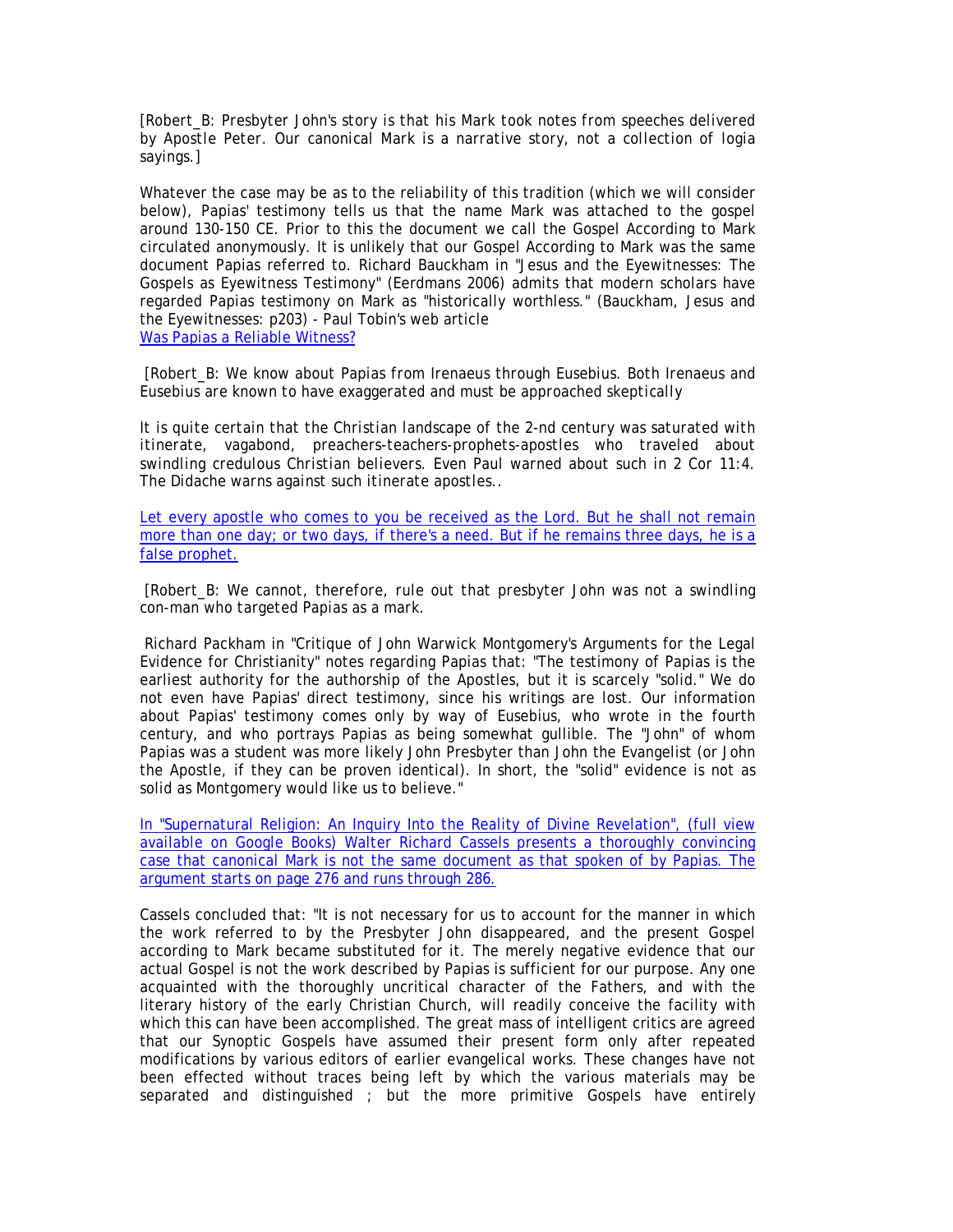disappeared, naturally supplanted by the later and amplified versions. The critic, however, who distinguishes between the earlier and later matter is not bound to perform the now impossible feat of producing the originals, or accounting in any but a general way for the disappearance of the primitive Gospel.

Tischendorf asks : "How then has neither Eusebius nor any other theologian of Christian antiquity thought that the expressions of Papias were in contradiction with the two Gospels (Mt. And Mk.)?"

The absolute credulity with which those theologians ccepted any fiction, however childish, which had a pious tendency, and the frivolous character of the only criticism in which they indulged, render their unquestioning application of the tradition of Papias to our Gospels anything but singular, and it is only surprising to find their silent acquiescence elevated into an argument. We have already, in the course of these pages, seen something of the singularly credulous and uncritical character of the Fathers, and we cannot afford space to give instances of the absurdities with which their writings abound. No fable could be too gross, no invention too transparent, for their unsuspicious acceptance, if it assumed a pious form or tended to edification. No period in the history of the world ever produced so many spurious works as the first two or three centuries of our era. The name of every Apostle, or Christian teacher, not excepting that of the great Master himself, was freely attached to every description of religious forgery. False gospels, epistles, acts, martyrologies, were unscrupulously circulated, and such pious falsification was not even intended, or regarded, as a crime, but perpetrated for the sake of edification. It was only slowly and after some centuries that many of these works, once, as we have seen, regarded with pious veneration, were excluded from the canon; and that genuine works shared this fate, while spurious ones usurped their places, is one of the surest results of criticism that the Fathers omitted to inquire critically when such investigation might have been of value, and mere tradition credulously accepted and transmitted is of no critical value. In an age when the multiplication of copies of any work was a slow process, and their dissemination a matter of difficulty and even danger, it is easy to understand with what facility the more complete and artistic Gospel could take the place of the original notes as the work of Mark." - Cassels, "Supernatural Religion" p.285-286

Charles B. Waite in his definitive - History of the Christian Religion: To the Year Two Hundred wrote the following about Papias' alleged witness to the Gospels According to Mark and Matthew.

\*Such is this far famed testimony (Eusebius, Ecc. Hist. bk. 3, ch. 89.)

That portion relating to the Gospels of Mark and Matthew, may be stated as follows: Eusebius says, that Papias said, that John the presbyter said, in what manner certain writings of Mark and Matthew had been constructed. The value to be attached to any statements of Eusebius, will be considered hereafter. One important circumstance will be noted, in the evidence, as it stands: Notwithstanding this explanation of the apostolic origin of the books, it appears that Papias considered them, as evidence, inferior to oral tradition. That, too, a hundred years after the time, when, as is claimed, they were written. Again, it is contended by able critics, that the language here attributed to Papias, concerning the book written by Mark, cannot be applied to the gospel which bears his name. ' They insist that it must be referred to the Preaching of Peter, or some other document more ancient then the Gospel of Mark. So also of the logia, oracles or sayings of Christ, by Matthew, which were not the same as the Gospel of Matthew.\* - "History of the Christian Religion: To the Year Two Hundred", By Charles Burlingame Waite, p.237 (full view on Google books)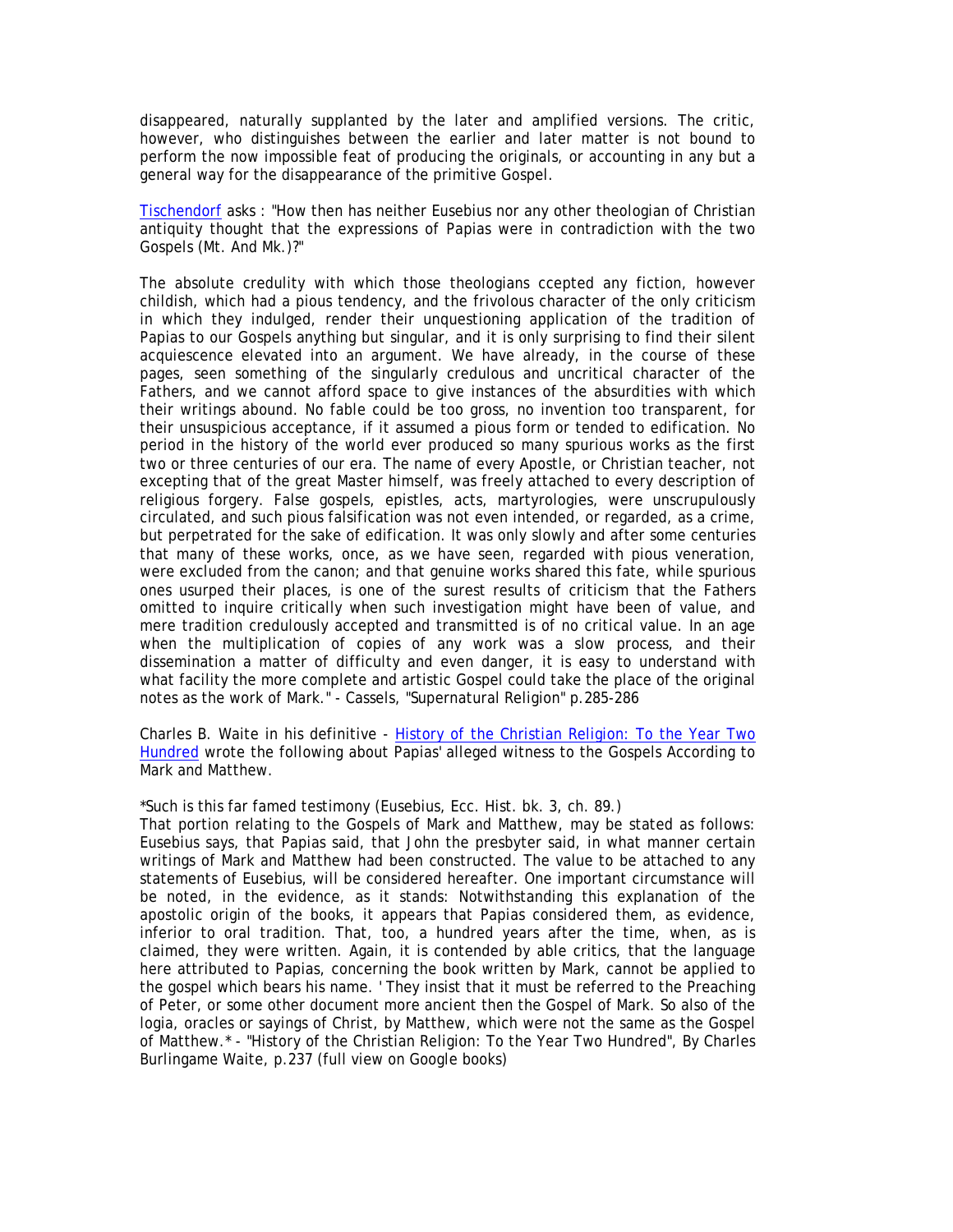Papias' credulity did not escape Eusebius who wrote of him that: 13. For he appears to have been of very limited understanding, as one can see from his discourses. Church History (Book III, Chpt.39, Art.13)

That Papias would accept anything is evident by the surviving \*fragment of Papias' writing, preserved by Apollinarius of Laodicea, a fourth century Christian bishop, tells of the fate of Judas. It is important to read this passage in full:

Judas did not die by hanging, but lived on, having been cut down before choking. And this the Acts of the Apostles makes clear, that falling headlong his middle burst and his bowels poured forth. And Papias the disciple of John records this most clearly, saying thus in the fourth of the Exegeses of the Words of the Lord:

Judas walked about as an example of godlessness in this world, having been bloated so much in the flesh that he could not go through where a chariot goes easily, indeed not even his swollen head by itself. For the lids of his eyes, they say, were so puffed up that he could not see the light, and his own eyes could not be seen, not even by a physician with optics, such depth had they from the outer apparent surface. And his genitalia appeared more disgusting and greater than all formlessness, and he bore through them from his whole body flowing pus and worms, and to his shame these things alone were forced [out]. And after many tortures and torments, they say, when he had come to his end in his own place, from the place became deserted and uninhabited until now from the stench, but not even to this day can anyone go by that place unless they pinch their nostrils with their hands, so great did the outflow from his body spread out upon the earth. [Fragment 3, from The Apostolic Fathers Translated By J. B. Lightfoot & J. R. Harmer]

Anyone who reads this will immediately notice a few things. Firstly this is a harmonization of the contradictory readings from Matthew 27:3-5 and Acts 1:18-19. [b] Secondly the additional details, like his swollen head, sunken eyes, bloated genitalia, body flowing with pus, emanation of worms and terrible stench are typical motifs used by ancient authors to describe the deserved sufferings of evil men before their deaths. Josephus in Antiquities 17:6:5 described Herod the Great's suffering before his death to include putrefied genitals, emanation of pus and worms and bad stench. Acts 12:23 describes the death of Herod's grandson, Herod Agrippa I by stating that he was struck by an angel and was "eaten by worms." In other words the story about Judas suffering is an expected folkloric expansion of the brief accounts given in the Matthew and Acts. [Maccoby, Judas Iscariot and the Myth of Jewish Evil: p82-84]

Obviously this fable recounted by Papias certainly did not come from eyewitness accounts. Yet he presented it quite matter-of-factly as though he was recounting real history!

There are further examples from available fragments of Papias' writing of the basic unreliability of his writings. He was a teller of tall tales. In the fragment preserved by Philip of Side (c. 380 - c. 439), we hear of the daughters of Philip who would drank snake venom with no ill effects, of a woman resurrected and of those who were raised by Jesus surviving until the early second century!

The aforesaid Papias reported as having received it from the daughters of Philip that Barsabas who is Justus, tested by the unbelievers, drank the venom of a viper in the name of the Christ and was protected unharmed. He also reports other wonders and especially that about the mother of Manaemus, her resurrection from the dead. Concerning those resurrected by Christ from the dead, that they lived until Hadrian. [Fragment 5, from The Apostolic Fathers Translated By J. B. Lightfoot & J. R. Harmer]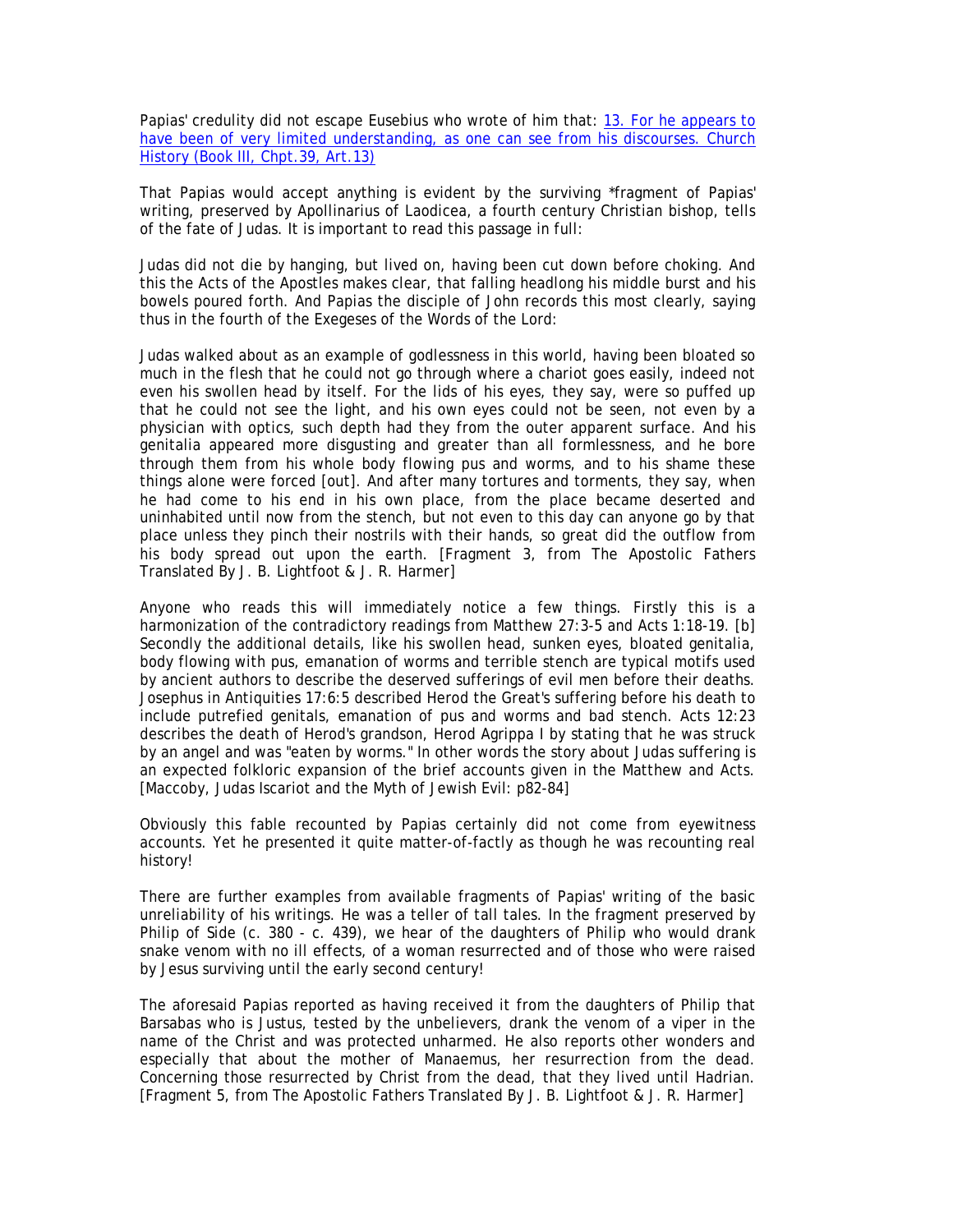We can now see why Eusebius noted that Papias writes of "strange parables" and "mythical tales." The latter's credulousness is strong evidence that Papias was as Eusebius described him: someone of "limited understanding." As for his claim of diligent collection and remembering of the Jesus tradition from the elders, we have an example of this in Irenaeus. Irenaeus cited Papias as his source for this saying of Jesus about the millennium:

## Against Heresies 5:33:3-4

As the elders who saw John, the disciple of the Lord, related that they had heard from him how the Lord used to teach in regard to these times, and say: The days will come, in which vines shall grow, each having ten thousand branches, and in each branch ten thousand twigs, and in each true twig ten thousand shoots, and in each one of the shoots ten thousand clusters, and on every one of the clusters ten thousand grapes, and every grape when pressed will give five and twenty metretes of wine...And these things are borne witness to in writing by Papias, the hearer of John, and a companion of Polycarp, in his fourth book; for there were five books compiled by him

The source of this saying attributed to Jesus is not from any extant Christian writing or oral tradition - but Jewish apocrypha! Compare the passage below from 2 Baruch, a late first century or early second century Jewish pseudepigraphical text.

2 Baruch 29:3-6

And it shall come to pass when all is accomplished that was to come to pass in those parts, that the Messiah shall then begin to be revealed. ...The earth also shall yield its fruit ten thousandfold and on each (?) vine there shall be a thousand branches, and each branch shall produce a thousand clusters, and each cluster produce a thousand grapes, and each grape produce a cor of wine.

The above evidence tells us that Papias was not a careful historian but a credulous second century Christian who seemed eager to believe anything that confirms his faith in Jesus.\* - Paul Tobin Was Papias a Reliable Witness?

**In light of this stuff, the question of Peter-Mark-Papias is viscously circular, for Papias was an unreliable witness. His testimony cannot be taken seriously by any honest exegetical investigator.** 

August 06, 2008 2:27 PM

Bahnsen Burner said...

Hello David,

These last two days have been very busy for me, and I don't think tomorrow or Friday will be much different. So I had to be very selective in my response.

David: "Also with respect to 'brother of the Lord', it would be unusual for Paul not to call Jesus kurios in this passage. No arguments from me there. How adelphos is commonly used does not settle the issue. I actually think there is some evidence that adelphos could also imply "cousin" but suffice it to say that no small amount of evidence such as presented here will support or refute this."

I went to biblegateway.com and did a search on keyword 'brother' in the Pauline epistles, and it fetched me 34 results (see here). Setting aside for a moment Gal. 1:19,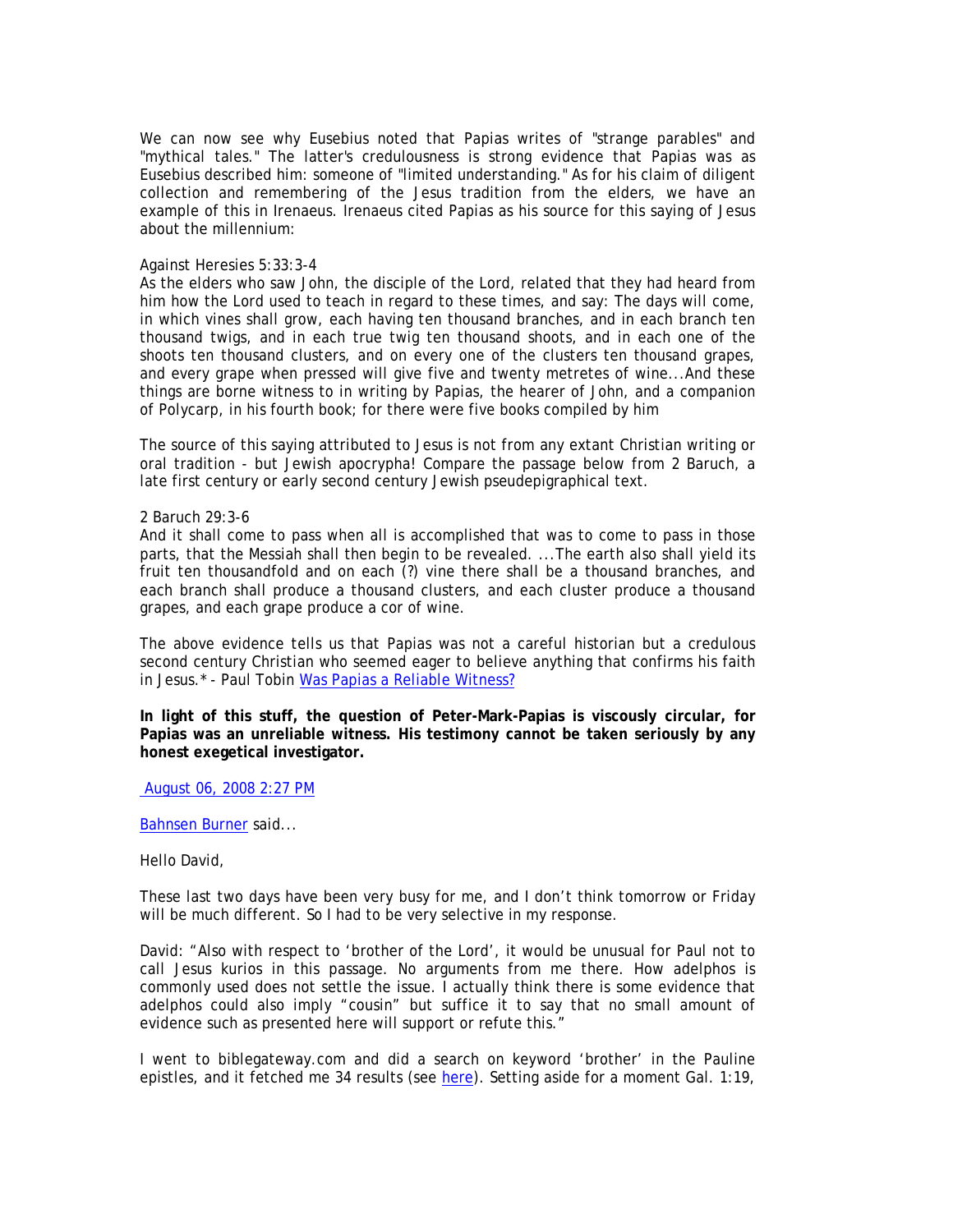where Paul refers to James as "the Lord's brother," not one of the other 33 references using the word 'brother' seems to denote a blood relation. In Phil. 2:25 Paul writes:

"Yet I supposed it necessary to send to you Epaphroditus, my brother, and companion in labour, and fellowsoldier, but your messenger, and he that ministered to my wants."

Now, I don't know anyone who takes this reference here to mean that Epaphoditus was Paul's biological sibling. A commentary about Epaphroditus on biblegateway.com says this about Paul's reference to him as 'brother':

"First, he is my brother, the fundamental term of relationship within the believing community; he is to Paul what the rest of the Philippian Christians are as well."

So the more we look at this, the more compelling it becomes that Paul used the word 'brother' in his letters, pretty much without exception, to indicate a relation within the election, not a biological relation.

I asked: "If Paul convened with Peter to get his facts straight, how could he have repeated this error?"

David: "Do you correct your people when they say the 'sun came up this morning'?"

The "sun came up this morning" as opposed to what? (And who do you think are "my people"? I just have my wife and daughter, and my wife's native language is not English, so on occasion I do correct her.)

David: "To me, that would be the equivalent of "the twelve" vs "the eleven" in the ancient mind."

I don't think I see what you're taking as analogous between "the sun came up this morning" and "the twelve" vs. "the eleven." I suppose if one of "my people" (whoever they may be) said "the sun came up this morning" and another said "the sun came up this afternoon," that would cause me to question them. Similarly, if Paul is supposed to have gone over with Peter all the details of his gospel, which he claims to have received via revelation directly from the risen Jesus, I would expect that Peter would have made it clear that the post-resurrection Jesus appeared to "the eleven," as the gospels explicitly state, if in fact the gospel story were true. But if the stories we find in the gospels are later concoctions, stories that had developed for theological purposes and were not recording actual history, then I can see why Paul would not have thought to say that the post-resurrection Jesus had appeared to "the eleven," since he would not have known about one of the members of "the twelve" defecting prior to Jesus' post-resurrection appearances.

Either way you slice it, there's a discrepancy here whose implications for the discussion are sufficient to call itself to our attention. You had accused me earlier of special pleading.

I wrote: "I tend to see Paul's version of the sacred meal as something he or others before him have imported into the new religion from the surrounding pagan culture, whose many mystery religions involved sacred meals."

David asked: "When is the earliest evidence we have of mystery religions using sacred meals, like 2nd or 3rd century?"

Scholars have long noted various parallels, some closer than others, between Christianity and pre-Christian religions and religious practices in the ANE. Back in 1899,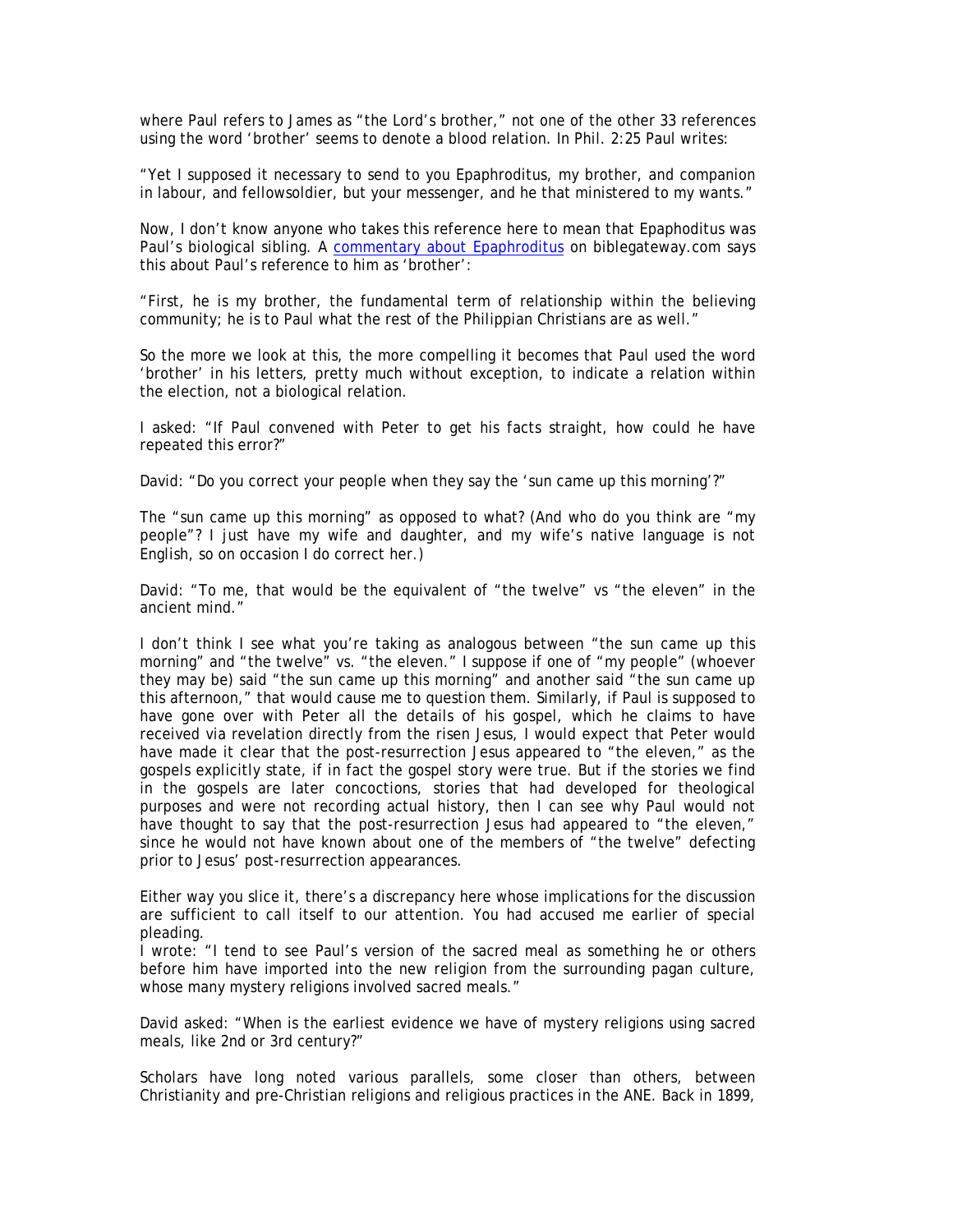Wallis Budge in his *Egyptian Religion* noted (p. 172) that "The ancient Egyptians believed that the deceased must eat the gods and so be imbued with their powers." The mystery religions, whose roots stretch back to the ancient Egyptians, had dominating influence over the pagan world. These religions had various rites of initiation and worship, and they shared certain essentials which are also found in Christianity, such as baptism and sacred meals. Justin Martyr, in defending Christianity against the criticism of his day, wrote, "In saying that the Word was born for us without sexual union as Jesus Christ our teacher, we introduce nothing beyond what is said of those called the Sons of Zeus" (*Apology*, 3). Paul himself, in I Cor., makes it clear that sacred meal rites very similar to Christianity's Eucharist were practiced by other religions in his own day when he writes "Ye cannot drink the cup of the Lord, and the cup of devils: ye cannot be partakers of the Lord's table, and of the table of devils" (10:21). So in fact, we don't have to look very far for evidence of rival religions using sacred meals before the 2nd century. It's right there in Paul!

Now, I'm still curious about Paul's claim to have received his information via revelation. How exactly does that work? How can one person be sure that another person has received information from a supernatural source, especially if we cannot interview that person about this claim? How could Paul distinguish what he called "revelation" from what he was imagining? You mention Gal. 2:2 where Paul is apparently saying that he went to Jerusalem to confirm what he learned by revelation. This itself would strike me as odd: if someone learns something by revelation, why would he need other human beings to validate it? When Abraham was told to prepare his son Isaac for sacrifice (Gen. 22), the story does not indicate that he had to go to anyone else to confirm whether or not he got it right. So it's always been very curious to me a) how one supposedly learns something by revelation, b) how that person distinguishes what he claims to have learned by revelation from something he may merely be imagining; and c) why others might be expected to accept such a claim especially when a) and b) are stubbornly difficult if not impossible to explain.

Many Christians have gotten sore at me just for raising these questions, which itself tells me there's something wrong. But you at least seem open to considering them, which is why I'm glad you're sticking around for this discussion.

Regards, Dawson

August 06, 2008 7:44 PM

#### Bahnsen Burner said...

Hi Madmax,

Yes, I have read Cohen's book. In fact, I've savoured much of it (particularly the second half where he analyzes the mind-game of Christianity), and have done so in spite of your spot-on criticisms of his work. He makes some amazing observations, but you're right - they're nestled in a frightful worldview of his own, and they have to be picked out from some very over-burdened language. Not an easy read, and I've always wished he could have contained himself in many passages where he just seems to ramble. But it's like panning for gold: there's a lot of dirt and grime and dust, but there are nuggets in there, no doubt about it.

Very good catch, Madmax! I'm glad there's someone out there paying attention.

Regards,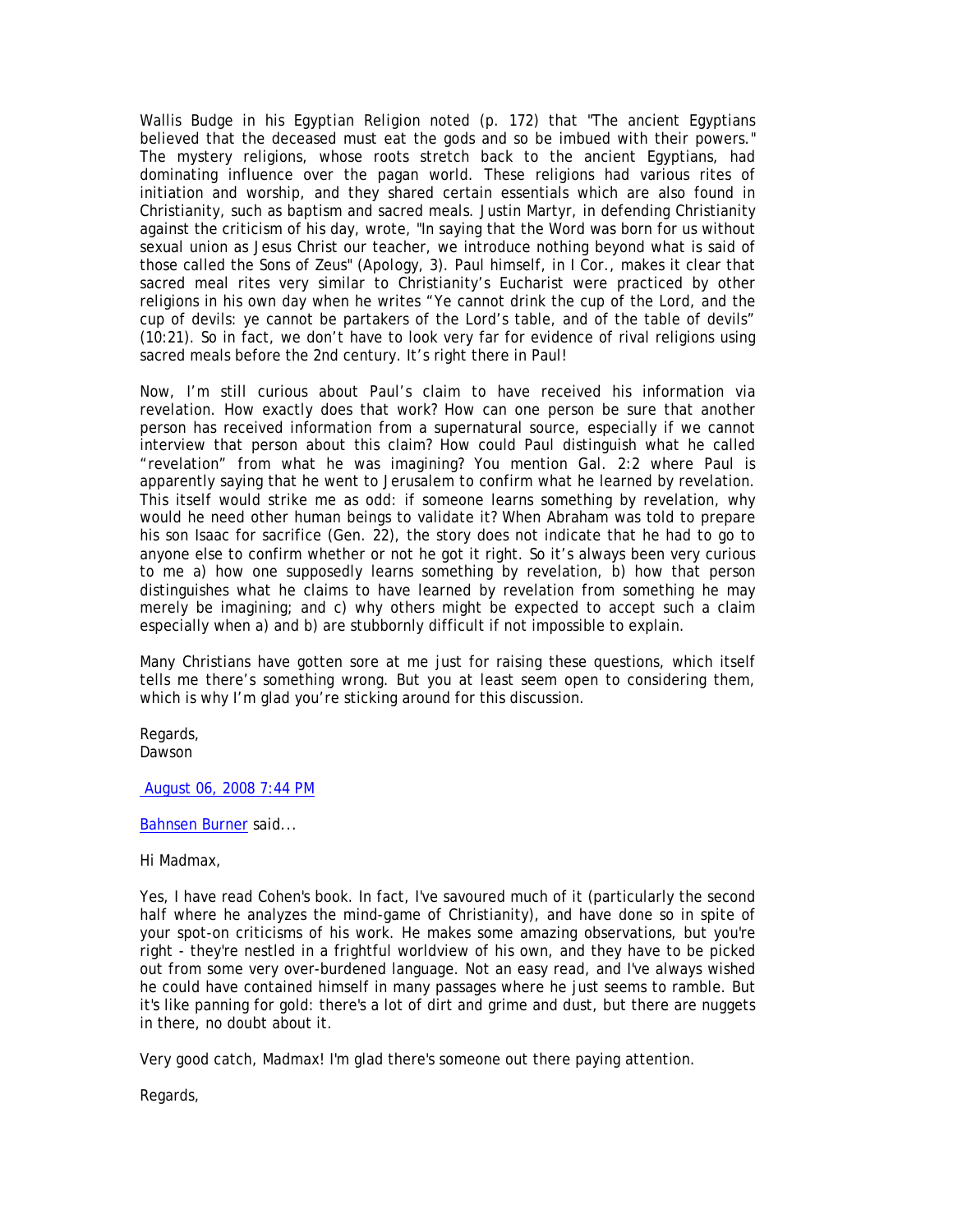# Dawson

## August 06, 2008 7:48 PM

# Robert\_B said...

David: I hope you are well. I found answers to your questions and posted them. Now its my turn to ask you a question.

If a "traditional" Christian believer accepts the notion of a historical Jesus, James, and Peter, then it would be the case that such a person would reject the "T?bingen School" of New Testament criticism. Consequently, it would follow that a "traditional" Christian believer would accept the Clementine Homilies as having historical worth by portrayal of historical factual information.

In light of such acceptance of the Clementine Homilies, what do you make of the Epistle of Peter to James ?

In this document, Peter allegedly complains to James about Paul: "For some from among the Gentiles have rejected my legal preaching, attaching themselves to certain lawless and trifling preaching of the man who is my enemy" - Apostle Peter in "Epistle of Peter to James"

If the Epistle of Peter to James is genuine, then it would falsify Pauline Christianity. The amazing fact that Pauline Christianity dominates the landscape of Christian belief, however, would be fatal to Christianity in general if the Epistle of Peter to James were genuine. If there were to be a Holy Spirit leading and guiding Christians to "truth", then it is inexplicable that Pauline Christianity could be the dominate view if the Epistle of Peter to James were genuine. But if the Clementine Homilies describe a set of historical circumstances, then the Epistle of Peter to James probably is authentic. This creates a dilemma.

On the one side, is the "T?bingen School" view that the canonical gospels and Acts were products of the mid to late 2-nd century. If so, then Catholic Christianity was and is a purely human created institution. Protestantism is likewise merely a set of dearly beloved delusions. On the other side of the dilemma rests the realization that the early Jewish Christians held the prior and prime beliefs.

Both horns are fatal to Christianity. In John 14:26 Jesus is alleged to have spoken "But the Counselor, the Holy Spirit, whom the Father will send in my name, he will teach you all things, and bring to your remembrance all that I have said to you." If the "T?bingen School" view is correct, then Christianity is a product of the late 2-nd century and the Clementine Homilies are fiction. If the Clementine Homilies are true, then Paul was delusional and Jewish Christianity had priority and primacy to claims of correct doctrine. However, since both of these alternatives are contrary to Pauline Christianity and since the Holy spirit was supposed to do the John 14:26 things, then Pauline Christianity could only be triumphant if there was no Holy Spirit it do the John 14:26 things. If there is no Holy Spirit, then there is no Christian God irregardless of whether there was actually a historical Jesus of some sort.

August 07, 2008 11:27 AM

Chris said...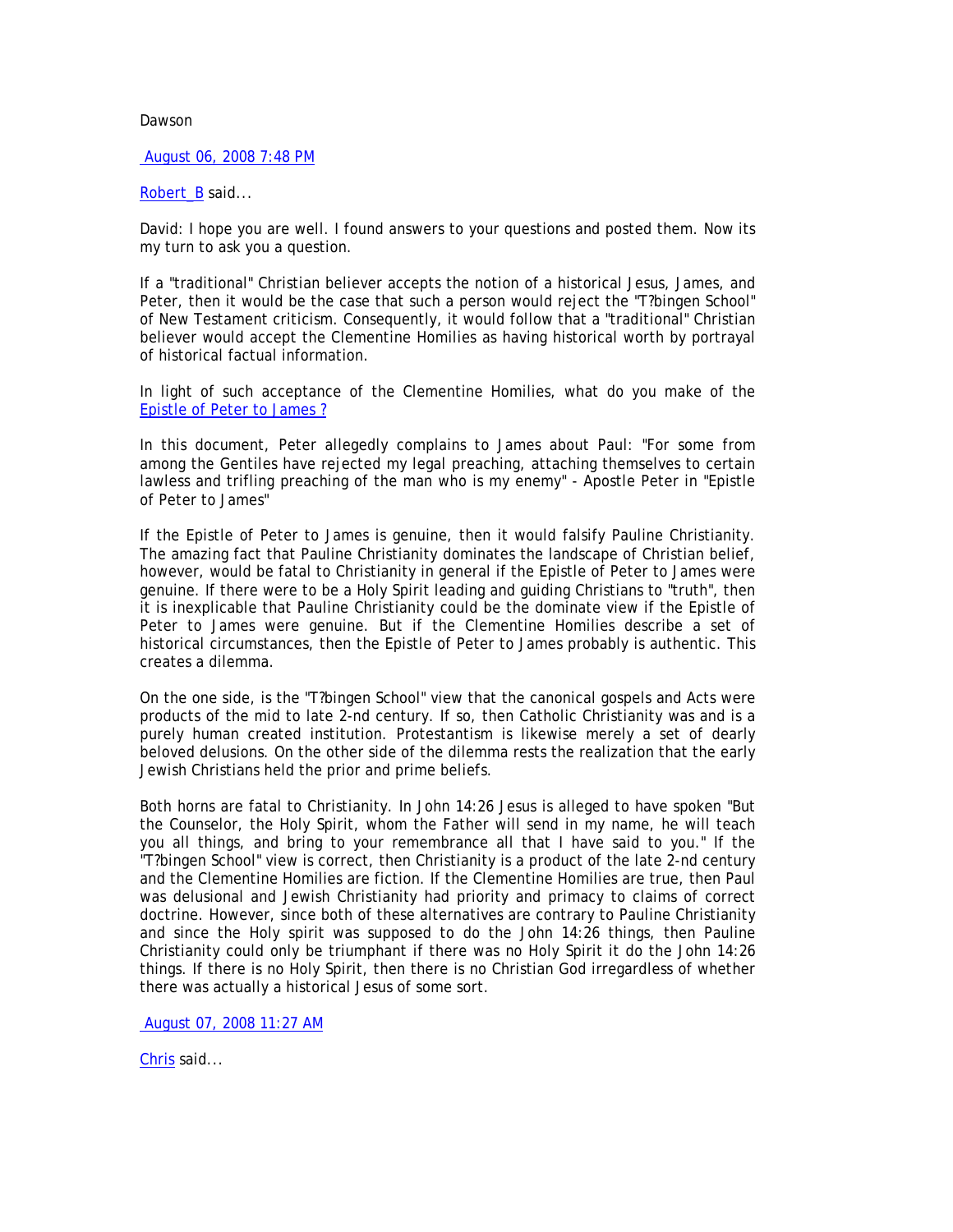In regards the 12 vs 11 discussion point; Just because Judas betrayed Christ doesn't mean that Christ then did not appear to him. If anything I would think it more important that Christ appear to Judas if for no other reason than to show him his error.

August 07, 2008 12:02 PM

madmax said...

Dawson,

Thank you for responding and I'm glad your experiences with Cohen match mine; Cohen does offer nuggets of gold and his own world-view is frightful as you say. He accepts Kant's noumenal / phenomenal split and thinks objectivity is getting in touch with the nomenal realm or as he calls it "non-fantasy" or "ultimate truth" (which is Jung's term). It drives me crazy when he goes on for length with that but its worth it when he finally focuses on the mind control aspects of the Bible.

If you ever post on the subject of either Cohen's book or Christian mind-control I will share some more observations with you. I've taken about 10 pages of notes on the book.

Regards,

August 07, 2008 8:45 PM

Bahnsen Burner said...

Chris wrote: "In regards the 12 vs 11 discussion point; Just because Judas betrayed Christ doesn't mean that Christ then did not appear to him."

You need to tell this to the authors of the gospels, for as I have quoted, they have the risen Jesus appearing to "the eleven" after Judas defected and killed himself.

Chris: "If anything I would think it more important that Christ appear to Judas if for no other reason than to show him his error."

Apparently the authors of the gospels did not share your opinion on what is important, otherwise I would expect them to have included something to this effect in their gospel narratives. It would be easy for them to do, since what we're dealing with here is ultimately imaginary: one can imagine a resurrected Jesus doing virtually anything he invents in the fantasies of his imagination. But clearly this would be fiction at this point, like medieval tales the still-virgin Mary descending into hell to visit the sinners being tormented there.

But none of this bodes well for Christianity. No matter how you slice it, Paul is in conflict with the gospels here, and the explanations Christians come up with are unsatisfying. The problem is in fact created by Christianity, for Christianity wants us to accept what both Paul and the gospels say as inspired truth. On my view, which in no way partakes in such nonsense, the explanation is simple: Paul (assuming he wrote I Cor. 15:3-8 in the first place) was unaware of the tradition that one of "the twelve" defected and betrayed Jesus, because that tradition was not developed until a later time, when narratives depicting Jesus' earthly existence began to be compiled and put into story form. This is just one of the many strands of evidence demonstrating that what we have in the New Testament is a series of snapshots documenting the growth of an ancient legend, from its more primitive beginnings to a full-fledged "histories"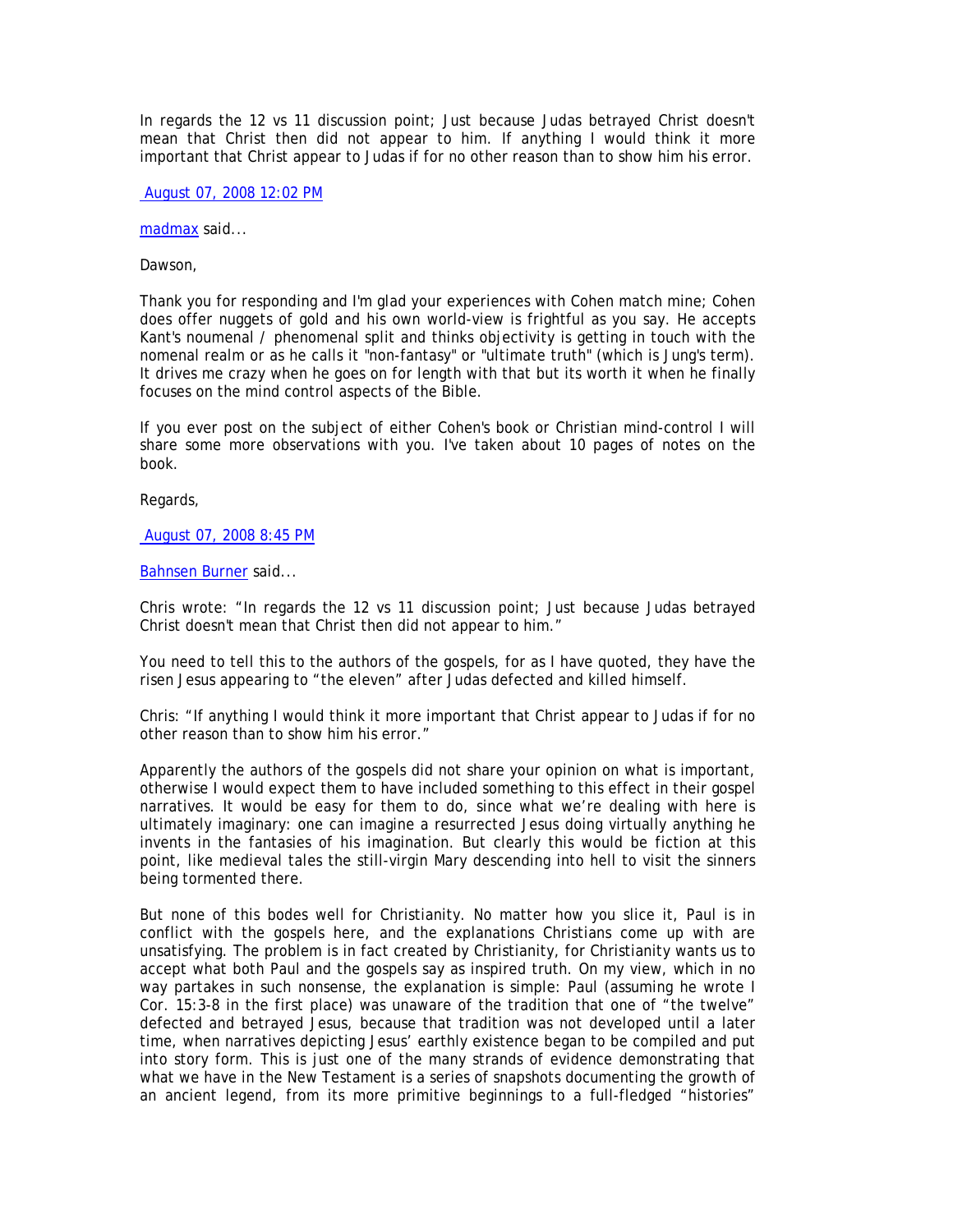which cast fictional characters in fictional stories set in otherwise historical settings, much like today's historical novels.

Regards, Dawson

August 08, 2008 5:44 AM

Chris said...

Hi Dawson,

Long time reader, third time commenter.

My comment merely refers to the error your assumption makes in foreclosing against the possibility that Jesus did appear to all 12 as Paul writes. Paul is providing new information, not conflicting information.

Enjoy your blog immensely. August 08, 2008 12:41 PM

chadzwo said...

Chris - I believe Dawson's point is that Judas was dead prior to Jesus resurrection and he therefore could not have appeared to him. Matthew 27:5 - And he cast down the pieces of silver in the temple, and departed, and went and hanged himself. From the most natural way to read this portion of Matthew, it appears Judas was dead well before Jesus death, burial, and resurrection. For the record, I do not agree with Dawson's conclusions but neither do I see Judas as a possible solution to the eleven/twelve issue.

Dawson - sorry to have not posted in response to your questions. Usually by the time I am finished reading all that is written here (or at least the parts I find interesting) I haven't any time left to post. Will try to do so at some point.

August 08, 2008 11:19 PM

Robert B said...

chadzwo: "I believe Dawson's point is that Judas was dead prior to Jesus resurrection and he therefore could not have appeared to him."

Mark is widely and generally thought to be the first of the canonical gospels. Mark ends at 16:8. The spurious long ending, 16:9-20, is not authentic to Mark. In 16:8 we read:

"They went out and fled from the tomb, for trembling and astonishment had gripped them; and they said nothing to anyone, for they were afraid."

There are no post resurrection appearances in canonical Mark. The literary device of the women fleeing in fear and remaining silent was used to explain why the story of a physical resurrection had been unknown up till then. Matthew and Luke both used Mark as a source document and radically changed the story in different ways to suit their doctrinal agendas. That they did so indicates that they did not think of Mark as history. By freely changing the Jesus story, the other gospel evangelists implicitly assert that Mark and their own writings are pious fiction. This is fatal to Christianity.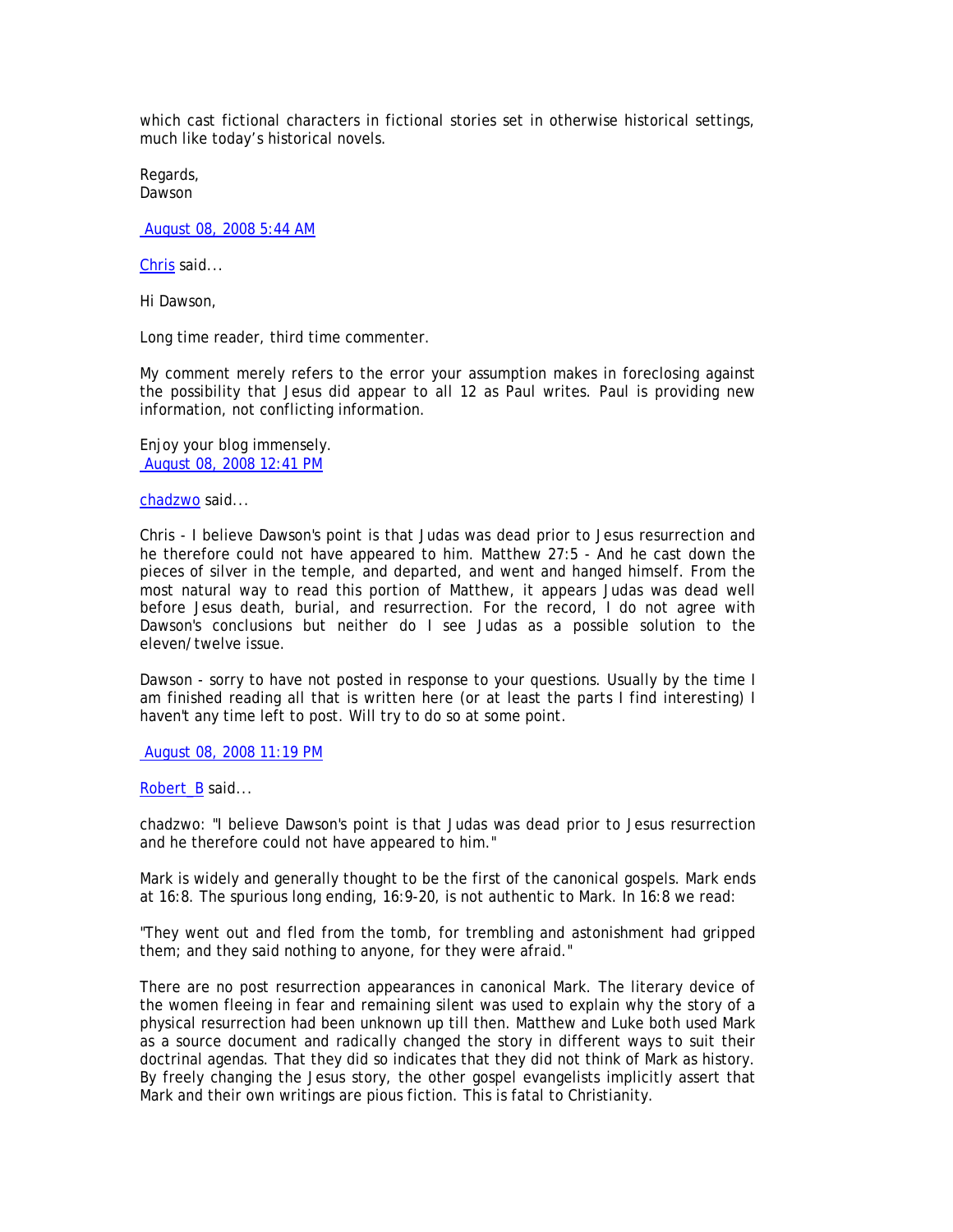August 09, 2008 9:36 AM

# Robert B said...

Chris: "My comment merely refers to the error your assumption makes in foreclosing against the possibility that Jesus did appear to all 12 as Paul writes. Paul is providing new information, not conflicting information. "

Chis begs the question on multiple levels. By asserting Dawson is in error in " foreclosing against the possibility that Jesus did appear", he without justification assumes the supernatural is real. However, the supernatural is simply the negation of all that is natural. All that exists is the natural. Existence exists. It is impossible for other than existence to exist, for all that exists is existence. Assuming the supernatural is to assume the metaphysical primacy of non-existence and consciousness. This is absurd.

By assuming that Paul wrote I Cor. 15:3-8, Chris ignores the very plausible alternative that the passage in question is a post-Pauline interpolation. This is gross question begging. See Robert M. Price's Apocryphal Apparitions 1 Corinthians 15:3-11 As a Post-Pauline Interpolation

Asserting " Paul is providing new information," is to presume the gospel fairy tales are historically true; that is a fine example of Petitio principii, for that is the issue at question.

Chris wirtes that Paul's story was "not conflicting information." Again he reasons in a circle. Steven Carr's comments demonstrate against the idea that Paul believed in a historical Jesus who rose from the grave like a zombie in a George Romero movie.

The analysis I posted of the ancient hymn fragment found at Philippians 2:6-11 coupled with the implications of the letter of Claudius Lysias renders the notion that Paul believed a corpse rose from its grave and walked about talking and eating fish absurd.

## August 09, 2008 10:12 AM

david said...

Dawson said:

*"not one of the other 33 references using the word 'brother' seems to denote a blood relation."* 

*"So the more we look at this, the more compelling it becomes that Paul used the word 'brother' in his letters, pretty much without exception, to indicate a relation within the election, not a biological relation."* 

1) There are exegetical problems with this, namely the dreaded word study fallacy:

Removing a word from its immediate context robs the intended meaning. Words are the building blocks for units of thought; thus, they should not be isolated when bringing out the author's meaning. Specifically words are used **in a relationship** with other words. If you've studied hermeneutics you already know about the widening contextual units that one must examine when doing exegesis (the sentence, the thought, the parts of an argument, entire argument, the whole letter or narrative, etc...) Tallying up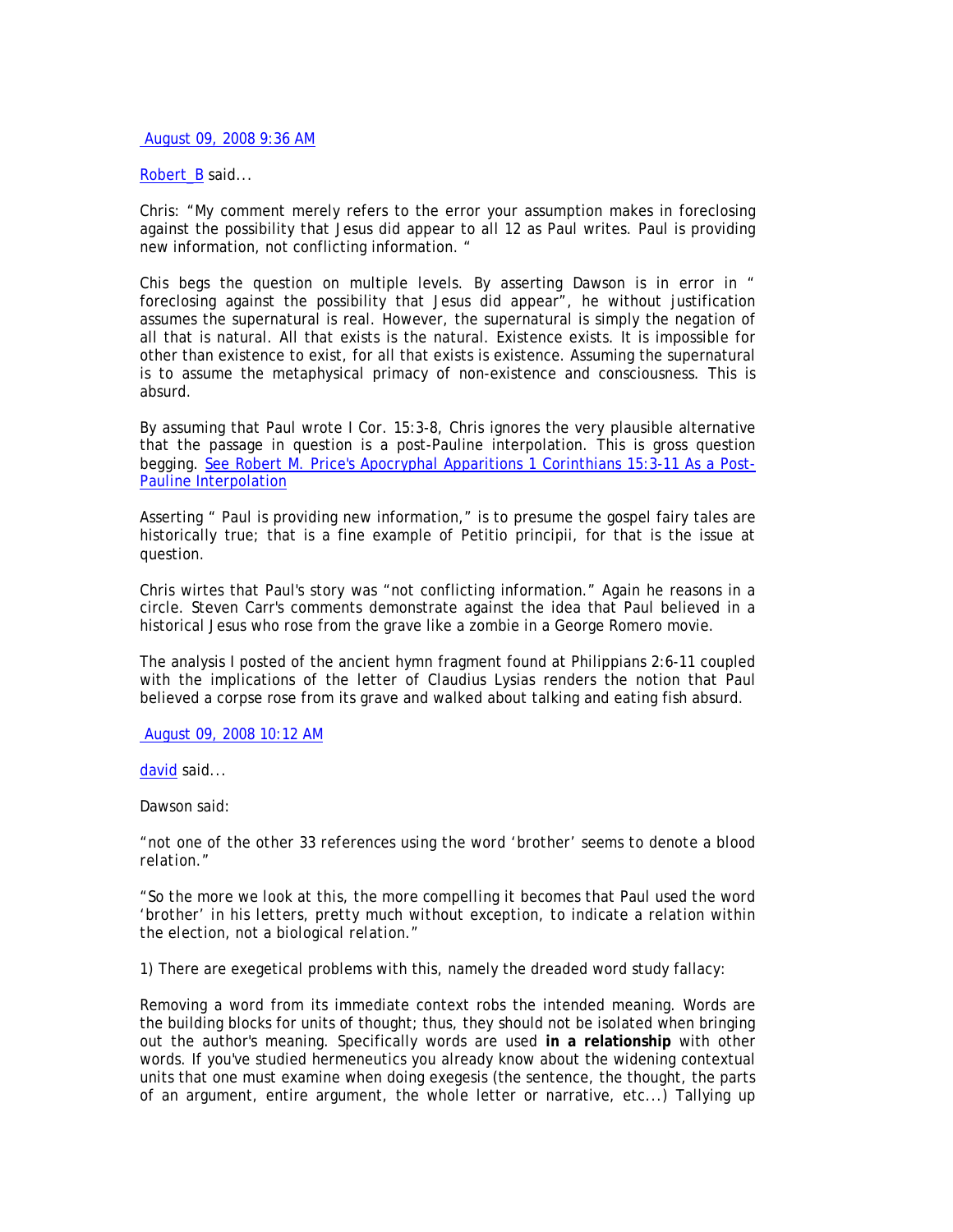instances of adelphos does not provide support for a meaning. The examples you provide are not evidence for or against any interpretation. It just shows how often Paul used a word. The object of the preposition, kurios, must be considered when making comparison, not to mention kurios itself (one of the most loaded words in the New Testament).

Where else does Paul present "ton adelphon tou kuriou"?

1 Corinthians 9:5

*Do we not have the right to take along a believing wife, as do the other apostles and the brothers of the Lord and Cephas?* 

My contention is that this group, "the brothers of the Lord", is the same group mentioned throughout the Gospels.

2) I'll grant Robert that James is given an honorific title, but why does the designation as Jesus' sibling not give honor to James? How did James acquire his status as early leader given we have no record of him following Christ during his lifetime. How is honor implied by some "brotherhood" with Jesus that is not physical?

3) Paul uses prepositions very purposely in his preaching (just read that aloud and should go wipe off my monitor). Paul calls his fellow believers **in** Christ (Col 1:7; 4:7). This distinct preposition demands some explanation. Doherty asserts that we should use "brothers in the Lord" as a clue to to interpret the phrase, and offers no explanation why. He contends that the early church of James may have been called the "brethren of the Lord" (no evidence given). Ok, but James is **the** brother of the Lord, not **a** brother of the Lord. Unless definite and indefinite articles are irrelevant in Greek (they're not), then this distinction must be addressed by Doherty as well.

4) Just as a reference, the *New International Dictionary of New Testament Theology* outlines a wide semantic domain for adelphos, which could mean the following: brother, close family member, fellow member of society or religious group, or even the Greek philosophical concept of universal brotherhood. NIDNTT also notes that Paul does not use adelphos when speaking to a gentile audience (for example: Acts 17:22). No honorific titles even mentioned, where is the evidence of such usage for "brother of the Lord?"

5) A mere honorific title fails to explain the "brother of the Lord" as used by later authors who you claim used Paul's material as a source.

6)The early church had no problems with this (Doherty readily concedes this point) until perpetual virginity became an apologetic concern (the Ebionites used Jesus' family to argue against perpetual virginity, see Ireneus *Against Heresies*). Did the Gospel author(s) use this unique phrase in Galatians to fabricate a family for Jesus? If so does that suggest they understood it to be a literal brother? There have been 3 historic positions on the Jesus' brothers:

a )Orthodox church - they were children from a previous marriage

- b) Catholic church they were cousins
- c) Protestants they were Joseph and Mary's later children

*The Brother of Jesus* by Bruce Chilton and Jacob Neusner presents a very good critical analysis of all the contemporary theories. I also ran across a shorter summary article here: http://www.bibleinterp.com/articles/Chilton\_James.htm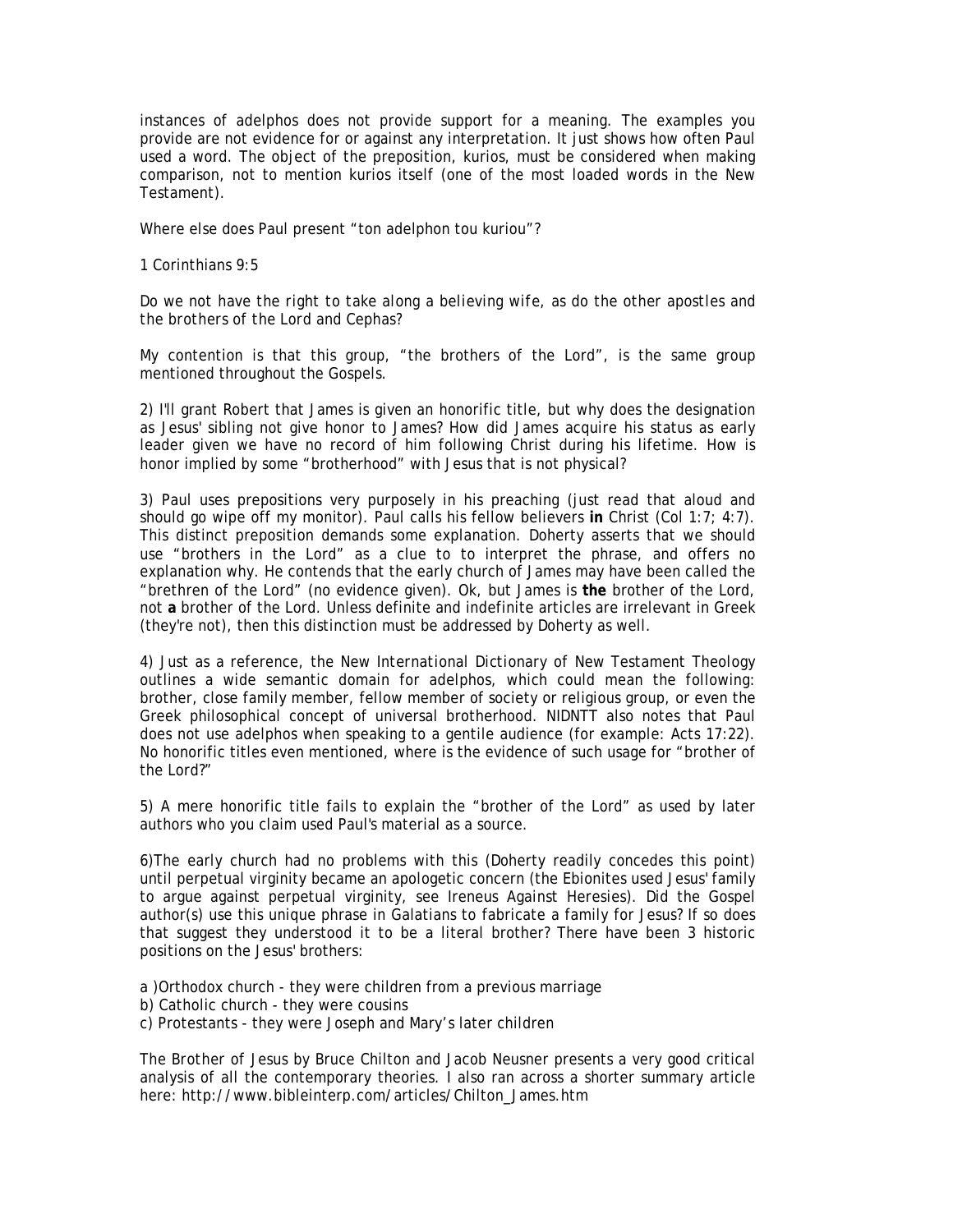Jerome quotes Hegesippus' account of James from the fifth book of his lost Commentaries (165-175 AD):

*"After the apostles, James the brother of the Lord surnamed the Just was made head of the Church at Jerusalem. Many indeed are called James. This one was holy from his mother's womb. He drank neither wine nor strong drink, ate no flesh, never shaved or anointed himself with ointment or bathed. He alone had the privilege of entering the Holy of Holies, since indeed he did not use woolen vestments but linen and went alone into the temple and prayed in behalf of the people, insomuch that his knees were reputed to have acquired the hardness of camels' knees."* 

In conclusion, James has historically been understood to be the brother of Jesus. No positive evidence has been provided for your claim.. A unique reading of "brother of the Lord" as found in Galatians (over and against the Gospels which present the sibling) requires more evidence to defend itself against readings that comport across the New Testament. Regardless of the historicity of the Gospels, they support this reading of Galatians. If Paul is the only source prior to the Gospels mentioning James, then one is left wondering why the later writers would use this alleged "spiritual brother" to fabricate an entire family for Jesus.

Also a quick note that "the twelve" in 1 Cor 15 is equivalent to "the twelve disciples". This is a semantic change due to innovation that normally only grammarians concern themselves with; however, I think its worth mentioning. The innovation is specifically called an ellipsis, which is basically when a headword (disciples) is closely associated with a qualifier (twelve). The headword is often omitted due to frequency of use. This lends support to the passage being an oral creed, but my real point here is that if Paul is saying Jesus appeared to the twelve disciples, then how far back could Jesus' death/resurrection be?

Dawson said:

*"The "sun came up this morning" as opposed to what?"* 

Oops, sorry about that. I meant to say "do you correct people" and missed that on the edit.

I'm saying that the "sun came up" is a phenomenological description (from the point of view of the observer) and need not be literally and objectively true in order to be true in the sense the author intended. This would probably be a more liberal view of "the twelve" so I'm not even sure how far I would take that since I haven't studied the literary genres (Gospel narratives vs Paul's letters) closely enough to really argue for an interpretation. I think "the twelve" had become a regular expression for "the group of disciples." The eleven could have been purposely tweaked by the later Gospel writers in an attempt to be more accurate about what happened for narrative purposes (as opposed to reciting a creed). If legendary expansion is true, then we have Gospel writers contradicting one of their sources which itself requires explanation.

I don't see any contradiction for post-resurrection appearances if they happened in this order:

*Peter (1 Cor 15:5) Ten Apostles (Luke 24, John 20:19) Eleven Apostles (John 20:24*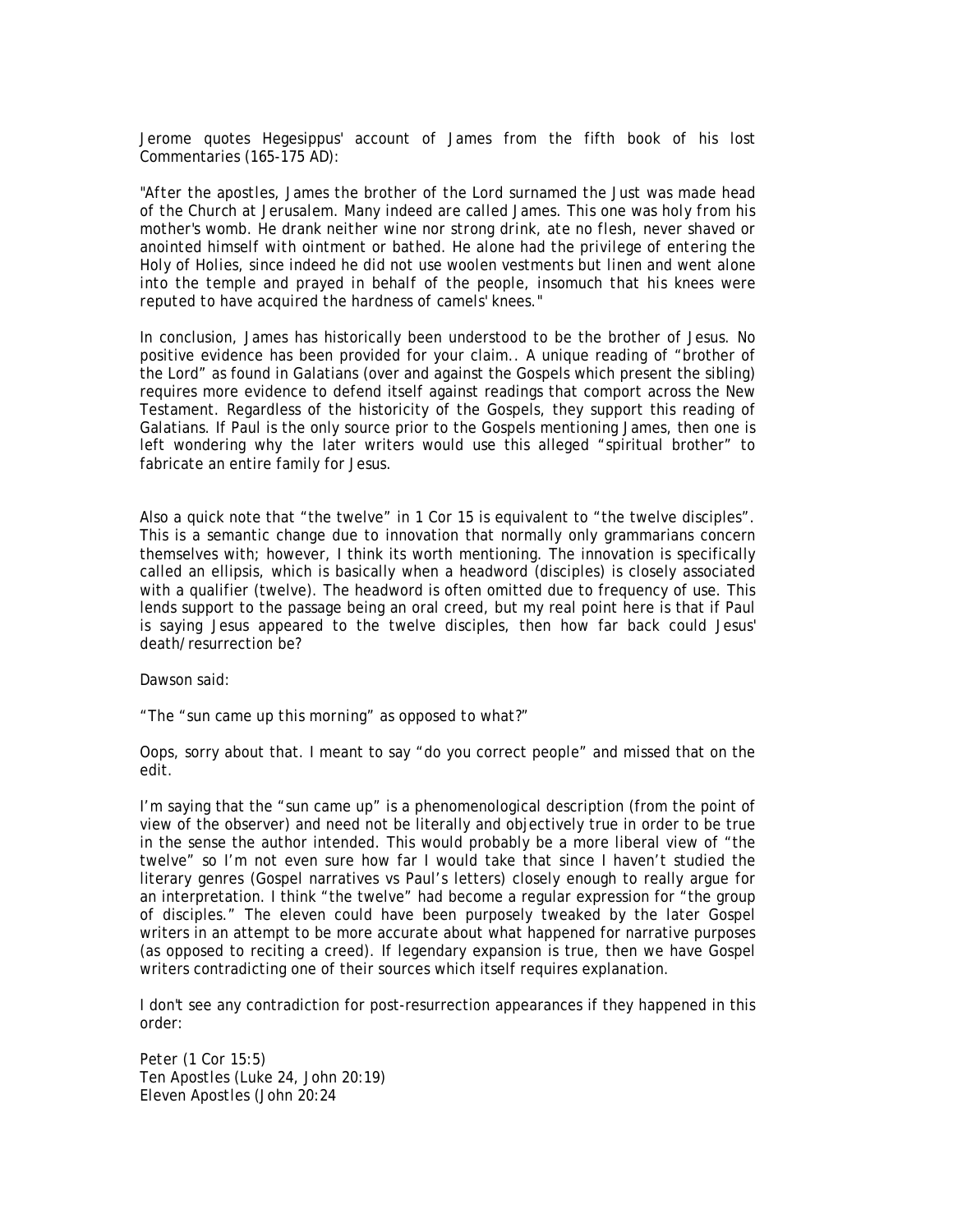# *All Apostles (Matt 28, Mark 16) James (1 Cor 15:7) Paul (1 Cor 15:8)*

Using your hermeneutic, Paul doesn't tell us which appearance he is talking about so he is only aware of the appearance to the twelve. In accord with Chris here, on what grounds do you assume only one appearance to the apostles?

In response to the mystery cult stuff:

We know next to nothing about Hellenistic mystery cults in the 1st century. What we do know of mystery cults mainly comes from the 3rd-4th centuries and implies there was a period of syncretism and eclecticism during which the cults became more widespread in Rome. This period is most likely when a) they borrowed from Christianity to be popular b)vice versa c)both d)neither.

As for 1 Cor 15 and the worship of Baal of Peor, I don't see the significance. I acknowledge that other religions have traditions, and food is to be among the most commonly selected means of expressing religious concepts and having communal time. Two things in common at the same time does not imply strong dependence, and at best posits weak influence. Paul uses the Old Testament example of Baal worship to discourage the Corinthians from pagan idolatry. This is not explicitly a mystery cult reference and most likely isn't one since they were very exclusive and secretive in bringing new members into their midst. Albert Schweitzer said, "If we posses so few typical statements about Mystery-feasts, is it not partly because they had no very remarkable features and did not take a very exalted position in the hierarchy of the cultus acts?" (*Paul and His Interpreters* pg 195)

Also with respect to Paul himself borrowing doctrines from mystery cults I stand with Grant:

Also "Judaism was a milieu to which doctrines of the deaths and rebirths of mythical gods seems so entirely foreign that the emergence of such a fabrication from its midst is very hard to credit."

Michael Grant, Jesus: An Historian's Review of the Gospels, p. 199

And as Ronald Nash notes:

"Any question for the historical antecedents of the Lord's Supper is more likely to succeed if it stays closer to the Jewish foundations of the Christian faith than if it wanders off into the practices of the pagan cults." (*The Gospel and the Greeks* pg 149). What about the Jewish passover feast!? Bruce Metzger notes, "the Jewishness of the setting, character, and piety expressed in the [Christian] rite is overwhelmingly pervasive in all the accounts of the origin of the supper. (*Methodology* p 17)

J. Gresham Machen's *The Origin of Paul's Religion* has shaped my thinking on the matter considerably.

Justin Martyr was writing to the emperor of Rome to defend against charges of impiety and wickedness leveled against Christians.. His point was that in some respects Christianity was similar to religions that found approval in Rome, and yet Christianity often demanded an even higher morality. Using your own hermeneutic: we don't know which specific elements Martyr was referring to therefore we should conclude that he didn't know about the ones he doesn't mention. :) Comparative religion is not the point here, the point is Martyr is not evidence of mystery cult sacred meals..only of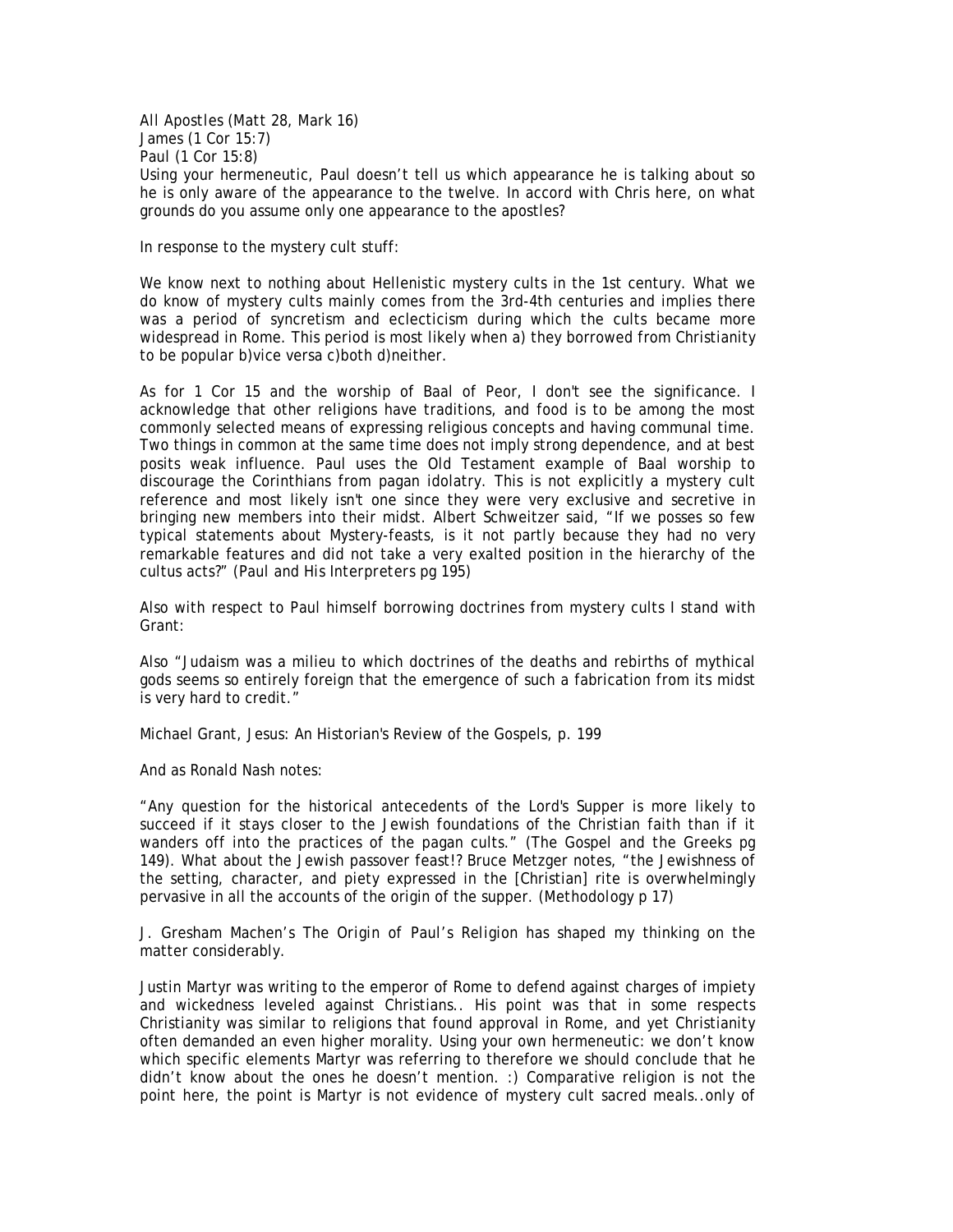sacred meals which I openly will acknowledge (even from the Old Testament) has been around since religion.

Dawson said:

*Now, I'm still curious about Paul's claim to have received his information via revelation. How exactly does that work?* 

Perhaps Paul did doubt his revelation experience and sought to have it confirmed by those who claimed to know Jesus. Again this is the whole rub about recent resurrection because you assume that those he went to see only knew a "heavenly risen" Jesus. That is possible, but since Paul's reason for going on the trip was to confirm his experience then I believe that supports that Paul believed Cephas/James really hung out with Jesus and thus has were qualified to verify his experience....otherwise we're left with a delusional Paul going to visit other delusional people to validate his experience...and that is a hard nugget for me to swallow.

Cheers, David

August 09, 2008 1:54 PM

david said...

Robert,

Yes, while most Christians would probably have not clue what the T?bingen School is, I think the traditional Christian position would reject this.

As for Clementine I'm not sure. How do you conclude that if a Christian rejects the T?bingen School they necessarily accept the psuedo-Clementine literature?

*On the one side, is the "T?bingen School" view that the canonical gospels and Acts were products of the mid to late 2-nd century.* 

"The demonstration, mainly by English scholars, of the impossibility of the late dates ascribed to the New Testament documents...and the proofs of the authenticity of the Apostolic Fathers and of the use of St. John's Gospel by Justin, Papias, and Ignatius gradually brought Baur's theories into discredit." (from the Wikipedia article which is curiously thorough and shows some unusual marks of scholarship).

The Germans create it, the British correct it, and the Americans corrupt it! :)

August 09, 2008 2:22 PM

Vinny said...

*Perhaps Paul did doubt his revelation experience and sought to have it confirmed by those who claimed to know Jesus.* 

I cannot see any evidence in Galatians that Paul ever doubted that he was preaching the gospel correctly. It seems more likely to me that he was concerned that the apostles in Jerusalem had things wrong. Perhaps his fear that he was running his race in vain was the fear that the apostles in Jerusalem were undoing his work by teaching false doctrines.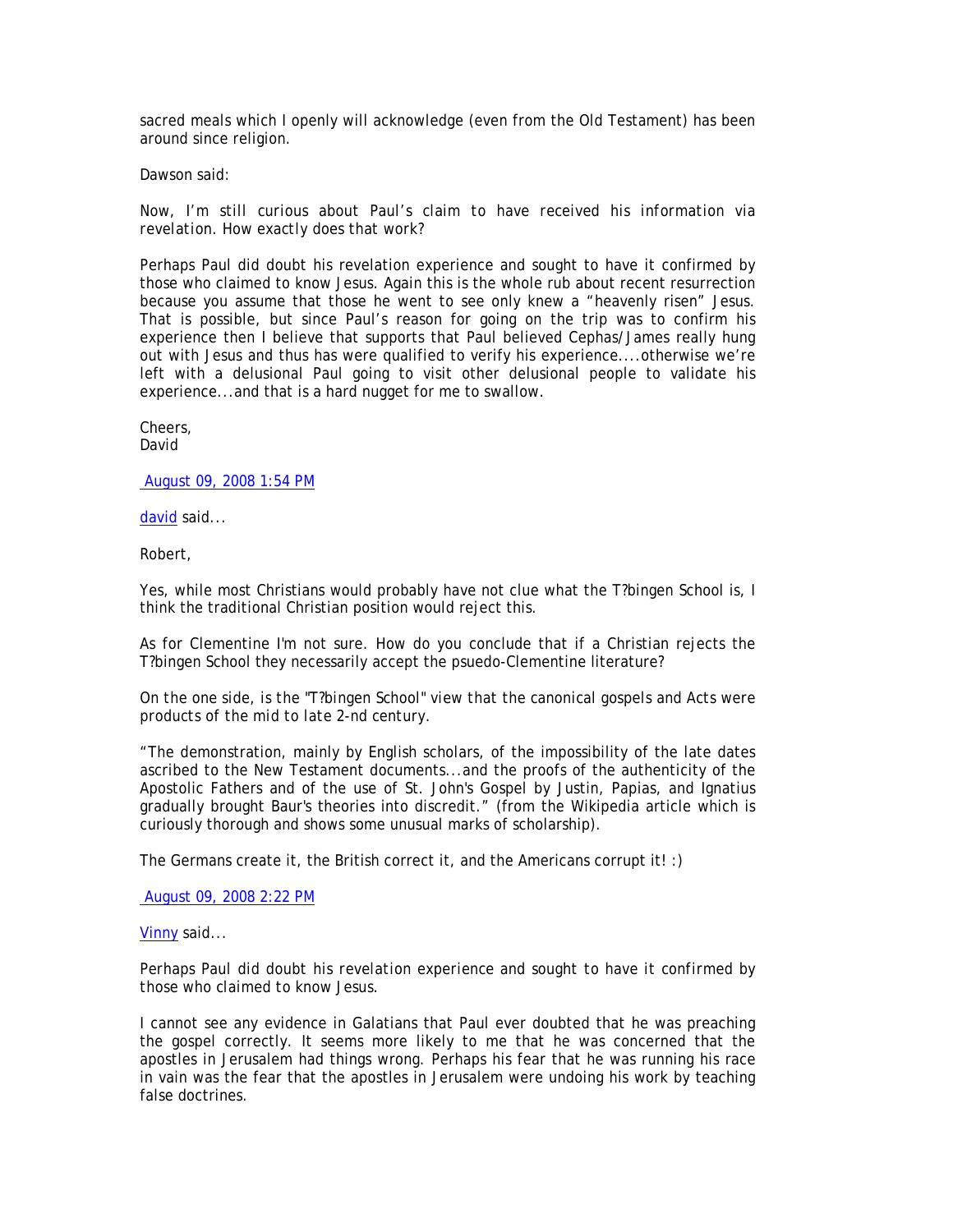# August 09, 2008 2:42 PM

## Bahnsen Burner said...

Chris: "My comment merely refers to the error your assumption makes in foreclosing against the possibility that Jesus did appear to all 12 as Paul writes."

Actually, I've made no error, since I'm assessing possibility on the basis of the evidence positively given in the record. And in my view, going by the evidence does not constitute erroneous procedure.

The problem is produced by what is stated: one tradition (Paul's) says that Jesus appeared to "the twelve," while the other (found in the gospels) claims that Jesus appeared to "the eleven." Neither tradition – either the one found in I Cor. 15:3-8 or that of the gospels – gives even a remote suggestion that Jesus appeared to Judas in some afterlife experience. Nowhere in his letters does Paul even mention Judas Iscariot, or that one of "the twelve" defected and committed suicide. It is because Paul offers no details that proposals like the one you give can be imagined and inserted into the record as if Paul may actually have had something like this in mind.

Chris: "Paul is providing new information, not conflicting information."

To be consistent with your own proposal, you would need to refrain from the overtly indicative mood in which you couch this assertion. By affirming it positively, as you do here, you have ventured well beyond the evidence and into the realm of the ad hoc. Besides, we must remember that Paul was the earlier writer here. So he would not have been providing information which the gospel writer overlooked or failed to supply.

Now, if I am in error here, it is because I do not grant to the imagination the power which theists implicitly grant to it. Only they don't want to call it imagination. They have other names for imagination, like "spiritual truth" or "revelation."

But what you offer, Chris, is actually valuable for illustration of one way legends begin to take shape in the minds of the faithful. As I have argued elsewhere, belief in the supernatural invites the believer to retreat deeper and deeper into his imagination. Without doing so, "the fear of God" which is supposed to be the beginning of knowledge (Prov. 1:7) will never take root. (Van Til's autobiographical account of his own conversion experience is illustrative of this point; see here for example.) Here you have imagined a scenario specifically geared toward resolving a problem in the record, and because you take the supernatural seriously, you bestow what you have imagined with the validity of a legitimate "possibility" that even I am expected to take seriously. What we have in the end, however, is the legend-building process aptly modeled before us as it takes shape. The legend has now grown: after Jesus appears to "the eleven," he descends into hell and appears before Judas Iscariot, who is roasting in tormenting flames licking his entire body throughout, and scolded for his historic offense. This completes "the twelve" that we have in Paul, so now there's no problem. What evidence is there for such an event? None is needed, belief in the supernatural overcomes any need for evidence. As Christian David Slayer wrote on Grace Forums recently, "If non-believers need proof God exists, then they have no faith." Faith simply eliminates any need for evidence or proof, since it grants primacy to the imaginary.

Regards,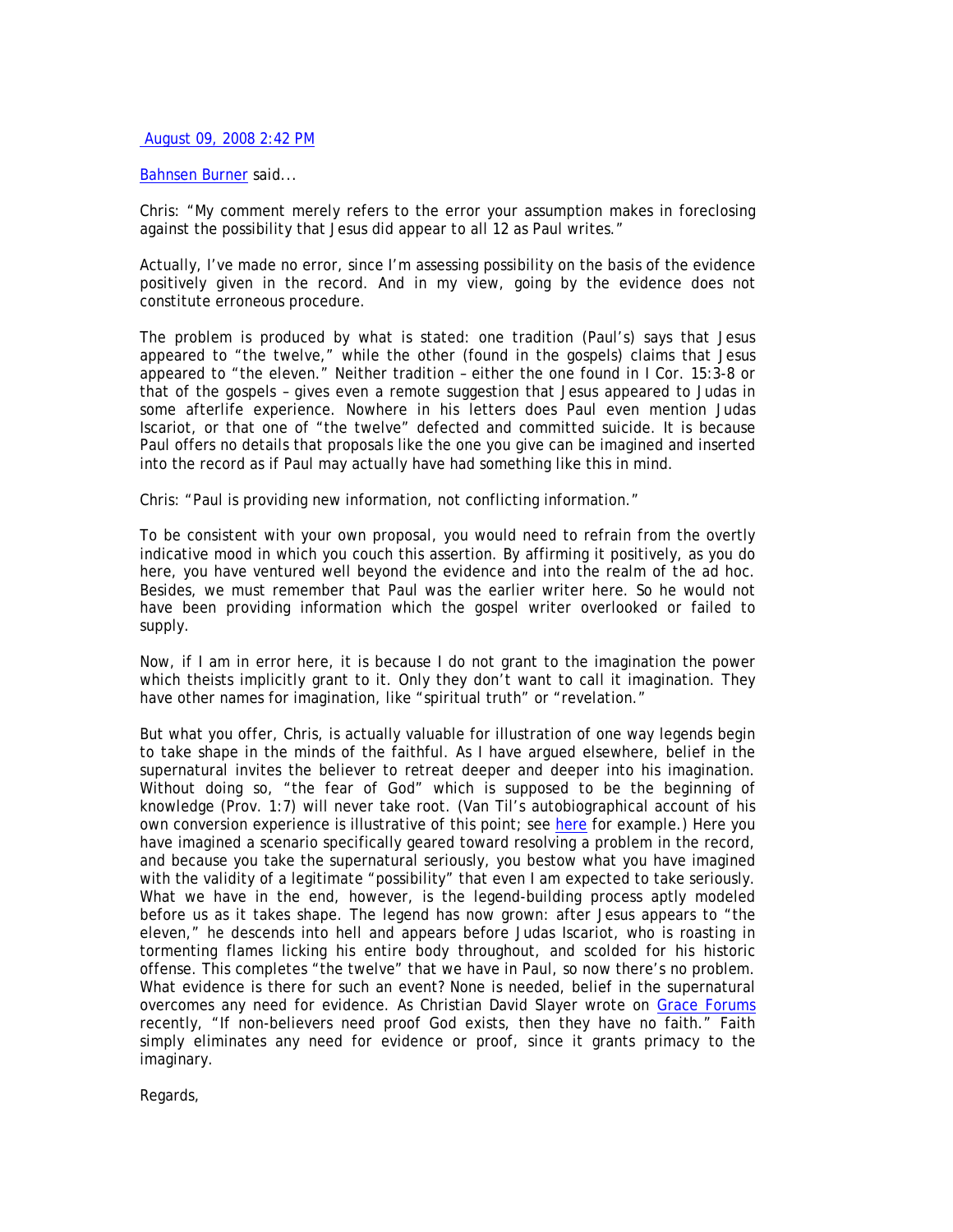## Dawson

### August 10, 2008 1:46 PM

### Bahnsen Burner said...

I wrote: "not one of the other 33 references using the word 'brother' seems to denote a blood relation." ... "So the more we look at this, the more compelling it becomes that Paul used the word 'brother' in his letters, pretty much without exception, to indicate a relation within the election, not a biological relation."

David: "1) There are exegetical problems with this, namely the dreaded word study fallacy: Removing a word from its immediate context robs the intended meaning. Words are the building blocks for units of thought; thus, they should not be isolated when bringing out the author's meaning. Specifically words are used in a relationship with other words. If you've studied hermeneutics you already know about the widening contextual units that one must examine when doing exegesis (the sentence, the thought, the parts of an argument, entire argument, the whole letter or narrative, etc...) Tallying up instances of adelphos does not provide support for a meaning. The examples you provide are not evidence for or against any interpretation. It just shows how often Paul used a word. The object of the preposition, kurios, must be considered when making comparison, not to mention kurios itself (one of the most loaded words in the New Testament)."

I have a few points in reaction to all this:

1) None of this provides an argument for a blood relation for James being intended in I Cor. 15.

2) For one we're told that "words are the building blocks for units of thought," but we're also told that "word study" is a fallacy when it comes to trying to understand what someone means when he does not explicitly clarify what he means in what he says. If "words are the building blocks for units of thought" and words are all we have to go by, what else is there in determining what someone means?

3) I take issue with the claim that "words are the building blocks for units of thought." On the contrary, *concepts* are the building block units of thought, while words are symbols for concepts. This is why different languages can exist; different languages have different symbols for very similar concepts. In English I say 'dog', in French I say 'chien', in Russian I say 'sobaka' and in Thai I say 'mah'. The concept is essentially the same between all speakers, but the symbol for that concept varies.

4) I have not attempted to isolate the word "brother" in order to divine Paul's meaning of this word in I Cor. 15; rather, since Paul does not explicitly state what he means, I look to his other uses of this word as a helpful guide. There is nothing wrong with this procedure, especially since Paul is not clear in what he means by "brother of the Lord" when applied to James. Nowhere else does Paul use the word 'brother' to denote a biological relationship; should we look to other people's use of the same word to interpret Paul? Other people have in fact used the word 'brother' to indicate a blood relation. Should we isolate Paul's word 'brother', remove it from the overall context of his use of that word, and assign it the meaning which other users of that word mean by it? Why?

5) Yes, "words are used **in a relationship** with other words," but if you think Paul means *blood* brother in this context, you need to argue for it, especially since Paul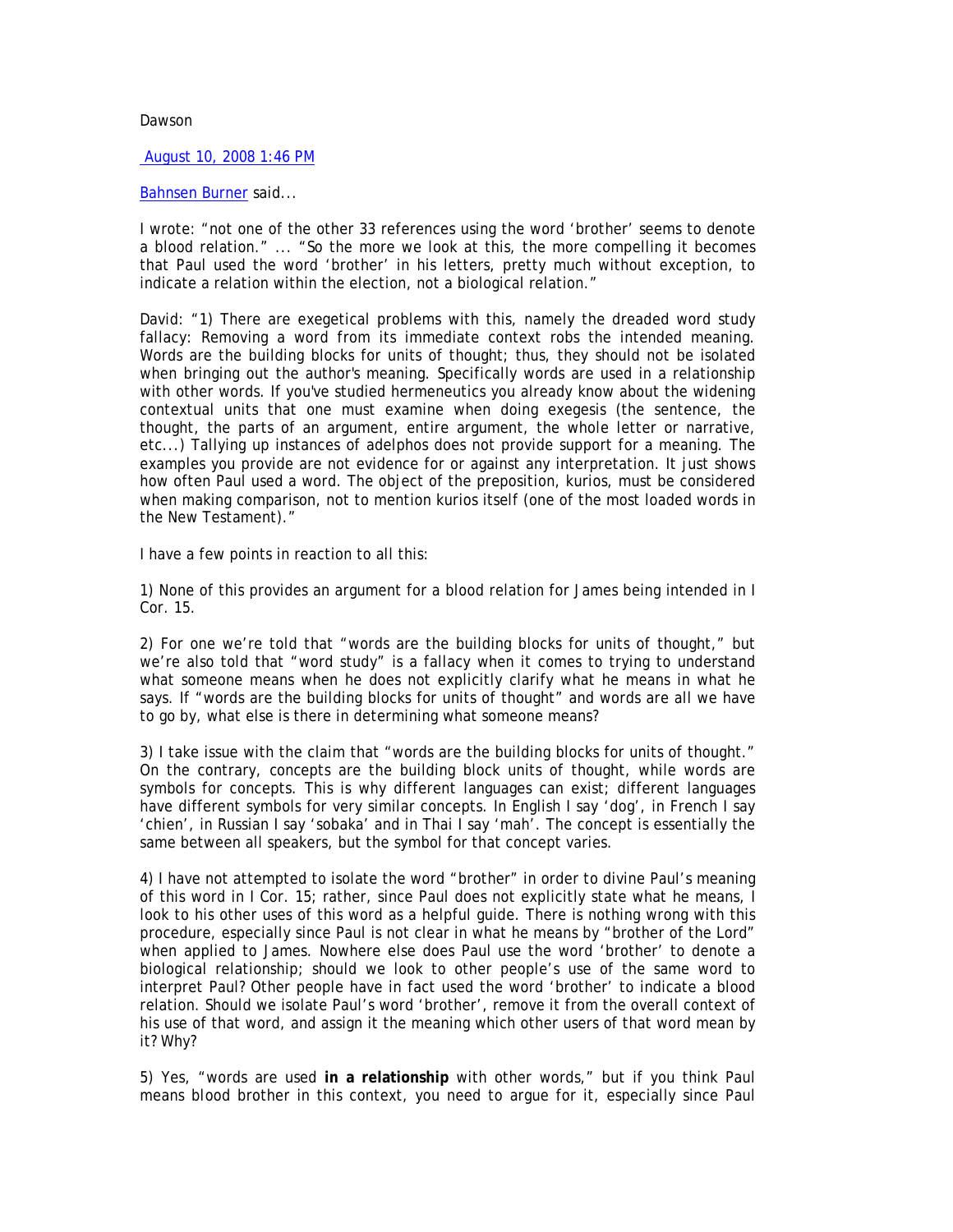uses the other word quite habitually to refer to a spiritual rather than biological relationship. I've seen no argument presented to conclude that Paul really meant that James was a biological sibling of the earthly Jesus in I Cor. 15. Do you have one?

6) If Paul is not explicit in what he means by "brother of the Lord" when he uses this phrase, why isn't it the case that "tallying up instances of adelphos does not provide support for a meaning"? Besides, I've done more than merely "tally up" Paul's use of 'brother'; I've looked at his habitual use of the term to discover what he means when he uses it. Why is this invalid, especially if he is not explicit in what he means by it in one specific instance?

David: "Where else does Paul present "ton adelphon tou kuriou"? 1 Corinthians 9:5 'Do we not have the right to take along a believing wife, as do the other apostles and the brothers of the Lord and Cephas?' My contention is that this group, 'the brothers of the Lord', is the same group mentioned throughout the Gospels."

In Matthew 28:10, we find Jesus speaking as follows: "Then said Jesus unto them, Be not afraid: go tell my brethren that they go into Galilee, and there shall they see me." Here he is referring to unspecified persons as his "brethren." On this Wells points out, "That the disciples (and not Jesus' family) is meant is clear from the sequel. 'The eleven disciples went to Galilee,' where they saw and worshipped the risen one (vss.16-7)." (*The Historical Evidence For Jesus*, p. 169) So if Paul is meaning the disciples here, as you seem to be saying with your statement here, then he is not referring to people related to Jesus by blood, but by a relation of faith.

David: "2) I'll grant Robert that James is given an honorific title, but why does the designation as Jesus' sibling not give honor to James?"

In Christianity, fellowship in Christ clearly supersedes relation by the flesh. We find this in the gospels as well, where Jesus tells his hearers about conditions of discipleship: "If any man come to me, and hate not his father, and mother, and wife, and children, and brethren, and sisters, yea, and his own life also, he cannot be my disciple" (Luke 14:26). (I do not hate my father, my mother, my wife, my child, my brother and sisters, or my own life, nor will I do so, so I cannot follow Jesus, per his own terms.)

David: "How did James acquire his status as early leader given we have no record of him following Christ during his lifetime."

Do you think that merely by being a biological sibling, James acquired status as an early leader? Again, what record in the early epistles even remotely suggests this?

David: "How is honor implied by some 'brotherhood' with Jesus that is not physical?"

The early Christians obviously thought that "doing the will of God" was of chief importance. This is why the gospel of Mark, which does give Jesus biological brothers (most likely to provide fodder for opposing docetism, a theological rather than chronicling purpose), has Jesus say in their midst, "For whosoever shall do the will of God, the same is my brother and my sister, and mother" (3:35). So even when we get to the gospels, biological relation is readily eclipsed by one's status as a faithful believer. Indeed, how would honor be implied by a mere biological relationship? If biological relationship were of such importance as to bestow honor upon a sibling, why doesn't Paul honor Jesus' mother Mary, who was, according to the gospels, with child while yet a virgin?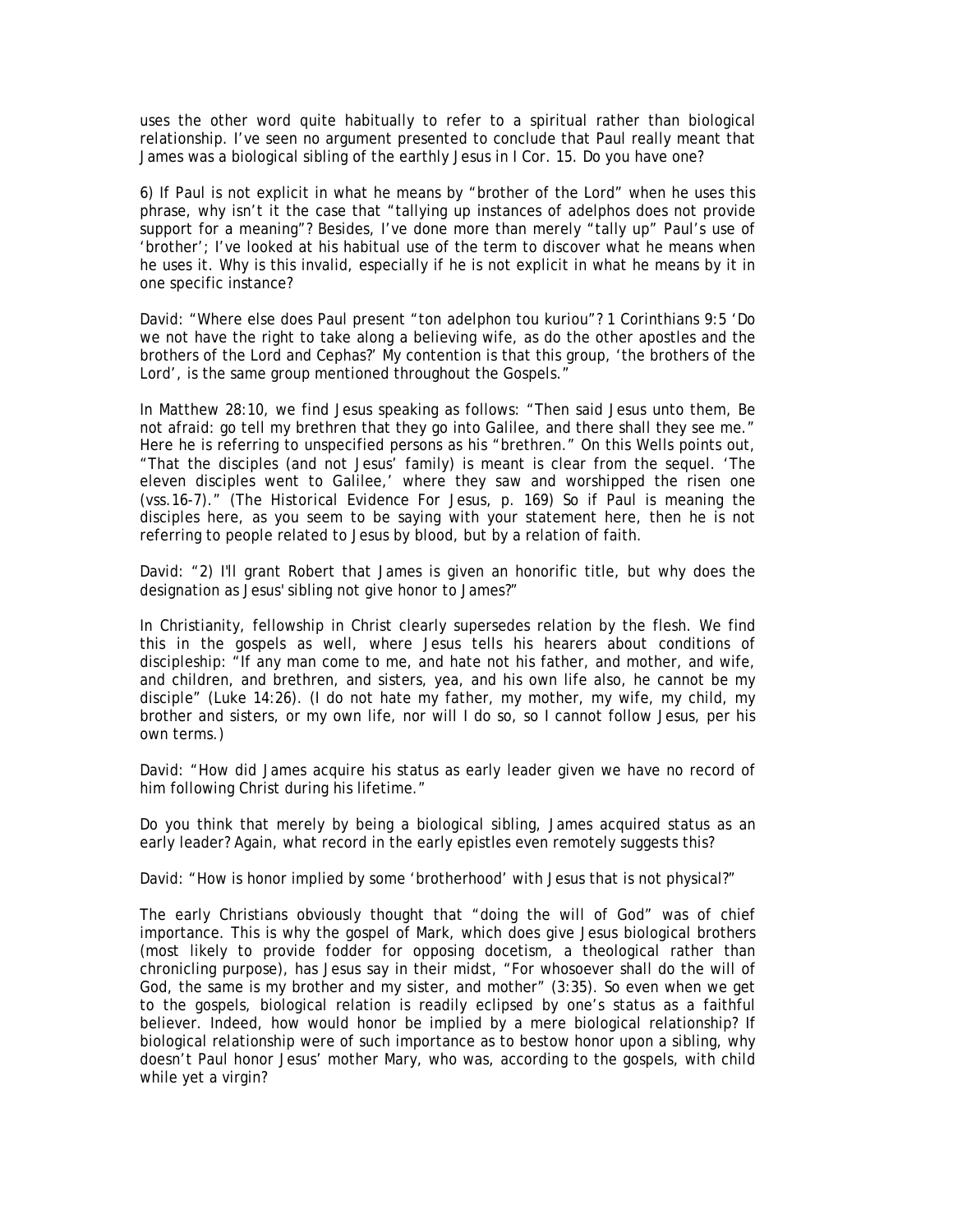For Paul, James was clearly someone important in the early hierarchy of the church in his day (in Gal. 2:9 he refers to James as one of the "pillars" of the church). He does not explain the credentials belonging to such a position, but given Paul's abhorrence for things of the flesh, it is quite doubtful that a relationship according to the flesh is what gives James the privilege of the honorific title he gives him.

David: "3) Paul uses prepositions very purposely in his preaching"

I would hope so. But one's purpose may be to distract, deflect or confuse. If Paul is vague, given his purposefulness (as you claim), it must be because he was being vague on purpose. No?

David: "(just read that aloud and should go wipe off my monitor)."

Yes, I note your gift for alliteration.

David: "Paul calls his fellow believers in Christ (Col 1:7; 4:7)."

Yes, a relationship that seems quite vague to me, since "Christ" is not a place. Or is it? Perhaps it's a place that is accessible only by means of imagination?

David: "This distinct preposition demands some explanation."

Yes, I agree. And what is Paul's explanation? Or should I ask: Does he give one?

David: "Doherty asserts that we should use "brothers in the Lord" as a clue to to interpret the phrase, and offers no explanation why. He contends that the early church of James may have been called the "brethren of the Lord" (no evidence given). Ok, but James is the brother of the Lord, not a brother of the Lord. Unless definite and indefinite articles are irrelevant in Greek (they're not), then this distinction must be addressed by Doherty as well."

Since you do not quote Doherty, or even cite him, I will:

**The term "brother" (***adelphos***) appears throughout Paul's letters, and was a common designation Christians gave to each other. In I Corinthians 1:1 Sosthenes is called** *adelphos***, as is Timothy in Colossians 1:1. Neither of them, nor the more than 500 "brothers" who received a vision of the spiritual Christ in [I] Corinthians 15:6, are to be considered siblings of Jesus. "Brothers in the Lord" (***adelph?n en kuri?***) appears in Philippians 1:14 (the NEB translates it "our fellow-Christians"). This is a strong indicator of what the phrase applied to James must have meant. James was the head of a community in Jerusalem which bore witness to the spiritual Christ, and this group seems to have called itself "brethren of/in the Lord." The pre-eminent position of James as head of this group could have resulted in a special designation for him as** *the* **brother of the Lord. Note, too, that such designations are always "of the lord," never "of Jesus." We might also note that the term** *adelphos* **was common in Greek circles to refer to initiates who belonged to the mystery cults.** (Doherty, *The Jesus Puzzle*, pp. 57-58)

So Doherty does, after all, provide an explanation for this distinction.

David: "4) Just as a reference, the New International Dictionary of New Testament Theology outlines a wide semantic domain for adelphos, which could mean the following: brother, close family member, fellow member of society or religious group, or even the Greek philosophical concept of universal brotherhood. NIDNTT also notes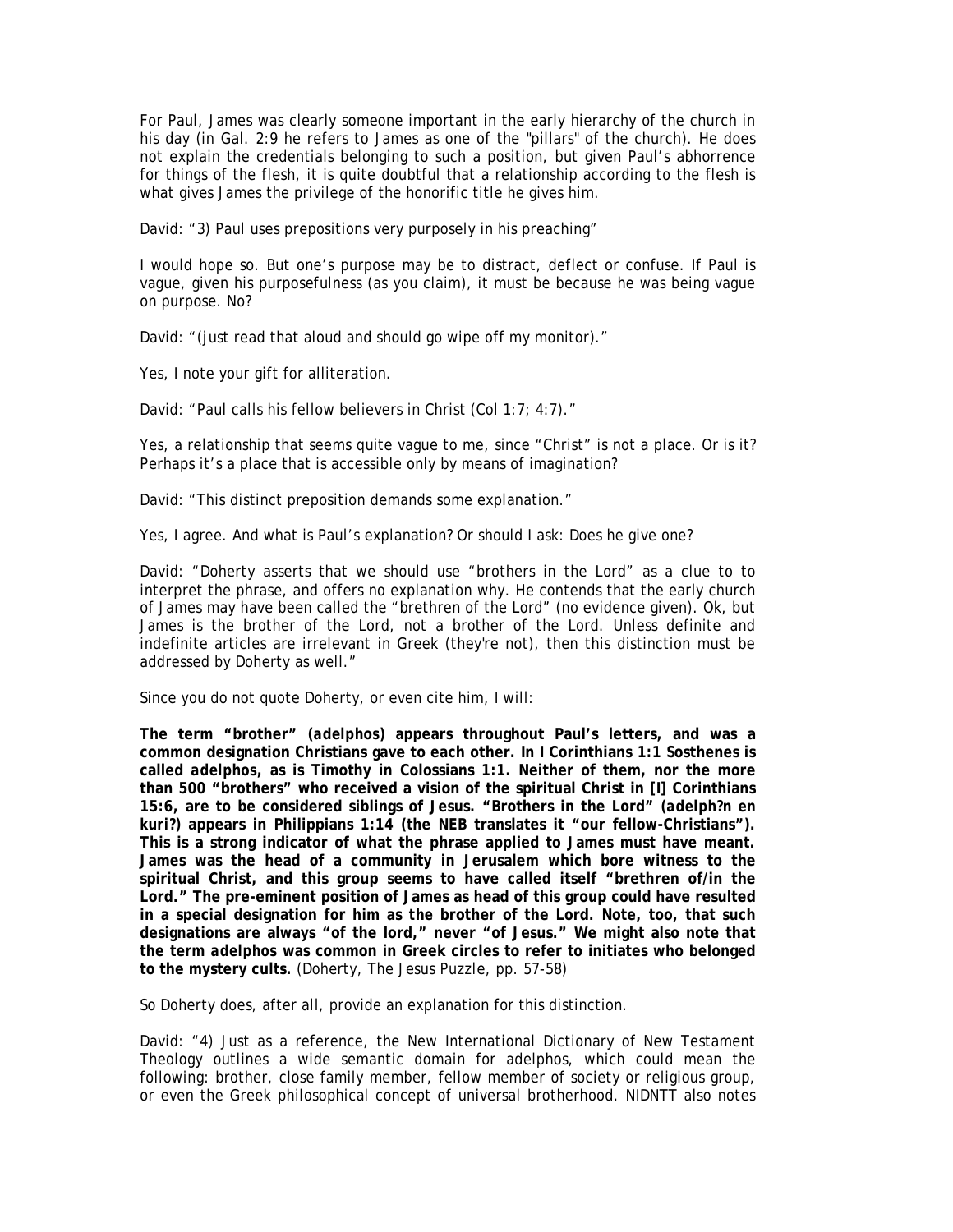that Paul does not use adelphos when speaking to a gentile audience (for example: Acts 17:22). No honorific titles even mentioned, where is the evidence of such usage for 'brother of the Lord'?"

Are we to suppose that Paul *never* used "adelphos" when speaking to a gentile audience? Isn't this an argument from silence? Regardless, if you want "brother of the Lord" to indicate a biological sibling, you are invited to present your best case for this.

David: "Did the Gospel author(s) use this unique phrase in Galatians to fabricate a family for Jesus? If so does that suggest they understood it to be a literal brother? There have been 3 historic positions on the Jesus' brothers: a )Orthodox church - they were children from a previous marriage b) Catholic church - they were cousins c) Protestants - they were Joseph and Mary's later children. *The Brother of Jesus* by Bruce Chilton and Jacob Neusner presents a very good critical analysis of all the contemporary theories. I also ran across a shorter summary article here: http://www.bibleinterp.com/articles/Chilton\_James.htm"

Because it's pertinent, I'll continue with Doherty where I left off:

**But there is further indication that early Christians knew of no sibling relationship between James and Jesus. The New Testament epistle of James opens this way: "James, a servant of God and of the Lord Jesus Christ..." ... Few believe that James the Just actually wrote this letter, but if a later Christian is writing in his name, or even if only adding this ascription, commone sense suggests that he would have identified James as the** *brother* **of the Lord Jesus if he had in fact been so, not siply as his servant. A similar void is left by the writer of the epistle of Jude. (Few likewise ascribe this letter to the actual Jude, whoever he was.) It opens: Jude, a servant of Jesus Christ, and a brother of James..." ... Now if James had been Jesus' sibling, and Jude is James' brother, this would make Jude the brother of Jesus, and he appears as such in Mark 6. So now we have two Christian letters ascribed to supposed blood brothers of Jesus, yet neither one of them makes such an identification. Attempted explanations for this silence are unconvincing. They ignore the overriding fact that in the highly contentious atmosphere of most Christian correspondence, the advantage of drawing on a kinship to Jesus to make the letter's position and the writer's authority more forceful would hardly be passed up.** (*The Jesus Puzzle*, p. 58)

David: "Jerome quotes Hegesippus' account of James from the fifth book of his lost Commentaries (165-175 AD):"

*"After the apostles, James the brother of the Lord surnamed the Just was made head of the Church at Jerusalem. Many indeed are called James. This one was holy from his mother's womb. He drank neither wine nor strong drink, ate no flesh, never shaved or anointed himself with ointment or bathed. He alone had the privilege of entering the Holy of Holies, since indeed he did not use woolen vestments but linen and went alone into the temple and prayed in behalf of the people, insomuch that his knees were reputed to have acquired the hardness of camels' knees."* 

 Clearly by Hegsippus' time (some 100+ years after Paul), the legend of who James was had grown significantly.

David: "In conclusion, James has historically been understood to be the brother of Jesus."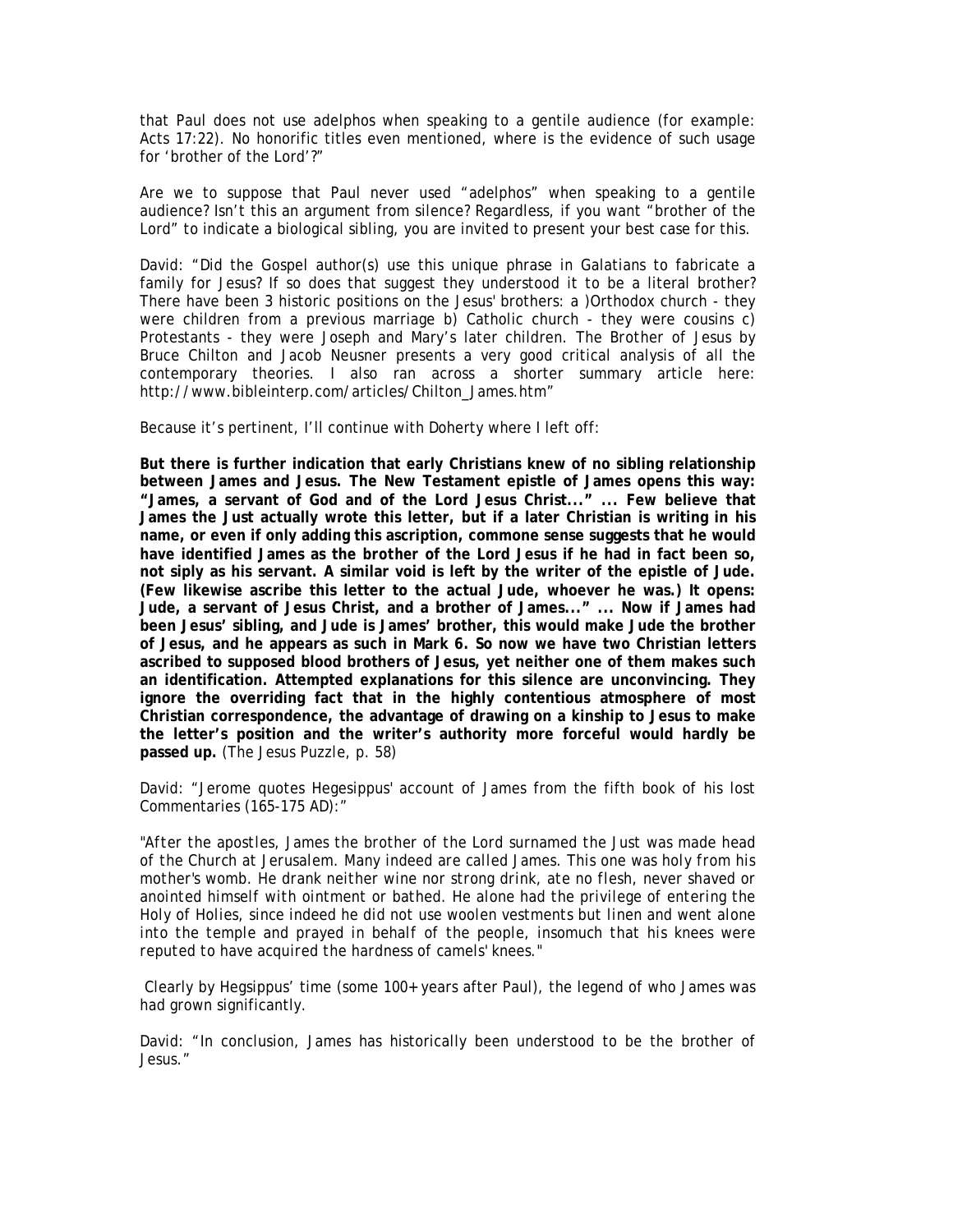This is misleading. In his letters, Paul, the earliest NT writer, never refers to Paul as "the brother of *Jesus*. To say that "James has historically been understood to be the brother of Jesus" is agenda-driven revisionism.

David: "No positive evidence has been provided for your claim.. A unique reading of "brother of the Lord" as found in Galatians (over and against the Gospels which present the sibling) requires more evidence to defend itself against readings that comport across the New Testament."

I don't think so. At no point does Paul explicitly indicate that Jesus had any siblings, and a survey of his use of "brother" demonstrates that this was a religious title, not a sibling relationship. I don't need any evidence beyond this. In fact, going just by what Paul says, a sibling relationship would be quite extraordinary for an otherwise ordinary term for Paul. If Paul meant sibling relationship, why doesn't he say "brother of Jesus" instead of "brother of the Lord"? Are the "more than 500 brethren" that Paul mentions in I Cor. 15:3-8 also siblings of Jesus? Why not?

David: "Regardless of the historicity of the Gospels, they support this reading of Galatians."

Actually, the gospels *provide* this reading of Galatians, a reading that is not suggested in the letter itself. We get the notion that a sibling relationship is intended in Galatians only by reading the gospels back into Paul. But if the gospels are legendary, and were developed for theological purposes rather than for purposes of chronicling actual events (which I'm convinced they were), then this is an invalid approach to interpreting Galatians. I realize that Christians won't like this, but they have a very, very difficult time overcoming this.

David: "If Paul is the only source prior to the Gospels mentioning James, then one is left wondering why the later writers would use this alleged 'spiritual brother' to fabricate an entire family for Jesus."

Opposition to the heresy of docetism would provide sufficient motivation for giving Jesus blood relatives. Besides, this need not have been fabrication from whole cloth. If Christians of Paul's time and later did not understand that "brother of the Lord" was a title indicating membership in some core fraternity of leaders or zealots, it could easily have been interpreted as suggesting a sibling relationship. Both the motive and the opportunity were present by the time the gospels were set to paper.

David: "Also a quick note that 'the twelve' in 1 Cor 15 is equivalent to 'the twelve disciples'. This is a semantic change due to innovation that normally only grammarians concern themselves with; however, I think its worth mentioning. The innovation is specifically called an ellipsis, which is basically when a headword (disciples) is closely associated with a qualifier (twelve). The headword is often omitted due to frequency of use."

This may be true, but this explanation seems to be speculation driven by the desire to conform the epistles with the gospels. Regardless, you seem to agree that, if the gospels are true, it would be more accurate to say, in agreement with them, that Jesus appeared to "the eleven," which is what the gospels explicitly state. Moreover, if the tradition that a member of the twelve defected and betrayed Jesus after Paul's time, or independent of his mission circles, the record is just as we would expect it to look in such a case. Paul would have Jesus appear to "the twelve" because he would not have know about a later tradition that has one of them defect from the group.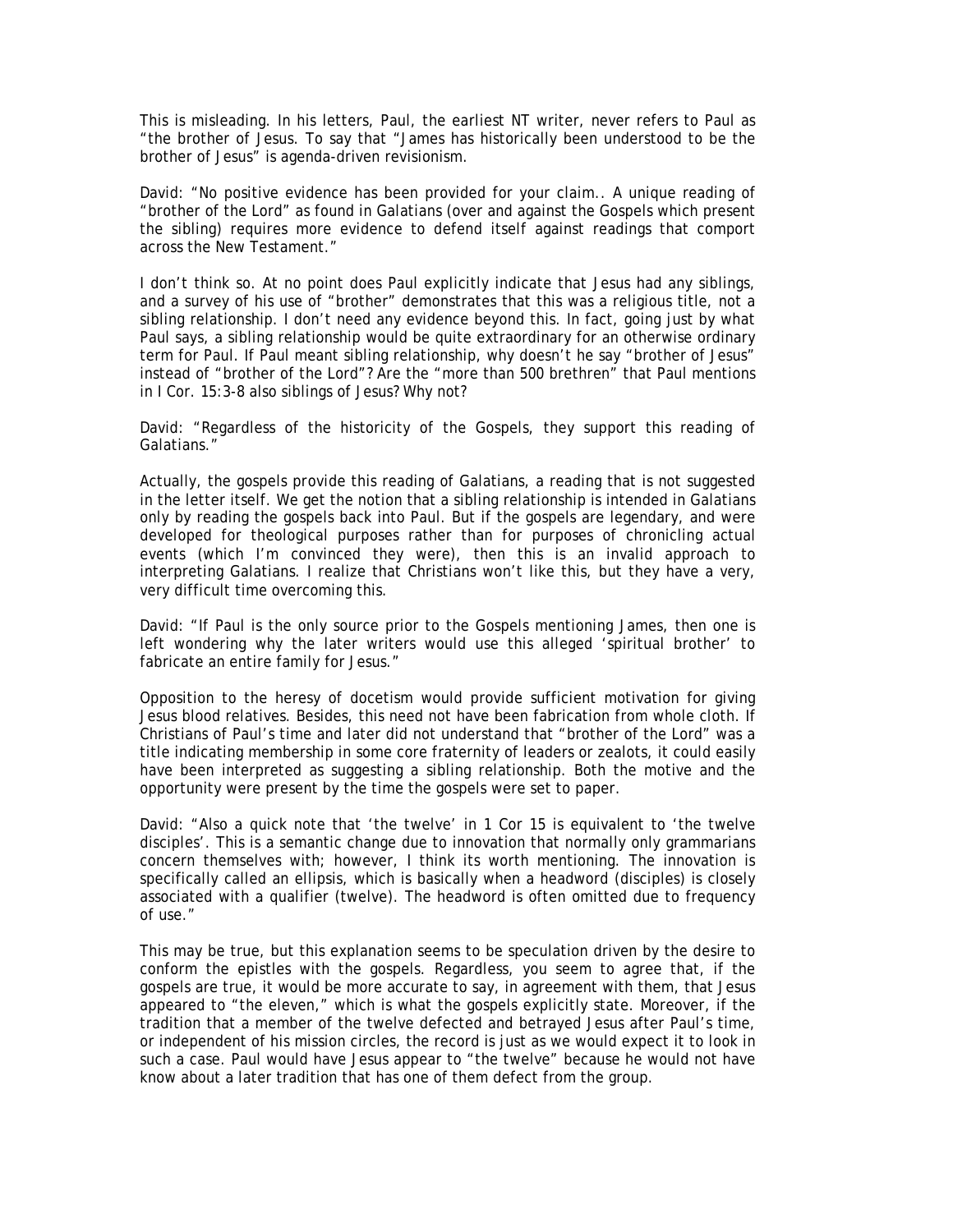David: "This lends support to the passage being an oral creed, but my real point here is that if Paul is saying Jesus appeared to the twelve disciples, then how far back could Jesus' death/resurrection be?"

Again, Paul nowhere indicates that any of his contemporaries were fellow travelers with the earthly Jesus. This is a later tradition that has been read back into Paul. Besides, if I Cor. 15:3-8 is a post-Pauline interpolation, as Price has argued, then pointing to this passage as an early creed would be moot. Regardless, Paul never does put any time or place to Jesus' death and resurrection, and speaks of these very vaguely, never indicating the circumstances under which he believed any of this happened, never indicating that any of his contemporaries knew the earthly, precrucifixion Jesus, never suggesting that any of the members of leadership whom he mentions were witnesses to Jesus' execution, etc. When he does claim that the postresurrection Jesus appeared to people living in his own day, Paul gives no details on what they saw, or how they would know it was really Jesus. These read like religious experiences, much like what numerous Christians I have known personally have claimed to have had.

David: "I think 'the twelve' had become a regular expression for 'the group of disciples'."

For all we know, it could have been, but maybe not. It's certainly not an expression that Paul used regularly. I could not find it in any other passage by Paul. So if we want to affirm that it was in regular usage during Paul's day, I'd think we'd need something more than Paul's solitary passing mention of it.

If "the twelve" was an expression that was standardized because it was part of a creed, as many seem to think, how did this creed come to use "the twelve" here if the gospel stories are true, according to which Jesus appeared to "the eleven"? I personally tend to think that "the twelve" had symbolic meaning (so much in the NT is symbolism anyway), corresponding to the twelve tribes, given the early Christians' dependence on OT themes.

David: "The eleven could have been purposely tweaked by the later Gospel writers in an attempt to be more accurate about what happened for narrative purposes (as opposed to reciting a creed)."

What appears to have happened was that the notion of "the twelve" was adopted by certain communities and incorporated into their concocted narratives about an earthly Jesus. It would have been easy for later writers to take such references them and give them a significance they did not originally have by making "the twelve" a group of disciples who banded around Jesus during the earthly life they sought to portray in their narratives, where for Paul it had no such meaning (for it is hard to see how Paul could have failed to refer to them as such had he known about them). The reduction to "the eleven" was a natural result, then, of the gospel story which made a member of the original twelve defect and betray Jesus. By this point, the narrative had taken on a life of its own as the primary vehicle for containing doctrine and providing the desired portrait of Jesus. Remember that Paul's letters, even if any of the evangelists were aware of them, were not considered canonical at this point, so there probably would not have been much concern for "contradicting" Paul, especially if the evangelists did not originally intend their narratives to be documenting actual history but rather convey spiritual truths by means of allegory (as many scholars today suggest).

David: "If legendary expansion is true, then we have Gospel writers contradicting one of their sources which itself requires explanation."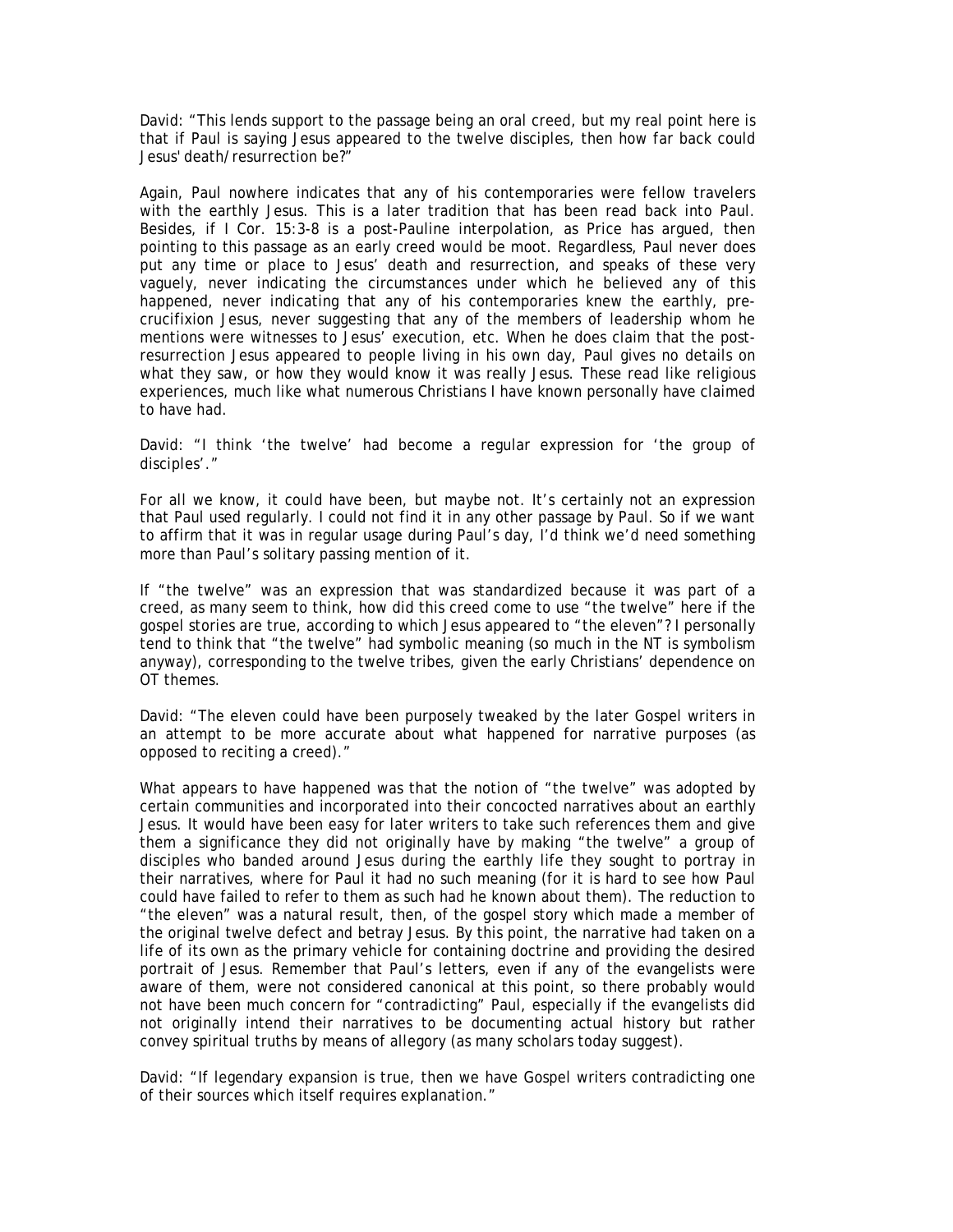I don't think the gospel writers would have considered it a contradiction per se, especially if they didn't think of their own narratives as recording actual historical events. Since, even if they were using Paul as a source, the gospel writers probably would not have considered his writings as divinely ordained or canonical, they most likely would not have taken it as inviolable anyway. As Robert has, I believe correctly, pointed out, that the authors of Matthew and Luke made their own revisions to the narrative found in the gospel of Mark, the evangelists performatively demonstrated that they did not think they were documenting actual history. If they did, then they obviously did not have a very good understanding of what history is.

David: "In accord with Chris here, on what grounds do you assume only one appearance to the apostles?"

I don't. I'm only going by what is stated in Paul's letter, and what Christians want to interpret Paul's reference to "the twelve" to mean. If it means the twelve apostles in the gospels, then it seems there's a problem, since according to the gospel accounts, by the time Jesus started making his post-resurrection appearances, Judas had already eliminated himself from the scene.

David: "I acknowledge that other religions have traditions, and food is to be among the most commonly selected means of expressing religious concepts and having communal time."

In other words, Christianity is not unique in this regard.

David: "Two things in common at the same time does not imply strong dependence, and at best posits weak influence."

We're not talking about flowers or hair growth here, but religious practices which involve symbolism as well as what practitioners value and seek to achieve. If a variety of religions which preceded Christianity incorporated worship practices that involved, for instance, the consumption of bread and wine as symbols for the flesh and blood of a resurrected deity, it's very reasonably doubtful that Christianity's own use of such symbolism would arise independent of such traditions coincidentally. The ANE during Paul's day was swarming with various cultures intermingling and influencing each other. It was in this setting that Christianity first developed. Are we to suppose that traditions from other religions could not have been recast and adopted by adherents who converted to Christianity, very probably from some of these other religions?

David: "Paul uses the Old Testament example of Baal worship to discourage the Corinthians from pagan idolatry."

And he wouldn't have done so in the way that he does in I Cor. if those worship practices did not in a significant way mirror a similar practice in Christianity.

David: "This is not explicitly a mystery cult reference and most likely isn't one since they were very exclusive and secretive in bringing new members into their midst."

Is your concern to dispel the notion that Christianity borrowed from specifically a pagan mystery cult, or that it borrowed from any prior religious model?

David: "Albert Schweitzer said, 'If we posses so few typical statements about Mysteryfeasts, is it not partly because they had no very remarkable features and did not take a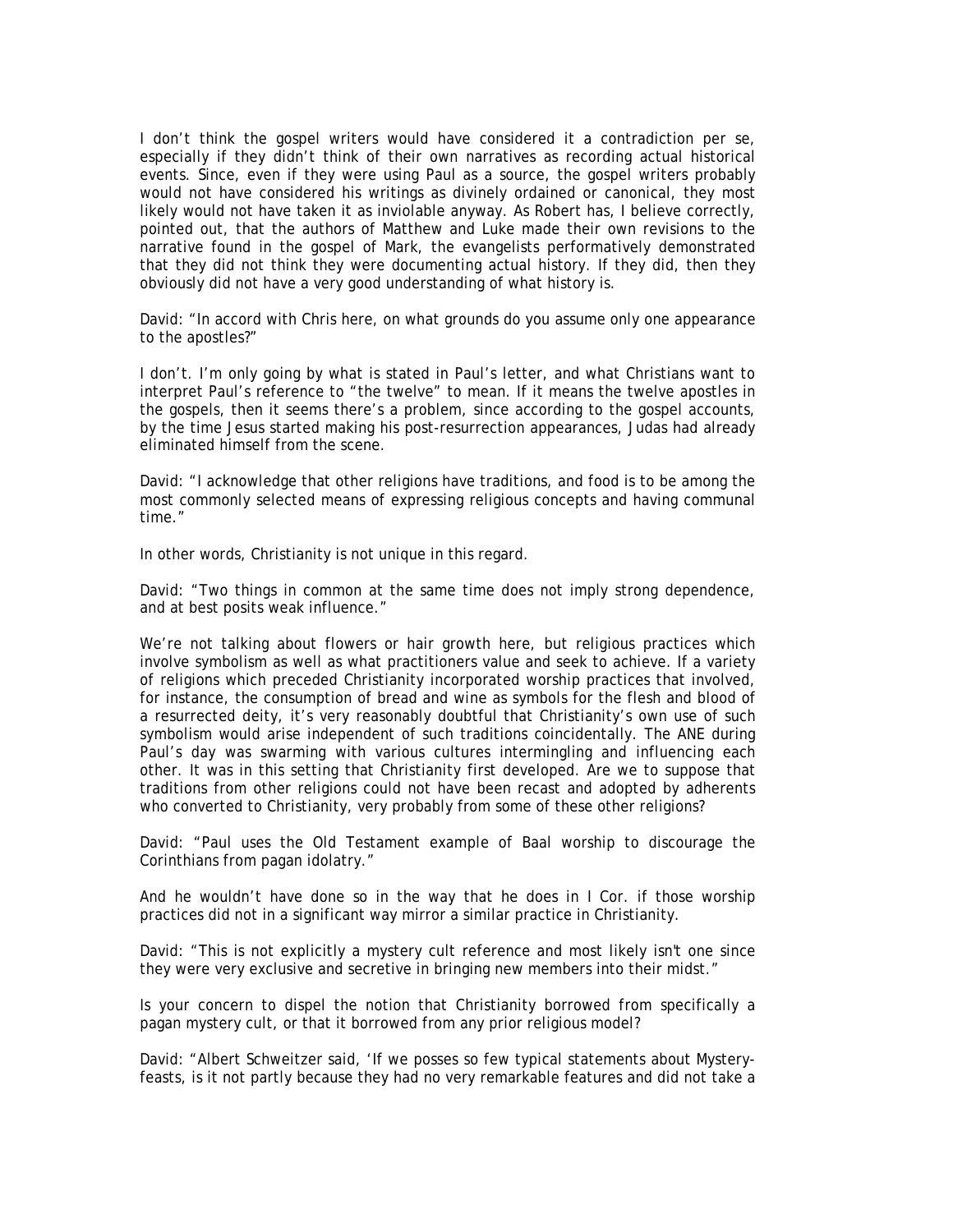very exalted position in the hierarchy of the cultus acts?' (*Paul and His Interpreters* pg 195)"

I don't think we can assume what Schweitzer wants us to assume here. The assessment of whether or not something is "remarkable" depends on a variety of value-informed contexts, which not everyone shares, and criteria which vary according to purpose. I might find remarkable something that Schweitzer might have passed over, and vice versa. Then again, if many or all religions of the time incorporated sacred feast practices (as you seem to acknowledge), then against this relief one religion's sacred feast practices might not seem so remarkable. It's probably the case that a religion was expected to have a feast sacrament. So there was probably little imperative to document them. Besides, the practices of secretive cults would probably not have been prone to being written in the public journals of the time. These cults may have existed for decades or more before anyone took any serious notice of them.

Also, one reason why so few "typical statements about Mystery-feasts" survive may be because they were stamped out by religious rivals. Suppression of anti-Christian works has been well documented. Porphyry's *Adversus Christianos*, for instance, was institutionally put to the torch, and under Constantine possession of it was made a capital offence.

David: "Also with respect to Paul himself borrowing doctrines from mystery cults I stand with Grant: Also "Judaism was a milieu to which doctrines of the deaths and rebirths of mythical gods seems so entirely foreign that the emergence of such a fabrication from its midst is very hard to credit." Michael Grant, Jesus: An Historian's Review of the Gospels, p. 199"

This seems to ascribe a monolithic uniformity to the Judaism of the day which would be very difficult to defend. Within Judaism were many different sects. The Jewish Wisdom literature itself was clearly a profound influence on Paul and people like Philo. In I Cor. 1:24, Paul says that "Christ is the power of God and the wisdom of God." This association of Christ with "the wisdom of God" confirms Wells' point that "statements made about Wisdom in [the Wisdom] literature are made of Jesus in the Pauline letters" (*The Jesus Legend*, p. xxvi).

David: "And as Ronald Nash notes: 'Any question for the historical antecedents of the Lord's Supper is more likely to succeed if it stays closer to the Jewish foundations of the Christian faith than if it wanders off into the practices of the pagan cults.' (*The Gospel and the Greeks* pg 149). What about the Jewish passover feast!? Bruce Metzger notes, 'the Jewishness of the setting, character, and piety expressed in the [Christian] rite is overwhelmingly pervasive in all the accounts of the origin of the supper.' (*Methodology* p 17)"

You seem to be wanting it both ways here, David. Above you quoted Grant, who says that "Judaism was a milieu to which doctrines of the deaths and rebirths of mythical god seems so entirely foreign...," but then you quote Nash and Metzger here, who claim that the Christian Eucharist, which has the believer thinking he is actually eating the flesh and drinking the blood of his god, is fully in keeping with Jewish practices. In his cross-examination of Gregory Boyd's attempts to discount the possibility that non-Jewish religious cults of the day, such as the Mithra cult, had influenced the development of the Christian version of a sacred meal practice, Doherty points out:

**You claim that Jews would have been horrified by the bull's blood ritual, and no doubt they were. But would they have been any more enamored with the Christian Eucharist, a rite which represented itself as eating and drinking the flesh and blood**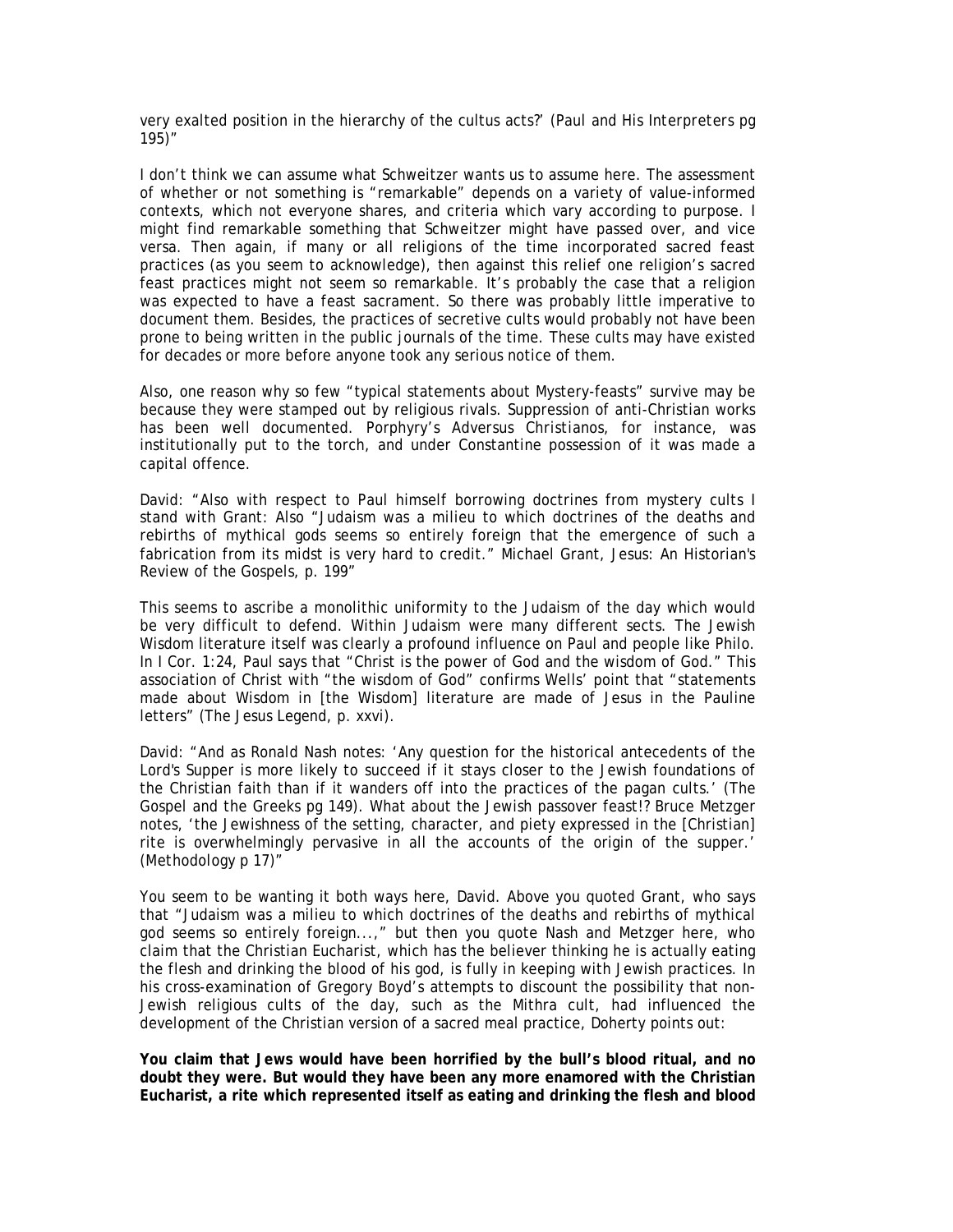**of their god? This was something fully in keeping with the mystery religion sacramentalism, especially the ancient cult of Dionysos which also ate and drank the god's flesh and blood. But did it have anything to do with being Jewish? I hardly think so. The traditional Jewish thanksgiving meal had nothing like it, and the idea would have been blasphemy to most Jews, certainly those of the 'mainstream' type you allude to. To represent a man's body and blood as being divine and the source of salvation would have constituted idolatry. By your own argument, Dr. Boyd, how then do we possibly explain a supposed widespread acceptance of this new faith among Jewish circles when it would have involved such abhorrent doctrines and rites?** (*Challenging the Verdict*, p. 89)

David: "Justin Martyr was writing to the emperor of Rome to defend against charges of impiety and wickedness leveled against Christians.. His point was that in some respects Christianity was similar to religions that found approval in Rome, and yet Christianity often demanded an even higher morality."

Indeed, here Justin Martyr sought to take advantage of those similarities, similarities which today's Christians try to downplay or even deny. Justin Martyr simply confirms that some features of Christianity were already enjoyed by earlier religions, and he is trying to use this fact in order to garner toleration. He's essentially telling us that Christianity was nothing really new.

I wrote: "Now, I'm still curious about Paul's claim to have received his information via revelation. How exactly does that work?"

David: "Perhaps Paul did doubt his revelation experience and sought to have it confirmed by those who claimed to know Jesus."

You're not addressing my question here. Back up a bit, and let's focus on Paul and his claim to have received his information via revelation directly from Christ. How does this work? How does one "receive" a revelation? How does he know once he's received it that it is in fact a "revelation"? How does he distinguish it from his imagination, a fantasy, a daydream, or just a bright idea? If a person writes a letter and includes in it all this "doctrine" and claims to have received it via revelation from some supernatural being, would you really take that seriously? Apparently so, for you are doing just that in the case of Paul, for this is what Paul claims.

David: "Again this is the whole rub about recent resurrection because you assume that those he went to see only knew a 'heavenly risen' Jesus."

Again, as I pointed out above, Paul nowhere suggests that the people he confers with in Jerusalem were companions of Jesus during his earthly existence. Had Paul known or believed this of Peter and James, it is an understatement to call his silence on this baffling. Moreover, as many commentators have noted, Paul never distinguishes the appearances of Jesus that he claims others experienced from his own experience. He never mentions, for instance, a doubting Thomas who was invited to touch or examine a physical resurrected body's wounds. These are later traditions that were built up to answer the docetists. Furthermore, Paul does not record what specifically he discussed with the individuals he met with in Jerusalem. He is as vague as can be on this, mentioning it only in passing (and even goes on to explain how he rebuked Peter in Antioch – Gal. 2:11-14). Christians typically insert what they read in the gospels into the cracks at this point, even though what Paul gives us in no way indicates the stories we read in the gospels.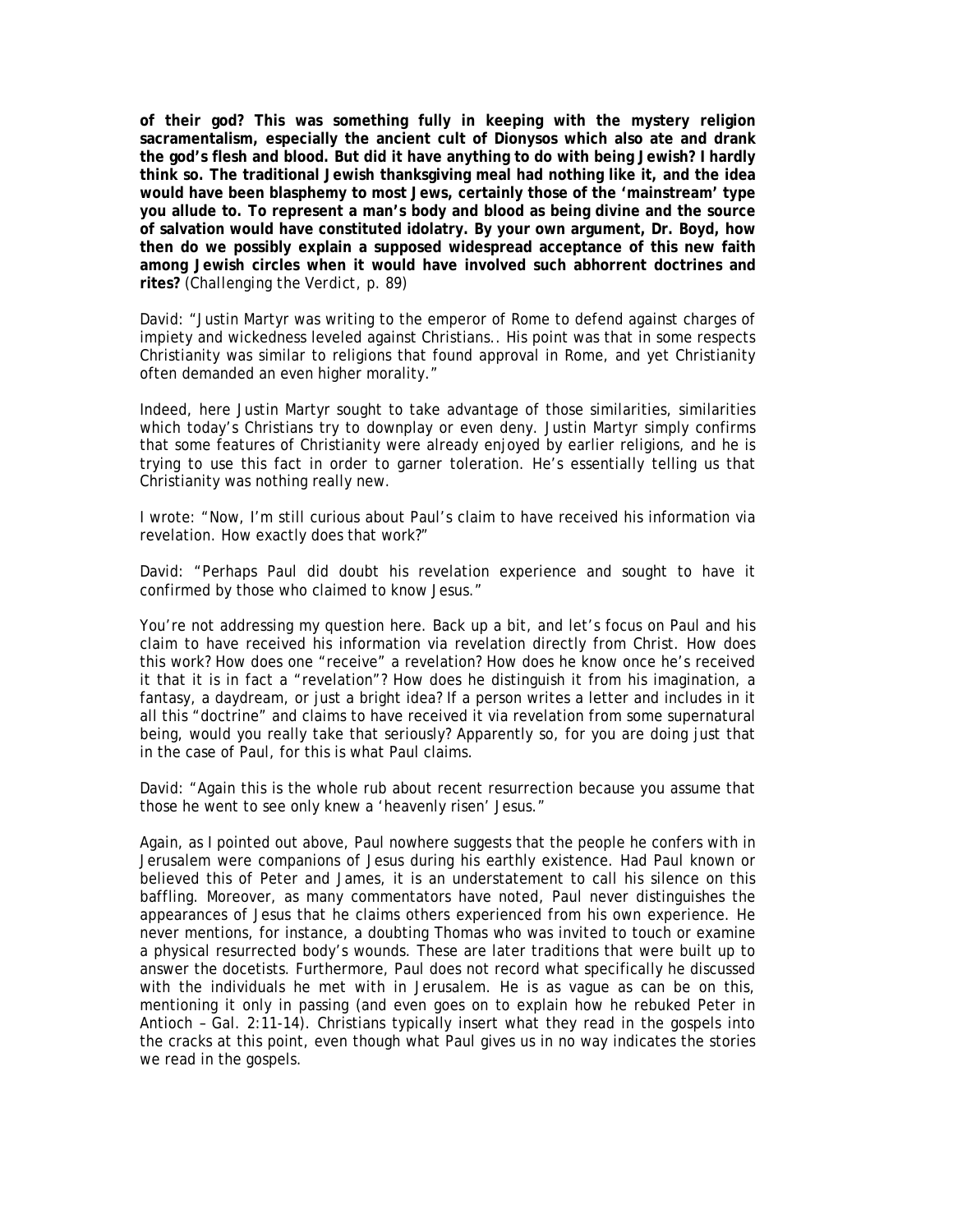Indeed, if Paul had conferred with Peter and learned from him that Jesus was put to death as a result of a trial before Pilate, do you think Paul would tell us that "rulers are not a terror to good works, but to the evil" (Rom. 13:3)? How could Paul have this view of rulers, a view which is echoed in I Peter 2:14, if he believed Jesus had been crucified under Pilate?

Again, I have known numerous Christians myself who have claimed that Jesus appeared to them. And yet Jesus is supposed to have died nearly 2000 years ago, going by the gospel accounts. Accordingly, Jesus is still appearing to people, thousands of years after he was purportedly put to death and resurrected. So I'm not positing anything that is out of the ordinary for Christian believers.

David: "That is possible, but since Paul's reason for going on the trip was to confirm his experience then I believe that supports that Paul believed Cephas/James really hung out with Jesus and thus has were qualified to verify his experience...."

Actually, Paul appeals to a revelation as his reason for going to Jerusalem. The NLT translates it this way:

"I went there because God revealed to me that I should go. While I was there I met privately with those considered to be leaders of the church and shared with them the message I had been preaching to the Gentiles. I wanted to make sure that we were in agreement, for fear that all my efforts had been wasted and I was running the race for nothing." (Gal. 2:2)

According to what he says of his own journey to Jerusalem, he just says that a revelation told him to. So it's not clear that his "reason for going on the trip" was so that others could "verify his experience." But let's suppose that it was revealed to Paul that this is what he should do. That seems quite superfluous to me. He got his original gospel via revelation (Gal. 1:11-12), and then he gets another revelation telling him to go see some people who will confirm his initial revelation experience, an experience that Paul had when he was not even in the presence of these other people.

David: "otherwise we're left with a delusional Paul going to visit other delusional people to validate his experience...and that is a hard nugget for me to swallow."

That a person might be delusional when it comes to his strongly held beliefs in the supernatural, is no hard nugget to swallow, not for me at any rate.

Regards, Dawson

August 10, 2008 1:53 PM

david said...

Dawson, I'll try to be brief though you've given me much to respond to :)

1. Dawson:*On the contrary, concepts are the building block units of thought, while words are symbols for concepts.* 

I agree with you, but I'm talking literary analysis here, not linguistic philosophy.

2. Dawson:*"There is nothing wrong with this procedure, especially since Paul is not clear in what he means by "brother of the Lord" when applied to James. Nowhere else does Paul use the word 'brother' to denote a biological relationship; should we look to*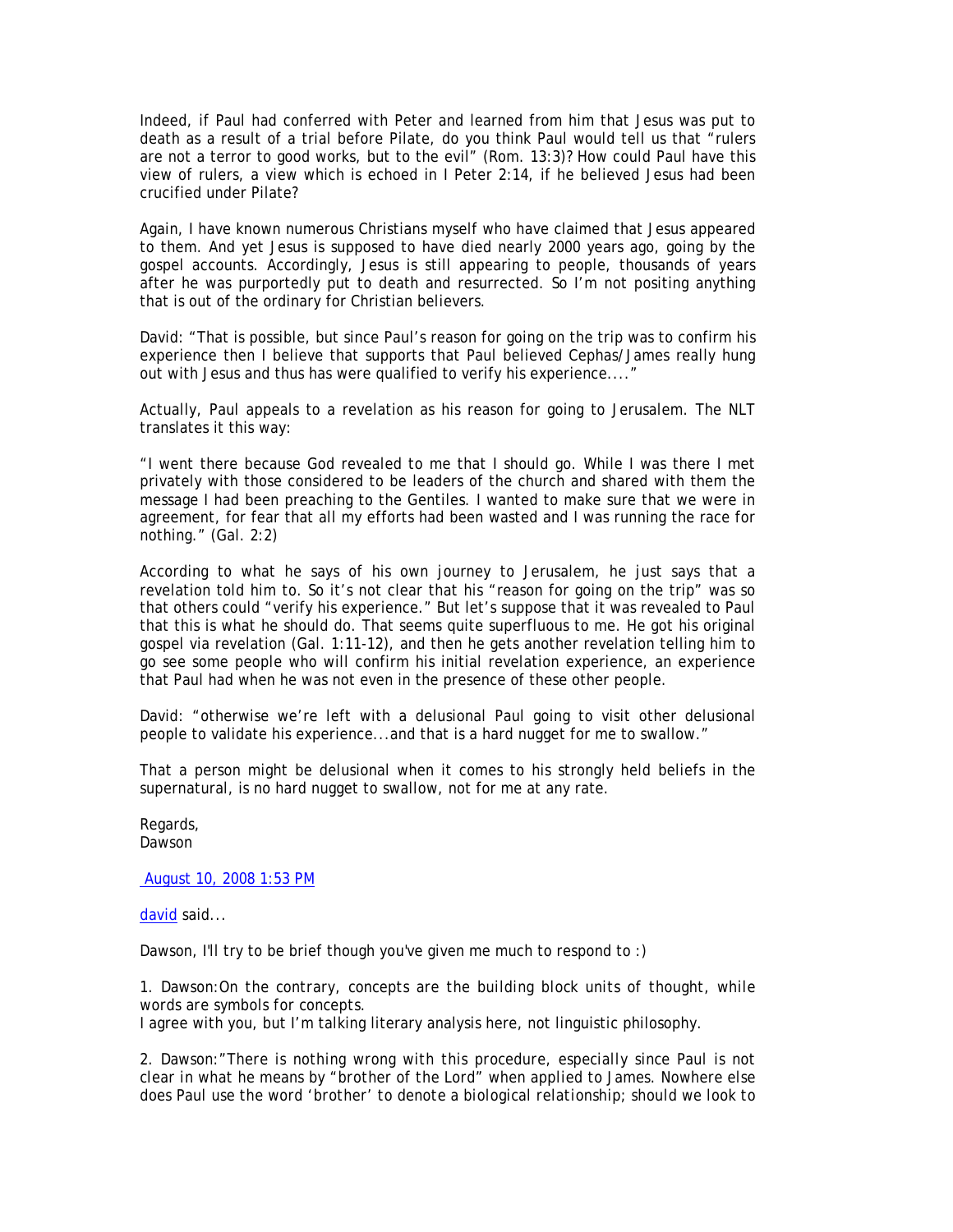*other people's use of the same word to interpret Paul? Other people have in fact used the word 'brother' to indicate a blood relation. Should we isolate Paul's word 'brother', remove it from the overall context of his use of that word, and assign it the meaning which other users of that word mean by it? Why?"* 

Again, it is the phrase, "brother of the Lord," that finds usage in the later Gospels. To concentrate on the word alone is to limit the explanatory scope of your conclusion. Examining the usage of the phrase in light of the later Gospel writers is valid especially given your view that Paul was a source. This is not context robbery because the phrase is in exactly the same place: amid reference to the disciples, apostles, or Cephas. If in fact the later Gospel writers were not recording eyewitness testimony, but expanding legends, then a better explanation need be given aside from speculating about Docetism. This idea that early authors were willing to fabricate information in order to preserve and progress what they knew to be false is not probable to me; however, since you judge individuals with strongly held beliefs in the supernatural to be especially susceptible to delusions, I understand your position.

## 3. Dawson: *I've seen no argument presented to conclude that Paul really meant that James was a biological sibling of the earthly Jesus in I Cor. 15. Do you have one?*

### **-In response to your view of James :**

1. Assuming the legendary hypothesis, the later Gospel writers present James as the literal brother. No sufficient alternative explanation has been given for the Gospel writers choosing to fabricate the entire family of Jesus. Arguing apologetic motives requires giving some Gospel dates, which you have declined to discuss.

2. Paul's use of the word adelphos fails to support your interpretation because it necessarily precludes the phrase from possessing more meaning than the word alone.

3. Your interpretation provides little explanatory power, since if "brother of the Lord" simply means James was a Christian, this is nothing unique and honorific at all.

## **-In support of the traditional view of James :**

1. Evidence points to the historicity of the Gospels. In contrast, the legendary theory starts with no evidence, and utilizes arguments from silence in Paul.

2. Assuming non-legendary Gospel narratives, the later Gospel writers confirm that James was indeed the brother of Jesus.

3. Early patristic sources and church historians affirm James as the literal brother of Jesus. (multiple independent attestation)

4. No sources have been presented in which "brother of the Lord" does not reference a sibling relationship; indeed all other sources examined use the phrase specifically to identify Jesus' siblings.

I'm curious as to whether you think James even existed? I'm also curious as to exactly when you date the Gospels? On your view, was James alive when these legends about him being Jesus' brother were being circulated?

4. In response to Matthew 28:10 on which you quoted Wells:

From Fausset Brown Bible commentary:

"go tell my brethren that they go into Galilee, and there shall they see me—The brethren here meant must have been His brethren after the flesh (compare Mt 13:55); for His brethren in the higher sense (see on Joh2 0:17) had several meetings with Him at Jerusalem before He went to Galilee, which they would have missed if they had been the persons ordered to Galilee to meet Him."

5. Dawson:*In Christianity, fellowship in Christ clearly supersedes relation by the flesh.*  Is it your position that "brother of the Lord" merely means James was a Christian?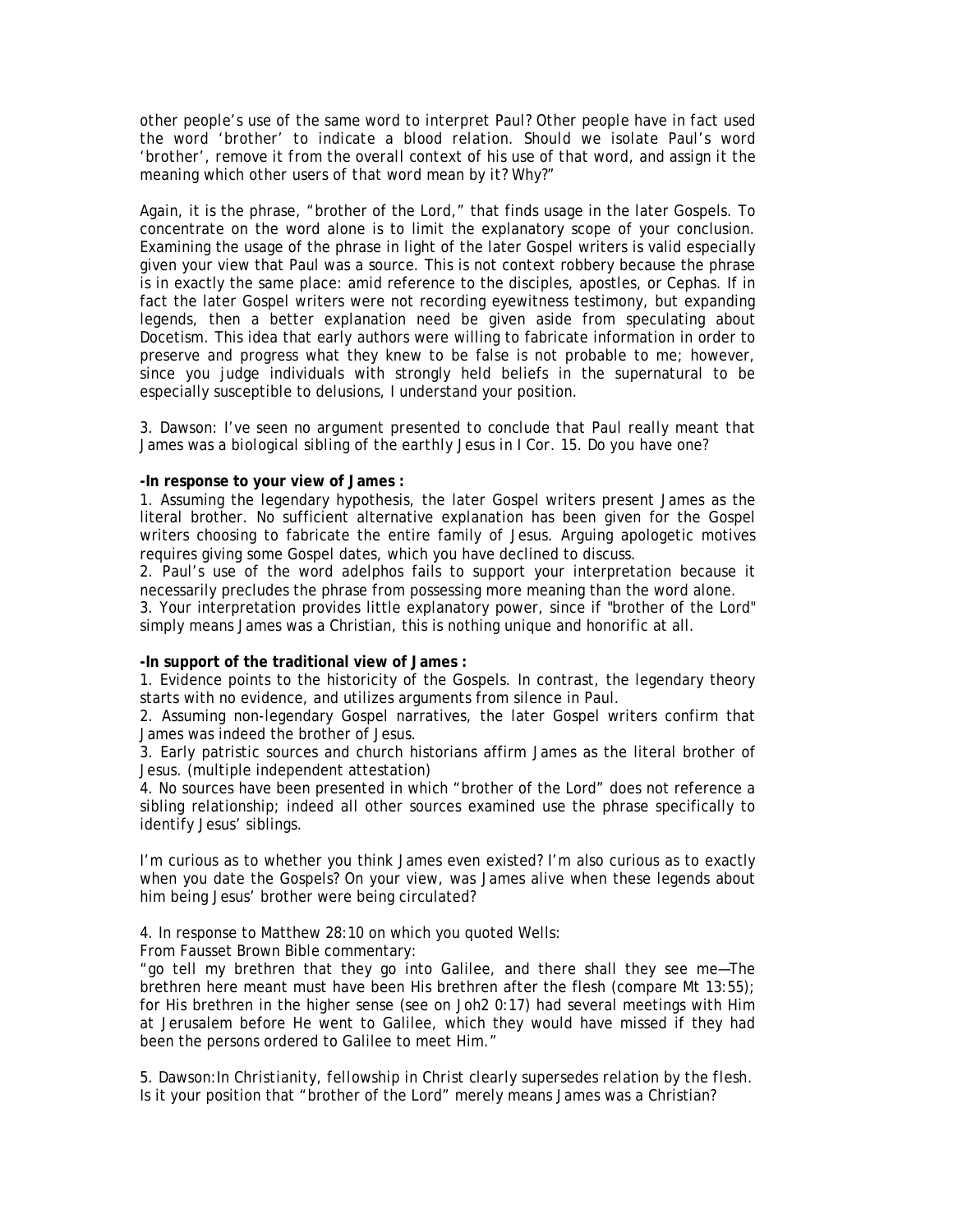6. Dawson: *Do you think that merely by being a biological sibling, James acquired status as an early leader? Again, what record in the early epistles even remotely suggests this?* 

Let's not get things turned around here. I asked you "How did James acquire his status as early leader given we have no record of him following Christ during his lifetime?" We have a source (Eusebius) indicating Peter gave James leadership of the church when he had to leave Jerusalem, but why? I don't know. I don't think the sibling relationship had much to do with it. The early apostolic period was characterized by those who knew Christ orally passing on their knowledge to others (the Apostle John disciples Polycarp, who disciples Irenaeus etc.). I think James may have had some elevated insights into the life of Christ with which to illuminate the traditions and teachings in the early church. Regardless, I simply want to know how you think James became a leader.

The argument you quoted from Doherty **assumes** that James would have used his brotherly title for honor. How does that support your position?

### Douglas J. Moo (*The Letter of James*,pg 13) points out that

*"…physical ties to Jesus became important only after the time of James' death. If anything, therefore, the author's [James epistle] failure to mention the relationship is an argument against the pseudepigraphal view…So many factors- the author's circumstances, his relationship to his readers, the purpose of the letter, the issues in the community – affect the content of the letter that it is precarious in the extreme to draw wide-ranging conclusions from the failure to mention a particular topic."* 

While I grant Robert's position is possible, I actually don't buy into the honor bit at all. I think James "the brother of the Lord" was used to **identify** him in Galatians 2. James is very similar to Paul yet very different. They were both anti-Christian Jews who converted after post-resurrection appearances, yet the Biblical picture of James shows him to be closer to his Jewish roots than Paul the Apostle to the Gentiles. In fact they seem to have some conflict in Acts. If Paul intends to bestow honor on James in his letter to the Galatians, why? Just because James is the head honcho in Jerusalem? These aren't leading questions; I'm just curious what you think.

# 7. *I would hope so. But one's purpose may be to distract, deflect or confuse. If Paul is vague, given his purposefulness (as you claim), it must be because he was being vague on purpose. No?*

Perhaps we haven't taken enough time to understand the original Greek. I'm certainly not ready to render any verdict given the little time I have studied this passage. I also don't aim at solving or proving any of this, but this is a useful way for me to learn more about your position and motivate my future studies. I do hope you're gaining something from this as well.

8. Dawson: *Since you do not quote Doherty, or even cite him, I will:*  I was referring to what Robert has already posted, which you said would suffice to support your position.

## Dawson: *So Doherty does, after all, provide an explanation for this distinction.*

Where can we find this early community in Jerusalem identifying themselves as "brethren of/in the Lord?" It doesn't look to me like he covered the definite/indefinite article distinction in the quote you provided. He thinks "brothers in the Lord" is a "strong indicator of what the phrase applied to James must have meant", but doesn't give reasons why. I'm sure he has them, but are they mentioned in his popular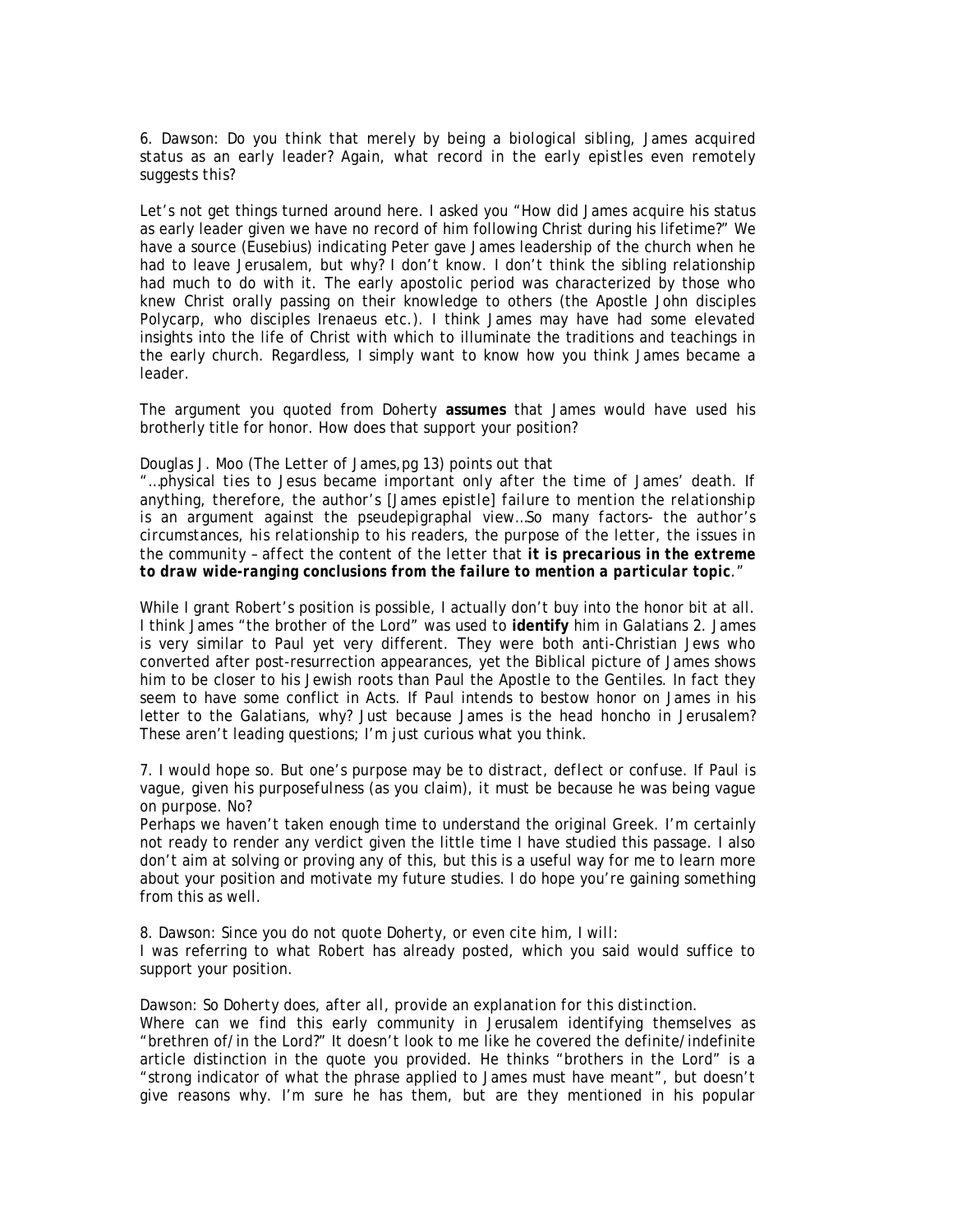writings? At any rate, he admits some speculation that the phrase "could have resulted in a special designation."

9. Dawson: *Clearly by Hegsippus' time (some 100+ years after Paul), the legend of who James was had grown significantly.* 

Gerd Ludeman (in his debate with William Lane Craig on the resurrection, mp3 available online) has argued that legends can radically expand within a single year, so perhaps we should be skeptical of sources even if one year after the fact? How far does this kind of skepticism extend and is it applicable only to the Bible or all historical analysis?

10. Dawson:*This is misleading. In his letters, Paul, the earliest NT writer, never refers to Paul as "the brother of Jesus. To say that "James has historically been understood to be the brother of Jesus" is agenda-driven revisionism.* Kurios is Paul's explicit name for Jesus. I don't think I made an unfair or inaccurate statement.

11. *I don't think so. At no point does Paul explicitly indicate that Jesus had any siblings, and a survey of his use of "brother" demonstrates that this was a religious title, not a sibling relationship. I don't need any evidence beyond this.* 

Arguments from silence and a fallacious word study – that evidence is going to mount an argument that refutes 17 centuries of unquestioned literal brotherhood? Come on Dawson, not in my courtroom anyway. Do you contend that the 500 brethren are given just as much honor as James?

12. Dawson: *"Both the motive and the opportunity were present by the time the gospels were set to paper."* 

Do you agree with Wells' dating of the Gospels, if not what dates are you assuming here?

13. Dawson: *Since, even if they were using Paul as a source, the gospel writers probably would not have considered his writings as divinely ordained or canonical, they most likely would not have taken it as inviolable anyway. As Robert has, I believe correctly, pointed out, that the authors of Matthew and Luke made their own revisions to the narrative found in the gospel of Mark, the evangelists performatively demonstrated that they did not think they were documenting actual history. If they did, then they obviously did not have a very good understanding of what history is.* 

The very nature of Paul's claims about his writings demanded either one accept them as authoritative or reject them as blasphemy. Assuming Markan priority is the correct view, the most we can say is that Matthew and Luke did exactly what their contemporaries did when developing a historical narrative. The statement that they didn't "have a very good understanding of what history is" both demands an explanation for what such a standard would be, and on the surface seems to push modern historical standards on ancient historians.

14. Dawson: *If a variety of religions which preceded Christianity incorporated worship practices that involved, for instance, the consumption of bread and wine as symbols for the flesh and blood of a resurrected deity* Has someone provided an example of this?

15. Dawson: *Is your concern to dispel the notion that Christianity borrowed from specifically a pagan mystery cult, or that it borrowed from any prior religious model?*  Specifically the Hellenistic mystery cults. Of course Christianity borrowed from a prior religious model. ?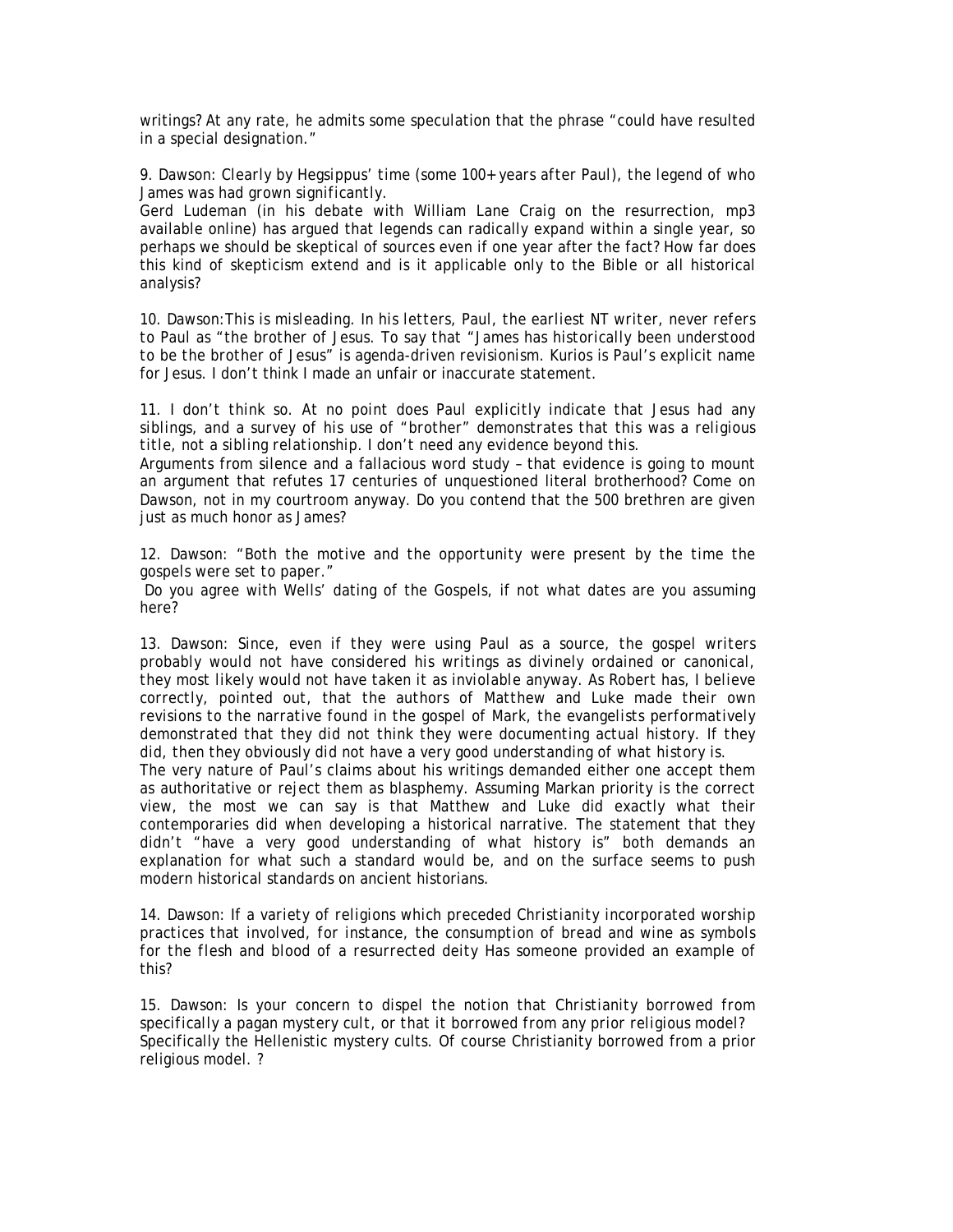16. Dawson: *You seem to be wanting it both ways here, David. Above you quoted Grant, who says that "Judaism was a milieu to which doctrines of the deaths and rebirths of mythical god seems so entirely foreign...," but then you quote Nash and Metzger here, who claim that the Christian Eucharist, which has the believer thinking he is actually eating the flesh and drinking the blood of his god, is fully in keeping with Jewish practices.* 

Only transubstantiation posits the view you expressed, and this is not the Biblical view of the Eucharist...that is a can of worms best left on the shelf. Regardless, the quotes I presented are not contradictory, and the only way "I want it" is to look at the Eucharist in light of Judaism and its own sacred meals, and also look at what Christ said in the Gospels to institute this practice. The mystery cults are irrelevant to my analysis, and I've given some reasons why I think it's just as likely that mystery cults would have borrowed from Christianity to gain popularity in Rome.

17. Dawson:*In his cross-examination of Gregory Boyd's attempts to discount the possibility that non-Jewish religious cults of the day, such as the Mithra cult, had influenced the development of the Christian version of a sacred meal practice, Doherty points out:* 

The Gospels themselves give the negative reaction Jesus received from the Jews when he preached about his body and blood. Doherty's concerns are valid, and NT Wright has written a book (*The Resurrection of the Son of God*) to examine precisely why such significant mutations in Judaism would happen. Neither Doherty nor Price addresses the dating of sources to the alleged cult parallels. Indeed no one making these arguments does, because they know there is nothing in the first century to speak of. The practice of taurobolium is hardly relevant to the Eucharist supper, and again Doherty is assuming transubstantiation.

18. *If a person writes a letter and includes in it all this "doctrine" and claims to have*  received it via revelation from some supernatural being, would you really take that *seriously? Apparently so, for you are doing just that in the case of Paul, for this is what Paul claims.* 

I take it unless something can be empirically demonstrated or logically derived, then it doesn't count as evidence? The Christian Worldview does not limit itself this way. The historicity of the Gospels is central to Christian epistemology, as well as the existence of God and the inspiration of the Bible.

19. Dawson:*Indeed, if Paul had conferred with Peter and learned from him that Jesus was put to death as a result of a trial before Pilate, do you think Paul would tell us that "rulers are not a terror to good works, but to the evil" (Rom. 13:3)? How could Paul have this view of rulers, a view which is echoed in I Peter 2:14, if he believed Jesus had been crucified under Pilate?* 

I don't see what you're getting at here. Would knowledge of Pilate crucifying Jesus have necessarily changed Paul's opinion of rulers in general, especially given that Paul viewed Jesus' death as a sacrifice willingly taken on for redemptive purposes?

20. I agree with you Paul's reason for going on the trip isn't specifically to validate his experience. I was speculating about Paul's psychological state given the affairs with the Judaizers. Acts doesn't describe this as direct revelation in the same manner Paul had on the road to Damascus. The revelation sent them to preach the gospel, not talk with Cephas and James. The underlying issue at stake was Paul's defense of his gospel message against the Judaizers.

Acts 13

*1Now there were in the church at Antioch prophets and teachers, Barnabas, Simeon who was called Niger, Lucius of Cyrene, Manaen a member of the court of Herod the tetrarch, and Saul. 2While they were worshiping the Lord and fasting, the Holy Spirit*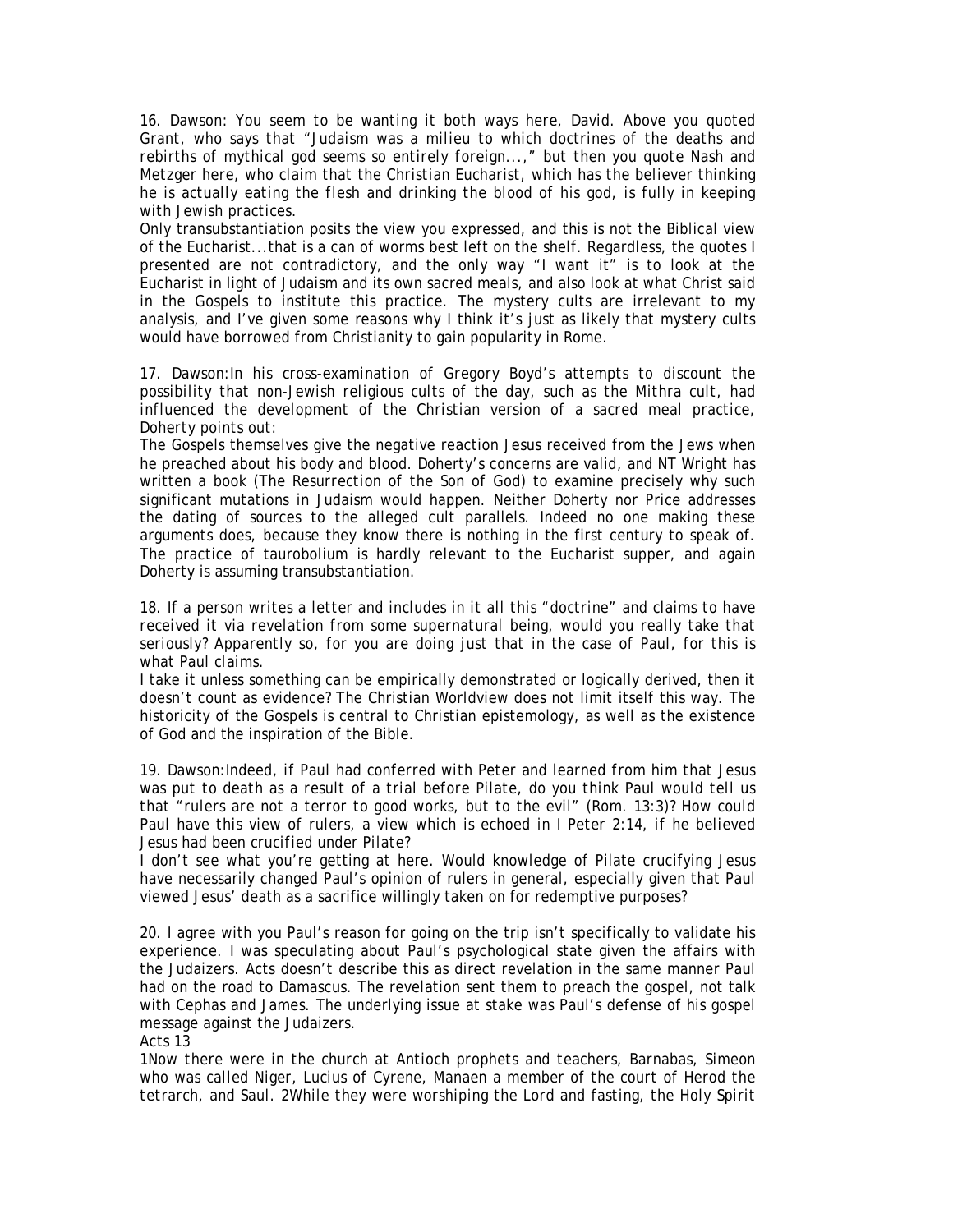*said, "Set apart for me Barnabas and Saul for the work to which I have called them." 3Then after fasting and praying they laid their hands on them and sent them off.* 

Cheers, David

August 12, 2008 6:14 PM

Bahnsen Burner said...

David: "I agree with you, but I'm talking literary analysis here, not linguistic philosophy."

I'm not talking linguistic philosophy either. You had mentioned "the building blocks of thought," and those are concepts, not words. This is basic epistemology, not linguistic philosophy. You can't have language without concepts. The ability to form concepts comes first, but language helps us retain and organize the concepts we've formed.

I wrote:"There is nothing wrong with this procedure, especially since Paul is not clear in what he means by "brother of the Lord" when applied to James. Nowhere else does Paul use the word 'brother' to denote a biological relationship; should we look to other people's use of the same word to interpret Paul? Other people have in fact used the word 'brother' to indicate a blood relation. Should we isolate Paul's word 'brother', remove it from the overall context of his use of that word, and assign it the meaning which other users of that word mean by it? Why?"

David: "Again, it is the phrase, 'brother of the Lord', that finds usage in the later Gospels. To concentrate on the word alone is to limit the explanatory scope of your conclusion. Examining the usage of the phrase in light of the later Gospel writers is valid especially given your view that Paul was a source."

If later writers misunderstood Paul's reference to James as "the brother of the Lord" to mean something other than what Paul understood by it (just as today's Christians have done), then obviously the writings of those later authors are not a good key for interpreting Paul. As for whether or not the gospel writers used Paul as a source, this is unclear. However, as I have shown, many of the teachings which Paul gives as his own or as inspired by his interpretation of "the scriptures" are put into Jesus' mouth in the gospels. This suggests that later writers were using sources that were influenced by Paul, even if they did not mention or credit Paul.

David: "This is not context robbery because the phrase is in exactly the same place: amid reference to the disciples, apostles, or Cephas. If in fact the later Gospel writers were not recording eyewitness testimony, but expanding legends, then a better explanation need be given aside from speculating about Docetism. This idea that early authors were willing to fabricate information in order to preserve and progress what they knew to be false is not probable to me; however, since you judge individuals with strongly held beliefs in the supernatural to be especially susceptible to delusions, I understand your position."

Yes, you adhere to supernaturalism on the one hand (which defies explanation), and yet demand more and more and more explanation when it comes to hypotheses involving embellishment, fabrication, misunderstandings that beget further misunderstandings, manipulation of sources (such as OT "prophecies" of Jesus), etc., all couched in a worldview which condemns human beings as depraved liars. Got it.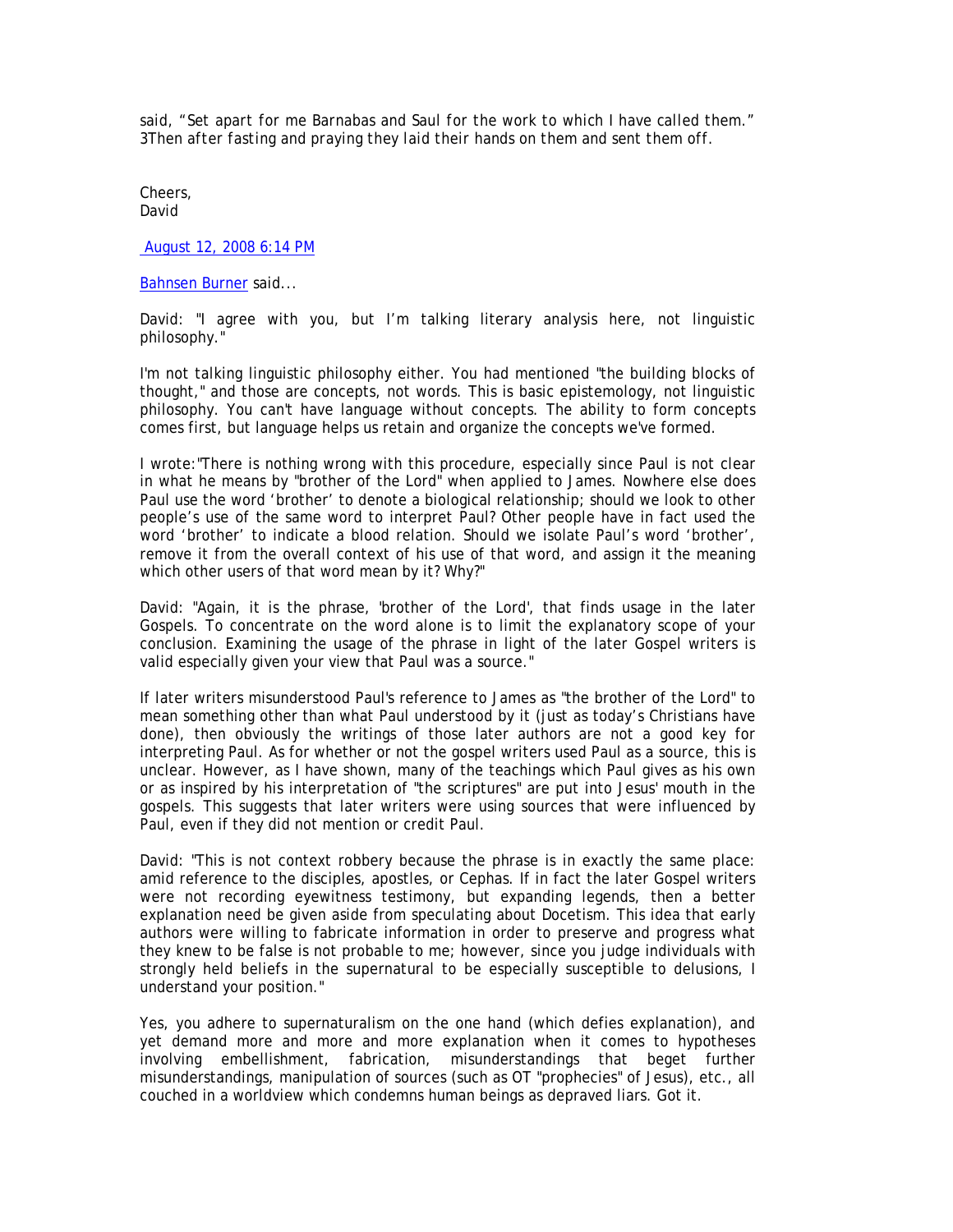I wrote: "I've seen no argument presented to conclude that Paul really meant that James was a biological sibling of the earthly Jesus in I Cor. 15. Do you have one?"

In response to your view of James :

David: "1. Assuming the legendary hypothesis, the later Gospel writers present James as the literal brother. No sufficient alternative explanation has been given for the Gospel writers choosing to fabricate the entire family of Jesus. Arguing apologetic motives requires giving some Gospel dates, which you have declined to discuss."

As I mentioned before, they need not have fabricated this from whole cloth. I'll repeat myself: "If Christians of Paul's time and later did not understand that 'brother of the Lord' was a title indicating membership in some core fraternity of leaders or zealots, it could easily have been interpreted as suggesting a sibling relationship." But maybe they did fabricate it from whole cloth, as for instance to combat docetism (which was a view held by the Gnostics of the day). I don't see why this is so difficult to fathom. Doesn't it strike you as a little off to say, on the one hand, that the best explanation is the supernaturalism of Christianity, but the possibility that someone has concocted a fiction is just too difficult to accept for some reason? As for dating the gospels, I would, as have numerous scholars, put the gospels post-70 CE.

David: "2. Paul's use of the word adelphos fails to support your interpretation because it necessarily precludes the phrase from possessing more meaning than the word alone."

I'm not sure what this is supposed to mean. How does Paul's use of the word adelphos "necessarily preclude the phrase from possessing more meaning than the word alone"? If you are thinking that to be my position, how did you get that? As I pointed out before, Paul's use of adelphos in the phrase in question is conspicuous in that he says "brother of the \*Lord\*" rather than "brother of \*Jesus\*." For Paul, lordship is clearly post-resurrection, since while in the flesh Jesus was lowly and humble, "emptied" of his powers, and upon his ascension he sat at the right hand of God. Calling James "the brother of the Lord" has much different connotations than saying he is "the brother of Jesus."

David: "3. Your interpretation provides little explanatory power, since if 'brother of the Lord' simply means James was a Christian, this is nothing unique and honorific at all."

Did you read what I had written? Paul clearly thought that James was a "pillar" of the church at the time (I referred you to Gal. 2:9). He was not just another convert in Paul's view.

David: "1. Evidence points to the historicity of the Gospels. In contrast, the legendary theory starts with no evidence, and utilizes arguments from silence in Paul."

Specifically what evidence "points to the historicity of the Gospels"? What exactly do you mean by this? What evidence is there that a deity incarnated itself, was born as a human being to a virgin mother, performed miracles and cured congenital blindness, rebuked demons and devils, raised dead people back to life, and was himself raised back to life after being crucified? We have stories, and stories can be made up. Tell me what evidence supports these stories?

As for the legend theory, I've already pointed to things which Paul says that conflicts with the later record, such as his view of rulers. For Paul, the earthly Jesus was lowly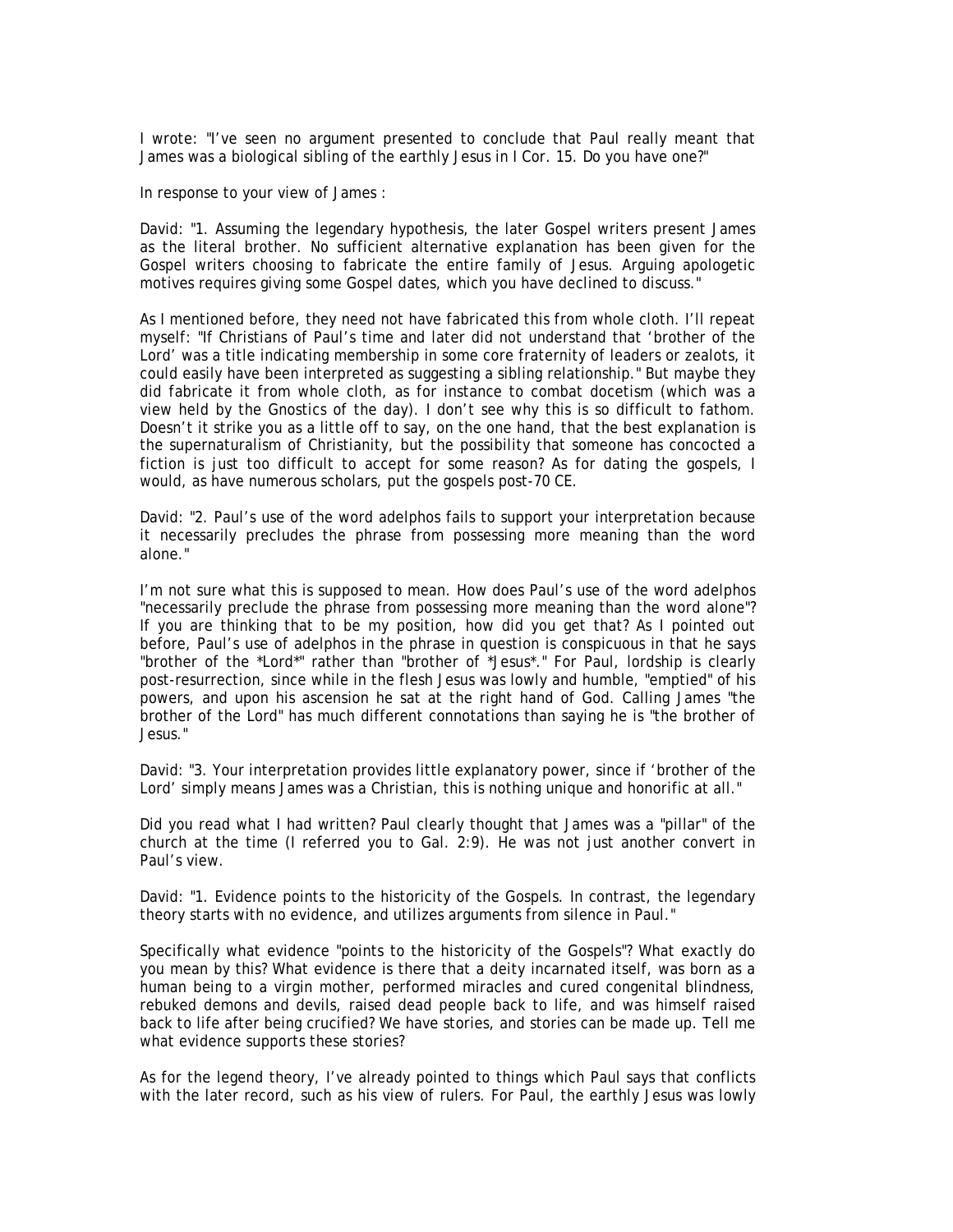and humbled, "emptied" of his powers, living in obscurity. By the time we get to the gospels, he was famous throughout the land, a performer of miracles, a healer, a teacher, a rabble-rouser, a menace both to the Jewish priests and the Roman government, things we never learn from Paul, and opposite to what he does indicate of the earthly Jesus. The list goes on. The record we have in Paul and other early epistles is exactly how we would expect to find it if the gospels, which we know were written later, were the product of legend-mongering. There are clear lines of embellishment and fabrication. But if you're guided by faith, I doubt I'm going to convince you of this. You believe the literalist Christian propaganda because you've invested yourself so deeply into its program, and admitting that your leg has been pulled is just too much to bear, especially when the messenger is someone so "loathsome" as a confessed atheist. I realize this, David, I was in your shoes at one point in my life. Only I woke up.

David: "2. Assuming non-legendary Gospel narratives, the later Gospel writers confirm that James was indeed the brother of Jesus."

Assuming that the gospels are true, one could say all kinds of things and get away with it, since he's granting validity to supernaturalism, which is a playground for the mind. Assuming the supernaturalism of the bible, how could I contest Joseph Smith's discovery of the golden plates of Mormonism? We have his own testimony of what he experienced, just as we have Paul's testimony of the resurrected Jesus appearing to him.

David: "3. Early patristic sources and church historians affirm James as the literal brother of Jesus. (multiple independent attestation)"

By which time legends were well in circulation. You already cited the example of Hegesippus. So that's not impressive at all.

David: "4. No sources have been presented in which 'brother of the Lord' does not reference a sibling relationship;"

Here you're just begging the question. If the earliest source (Paul) does not mean a sibling relationship, then what you say here is patently false.

David: "indeed all other sources examined use the phrase specifically to identify Jesus' siblings."

And I've addressed this several times now: had later Christians not known that 'brother of the Lord' was a church title not at all denoting a sibling relationship, it could easily have been mistaken by them as meaning a sibling relationship, or opportunistically seized on in order to contrive such a view. Using 'brother' to denote others as believers was common parlance; it still is today. When I was a Christian, everyone in my church was so eager to call me his brother. Also, it is doubtful that Paul would have put stock in a relationship of the flesh. Nowhere does Paul say that Jesus had any siblings.

David: "I'm curious as to whether you think James even existed?"

For all we know, there may have been several Jameses, or perhaps great confusion over the same James. In his review of Robert Eisenman's *James the Brother of Jesus*, Robert Price points out:

**Eisenman has developed a keen sense for the "name game" played in the sources. Most of us have sometime scratched our heads over the tantalizing confusions**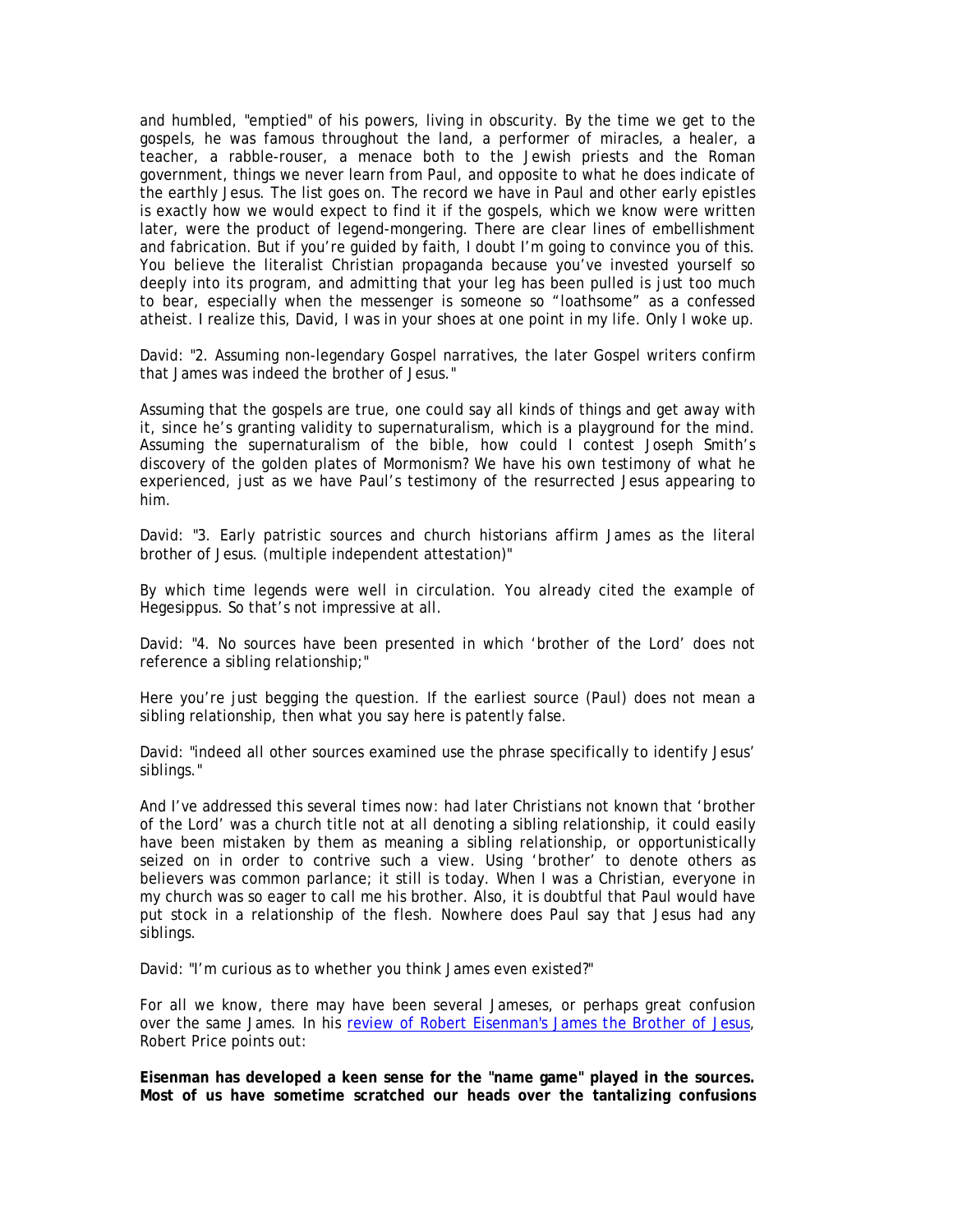**latent in the strange redundancy of similar names in the New Testament accounts. How can Mary have had a sister named Mary? Is there a difference between Joseph Barsabbas Justus, Judas Barsabbas Justus, and James the Just? Whence all the Jameses and Judases? Who are Simon the Zealot and Judas the Zealot (who appears in some NT manuscripts and other early Christian documents)? Is Clopas the same as Cleophas? What's going on with Jesus ben-Ananias, Jesus Barabbas, Elymas bar-Jesus, and Jesus Justus? What does Boanerges really mean? Is Nathaniel a nickname for someone else we know of? And so on, and so on. Most of us puzzle over these oddities for a moment--and then move on. After all, how important can they be, anyway? Eisenman does not move on till he has figured it out.... The gospels give prominence to an inner circle of three: Peter, John son of Zebedee and John's brother James. And Galatians has the Three Pillars in Jerusalem: Peter, John son of Zebedee, and Jesus' brother James. What happened here? Surely the inner group of three is intended as preparatory for the Pillars, to provide a life-of-Jesus pedigree for the Pillars. But then why are there two different Jameses? Mustn't they originally have been the same? Eisenman says they were, but certain factions who wanted to play up the authority of the shadowy college of the Twelve against the earlier authority of the Heirs found it politic to drive a wedge between James the brother of Jesus and the Twelve, so James becomes James the Just on the one hand and James the brother of John on the other.** 

Even when I was a believer, I always found this jumble of names to be quite messy.

David: "I'm also curious as to exactly when you date the Gospels?"

I don't have exact dates. (Does anyone?)

David: "On your view, was James alive when these legends about him being Jesus' brother were being circulated?"

I have no opinion on this. Do we have the birthdates and death dates for anyone mentioned in the New Testament? If Christians don't, why expect me to? Tradition typically puts James' death ca. 62, and as I have stated, I would, along with many others vastly more knowledgeable on the topic than I, put the gospels post-70. However, I don't think the fact that someone is alive is sufficient to preclude legends developing about that individual. I remember back in the early 1980's how many legends were circulating about Eddie Van Halen and his ability as a guitarist. That was 25 or more years ago. The guy is still alive to this day. Legends have a way of developing and persisting among devotees and enthusiasts, regardless of the facts. People who are easily enchanted by fantasy are prime suckers for what may be outright lies. I've seen it in my own day. I have no reason to suspect this was not possible 2000 years ago.

I wrote: "In Christianity, fellowship in Christ clearly supersedes relation by the flesh."

David: "Is it your position that 'brother of the Lord' merely means James was a Christian?"

I've spoken to this already. The phrase "brother of the Lord" as used by Paul most likely indicates that James had some very high position in the Jerusalem church; for Paul, James is one of the "pillars" of the church (Gal. 2:9). Especially because it references "the Lord" as opposed to "Jesus," the phrase strikes me very much to be a title rather than a reference to a biological sibling. I don't think a reference to a sibling here would at all make sense.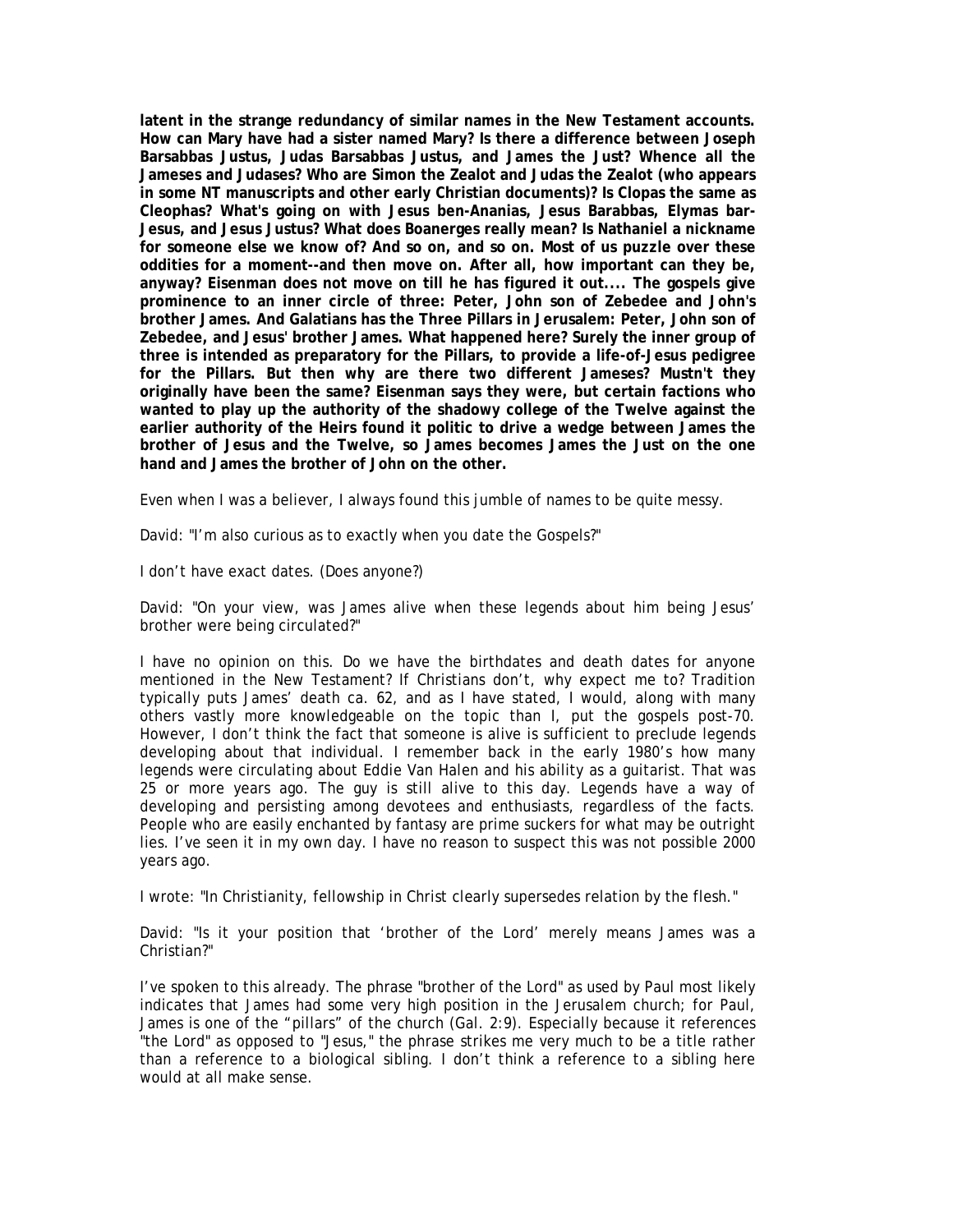I wrote: "Do you think that merely by being a biological sibling, James acquired status as an early leader? Again, what record in the early epistles even remotely suggests this?"

David: "Let's not get things turned around here. I asked you 'How did James acquire his status as early leader given we have no record of him following Christ during his lifetime?'"

I see that you resist answering my question. At any rate, I will answer yours: I don't know, as there is no contemporary record for this. But it could have been any number of things. He may have been one of the initial ringleaders in Jerusalem, maybe for decades by the time Paul hit the gentile scene. A literal biological relationship is surely not the only (nor the best) explanation for James' rank in the hierarchy of the church at the time. He probably was a teacher, a sage in his own right, someone probably forgotten by history save for some legends that grew around scant references to him that survived in the literature.

David: "We have a source (Eusebius) indicating Peter gave James leadership of the church when he had to leave Jerusalem, but why? I don't know. I don't think the sibling relationship had much to do with it."

Nor do I. As I have pointed out, with references to what Christians were actually teaching (and putting into Jesus' mouth in the gospels) about family, I don't think a sibling relationship would have meant a hill of beans to the early Christians. It was probably a misinterpretation of a title that Paul (and/or others) had used of James, one that was seized upon by later Christians who sought to combat docetism, which very much threatened the literalist view that gained currency in some influential circles.

David: "Douglas J. Moo (The Letter of James,pg 13) points out that '…physical ties to Jesus became important only after the time of James' death.'"

David, this statement right here undermines the view that "brother of the Lord" indicates a sibling relationship. Paul met with James while he was alive, according to what he writes in Galatians. Also, while most sources date James' death to 62 CE, Paul's composition of his letter to the Galatians is usually dated to the early 50s (I've seen no source dating it after 60 CE). So Paul was most likely writing before James met his doom. So if "physical ties to Jesus became important only after the time of James' death," then the situation we have here - where Paul is referring to James as "the brother of the Lord" (mind you, not "of Jesus") before James is even dead - demands some explanation.

Moo: " If anything, therefore, the author's [James epistle] failure to mention the relationship is an argument against the pseudepigraphal view…"

This is almost humorous. So argument from silence carries weight after all, at least when Christian apologists use it, right?

Moo: "So many factors- the author's circumstances, his relationship to his readers, the purpose of the letter, the issues in the community – affect the content of the letter that it is precarious in the extreme to draw wide-ranging conclusions from the failure to mention a particular topic."

Moo is welcome to his opinion, but essentially he's just poo-pooing the objection without really raising any good counter-objection to it. So I can just poo-poo Moo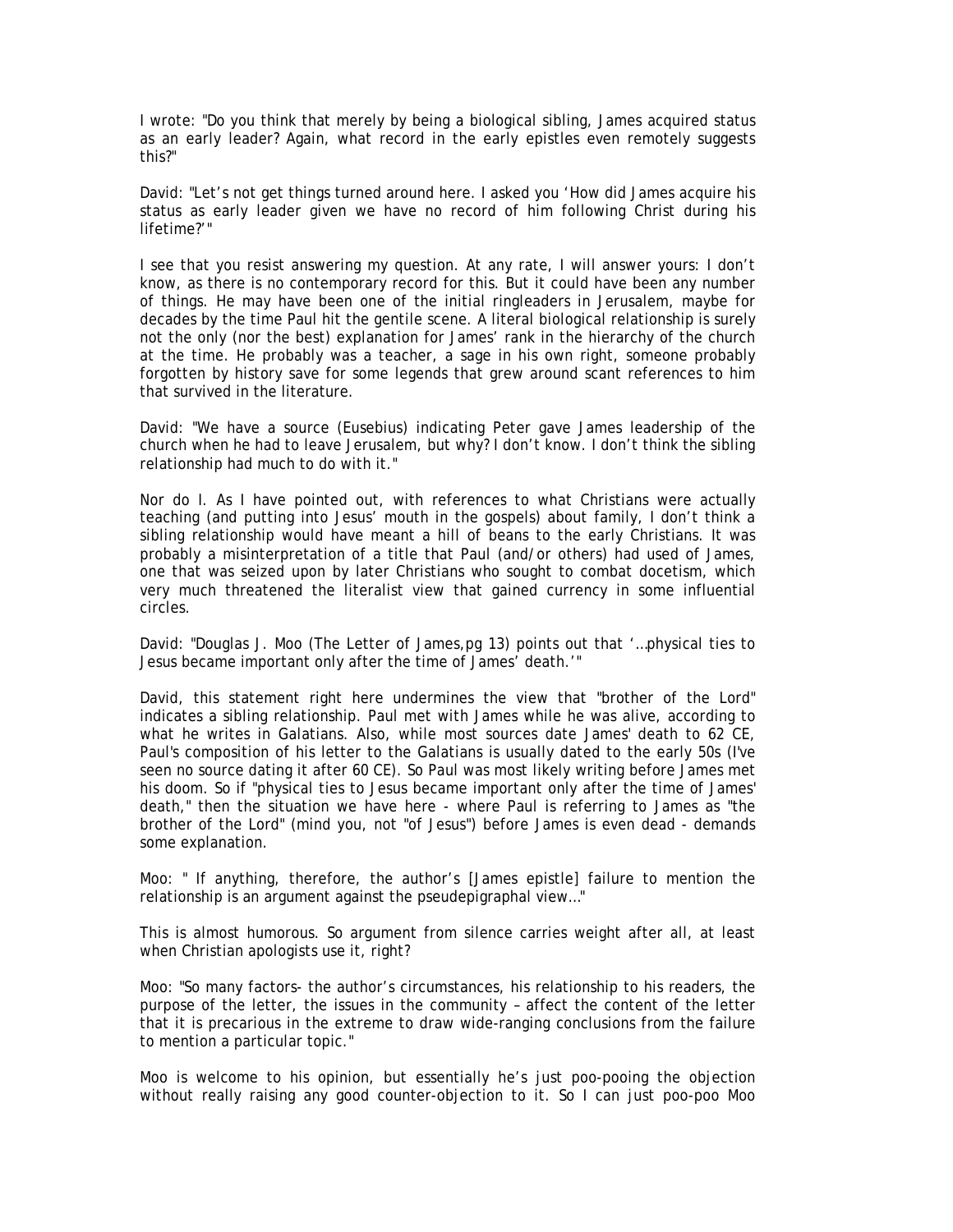myself: it is precarious in the extreme to ignore the implications of the failure of the author of the epistle of James to identify himself as the brother of Jesus (as opposed to "of the Lord") when doing so would have greatly strengthened any claim to authority he wants for what he writes in that letter. Meanwhile, if the early communities did not have the tradition

David: "If Paul intends to bestow honor on James in his letter to the Galatians, why?Just because James is the head honcho in Jerusalem? These aren't leading questions; I'm just curious what you think."

I think it's quite possible that Paul's motivations were political.

I wrote: "I would hope so. But one's purpose may be to distract, deflect or confuse. If Paul is vague, given his purposefulness (as you claim), it must be because he was being vague on purpose. No?"

David: "Perhaps we haven't taken enough time to understand the original Greek. I'm certainly not ready to render any verdict given the little time I have studied this passage."

Come now, David, you've definitely "rendered a verdict" on this passage, haven't you? You didn't need to parse the "original Greek" in order to suppose that Paul meant that James is Jesus' sibling, did you?

David: "I also don't aim at solving or proving any of this, but this is a useful way for me to learn more about your position and motivate my future studies. I do hope you're gaining something from this as well."

I blog on the symptomatology of Christianity because I enjoy it, David. It's a work of love for me.

I wrote: "Since you do not quote Doherty, or even cite him, I will:"

David: "I was referring to what Robert has already posted, which you said would suffice to support your position."

If you're going to attack a source, you might want to be familiar with what it says.

Dawson: So Doherty does, after all, provide an explanation for this distinction.

David: "Where can we find this early community in Jerusalem identifying themselves as 'brethren of/in the Lord'?"

Apparently only in inferences that we can make from the scant references in extant texts.

David: "It doesn't look to me like he covered the definite/indefinite article distinction in the quote you provided."

As he makes clear (he even put the word 'the' in italics), Doherty attributes the exclusivity of this title to James' apparent preeminence of James' position. I don't think he needs to spend pages and pages on this.

David: "He thinks 'brothers in the Lord' is a 'strong indicator of what the phrase applied to James must have meant', but doesn't give reasons why."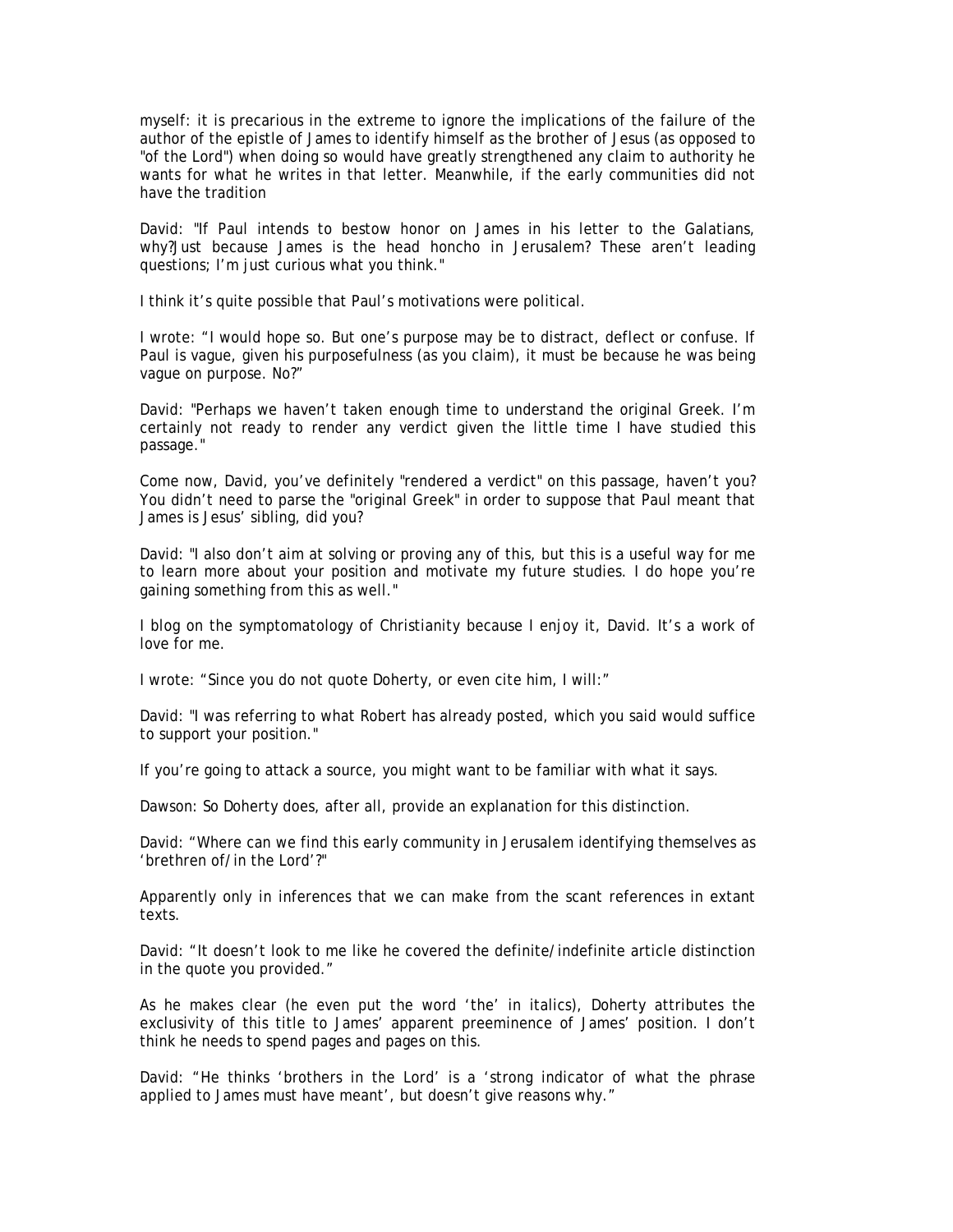It's pretty self-explanatory at this point, at least it seems so to me. What else are you looking for?

David: "I'm sure he has them, but are they mentioned in his popular writings? At any rate, he admits some speculation that the phrase 'could have resulted in a special designation'."

Since there's so little to go on, any inference one draws from what little there is, will probably always be subject to the charge of "speculation," as if this in itself were sufficient to write the epitaph over the inference. If you are interested in knowing more of Doherty's views on this, I suggest you do some research – he's got a website with dozens and dozens of articles. If you don't find it there, maybe you could e-mail him and pose your questions directly to him. I'm not a Doherty scholar, so I don't think I am best suited to answering all the wonderful questions you raise.

I wrote: "Clearly by Hegsippus' time (some 100+ years after Paul), the legend of who James was had grown significantly."

David: "Gerd Ludeman (in his debate with William Lane Craig on the resurrection, mp3 available online) has argued that legends can radically expand within a single year, so perhaps we should be skeptical of sources even if one year after the fact? How far does this kind of skepticism extend and is it applicable only to the Bible or all historical analysis?"

Of course, it depends on the content, which can give it away right off (such as if supernatural abilities or feats are attributed to someone). Similarly, if you were a member of a jury in a murder trial, and when the defendant took the stand to testify on his own behalf he claims that the reason why he was found with the murder weapon in his hand in the same room as the murder victim, is because a bat flew into the room, turned into a man, stabbed the victim to death with the murder weapon, then put the murder weapon into his hand and turned back into a bat and flew out of the room right before the police stormed the room, would you believe him, or suspect that he was making this up?

I wrote: "This is misleading. In his letters, Paul, the earliest NT writer, never refers to [James] as 'the brother of Jesus'. To say that 'James has historically been understood to be the brother of Jesus' is agenda-driven revisionism."

David: "Kurios is Paul's explicit name for Jesus. I don't think I made an unfair or inaccurate statement."

Paul's explicit name for Jesus is \*Jesus\*. Paul also refers to Jesus with the \*title\* 'Lord'.

Here's one source which settles the matter:

**he to whom a person or thing belongs, about which he has power of deciding; master, lord the possessor and disposer of a thing the owner; one who has control of the person, the master in the state: the sovereign, prince, chief, the Roman emperor is a title of honour expressive of respect and reverence, with which servants greet their master this title is given to: God, the Messiah**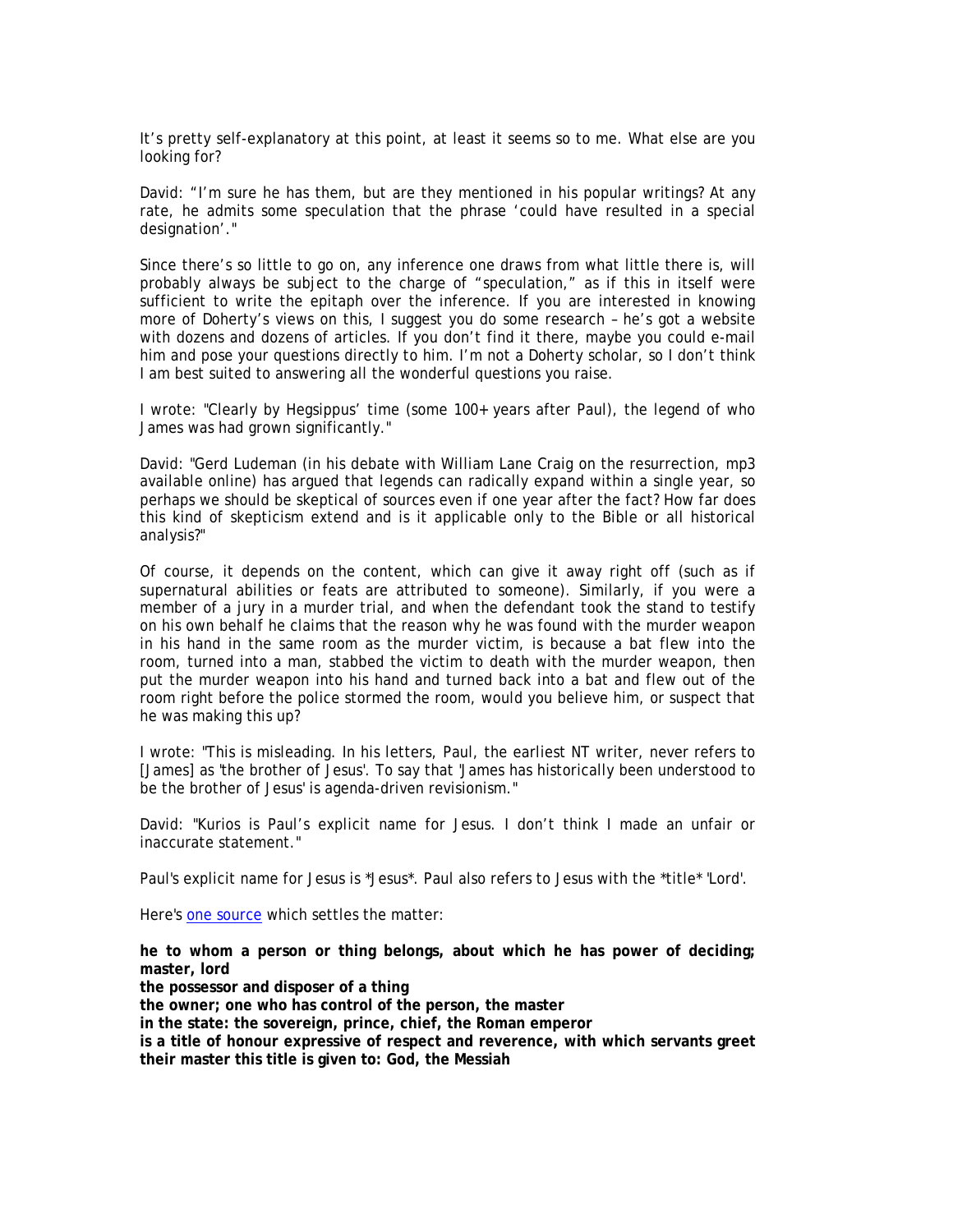This is explicit in designating 'Lord' as a \*title\*. Saying that Paul refers to James as "Jesus' brother" or "the brother of Jesus," is misleading, for he never does say this. He refers to James as "brother of the \*Lord\*" which is significant.

I wrote: "I don't think so. At no point does Paul explicitly indicate that Jesus had any siblings, and a survey of his use of 'brother' demonstrates that this was a religious title, not a sibling relationship. I don't need any evidence beyond this."

David: "Arguments from silence and a fallacious word study – that evidence is going to mount an argument that refutes 17 centuries of unquestioned literal brotherhood?"

I've given more than mere argument from silence, and my word study is not fallacious, David (and you haven't shown it to be either, so there! ;). What we have for  $17+$ centuries is uncritical acceptance of the Christian party line, David. That's the "unquestioned" part of the "literal brotherhood" here which Paul's passing reference to "brother of the Lord" in no way necessitates. Meanwhile, you have nothing but "tradition" and question-begging gospel-colored goggles going for the sibling relationship interpretation.

David: "Come on Dawson, not in my courtroom anyway."

But David, you've to my courtroom, remember?

David: "Do you contend that the 500 brethren are given just as much honor as James?"

No, I don't, and I don't have to. The "brother of the Lord" station was a high-ranking position. But like James, they were brothers in Christ, religious fellow-worshipers.

I wrote: "Both the motive and the opportunity were present by the time the gospels were set to paper."

David: "Do you agree with Wells' dating of the Gospels, if not what dates are you assuming here?"

I think Wells makes a very good case for the timeline of the writing of the NT documents.

I wrote: "Since, even if they were using Paul as a source, the gospel writers probably would not have considered his writings as divinely ordained or canonical, they most likely would not have taken it as inviolable anyway. As Robert has, I believe correctly, pointed out, that the authors of Matthew and Luke made their own revisions to the narrative found in the gospel of Mark, the evangelists performatively demonstrated that they did not think they were documenting actual history. If they did, then they obviously did not have a very good understanding of what history is."

David: "The very nature of Paul's claims about his writings demanded either one accept them as authoritative or reject them as blasphemy."

I certainly don't accept either horn of this dichotomy, nor would I expect anyone else to, even those sympathetic to Christianity.

David: "Assuming Markan priority is the correct view, the most we can say is that Matthew and Luke did exactly what their contemporaries did when developing a historical narrative."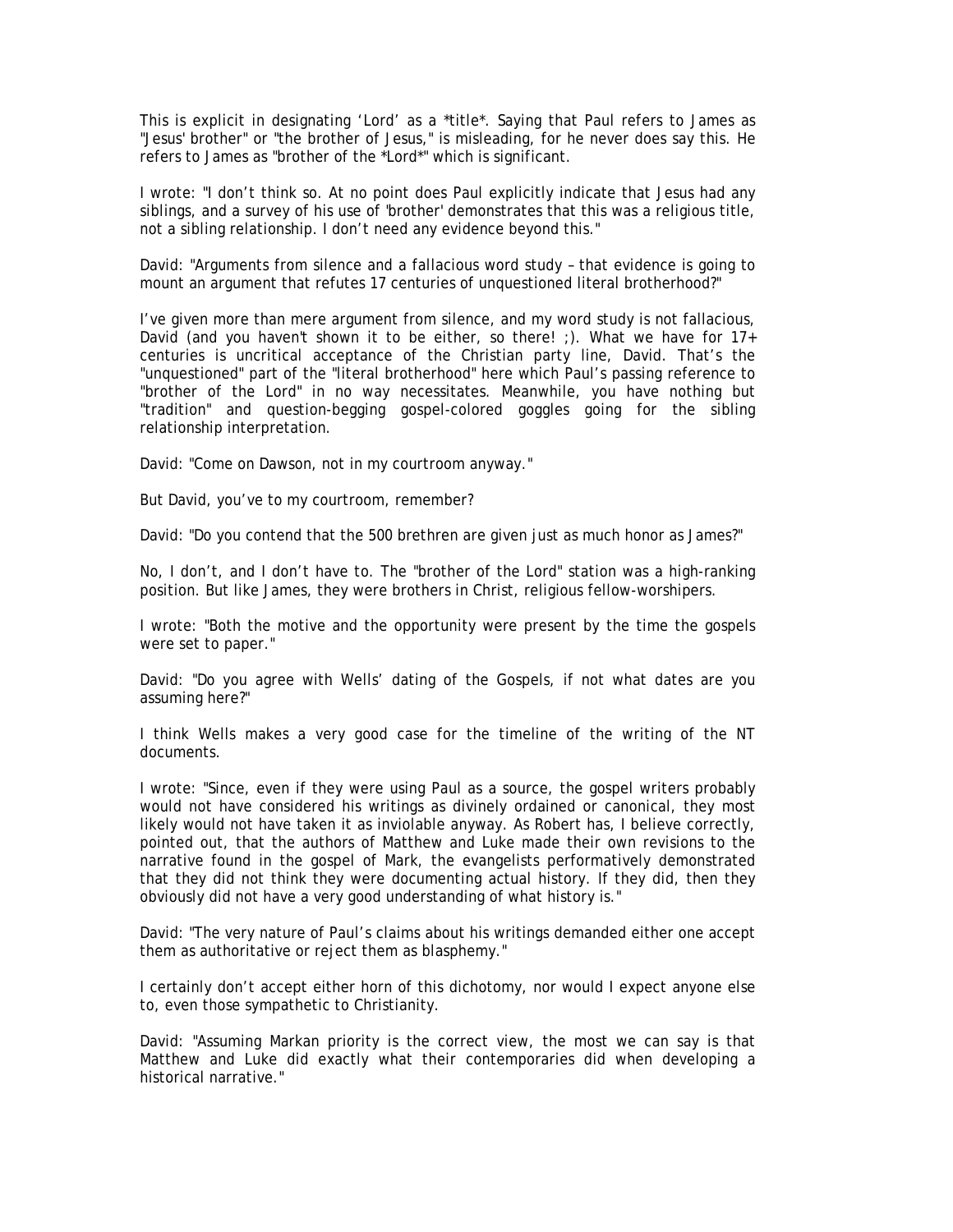Actually we can say more than this. There are clear signs of tampering of common sources throughout the synoptics to taylor them to the specific preferences of the writer. It's clear that Matthew and Luke were drawing upon Mark's model, for they follow the same general course. But between Matthew and Luke, who (as many scholars – you like those – have pointed out) were both also drawing on a non-Markan source (referred to in the literature as  $Q$ ), show differences in rendering the same sayings attributed to Jesus. For instance, consider the following:

Mt. 7:11: "If you then, who are evil, know how to give good gifts to your children, how much more will your Father who is in heaven give good things to those who ask him!"

Lk. 11:13: "If ye then, being evil, know how to give good gifts unto your children: how much more shall your heavenly Father give the Holy Spirit to them that ask him?"

Notice how Luke pushes the promise further into the imaginative realm of the supernatural. Where on Matthew's version, the reader believing the promise could reasonably expect tangible goodies in response to asking the "Father" for them, Luke preempts such expectation by altering the text to say "the Holy Spirit" instead of simply "good things," which is, even on the Christian view, a broader generality. There are many similar examples of such loose handling of source material in the gospels. Clearly these folks were \*creating\* narratives, not \*recording\* history.

David: "The statement that they didn't 'have a very good understanding of what history is' both demands an explanation for what such a standard would be, and on the surface seems to push modern historical standards on ancient historians."

Your demand here seems to invite the accusation you pack into the latter half of your statement here, which seems openly baiting to me (and thus raises my suspicion that you're seeking to entrap). But examples like the above clearly show that what we're dealing with in the end is not history, but the development of theological portraits intended to inculcate emotional reactions in readers and at times answer rival theologies, etc.

I wrote: "If a variety of religions which preceded Christianity incorporated worship practices that involved, for instance, the consumption of bread and wine as symbols for the flesh and blood of a resurrected deity."

David: "Has someone provided an example of this?"

Yes, see for instance Freke and Gandy, *The Jesus Mysteries*, Robert Price's many articles and several books on the matter, Wells, Doherty, and numerous other sources. I certainly don't have time to spoonfeed you here. But here's a little taste, from Price's review of NT Wright's *The Resurrection of the Son of God* (which I have, but have not fully read):

**There are three fundamental, vitiating errors running like fault lines through the unstable continent of this book. The first is a complete unwillingness to engage a number of specific questions or bodies of evidence that threaten to shatter Wright's over-optimistically orthodox assessment of the evidence. The most striking of these blustering evasions has to do with the dying-and-rising redeemer cults that permeated the environment of early Christianity and had for many, many centuries. Ezekiel 8:14 bemoans the ancient Jerusalemite women's lamentation for Tammuz, derived from the Dumuzi cult of ancient Mesopotamia. Ugaritic texts make it plain that Baal's death and resurrection and subsequent enthronement at the side of his Father El went back centuries before Christianity and were**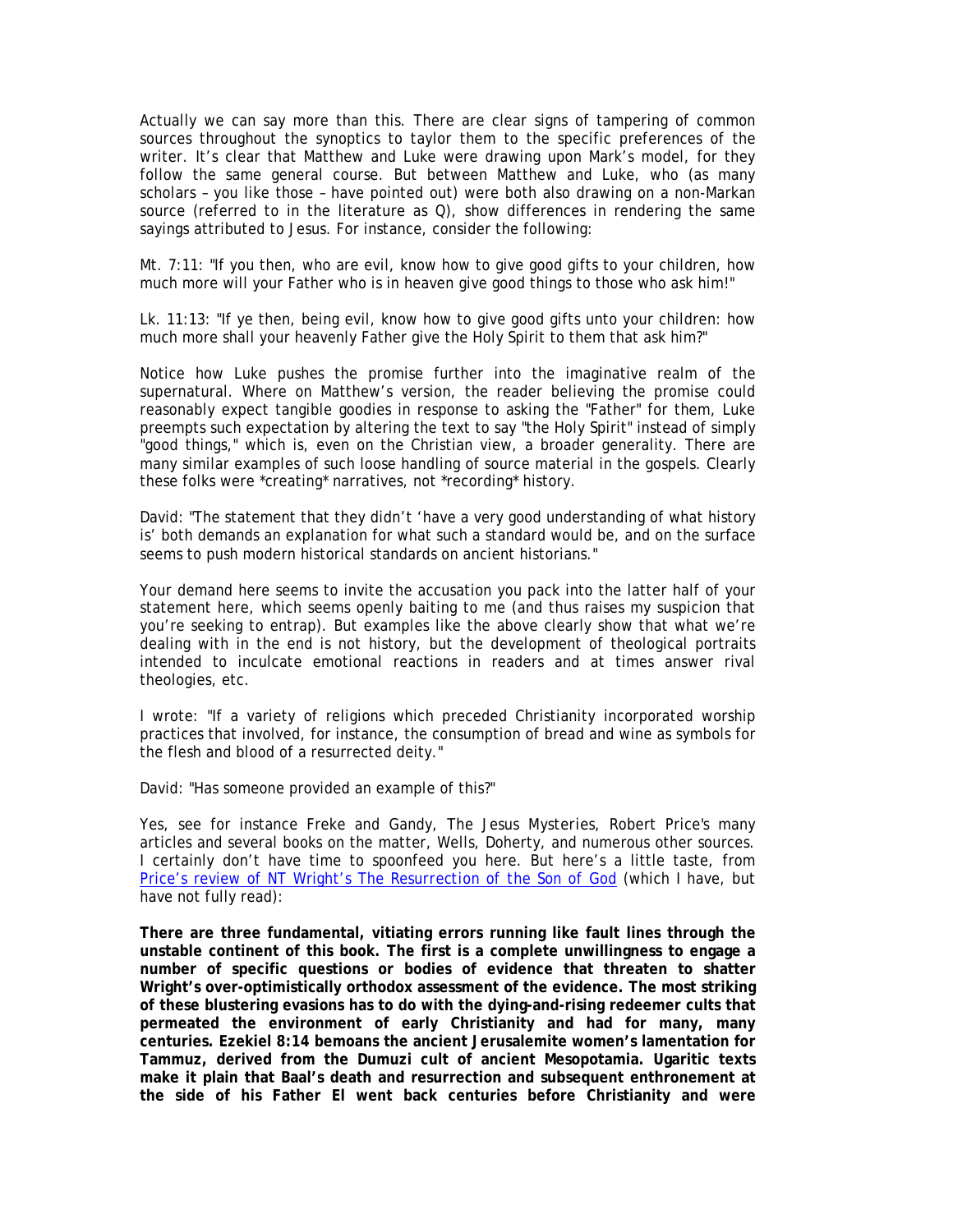**widespread in Israel. Pyramid texts tell us that Osiris' devotees expected to share in his resurrection. Marduk, too, rose from the dead. And then there is the Phrygian Attis, the Syrian Adonis. The harmonistic efforts of Bruce Metzger, Edwin Yamauchi, Ron Sider, Jonathan Z. Smith and others have been completely futile, utterly failing either to deconstruct the dying-and–rising god mytheme (as Smith vainly tries to do) or to claim that the Mysteries borrowed their resurrected savior myths and rituals from Christianity. If that were so, why on earth did early apologists admit that the pagan versions were earlier, invented as counterfeits before the fact by Satan? Such myths and rites were well known to Jews and Galileans, not to mention Ephesians, Corinthians, etc., for many centuries. But all this Wright merely brushes off, as if it has long been discredited. He merely refers us to other books. It is all part of his bluff: "Oh, no one takes that seriously anymore! Really, it's so** *pass?***!"** 

I wrote: "Is your concern to dispel the notion that Christianity borrowed from specifically a pagan mystery cult, or that it borrowed from any prior religious model?"

David: "Specifically the Hellenistic mystery cults. Of course Christianity borrowed from a prior religious model."

Okay, so long as it's understood that borrowing from pre-Christian religious models was taking place in the molding of the Christian product. There were many sources, including various Jewish sectarian sources, the Wisdom literature, mystery religions, etc.

I wrote: "You seem to be wanting it both ways here, David. Above you quoted Grant, who says that "Judaism was a milieu to which doctrines of the deaths and rebirths of mythical god seems so entirely foreign...," but then you quote Nash and Metzger here, who claim that the Christian Eucharist, which has the believer thinking he is actually eating the flesh and drinking the blood of his god, is fully in keeping with Jewish practices."

David: "Only transubstantiation posits the view you expressed, and this is not the Biblical view of the Eucharist..."

I know a lot of Christians who would vehemently disagree with your claim here (specifically the latter part). If Christians are guided by the indwelling of the Holy Spirit, this is most puzzling to me. Doesn't the Holy Spirit help protect believers from doctrinal errors, or does it protect believers only on things that are not important? Or, is doctrine not important?

David: "that is a can of worms best left on the shelf."

Just as long as it is understood that this is a can of worms that Christians have opened and poured all over themselves. It's certainly not my problem.

David: "Regardless, the quotes I presented are not contradictory, and the only way "I want it" is to look at the Eucharist in light of Judaism and its own sacred meals, and also look at what Christ said in the Gospels to institute this practice. The mystery cults are irrelevant to my analysis, and I've given some reasons why I think it's just as likely that mystery cults would have borrowed from Christianity to gain popularity in Rome."

The evidence is clearly the opposite as you have it, but by deeming the mystery cults as "irrelevant to [your] analysis" as you have, you cut yourself off from a vast area of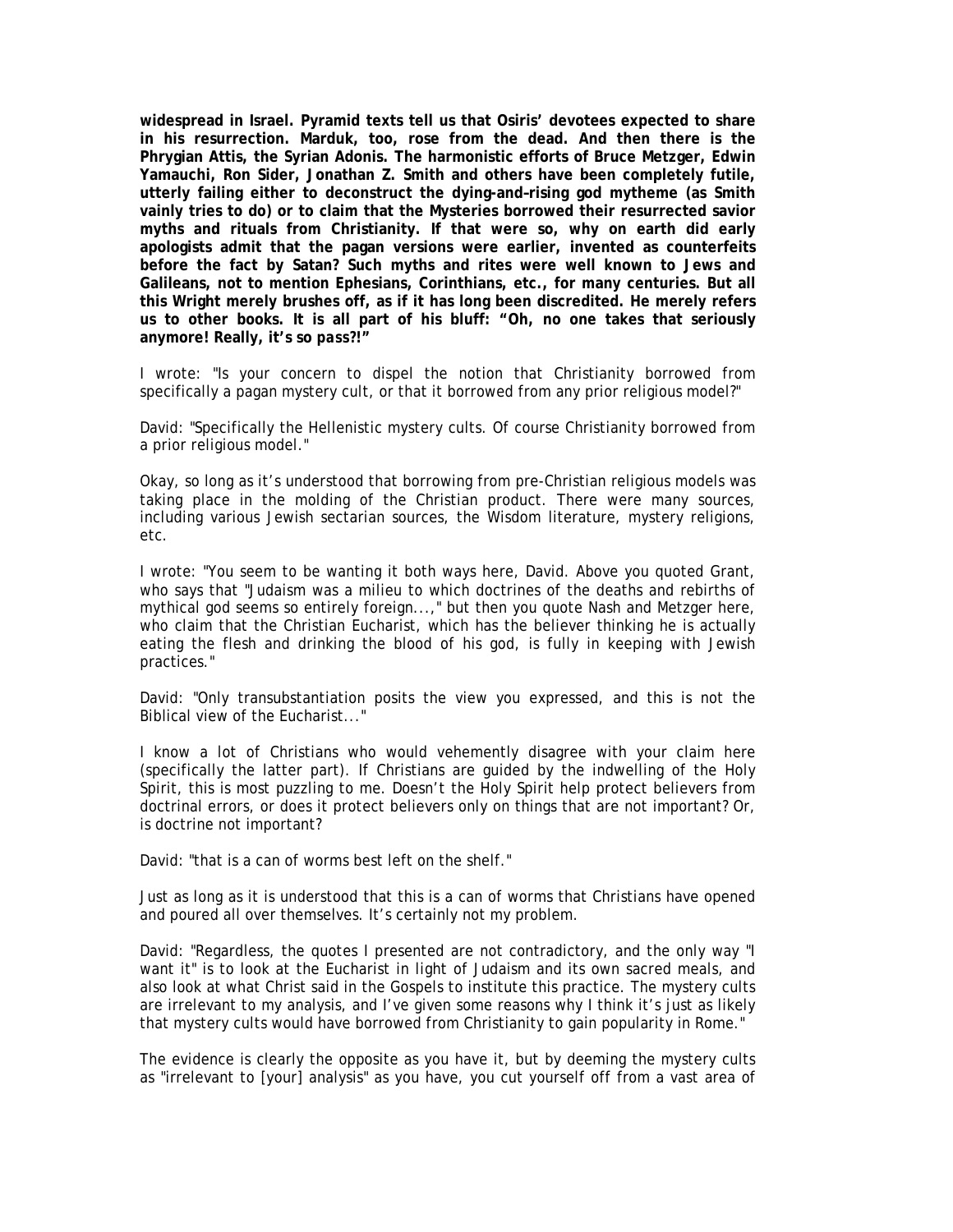knowledge and source of evidence. I suspect there's an apologetic reason why you have chosen to do this.

Now David, I did pose some questions on how revelation is supposed to work, but I do not see that you've addressed them. Instead, you seem to prefer trifling over a passing reference to James as "the brother of the Lord," which seems to be a very small matter in comparison to the claim to have received a revelation from a deity.

Also, I do have another question, which I've asked other Christians, but for which I have not received any satisfying responses. My question is this: Why doesn't Jesus just appear before all of us, as he allegedly did before Paul on the road to Damascus (according to Acts anyway), and settle all these conflicts which have raged for 2000 years? I asked a Christian this question once, and his response was "Jesus wants us to have faith" (which only confirms the disjunction between faith and reason). To which I asked another question in response: Are you then saying that Paul, the most prolific writer of the NT, did not have faith?

You may want to consult my blog The Problem of Saul for some more spicy thoughts on the matter.

Regards, Dawson

August 14, 2008 8:06 AM

david said...

Dawson, in my first response to your blog article, I missed that you were trying to posit that Jesus' existence was legendary. I'm accustomed to people arguing that the resurrection was legendary and not the entire events in the Gospels. Perhaps I will back up a moment since I have gotten a hold of the book you were originally referring to, as well as some of Wells' work.

1. You made some statements about Geisler/Turek (G/T) that strike me as quite heavy and unsupported:

In your original blog article, you attempted to cast G/T's argument in opposition to your rendition of Wells' legend theory. I assumed that G/T was indeed arguing against the legend theory, because normally folks don't simply toss a position at an author and criticize them for not dealing with it when the author didn't aim to in the first place. I also assumed when you accused professional philosophers of question begging and lying, that perhaps I shouldn't judge until I could have a look at the source.

### Dawson said:

*"But if the Jesus story were a legend in the first place – the very premise which our authors are trying to defeat, then appealing to what might have happened or could have happened to Jesus' body simply begs the question, for it assumes precisely what they are called to prove: namely that the story we have of Jesus in the New Testament is not legend. If the story about Jesus is merely a legend, then there was no body to crucify and seal in a tomb or parade through the streets of Jerusalem."* 

*"Geisler and Turek's book is admittedly aimed more at a popular audience, but it's fair game so far as I see it, and it's typical in regard to how blatantly many Christians beg the question when it comes to how they argue against the legend theory."*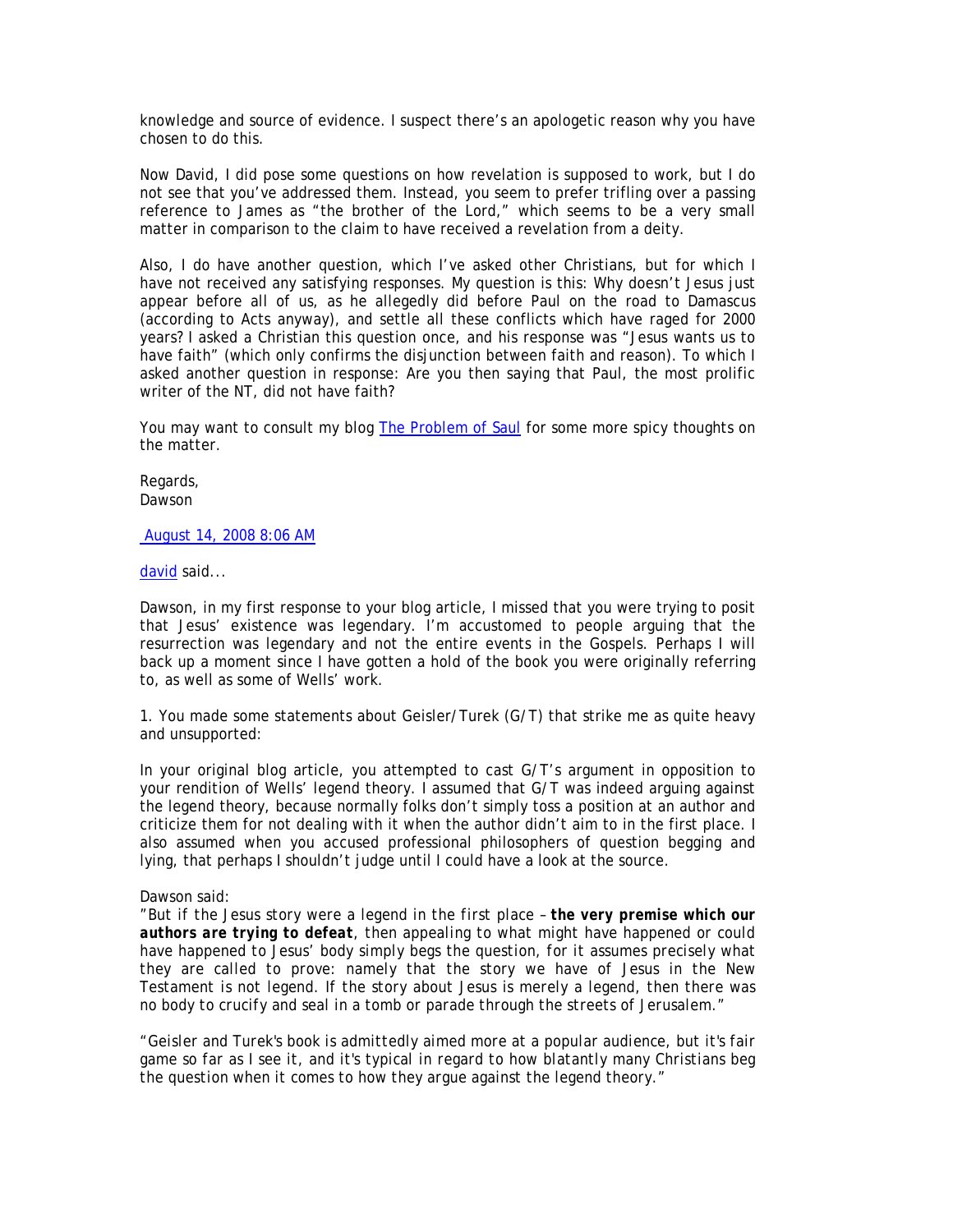Simply put, I think you've built a straw man and forced it to beg the question. Does G/T present Habermas' resurrection argument to conclude that the legend theory is false? No. Besides the fact that there are all sorts of "legend theories" and Wells is the most extreme, you are missing out on what is actually being argued. Generally when New Testament scholars speak of "embellishments" or "legend development" they are not necessarily asserting that the narratives are not without any historical seed at all; specifically, G/K are not defending against the supposition that Paul took some pagan mythology to wash down his hallucinations, and then regurgitated some no-less-than maniacal letters with which later writers found much accord and fabricated more complex Jesus tales. Indeed, if G/K is arguing for the historicity of the resurrection and not the historicity of the whole "Jesus story", this is a sound argument.

On that note I contend that if the legend theory you suppose is true, then Paul is completely insane (after all his statements are incoherent without the Gospels being read back into them or assuming his audience had any idea of what he meant), and the Gospel writers are some of the most outrageous fraudsters fiction has ever seen. Now back to this corny book (actually I agree with your analysis there).

G/T is specifically arguing for the historicity of the resurrection, which, as you've pointed out, rests on other premises (the historicity of specific statements made in the Gospels) to support it. It is perfectly valid argumentation to have a series of linked premises (with sub-arguments) that support a larger conclusion. One need not reject or accept the entire New Testament as legend; indeed many critical scholars reject the miracle stories and resurrection as legendary yet find no good reason to reject the descriptions of political events, geography, etc. Regardless, you are misrepresenting G/T and introducing a false dichotomy.

### Craig Blomberg discusses this dichotomy:

"It certainly seems fair to say its no more appropriate to take the hardest and most fantastic part of a piece of literature and write all the rest of it off as a result, than it is to take the most sober, corroborated piece of literature and use that as a reason for believing everything else in the document." (*Difficult Questions about the New Testament*, mp3 online).

2. Dawson said: *There's a persistent and annoying perhapsical nature to all this, and puts a great burden on the memories of those whom Paul personally missionized, persons who may or may not have been the recipients of Paul's letters, which – like I Corinthians – was addressed to the church as a whole, not to a specific individual.* 

You complain that there is a "perhapsical" nature to this whole idea that Paul's letters were not written in a contextual vacuum. Yet haven't answered my question: is it really more probable that Paul was writing nonsense? I think the legend theory per Wells has much more perhapsing to account for then any theory of New Testament origins. Perhaps the earlier letter to the Corinthians we no longer have (1 Cor 5:9) contains everything that you find lacking in Paul. :)

3. On several counts, you project your modern understanding back into ancient context:

3a. Dawson said: *"They obviously do not have a physical person in mind when they make these kinds of declarations, so why suppose the early Christians were speaking about a physical Jesus when they claimed to have "witnessed" him?"* 

*If the word "witness" enjoys a very loose meaning for many of today's Christians (and it very often does), why suppose it didn't enjoy similar flexibility among the early Christians?*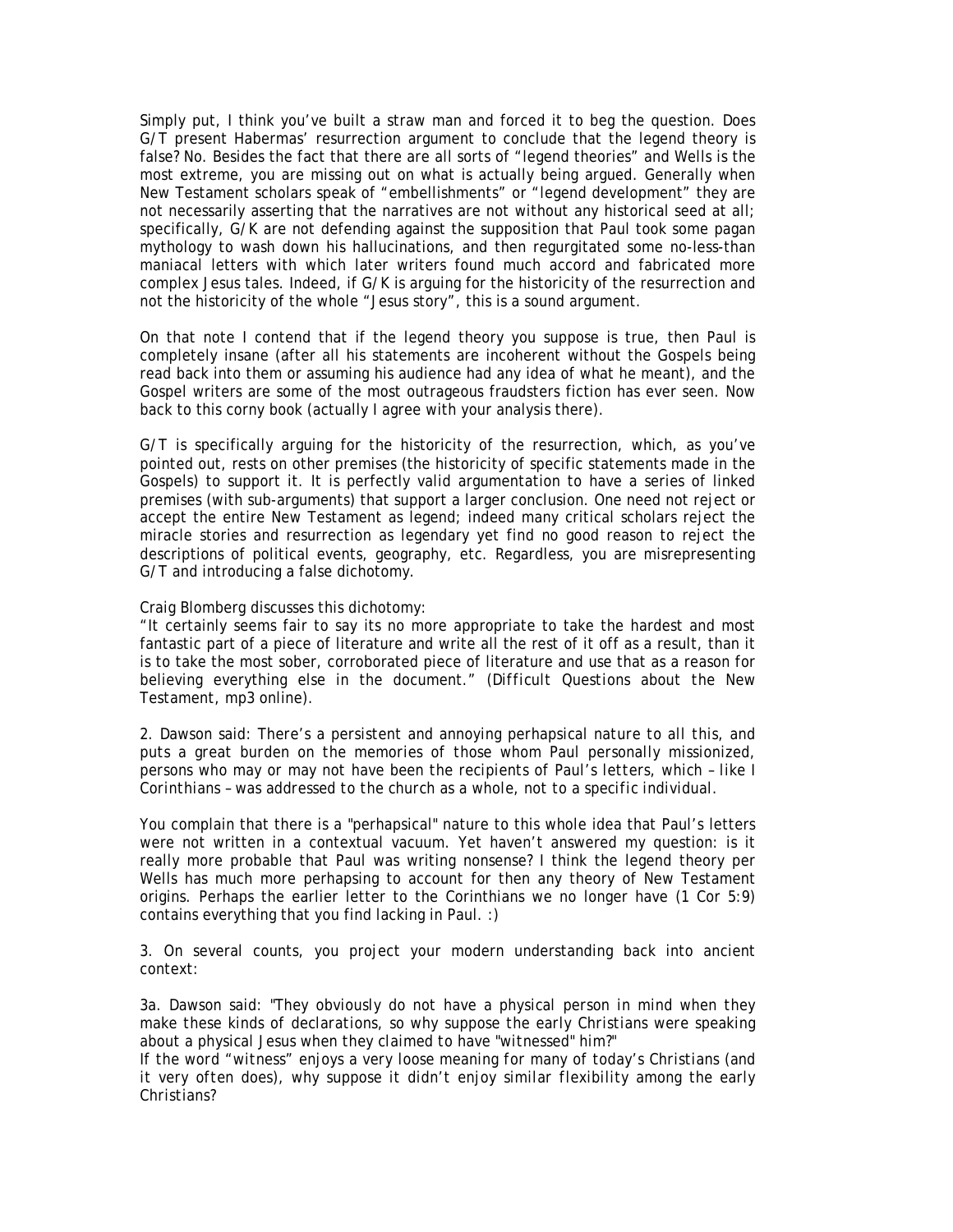A word's current usage cannot be transferred anachronistically "backwords" (get it?). The error is counted doubly when you attempt the feat with two different languages. (Carson, *Exegetical Fallacies* pg 33)

3b. Dawson:*"If I had seen a man who was actually resurrected from the grave, whom I thought was "the Son of God," I would waste no time in writing down exactly what I had seen, where I had seen it and when I had seen it. If I knew of others who had the same experience, I would not hesitate to get their testimony down in writing, or at least to have them endorse such statements of witness. But that's me."* 

Do you live in the oral culture of first century Palestine? If you did chances are you'd be illiterate, and if you could read and write could you afford it? How could you assure the transmission of your document?

Even granting your position for the sake of internal critique, how many average people in our modern society have ever written a historical account of some life changing event they experienced? How about the Virginia Tech mass homicide? This was a major event to witness. I was going to school at James Madison University at the time (2 hours down the road), and saw no written accounts circulating amongst my close friends who were only several feet away from the killer that day. Indeed not even blogging about their experiences? No, but they told me plenty about it. Even if they did write some of it down, would it still be around in a couple of millennia? Maybe so with today's standards, but I don't think that even close to a reasonable expectation for 30 AD. Geisler (same book) points out it may very well be the case that Matthew, Mark, Luke, John, Peter, and James were among the 500 as well as nine who are elsewhere named Apostles (Geisler/Turek, pg 248); if he's right then there are written accounts.

At any rate you recognize transmission problems elsewhere:

*On Paul's view, I don't see why any of the anonymous 500 or so brethren that he mentions in I Cor. 15 could not also claim to be apostles. Maybe some of them did and are simply lost in history.* 

3c. Dawson: *Paul nowhere suggests that Jesus had taught these things during his life on earth. But that's what we find when we get to the gospels: Jesus marching a squad of disciples through the ancient countryside between various towns in Palestine performing miracles, healing the blind, the lame and the infirm, giving moral instruction and teaching in the form of parables. We never learn any of this from Paul.* 

It's as if you are surprised by the fact that Paul was writing letters on the road and not historical narrative. Was Paul's purpose in writing those letters to give exhaustive account of Jesus' earthly ministry? No. Would these references have made his arguments more compelling? Perhaps to you, but where has it been argued that the original intended audience shares your worldview? So why blame Paul for not fulfilling your requirements when they are incompatible with Paul's authorial intent?

1 Corinthians 9:10 "To the married I give this charge (not I, but the Lord): the wife should not separate from her husband"

Now why does Paul put this moral teaching in Jesus' mouth, and then immediately afterwards clarify something that he is saying instead of Jesus? Indeed this teaching was nothing new (Gen 2:24; Mal 2:16).

4. Now to the issue of Gospel dating and how Wells handles external sources: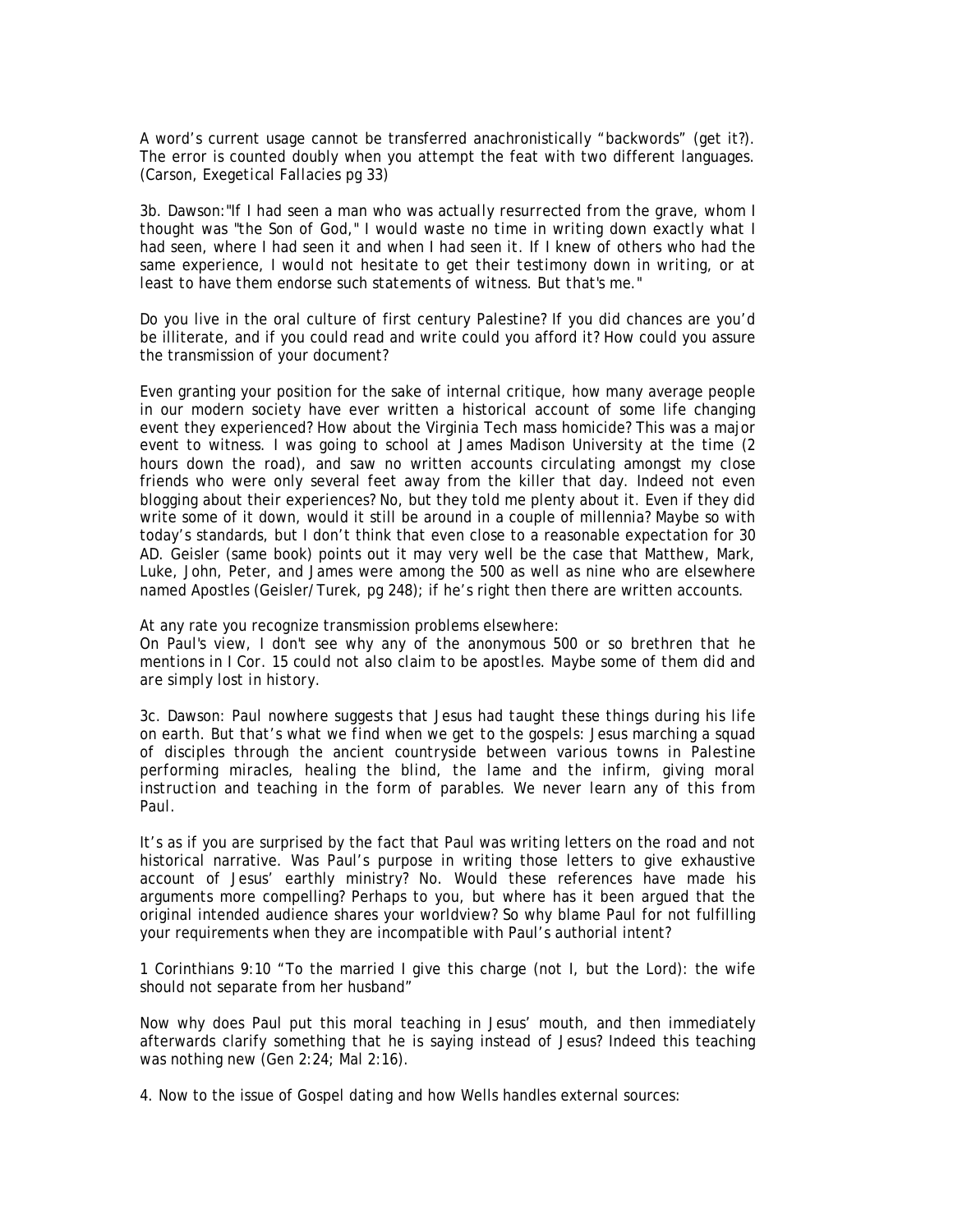Wells:

"Before 90 AD, Jesus remained an undated, mysterious figure about whom virtually nothing was known or reported (*Did Jesus Exist?* pgs. 47, 65; HEJ, 217-220)."

"Jesus is not linked with a recognizable historical situation in any document (Christian, Jewish or pagan) that can be proved to have originated before about AD 100" (*Did Jesus Exist?*, pg. 215)

Now those are some big statements, and you would immediately wonder what he does about all the external attestation (Josephus, Tacitus, and later Papias, Thallus, Lucian, Pliny, etc…) Easy, he rejects them. What degree of specialization does he possess relevant to the subject area? None.

Now given I don't think you have to be a New Testament historian or textual critic to be critical, but when you're going to swim upstream and insist on largely abandoned styles of form criticism you're making a tall order. Price proudly admits that he stands in an older tradition of criticism in his debate with William Lane Craig on the resurrection, but I have yet to find Wells acknowledge his heritage.

Wells more recently questions the seriousness of the Jesus quests :

"The theological world is now in the midst of what is known as "The Third Quest for the Historical Jesus". J. P. Meier allows that "all too often the first and second quests were theological projects masquerading as historical projects" (art. cit., p. 463). We shall see whether their successor fares any better." ( *G. A. Wells Replies to Criticisms of his Books on Jesus*, 2000)

I would like to interact with Wells personally someday, but I think he's a bit old for such affairs and admittedly gets on the Internet infrequently. J.P. Holding did have some interaction with him: Tektonics

Dawson: *Similarly with the events described in the gospels themselves: how can we know which year, according to the event sequences given in the gospels, when Jesus was crucified* 

Luke 3:1

*"1In the fifteenth year of the reign of Tiberius Caesar, Pontius Pilate being governor of Judea, and Herod being tetrarch of Galilee, and his brother Philip tetrarch of the region of Ituraea and Trachonitis, and Lysanias tetrarch of Abilene"* 

Tiberius became emperor in August, AD 14 which places John's ministry at October, AD 27. Given the 3 Passover feasts described in John, this would place the crucifixion at AD 30. External sources corroborate that Pilate was Roman governor of Judea, Herod Antipas was tetrarch of Galilee, and Caiaphas was Jewish high priest. Specifically one of these sources would have no reason to acknowledge or accredit Christianity: the Jewish Mishnah and Talmuds. Five of Christ's disciples are named therein (see Klausner, *The Jesus of Nazareth*, pg. 18)

Ok, nice but big deal right? Well, if multiple methods of computation bring us to the same date this strengthens the conclusion (and also cast doubt on collaborative effort among the authors). As you know source criticism plays a large role in this, which is why the question of Q-source and Markan priority are important. Nevertheless, if multiple independent attestations can be sufficiently demonstrated, then the historicity of an event is very probable even to the most skeptical historians (Ehrman, Borg, etc…).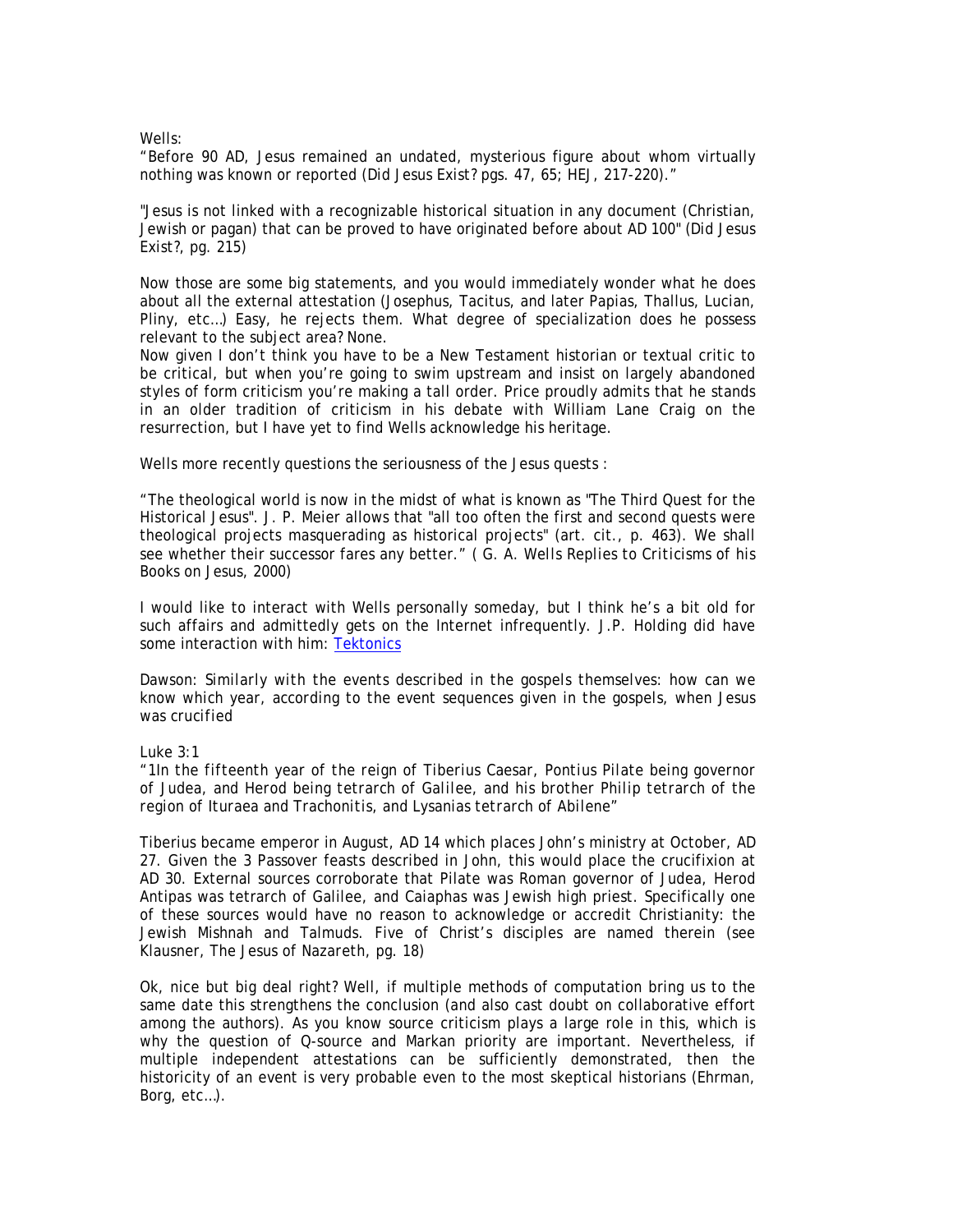In Acts there are two significant events with external attestation for their timeline:

1. The expulsion of the Jews to Rome in AD 49 by Emperor Claudius (Acts 18:2, date referenced in Suetonius, *Claudius* 25.4)

2. The appointment of Gallio as governor of the province of Achaia in mid AD 51 (based on the Gallio inscription found at Delphi, mentioned in Acts 18:12 in relation to Paul's visit to Corinth)

There is much more to cover about dating the Gospels, but without being lengthy there isn't much more I can say about them (Temple destruction in 70 AD, War of 66AD, death of Paul and Peter from Josephus, Nero in 64 AD etc…).

A good essay on dating Luke/Acts (generally historians prefer these two books because of the amount of historical data mentioned therein):

http://leonardooh.wordpress.com/2008/04/17/on-dating-luke-acts-and-it%E2%80%99ssynoptic-consequence/

Mark has external attestation from Papias in 110 AD:

Mark indeed, since he was the interpreter of Peter, wrote accurately, but not in order, the things either said or done by the Lord as much as he remembered. For he neither heard the Lord nor followed Him, but afterwards, as I have said, [heard and followed] Peter, who fitted his discourses to the needs [of his hearers] but not as if making a narrative of the Lord's sayings'; consequently, Mark, writing down some things just as he remembered, erred in nothing; for he was careful of one thing - not to omit anything of the things he heard or to falsify anything in them.

As I have pointed out to Robert, if the early Christian community was pumping out lies left and right to build their case for Christ, why not put Peter at the pen on this document instead of Mark who was not an eyewitness? Especially at the time Papias was writing, when the apostolic pedestal found its high point.

5. Dawson: *I'm not talking linguistic philosophy either. You had mentioned "the building blocks of thought," and those are concepts, not words. This is basic epistemology, not linguistic philosophy. You can't have language without concepts. The ability to form concepts comes first, but language helps us retain and organize the concepts we've formed.* 

This is a silly quibble, but just so you don't think I'm being dishonest in what I stated: "Words are the unit of thought in most of our thinking and writing; they are the bricks of our conceptual formulation." (Ramm, *Protestant Biblical Interpretation 3 ed.*, page 128)

6. Regarding the word study fallacy you keep insisting is proper exegesis:

Straight out of a hermeneutics textbook, under the heading of "word-count fallacy": "We make this mistake when we insist that a word must have the same meaning every time it occurs. For example, if we are confident that a word carries a certain meaning in seven of its eight occurrences in Scripture, we might be tempted to conclude that it must have the same meaning in its eighth occurrence. Yet as Darrel Bock maintains, "word meanings are determined by context, not word counts." (Bock, "New Testament Word Analysis pg. 111, *A Hands on Approach To Reading, Interpreting, and Applying the Bible, Duvall pg 130*)

7. You deem my inquiries about James as trifling, but even Wells himself says that his theory stands or falls on this. Indeed the reason I have pressed this point is because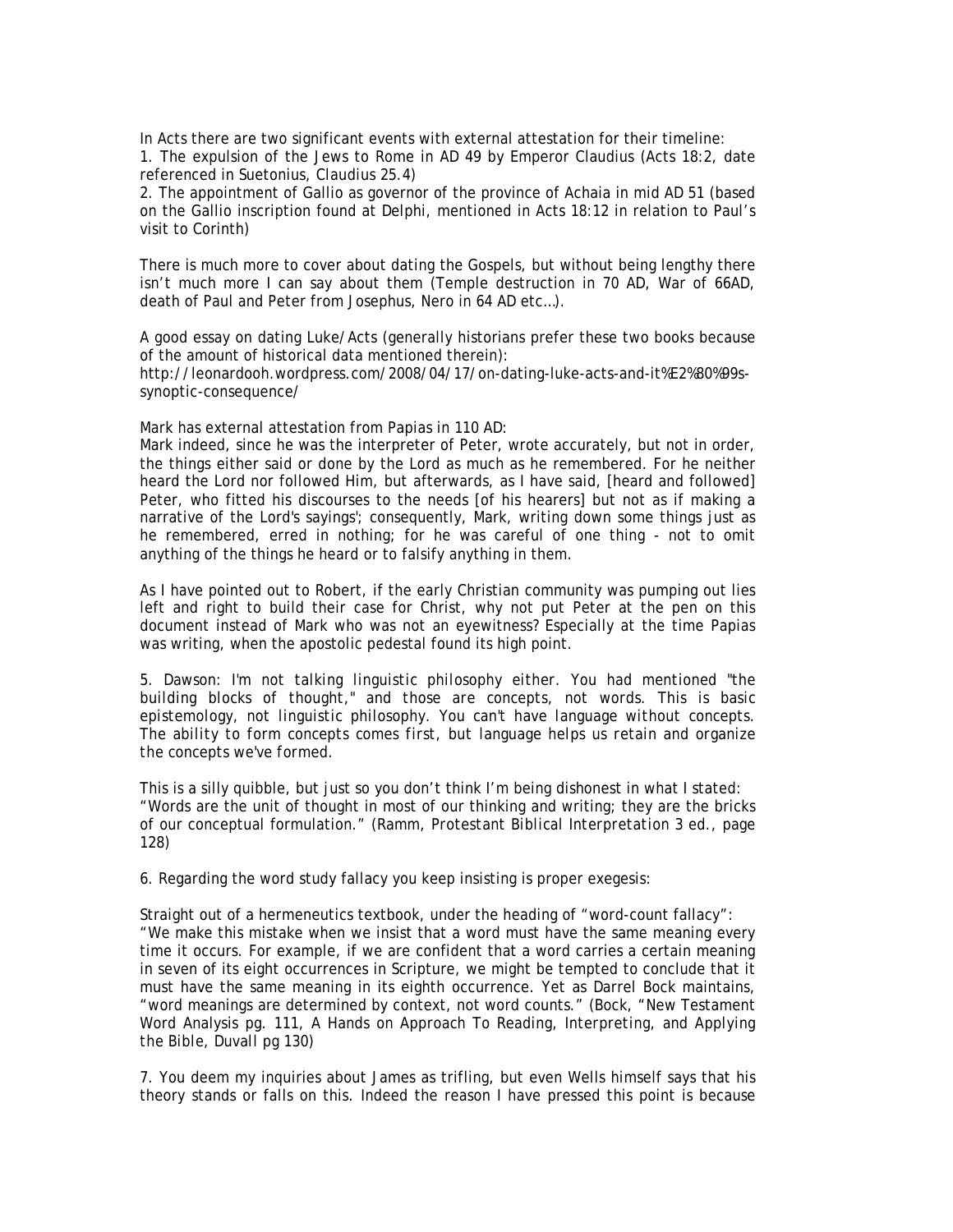your original statement about a recent resurrection in Paul demand such evidence be discussed.

### Wells:

"If Paul means blood brother of a historical Jesus, then it would suffice to establish- against my view--that Jesus had really lived in the first half of the first century. Furthermore, I must admit that this interpretation of Paul's words does seem the immediate and obvious one. Here, then, is a case where what seems to be the plain sense of a text . . . would weigh very heavily indeed against my view of Christian origins." (HEJ, 167)

# Similarly regarding "the twelve":

"If these words were really written by Paul, then it looks as though he was aware that Jesus chose twelve disciples; and if Paul in this respect corroborates what the gospels say, then it would be reasonable to infer that he also knows the principle facts of Jesus' life . . . ." (DJE, 124)

In order to get himself out of the quagmire he's created ;) , Wells must argue that the Corinthian passage is an interpolation (*DJE*, pg 124) even though every single shred of manuscript evidence includes the full passage. That means there is zero textual warrant for his claim. This constitutes special pleading. You said you were ok with the creed being authentic though right?

In addition, Wells must reject both references to Jesus in Josephus to hold up his theory. Written around 93-94 AD, Josephus' writings clearly link Jesus to his disciples and connect his crucifixion to Pilate. Now I grant that many register concern about the authenticity *Antiquities 18:3*, but who else is rejecting all references to Jesus? Wells of course.

Princeton Seminary's James Charlesworth: "We can now be as certain as historical research will presently allow that Josephus did refer to Jesus." (*Jesus Within Judaism*  ,pg. 96)

In addition, Wells **must** also twist the reference in Josephus about James to be consistent. According to the passage "the brother of Jesus, who was called Christ, whose name was James" met his death after the death of the procurator Porcius Festus, yet before Lucceius Albinus took office (*Antiquities 20.9*)…which is also where we derive the traditional date of 62 AD for his death.

At any rate Wells has since changed his mind about the existence of Jesus, so now his earlier critiques of Paul need to be re-assessed and I seriously doubt they will maintain consistency. Apparently Q has persuaded him that Jesus may have been a real person.

'A final argument against the nonexistence hypothesis comes from Wells himself. In his most recent book, The Jesus Myth (1999), Wells has moved away from this hypothesis. He now accepts that there is some historical basis for the existence of Jesus, derived from the lost early "gospel" "Q" (the hypothetical source used by Matthew and Luke). Wells believes that it is early and reliable enough to show that Jesus probably did exist, although this Jesus was not the Christ that the later canonical Gospels portray. It remains to be seen what impact Wells's about-face will have on debate over the nonexistence hypothesis in popular circles.', Van Voorst, Robert E, 'NonExistence Hypothesis', in Houlden, James Leslie (editor), 'Jesus in History, Thought, and Culture: An Encyclopedia', page 660 (Santa Barbara: 2003)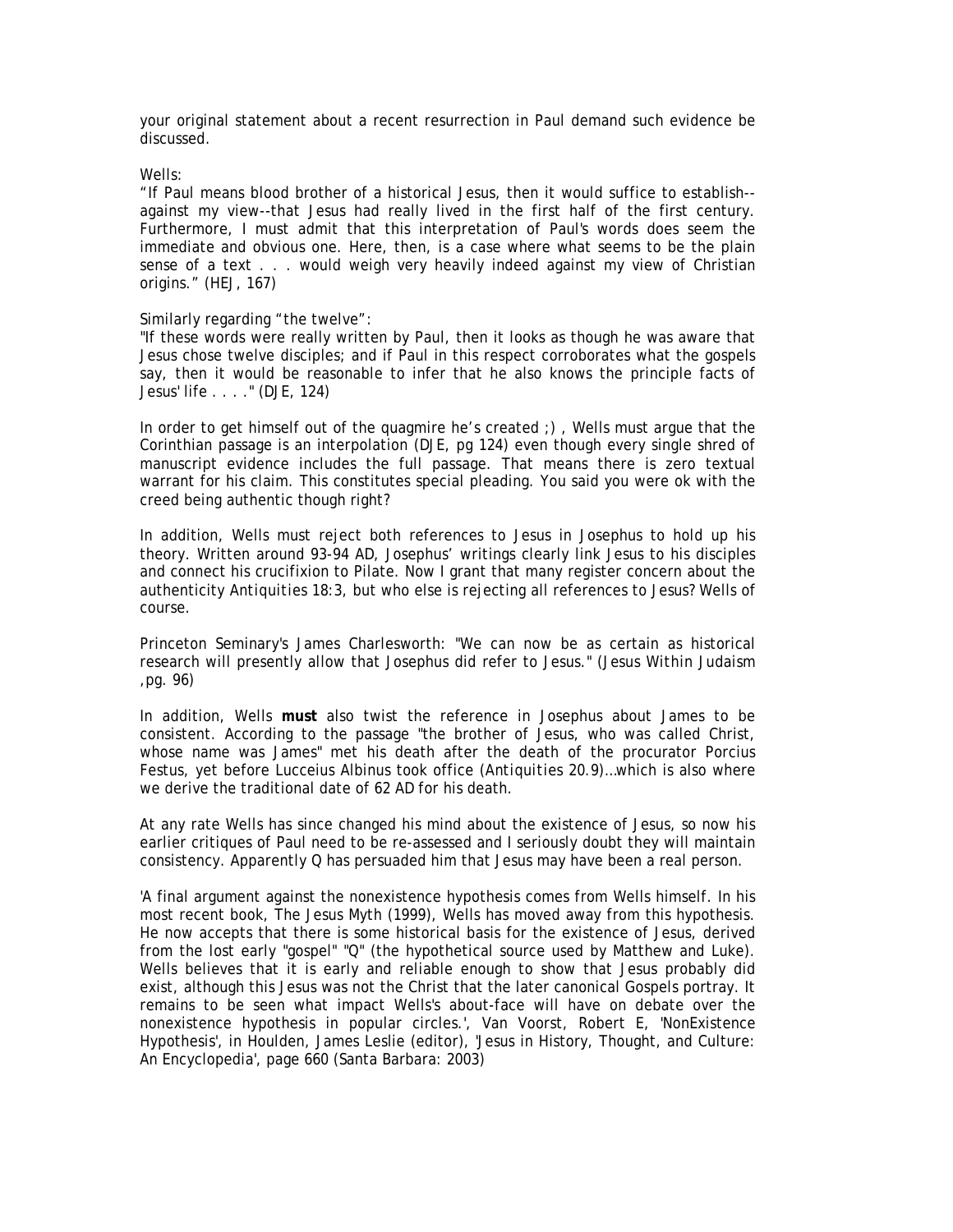In a lecture given in 2003, he admits that Paul probably did believe that Jesus was an actual Jewish man who was crucified. (http://www.bede.org.uk/gawells.htm)

How do you square this with your statement given your relied on Wells for nearly all citations made during our interection?

Dawson: *Now, surely even you must admit, David, this is pretty flimsy. In all his letters, had Paul believed that people he had personally met had walked and talked with the earthly, pre-resurrection Jesus, we're supposed to believe he never found an opportunity to mention this, except to refer to this person James as Jesus' brother?* 

Perhaps like Antony Flew we should assume his old age has withered his critical faculties :) But enough about Wells, I just didn't want you to think I was swatting him away so quickly. I will continue to read his works and possibly if I ever start a blog address more fully the issues with the legend theory.

Dawson said: *For here we have the example of G.A. Wells, whose books are chock full of quotes from and references to the scholarly literature, and he is dismissed with the wave of his hand as if he were simply a pesky fly. So in spite of your complaint, it probably wouldn't matter if I had used 5 or 10 or 50 different sources to inform my points - I'm sure you're inventive enough to find a way to dismiss them anyway.* 

I think there is a lot of inventive dismissal going on when you build a theory on the absence of evidence.

8. Dawson :*As for whether or not the gospel writers used Paul as a source, this is unclear. However, as I have shown, many of the teachings which Paul gives as his own or as inspired by his interpretation of "the scriptures" are put into Jesus' mouth in the gospels. This suggests that later writers were using sources that were influenced by Paul, even if they did not mention or credit Paul.* 

I haven't been shown any examples of this, but I have heard about lots of things Paul doesn't mention. What about some things he does tell us about Jesus?

• Jesus was born in human fashion, as a Jew, and had a ministry to the Jews. (Galations 4:4)

- Jesus was referred to as "Son of God". (1 Cor. 1:9)
- Jesus was a direct descendent of King David. (Romans 1:3)
- Jesus prayed to God using the term "abba". (Galations 4:6)
- Jesus expressly forbid divorce. (1 Cor. 7:10)
- Jesus taught that "preachers" should be paid for their preaching. (1 Cor. 9:14)
- Jesus taught about the end-time. (1 Thess. 4:15)

• Paul refers to Peter by the name Cephas (rock), which was the name Jesus gave to him. (1 Cor. 3:22)

• Jesus had a brother named James. (Galations 1:19)

• Jesus initiated the Lord's supper and referred to the bread and the cup. (1 Cor. 11:23-25)

• Jesus was betrayed on the night of the Lord's Supper. (1 Cor. 11:23-25)

• Jesus' death was related to the Passover Celebration. (1 Cor. 5:7)

• The death of Jesus was at the hands of earthly rulers. (1 Cor. 2:8)

- Jesus underwent abuse and humiliation. (Romans 15:3)
- Jewish authorities were involved with Jesus' death. (1 Thess. 2:14-16)
- Jesus died by crucifixion. (2 Cor. 13:4 et al)
- Jesus was physically buried. (1 Cor. 15:4)

(from http://www.bede.org.uk/jesusmyth.htm)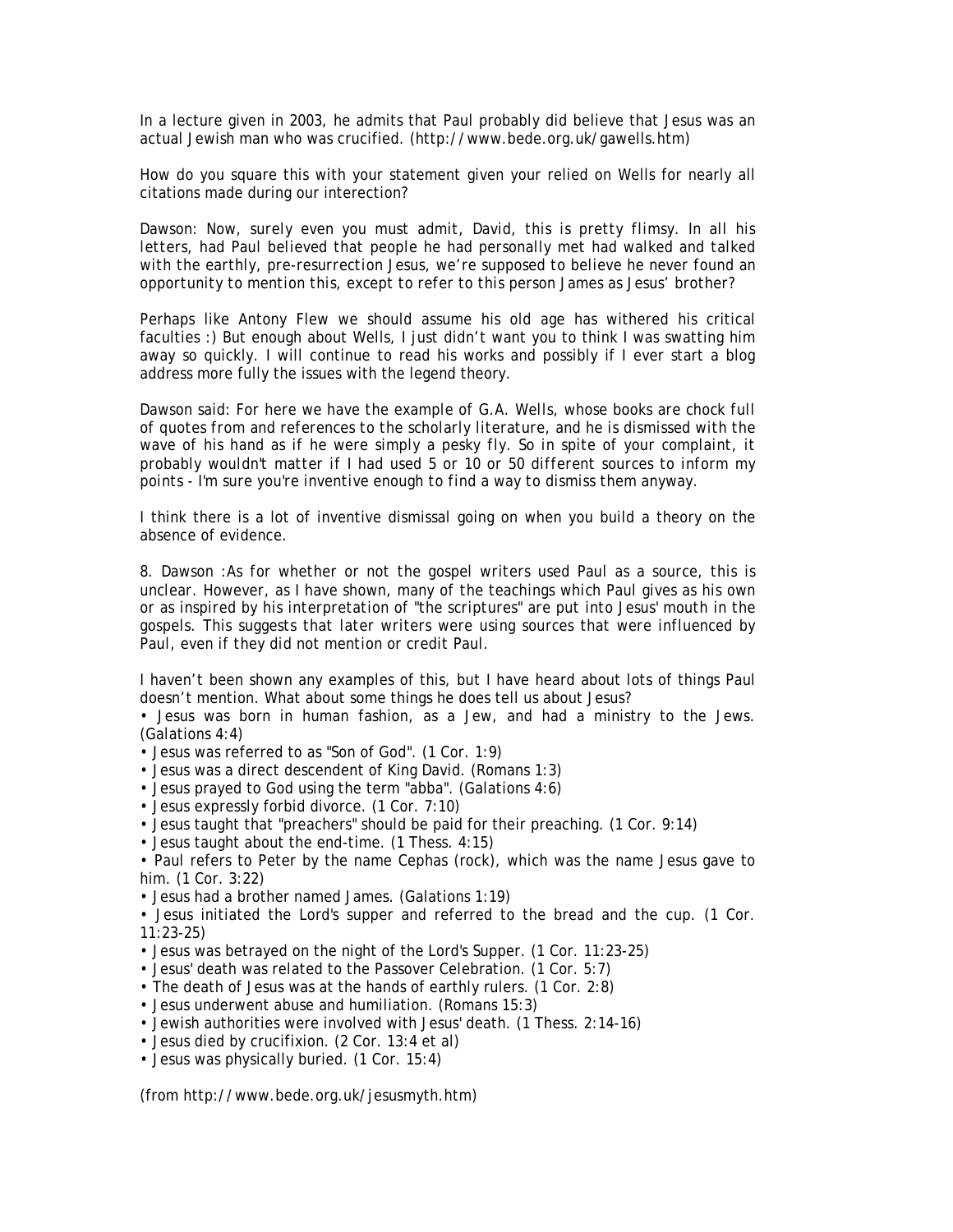9. *Yes, you adhere to supernaturalism on the one hand (which defies explanation), and yet demand more and more and more explanation when it comes to hypotheses involving embellishment, fabrication, misunderstandings that beget further misunderstandings, manipulation of sources (such as OT "prophecies" of Jesus), etc., all couched in a worldview which condemns human beings as depraved liars. Got it.* 

Not even close Dawson, and I'm surprised you would hurl such insults if you are really laboring in love as you claim. It only makes the discussion less productive.

10. *David: "3. Your interpretation provides little explanatory power, since if 'brother of the Lord' simply means James was a Christian, this is nothing unique and honorific at all."* 

Dawson: *Did you read what I had written? Paul clearly thought that James was a "pillar" of the church at the time (I referred you to Gal. 2:9). He was not just another convert in Paul's view.* 

This doesn't at all lend credence to your argument about the meaning of the phrase in Galatians 1. Paul could say James was purple in chapter 2, but why assume that has any bearing on the meaning of a phrase in chapter 1?

11. *Specifically what evidence "points to the historicity of the Gospels"? What exactly do you mean by this? What evidence is there that a deity incarnated itself, was born as a human being to a virgin mother, performed miracles and cured congenital blindness, rebuked demons and devils, raised dead people back to life, and was himself raised back to life after being crucified? We have stories, and stories can be made up. Tell me what evidence supports these stories?* 

It seems like you have only supernatural events in mind for the historicity of the Gospels. There are voluminous works out there on the historical Jesus from all spectrums of the issue which give evidence for this. Need I summarize them all here?

12. Dawson: *As for the legend theory, I've already pointed to things which Paul says that conflicts with the later record, such as his view of rulers.* 

I already asked how Paul's general description of rulers is relevant to a specific description in the Gospels.

13.Dawson: *You believe the literalist Christian propaganda because you've invested yourself so deeply into its program, and admitting that your leg has been pulled is just too much to bear, especially when the messenger is someone so "loathsome" as a confessed atheist. I realize this, David, I was in your shoes at one point in my life. Only I woke up.* 

It's rather unfortunate that my beliefs be relegated to mere "devotion to a system." It's not as if you have any particular insistence on the negation of my beliefs, or hold stock in the legend theory for any reasons relevant to your own Christianity experience. No not at all! I am completely biased and blind because of my worldview and you are the wise old atheist waking me up with the somber light of disbelief. I find that rather silly, but amusing nonetheless. :)

I'm 24 years old and grew up in a Christian home in the deep Southern Bible belt. I wildly abandoned my parents' faith in college and eagerly followed the natural sciences as the sole means of attaining truth. I did things I never dreamed of (and will have nightmares about later in life), having been freed from the morality of my youth.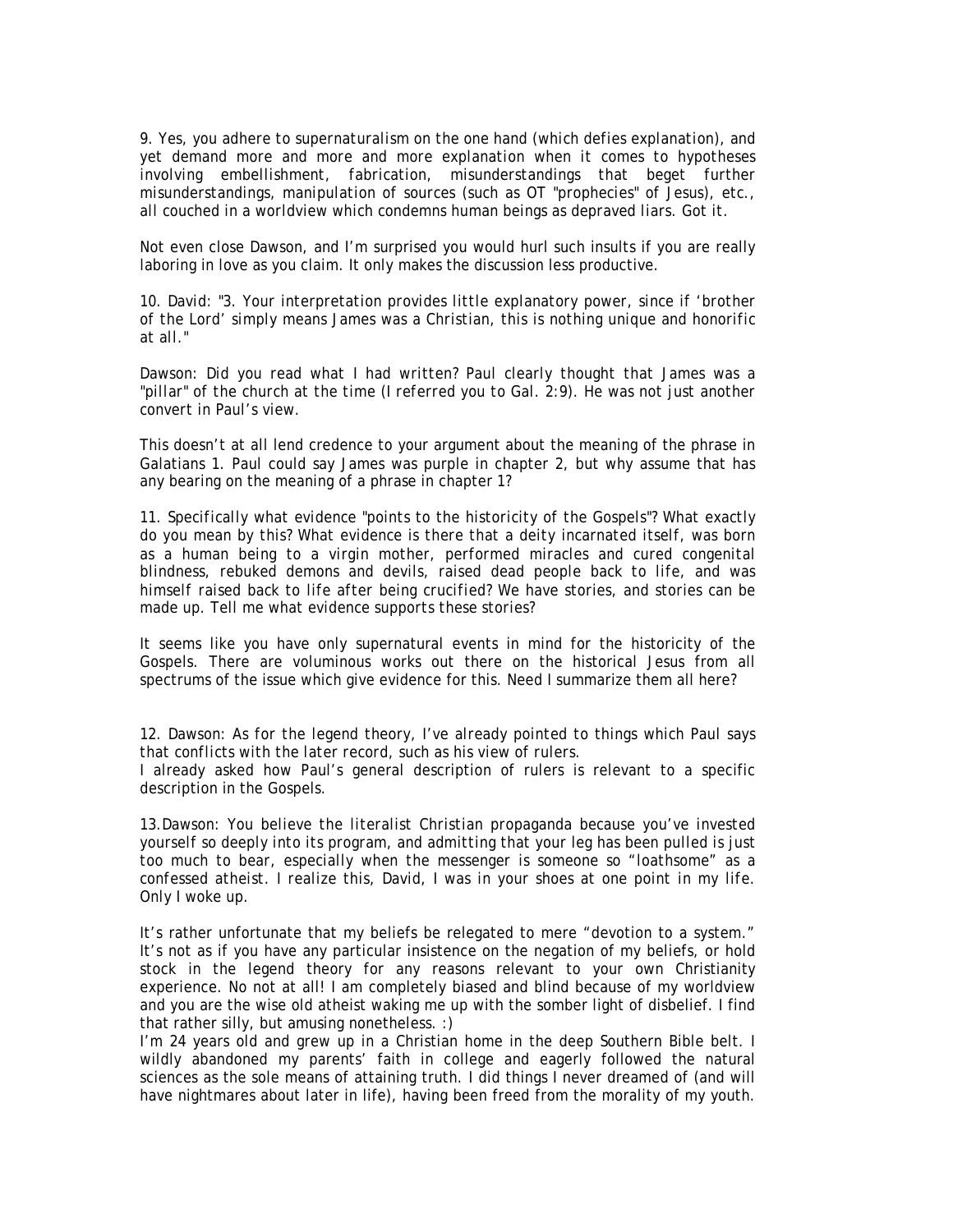Then, through events in my life, God took hold of me. I picked up the Bible and actually read its claims about God, mankind, and the world as well as the relationship between them. It makes perfect sense to me, and everything in the Bible meshes with what I've experienced personally in my "walk", or whatever the popular Christian word is these days. In addition, I find the 4 facts about the resurrection very compelling. So you see, from my perspective I too woke up, and I was also in your shoes. Actually I know a limited amount about your shoes, but I think you have a great deal of confidence in your dismissal of Christianity. I'm sure you've thought this, but I'm always one to say doubt everything even your skepticism.

14. *David: "4. No sources have been presented in which 'brother of the Lord' does not reference a sibling relationship;"* 

Dawson: *Here you're just begging the question. If the earliest source (Paul) does not mean a sibling relationship, then what you say here is patently false.* 

I intended to exclude the verse in question from that statement and should have done so explicitly. I guess given how quickly you accuse people of begging the question; I should be clearer. :)

15. *David: "indeed all other sources examined use the phrase specifically to identify Jesus' siblings."* 

*Dawson: And I've addressed this several times now: had later Christians not known that 'brother of the Lord' was a church title not at all denoting a sibling relationship, it could easily have been mistaken by them as meaning a sibling relationship, or opportunistically seized on in order to contrive such a view. Using 'brother' to denote others as believers was common parlance; it still is today. When I was a Christian, everyone in my church was so eager to call me his brother. Also, it is doubtful that Paul would have put stock in a relationship of the flesh. Nowhere does Paul say that Jesus had any siblings.* 

Are you basing your assertions about later Christians on what is probable or what is possible? If all your probability assessments rely on the legend theory, I think you're in big trouble.

16. Dawson: *I've spoken to this already. The phrase "brother of the Lord" as used by Paul most likely indicates that James had some very high position in the Jerusalem church; for Paul, James is one of the "pillars" of the church (Gal. 2:9).* 

You've given no evidence that "brother of the Lord" indicates this, and neither have the quotes you provided. Speculating about unnamed "extant texts" doesn't do much for me.

17. Dawson:*Especially because it references "the Lord" as opposed to "Jesus," the phrase strikes me very much to be a title rather than a reference to a biological sibling. I don't think a reference to a sibling here would at all make sense.* 

Actually when the alleged ossuary of James was found, one of the reasons some critical scholars rejected it as authentic was precisely because it named him "brother of Jesus."

18. Dawson: *I see that you resist answering my question. At any rate, I will answer yours:*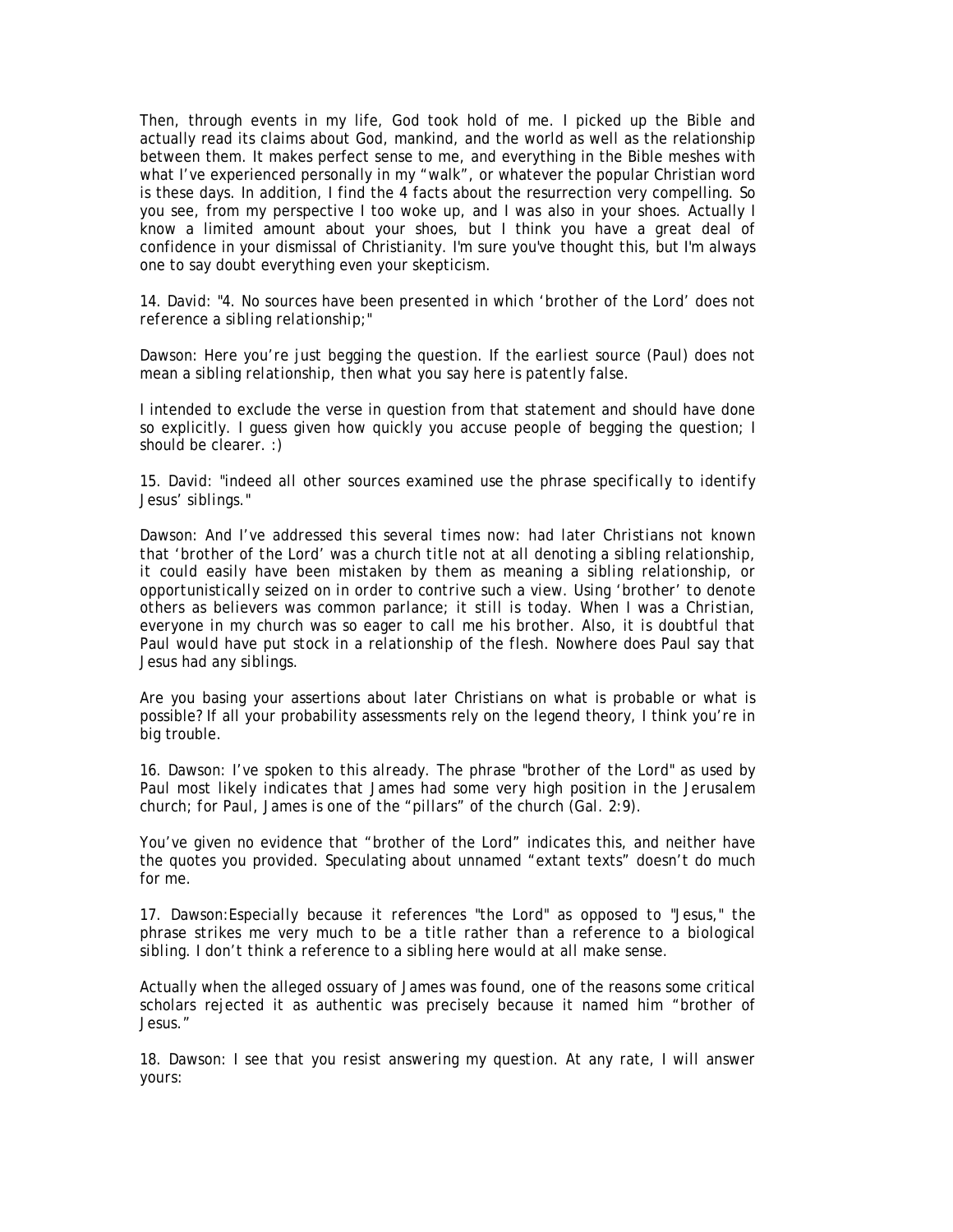On the contrary, I clearly stated that I didn't think James' sibling status had much to do with it.

At any rate I was pointing out in that response that the apostles had their own disciples too. We have those disciples putting John at the side of Jesus::

Irenaeus in 180 AD quotes the disciple of John (Polycarp):

John, the disciple of the Lord, who leaned back on his breast, published the Gospel *while he was resident at Ephesus in Asia.* 

Are all these ancient historians spewing legend material uncritically? External sources seem to be the biggest problem for the legend theory. Do you really intend to reject every piece of evidence simply because it came later and "could have" been embellished? The cumulative case is rather devastating; indeed, not even Christian apologists explaining away apparent Bible contradictions have attempted the maneuvers of proponents of the extreme legend theory.

19. *David: "Douglas J. Moo (The Letter of James,pg 13) points out that '…physical ties to Jesus became important only after the time of James' death.'"* 

*Dawson: "David, this statement right here undermines the view that "brother of the Lord" indicates a sibling relationship."* 

Absolutely not, because I clearly said that I reject the position that Paul is honoring James with the phrase.

*Paul met with James while he was alive, according to what he writes in Galatians. Also, while most sources date James' death to 62 CE, Paul's composition of his letter to the Galatians is usually dated to the early 50s (I've seen no source dating it after 60 CE). So Paul was most likely writing before James met his doom. So if "physical ties to Jesus became important only after the time of James' death," then the situation we have here - where Paul is referring to James as "the brother of the Lord" (mind you, not "of Jesus") before James is even dead - demands some explanation.* 

It only demands explanation given a position I do not hold.

Why is any scholar that disagrees with your position a "Christian apologist?"

Dawson:*Moo is welcome to his opinion, but essentially he's just poo-pooing the objection without really raising any good counter-objection to it. So I can just poo-poo Moo myself: it is precarious in the extreme to ignore the implications of the failure of the author of the epistle of James to identify himself as the brother of Jesus (as opposed to "of the Lord") when doing so would have greatly strengthened any claim to authority he wants for what he writes in that letter. Meanwhile, if the early communities did not have the tradition* 

Given Paul's situation when he penned many of his letters, it is surprising he wrote anything at all. Its not just Moo's opinion either - its sound exegesis. Ignore the literary genre and cultural context, and you've guaranteed the text can say whatever you'd like to support your theory. On top of that, how much easier to work from what the text doesn't say!

20. David: *"Come on Dawson, not in my courtroom anyway."*  Dawson: *But David, you've to my courtroom, remember?* 

I think each of us can judge for ourselves.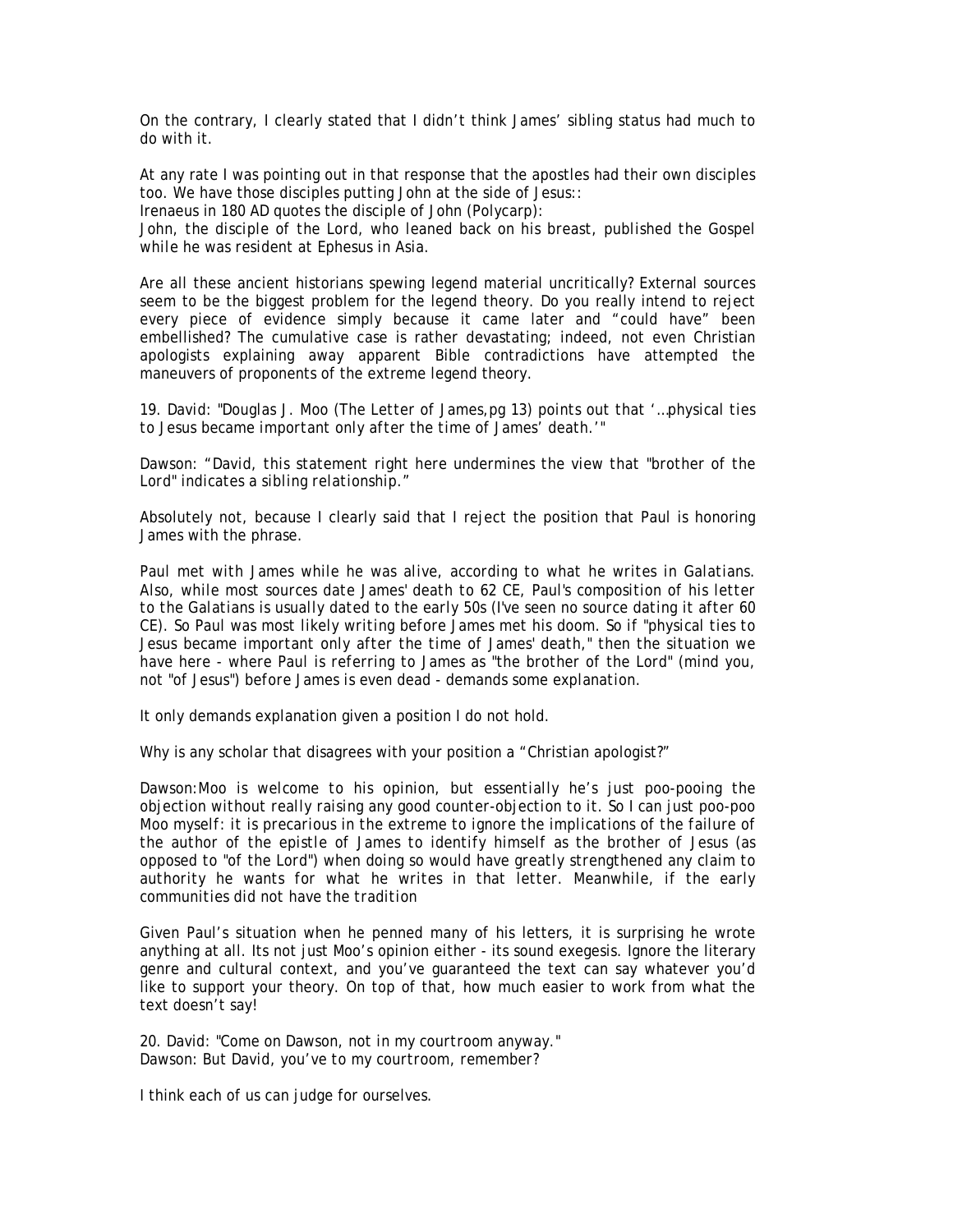21. David: *"The very nature of Paul's claims about his writings demanded either one accept them as authoritative or reject them as blasphemy."* 

Dawson: *I certainly don't accept either horn of this dichotomy, nor would I expect anyone else to, even those sympathetic to Christianity.* 

So someone can claim to be giving direct orders from God and believers would be pass? about judging the authority of his statements?

22. Dawson: *Actually we can say more than this. There are clear signs of tampering of common sources throughout the synoptics to taylor them to the specific preferences of the writer. It's clear that Matthew and Luke were drawing upon Mark's model, for they follow the same general course. But between Matthew and Luke, who (as many scholars – you like those – have pointed out) were both also drawing on a non-Markan source (referred to in the literature as Q), show differences in rendering the same sayings attributed to Jesus.* 

In general about the whole Luke/Matthew issue:

I think a lot of the alleged "tampering" is simply each author demonstrating a purpose and an intended audience. Is a modern Bible translation doing this when it utilizes common imagery and syntax that an English speaking audience can better understand?

Specific points about these passages:

22a. Some manuscripts for Luke 11:13 read ?????? ??????, or "the good spirit."

22b. There is the issue of the authors placement of this narrative within the theme he is developing for his audience:

"The Lukan parallel in 11:9-13 comes in a context where prayer is the issue. The point is fundamentally the same, but Luke narrows the focus. Rather than speaking of good gifts, he notes that the Holy Spirit is given. Since the Spirit is the consummate gift of God and also is a source of enablement and wisdom, the different is not that great." (Darrell Bock, *Jesus according to Scripture*, pg 146 sect. 63)

22c. Also, this is arguably usage of a common figure of speech called synecdoche. (see Blomberg, *The Historic Reliability of the Gospels*, pg 165)

One need not conclude that the Gospel authors were inventing their entire stories simply because they tried to speak to their audiences.

23.Dawson: *"If a variety of religions which preceded Christianity incorporated worship practices that involved, for instance, the consumption of bread and wine as symbols for the flesh and blood of a resurrected deity."* 

David: *"Has someone provided an example of this?"* 

Dawson: *Yes, see for instance Freke and Gandy, The Jesus Mysteries, Robert Price's many articles and several books on the matter, Wells, Doherty, and numerous other sources. I certainly don't have time to spoonfeed you here. But here's a little taste, from Price's review of NT Wright's The Resurrection of the Son of God (which I have, but have not fully read):*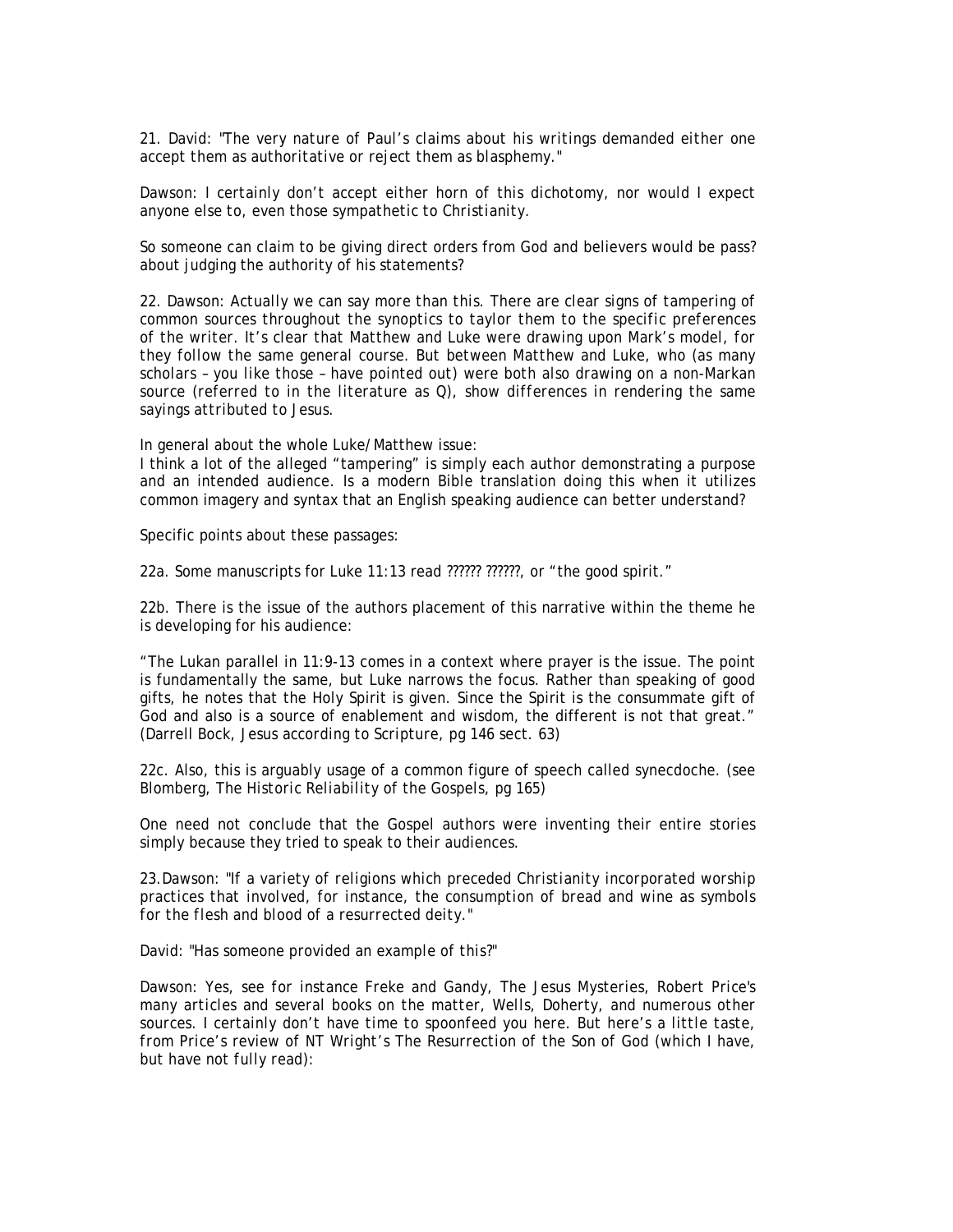The quote you provided does not address my question. Honestly I can stand Doherty but Price (in his debates) uses so much rhetorical bluster that I rarely want to sit and read him.

24. Dawson: *Okay, so long as it's understood that borrowing from pre-Christian religious models was taking place in the molding of the Christian product. There were many sources, including various Jewish sectarian sources, the Wisdom literature, mystery religions, etc.* 

If you wish to assert borrowing from the mystery religions, go for it but give me an argument, not just assertions from Price.

25.Dawson: *The evidence is clearly the opposite as you have it, but by deeming the mystery cults as "irrelevant to [your] analysis" as you have, you cut yourself off from a vast area of knowledge and source of evidence. I suspect there's an apologetic reason why you have chosen to do this.* 

The evidence has yet to be presented. I see no reason to accept mystery cult allegations on the grounds that we have no historical evidence of it. There is plenty of explanatory power within Judaism for Christian practices, why need I go seek explanations in places where evidence doesn't exist?

26. Dawson: *Now David, I did pose some questions on how revelation is supposed to work, but I do not see that you've addressed them. Instead, you seem to prefer trifling over a passing reference to James as "the brother of the Lord," which seems to be a very small matter in comparison to the claim to have received a revelation from a deity.* 

As I recall you asked two questions:

- 1. How does Paul know he has received information from a supernatural source?
- 2. How do we know that Paul has received information from a supernatural source?

Doug Geivett delivered an excellent paper at the same Greer-Heard conference that I referenced earlier (Dom Crossan vs NT Wright) on the "Espistemology of Resurrection Belief." He also has a blog and is very responsive and polite, so I won't hesitate to refer you to him for a thoroughly more educated opinion. His blog here.

A few points:

1. As you've already pointed out, you will likely believe a personal experience or account if it comports with your expectations for that situation. I think you may have gone further and said you only believe reports that comport with the laws of nature, but a minor difference given the frequency of miracles.

2. If someone has an experience, and finds no reason to believe things aren't as they perceived, then they have good grounds for believing their experience to be authentic.

3. Reporting such an experience to others would follow similar criteria; namely, they would deem such testimony valid given they had no reason to believe the person was crazy, dishonest, or mistaken.

Conclusion: A person claiming to have experienced something miraculous is generally not going to convince me; especially if I haven't had personal experiences or reports from other, or most certainly not if I presuppose the impossibility of said events (which I do not). I do think in combination with other types of revelation (such as the Old